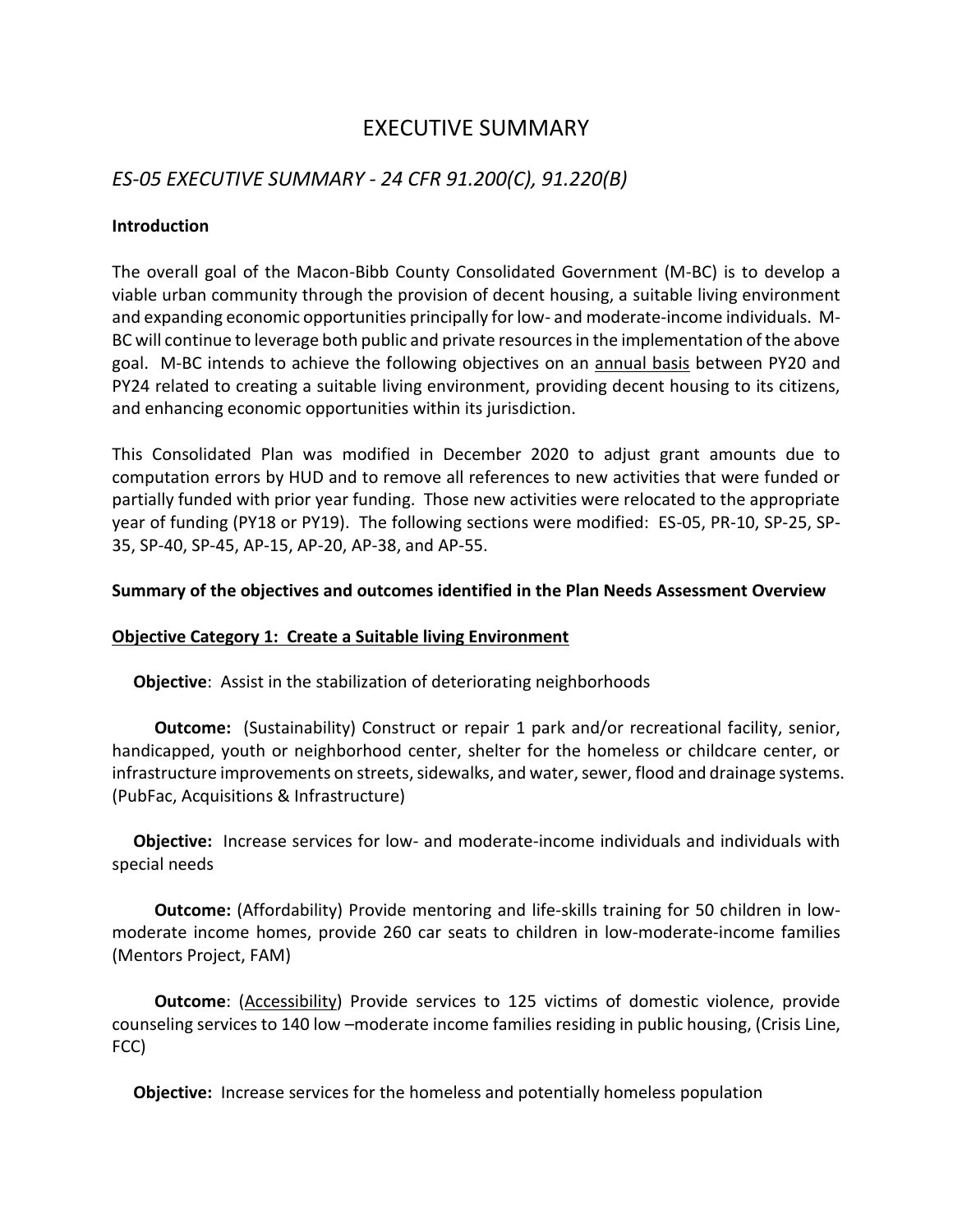**Outcome:** (Affordability) Provide daily basic services to 275 homeless persons, provide basic dental care for 25 homeless individuals, and provide homeless prevention and rapid rehousing services to 108 individuals. (Loaves & Fishes, EOC-Dental, FAM & EOC-HESG)

#### **Objective Category 2: Decent Housing**

 **Objective:** Increase the number of affordable housing units (homeowner & rental opportunities)

 **Outcome:** (Affordability) Developers and/or nonprofits build 3 units of housing for sale or rent to low- and moderate-income individuals. (Dev Proj, CHDO)

 **Outcome:** (Accessibility) Provide housing counseling assistance to approximately 100 lowand moderate-income individuals. (HomeFirst)

 **Objective**: Homeowner rehabilitation assistance for low- and moderate-income individuals

 **Outcome**: (Affordability) Provide 91 minor home repairs to low- and moderate-income elderly and/disabled homeowners through various nonprofits. (RM-MHR, RM-VY)

 **Outcome**: (Affordability) Provide 60 minor home repairs to low- and moderate-income homeowners through ECDD programs. (HIP)

#### **Objective Category 3: Economic Opportunity**

 **Objective:** Improve the economic health of the community and/or individuals

 **Outcome:** (Affordability) Make 1 small business marketing grant to local businesses that qualify as a micro-enterprise. (SBDAP)

#### **3. Evaluation of past performance**

M-BC has achieved a measure of success toward meeting the high priority of neighborhood stabilization/revitalization through the provision of safe, decent, and affordable housing. Selling homes in this current market is a challenge that has been difficult, but we are continuing to refer prospective buyers to our housing partners. Through this partnership, M-BC helps low- to moderate-income individuals who may not be able to obtain a loan for various reasons without assistance, move into homeownership. In an effort to further assist low-income individuals, the program is now a partial grant and partial loan. The interest rate for the Home Purchase Program (HPP) and the Home Improvement Program (HIP) was changed to 2% in PY08 in an effort to assist more low- and moderate-income individuals become homeowners and enable current homeowners to make necessary repairs to avoid a further decline in the local housing stock. A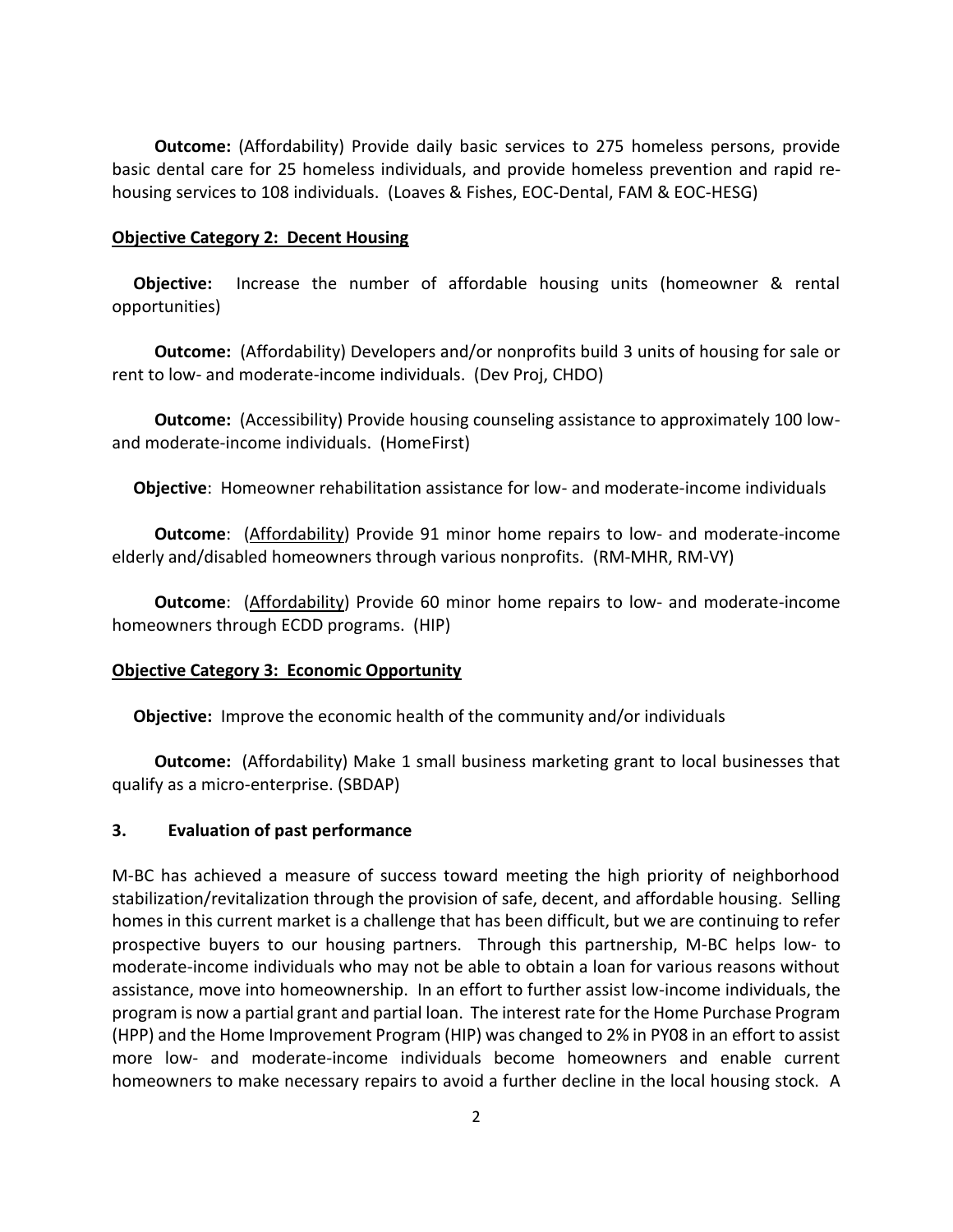roofing program was also established to help homeowners that may not be able to qualify for a loan for home improvements. M-BC currently has revitalization efforts in the low- and moderateincome area on Plant Street.

|                         | <b>Goal Name</b>                                                       | Category                 | <b>Needs</b>                   | Goal           | <b>Achievements</b> |
|-------------------------|------------------------------------------------------------------------|--------------------------|--------------------------------|----------------|---------------------|
|                         |                                                                        |                          | <b>Addressed</b>               |                |                     |
| $\mathbf{1}$            | <b>New</b>                                                             | Affordable               | Production of                  | $\overline{2}$ | 5                   |
|                         | Construction                                                           | Housing                  | new rental                     |                | (Maynard St)        |
|                         | (Dev Proj)                                                             |                          | units                          |                |                     |
| $\overline{\mathbf{2}}$ | Home Repair                                                            | Affordable               | Rehabilitation                 | 166            | 84                  |
|                         | (HIP)                                                                  | Housing                  | of existing<br>homeowner       |                |                     |
|                         | (Subs)                                                                 |                          | units                          |                |                     |
|                         | (Roof Grants)                                                          |                          |                                |                |                     |
|                         |                                                                        |                          |                                |                |                     |
| 3                       | <b>Public Facilities</b>                                               | Non-Housing              | Public                         | $\overline{2}$ | $\mathbf{1}$        |
|                         | and<br>Improvements                                                    | Community<br>Development | Facilities and<br>Improvements |                | (Maynard St)        |
|                         |                                                                        |                          |                                |                |                     |
|                         | (ConPlan<br>erroneously<br>includes<br>Infrastucture &<br>Acquisition) |                          |                                |                |                     |
| 4                       | Economic<br>Development                                                | Economic<br>Development  | Economic<br>Development        | $\overline{2}$ | $\overline{7}$      |
|                         |                                                                        |                          |                                |                |                     |
|                         | (ED Grants)                                                            |                          |                                |                |                     |
|                         |                                                                        |                          |                                |                |                     |
| 5                       | Home<br>Ownership                                                      | Affordable<br>Housing    | Housing<br>Counseling          | 100            | 78                  |
|                         | (HomeFirst)                                                            |                          | Services                       |                |                     |
|                         |                                                                        |                          |                                |                |                     |
| 6                       | Youth<br>Development                                                   | Youth<br>Development     | <b>Public Services</b>         | 50             | 35                  |
|                         |                                                                        |                          |                                |                |                     |
|                         | (Mentors Proj)                                                         |                          |                                |                |                     |

The following chart shows the projected PY19 goals and the related achievements to date.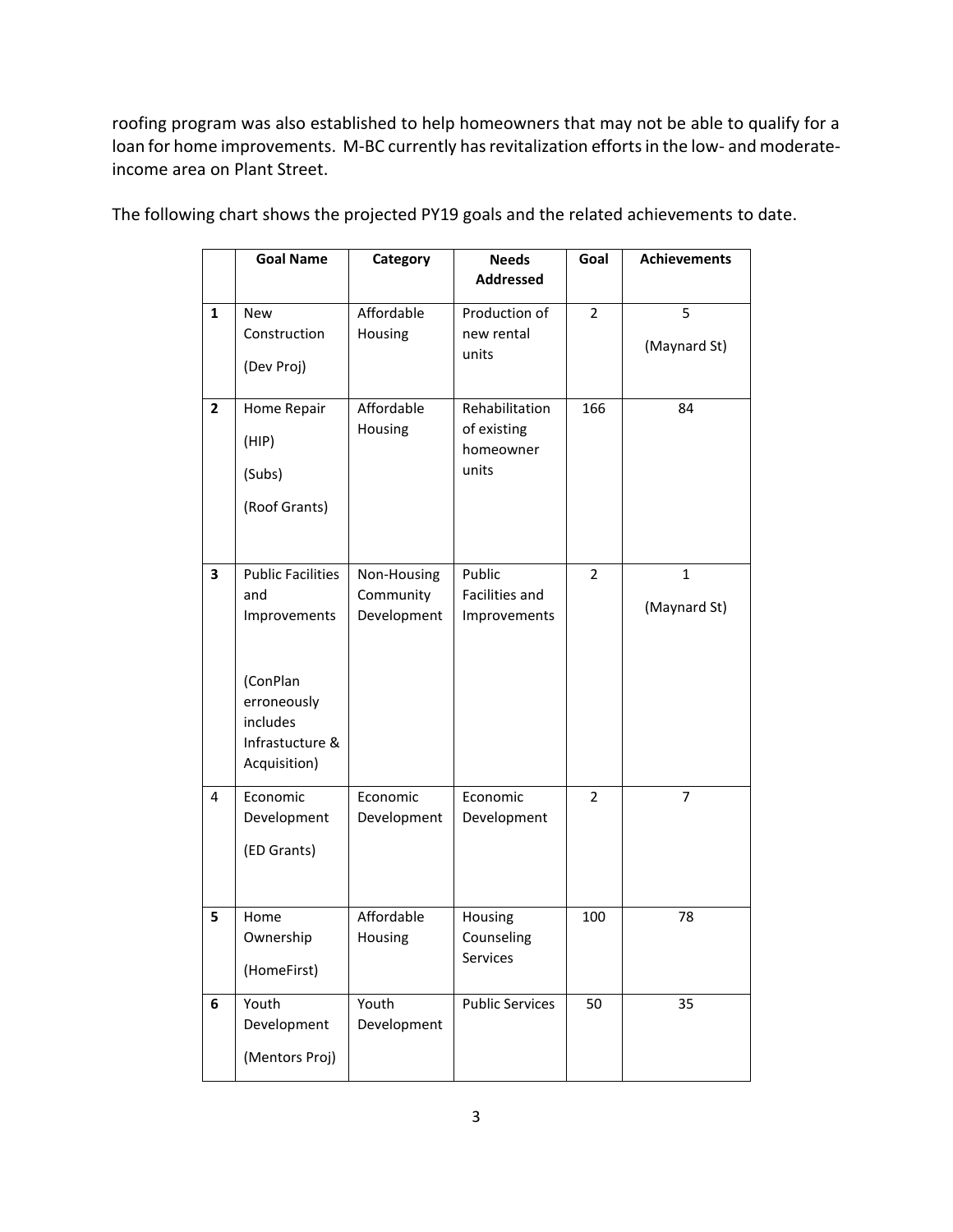|                | <b>Goal Name</b>                                                                        | Category                                 | <b>Needs</b><br><b>Addressed</b>                    | Goal         | <b>Achievements</b>             |
|----------------|-----------------------------------------------------------------------------------------|------------------------------------------|-----------------------------------------------------|--------------|---------------------------------|
| $\overline{ }$ | Miscellaneous<br><b>Public Service</b><br><b>Public Service</b><br>(FCC) (FAM)<br>(MVC) |                                          | <b>Public Services</b>                              | 286          | 197                             |
| 8              | Homeless<br><b>Homeless</b><br>Assistance<br>(Loaves &<br>Fishes, EOC)                  |                                          | <b>Homelessness</b><br>- Outreach and<br>Prevention | 375          | 350                             |
| 9              | Domestic<br>Violence<br><b>Victims</b><br>(Crisis Line)                                 | Non-<br>Homeless<br><b>Special Needs</b> | Assistance to<br>Victims of<br>Domestic<br>Violence | 125          | 107                             |
| 10             | <b>Homeless</b><br>Assistance $-$<br>ESG<br>(EOC, FAM)                                  | <b>Homeless</b>                          | Homelessness<br>$-(ESS)$                            | 108          | 94                              |
| 11             | <b>New</b><br>Construction<br>(CR)                                                      | Affordable<br>Housing                    | Production of<br>new<br>homeowner<br>units          | $\mathbf{1}$ | $\overline{2}$<br>(Worsham Ave) |

We set a goal of constructing two new rental housing units with HOME funds (non-CHDO) during PY19. Five contiguous homes were constructed at 945 Maynard Street. These homes are managed by Georgia Behavioral Health Services.

We set a goal of constructing one single-family home with CHDO funds during PY19. Habitat for Humanity completed two homes on Worsham Avenue.

Citizens have reduced the scope of repair work on their homes to allow their reduced budgets to cover the costs instead of going in debt. There are also more homes that need repairs beyond what this program can provide. Our current loan interest rate is 2% and we made half of the contractor's fee a forgivable grant to entice more participation in the program and help owners qualify. A new marketing plan may be required to better inform the public of the benefits of this program. Hopefully, this will increase the number of eligible applications for assistance.

We set a goal of repairing or constructing two parks, public facilities or infrastructure projects during PY19. This goal was not met. The primary reason behind this failure was the vacant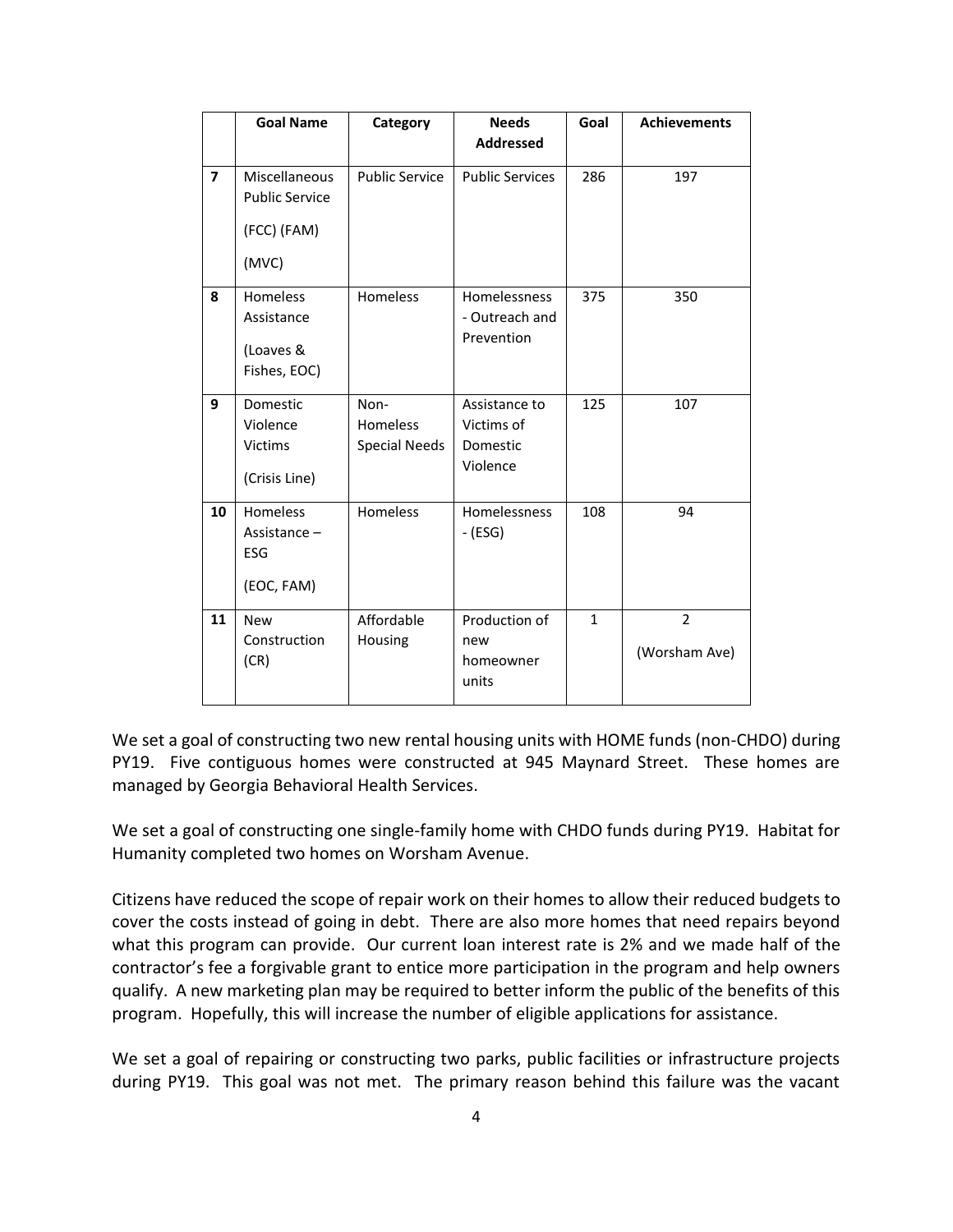position of the M-BC Civil Engineer. These types of projects require close cooperation and oversight by that office. A new Civil Engineer was recently hired by M-BC. It is anticipated that new infrastructure goals will be accomplished in the upcoming year.

Our economic assistance has been focused through the Small Business Marketing Grant Program for the past few years. During PY19, no new marketing grants were issued but 7 were closed. Through this program, small business owners are assisted with media marketing and/or signage to advertise their growing business.

# **4. Summary of citizen participation process and consultation process**

The M-BC Citizen Participation Plan ensures that the public receives timely information regarding programs administered by the Economic and Community Development Department (ECDD) using CDBG, HOME Investment Partnership funds and HESG funds. ECDD advertised the Consolidated Plan in English and Spanish for public comment on the M-BC website and in *The Telegraph*, the largest newspaper of general circulation in the Macon area on June 10, 2020. The Consolidated Plan was also advertised in English and Spanish in the *Macon Black Pages*, a minority-owned publication. The advertisements noted that copies of the Plan were available for public viewing in the ECDD office. A public hearing was held on June 24, 2020.

# **5. Summary of public comments**

No comments were received from the public notices.

# **6. Summary of comments or views not accepted and the reasons for not accepting them**

No comments were received that were deemed to be unacceptable.

# **7. Summary**

Paragraphs 1 - 5 are the summary.

# THE PROCESS

# *PR-05 LEAD & RESPONSIBLE AGENCIES 24 CFR 91.200(B)*

# **Describe agency/entity responsible for preparing the Consolidated Plan and those responsible for administration of each grant program and funding source**

The following are the agencies/entities responsible for preparing the Consolidated Plan and those responsible for administration of each grant program and funding source.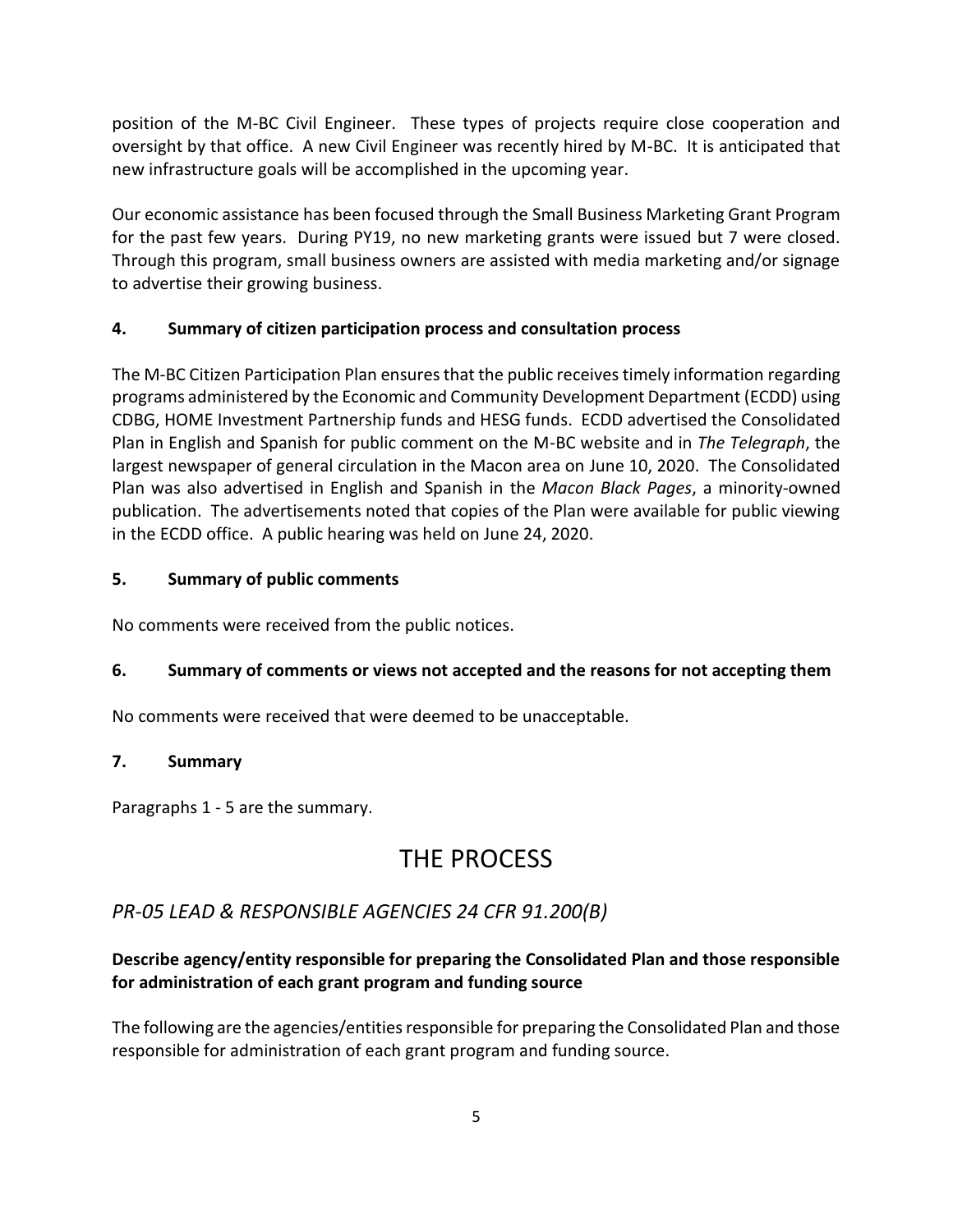| <b>Agency Role</b>                        | <b>Name</b>  | <b>Department/Agency</b>                  |  |
|-------------------------------------------|--------------|-------------------------------------------|--|
| <b>CDBG Administrator</b>                 | <b>MACON</b> | <b>Economic and Community Development</b> |  |
|                                           |              | Department                                |  |
| <b>HOME Administrator</b><br><b>MACON</b> |              | <b>Economic and Community Development</b> |  |
|                                           |              | Department                                |  |
| <b>HESG Administrator</b><br><b>MACON</b> |              | <b>Economic and Community Development</b> |  |
|                                           |              | Department                                |  |

**TABLE 1 – RESPONSIBLE AGENCIES**

### **Narrative**

ECDD administers the CDBG, HOME and HESG program allocations for M-BC. In addition, ECDD serves as a focal point for the local government's community revitalization initiatives. ECDD is responsible for the preparation of the consolidated plan for M-BC.

### **Consolidated Plan Public Contact Information**

Wanzina Jackson, Manager, ECDD, 200 Cherry St, Ste 100, Macon, GA 31201; Phone (478) 751- 7190; email: wjackson@maconbibb.us

Robert Myers, Program Specialist, ECDD, 200 Cherry St, Ste 100, Macon, GA 31201; Phone (478) 751-7190; email: rmyers@maconbibb.us

*PR-10 CONSULTATION - 91.100, 91.200(B), 91.215(L)* 

# **1. Introduction**

It has been determined that the most feasible method to develop the Consolidated Plan is to solicit input from the various agencies providing housing and social services as well as surveying local citizens. As a part of the process, a public meeting on June 24, 2020 to garner input for the 5-year plan. Two community surveys conducted by the Knight Foundation and the M-BC Planning and Zoning Department, also provided community input for the plan. Additional information was gathered from a survey conducted by the Community Foundation of Central Georgia.

**Provide a concise summary of the jurisdiction's activities to enhance coordination between public and assisted housing providers and private and governmental health, mental health and service agencies (91.215(I)).**

M-BC coordinates all service deliveries with the specific providers that have been contracted to perform the job. This coordination includes consultations and meetings prior to the time of selection, includes monitoring and meetings throughout the delivery phase and a final review of services when the contract is completed. If a provider is selected for another year, the past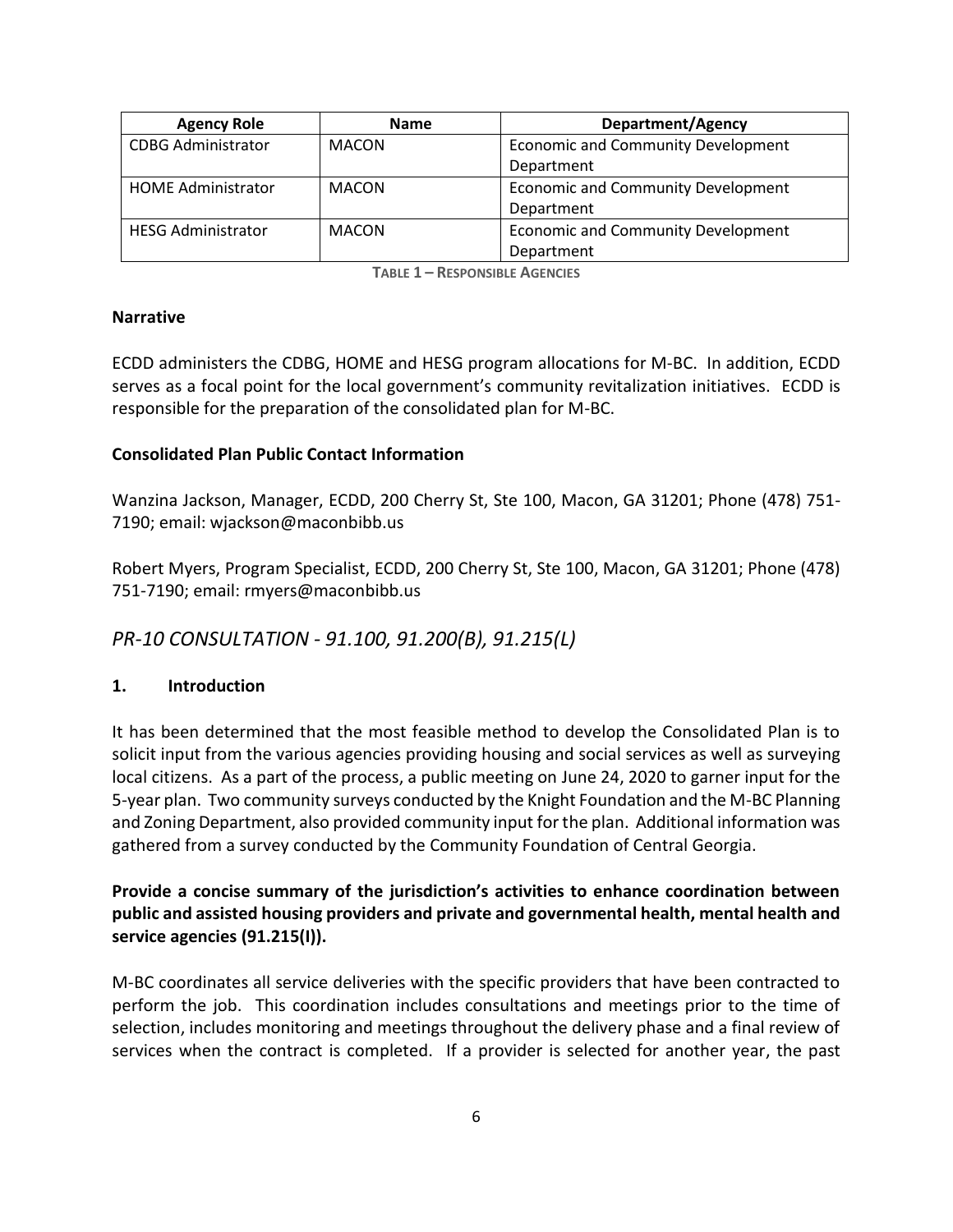performance is reviewed for possible ways to improve the service or reach a wider target audience. This review and evaluation process is expected to continue for the foreseeable future.

# **Describe coordination with the Continuum of Care and efforts to address the needs of homeless persons (particularly chronically homeless individuals and families, families with children, veterans, and unaccompanied youth) and persons at risk of homelessness**

M-BC plans to use Hearth Emergency Solutions Grant (HESG) and Community Development Block Grant (CDBG) funds to financially assist those agencies who provide services to homeless individuals as it relates to housing and homelessness prevention. Some of the agencies that we currently work with or have worked with in the past to assist the homeless include Macon Bibb EOC, Loaves and Fishes, River Edge, and DePaul USA. These agencies offer day services, and in some cases, transitional housing is provided with the intent to enable the individual to become a more independent and productive citizen by moving into housing within a community. Representatives will serve with the Homeless Coalition to ensure that information is being shared with those agencies who service the homeless community, as well as to identify other needs of the homeless community that this office can provide by funding the agencies.

# **Describe consultation with the Continuum(s) of Care that serves the jurisdiction's area in determining how to allocate ESG funds, develop performance standards and evaluate outcomes, and develop funding, policies and procedures for the administration of HMIS.**

M-BC is a member of the Macon Coalition to End Homelessness and collaborates with the various homeless agencies to provide homeless services. M-BC also collaborates with the Continuum of Care for ESG training and HMIA technical assistance for housing services. M-BC has received an HESG grant directly from HUD since PY15. Prior to PY15, ESG allocations were made by DCA directly to local agencies. Local agencies, housing authorities, and nonprofits (secular and faithbased) can apply for funding in support of rapid rehousing and homelessness prevention for homeless persons as defined by HUD. Funding will be allocated based on types of services offered and the quantity of persons assisted. M-BC will fund the rapid rehousing and homelessness prevention programs.

# **2. Describe Agencies, groups, organizations and others who participated in the process and describe the jurisdictions consultations with housing, social service agencies and other entities.**

| Agency/Group/Organization                                     | Macon-Bibb County LandBank     |  |
|---------------------------------------------------------------|--------------------------------|--|
|                                                               | Authority                      |  |
| <b>Agency/Group/Organization Type</b>                         | Services - Housing             |  |
| What section of the Plan was addressed by Consultation?       | Property purchases             |  |
| How was the Agency/Group/Organization consulted and what      | Meetings, phone                |  |
| are the anticipated outcomes of the consultation or areas for | conversations                  |  |
| improved coordination?                                        |                                |  |
| Agency/Group/Organization                                     | <b>Macon Housing Authority</b> |  |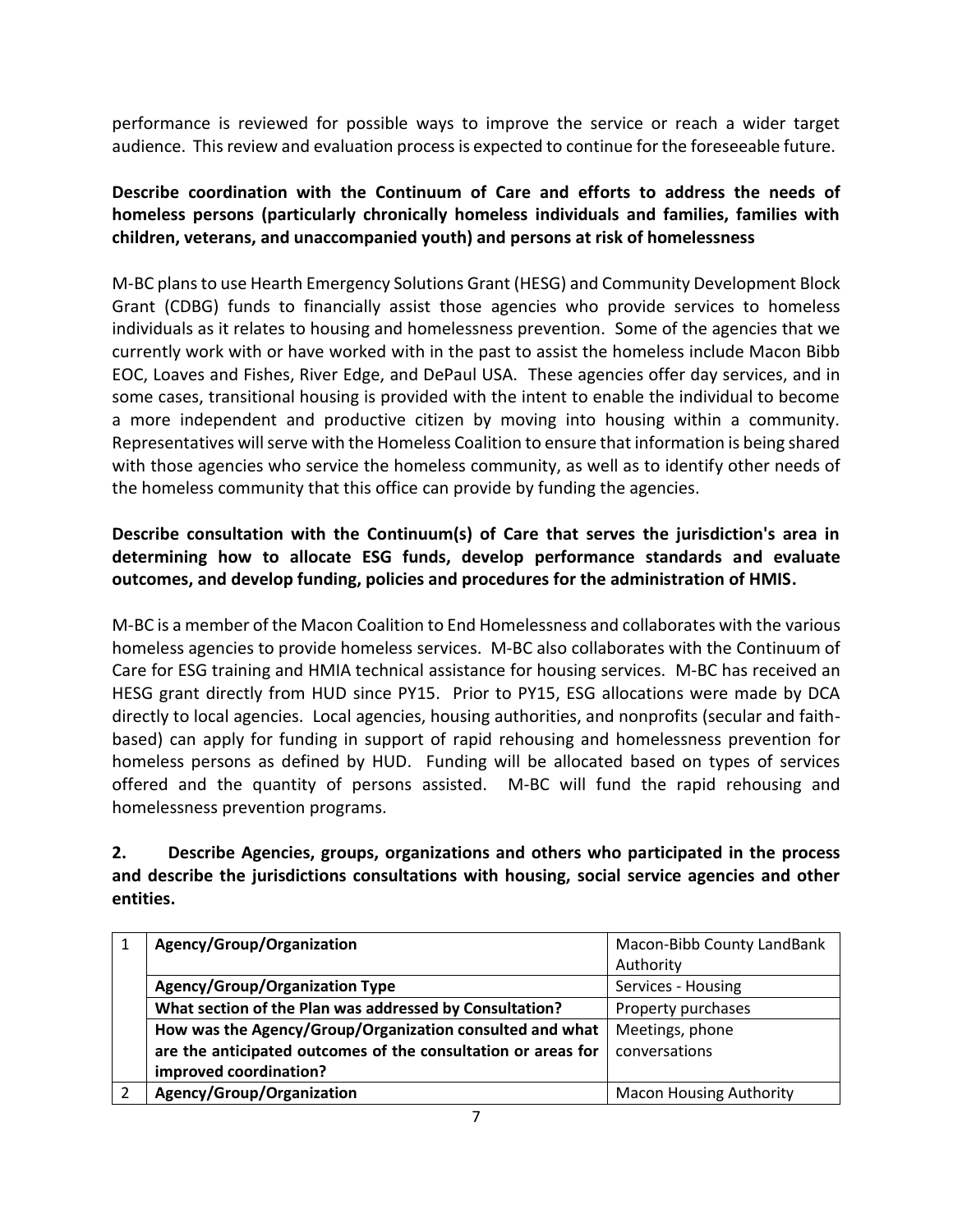|                | <b>Agency/Group/Organization Type</b>                         | Housing                           |
|----------------|---------------------------------------------------------------|-----------------------------------|
|                |                                                               | PHA                               |
|                | What section of the Plan was addressed by Consultation?       | <b>Public Housing Needs</b>       |
|                | How was the Agency/Group/Organization consulted and what      | Meetings, phone                   |
|                | are the anticipated outcomes of the consultation or areas for | conversations                     |
|                | improved coordination?                                        |                                   |
| 3              | Agency/Group/Organization                                     | Middle Georgia Regional           |
|                |                                                               | Commission                        |
|                | <b>Agency/Group/Organization Type</b>                         | Services-Employment               |
|                |                                                               | Service-Fair Housing              |
|                |                                                               | Other government - County         |
|                | What section of the Plan was addressed by Consultation?       | <b>Economic Development</b>       |
|                |                                                               | Market Analysis, Fair Housing,    |
|                |                                                               | <b>Workforce Development</b>      |
|                | How was the Agency/Group/Organization consulted and what      | Meetings, phone                   |
|                | are the anticipated outcomes of the consultation or areas for | conversations                     |
|                | improved coordination?                                        |                                   |
| 4              | Agency/Group/Organization                                     | Macon-Bibb County Planning        |
|                |                                                               | and Zoning Department             |
|                | <b>Agency/Group/Organization Type</b>                         | Other government - Local          |
|                | What section of the Plan was addressed by Consultation?       | <b>Citizen Participation Plan</b> |
|                | How was the Agency/Group/Organization consulted and what      | Publication of "M-BC              |
|                | are the anticipated outcomes of the consultation or areas for | Comprehensive Plan"               |
|                | improved coordination?                                        |                                   |
| 5              | Agency/Group/Organization                                     | Macon-Bibb County Urban           |
|                |                                                               | Development Authority             |
|                | <b>Agency/Group/Organization Type</b>                         | Other government - Local          |
|                | What section of the Plan was addressed by Consultation?       | <b>Economic Development</b>       |
|                |                                                               | <b>Market Analysis</b>            |
|                | How was the Agency/Group/Organization consulted and what      | Meetings. UDA director is also    |
|                | are the anticipated outcomes of the consultation or areas for | member of ECDD.                   |
|                | improved coordination?                                        |                                   |
| 6              | Agency/Group/Organization                                     | Georgia Department of             |
|                |                                                               | <b>Community Affairs</b>          |
|                | <b>Agency/Group/Organization Type</b>                         | Other government - State          |
|                | What section of the Plan was addressed by Consultation?       | Homeless strategy and             |
|                |                                                               | Continuum of Care issues          |
|                | How was the Agency/Group/Organization consulted and what      | Emails and phone                  |
|                | are the anticipated outcomes of the consultation or areas for | conversations                     |
|                | improved coordination?                                        |                                   |
| $\overline{7}$ | Agency/Group/Organization                                     | <b>Rebuilding Macon</b>           |
|                | <b>Agency/Group/Organization Type</b>                         | Services - Housing                |
|                |                                                               | Services-Elderly Persons          |
|                |                                                               | Services-Persons with             |
|                |                                                               | <b>Disabilities</b>               |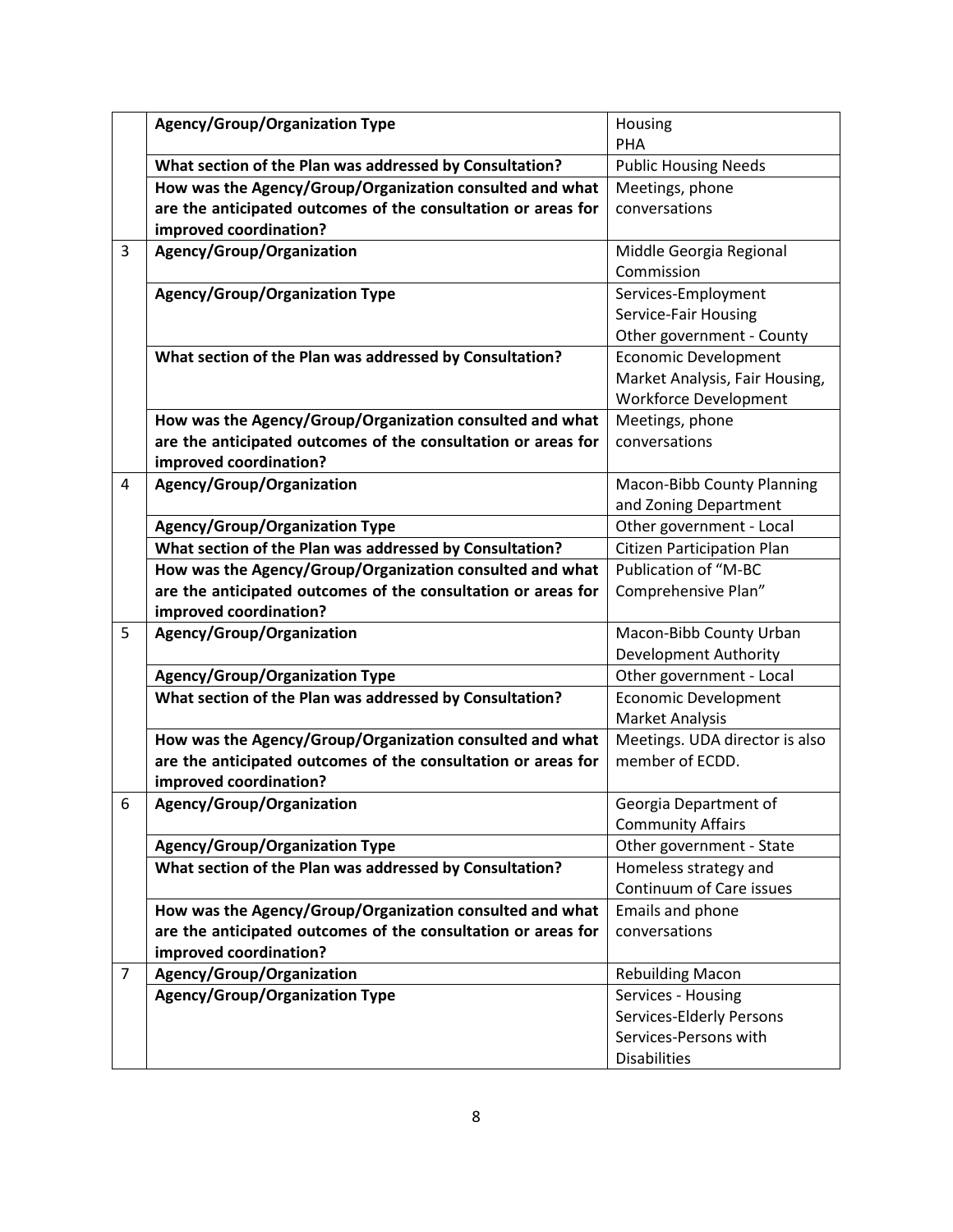|    | What section of the Plan was addressed by Consultation?       | housing rehab services for    |
|----|---------------------------------------------------------------|-------------------------------|
|    |                                                               | elderly and/or disabled       |
|    | How was the Agency/Group/Organization consulted and what      | CDBG subrecipient.            |
|    | are the anticipated outcomes of the consultation or areas for | Monitoring visits and reports |
|    | improved coordination?                                        |                               |
| 8  | Agency/Group/Organization                                     | Macon-Bibb EOC, Inc.          |
|    | <b>Agency/Group/Organization Type</b>                         | Services - Housing            |
|    |                                                               | Services-Homeless             |
|    |                                                               | Services - Health             |
|    | What section of the Plan was addressed by Consultation?       | Provides limited dental       |
|    |                                                               | assistance to homeless        |
|    | How was the Agency/Group/Organization consulted and what      | CDBG & HESG subrecipient.     |
|    | are the anticipated outcomes of the consultation or areas for | Monitoring visits and reports |
|    | improved coordination?                                        |                               |
| 9  | Agency/Group/Organization                                     | Macon-Middle Georgia          |
|    |                                                               | Housing Counseling Center /   |
|    |                                                               | HomeFirst                     |
|    | <b>Agency/Group/Organization Type</b>                         | Services - Housing            |
|    |                                                               | Service-Fair Housing          |
|    | What section of the Plan was addressed by Consultation?       | Provides housing counseling   |
|    |                                                               | and fair housing services     |
|    | How was the Agency/Group/Organization consulted and what      | CDBG subrecipient.            |
|    | are the anticipated outcomes of the consultation or areas for | Monitoring visits and reports |
|    | improved coordination?                                        |                               |
| 10 | Agency/Group/Organization                                     | Loaves and Fishes             |
|    | <b>Agency/Group/Organization Type</b>                         | Services-homeless             |
|    |                                                               |                               |
|    | What section of the Plan was addressed by Consultation?       | Provides various types of     |
|    |                                                               | assistance to homeless.       |
|    | How was the Agency/Group/Organization consulted and what      | CDBG subrecipient.            |
|    | are the anticipated outcomes of the consultation or areas for | Monitoring visits and reports |
|    | improved coordination?                                        |                               |
| 11 | Agency/Group/Organization                                     | Crisis Line and Safe House of |
|    |                                                               | Central GA, Inc.              |
|    | <b>Agency/Group/Organization Type</b>                         | Services-Victims of Domestic  |
|    |                                                               | Violence                      |
|    | What section of the Plan was addressed by Consultation?       | Provides assistance to abused |
|    |                                                               | spouses and continuum of      |
|    |                                                               | care services                 |
|    | How was the Agency/Group/Organization consulted and what      | CDBG subrecipient.            |
|    | are the anticipated outcomes of the consultation or areas for | Monitoring visits and reports |
|    | improved coordination?                                        |                               |
| 12 | Agency/Group/Organization                                     | <b>Family Advancement</b>     |
|    |                                                               | Ministries                    |
|    | <b>Agency/Group/Organization Type</b>                         | Services-Children             |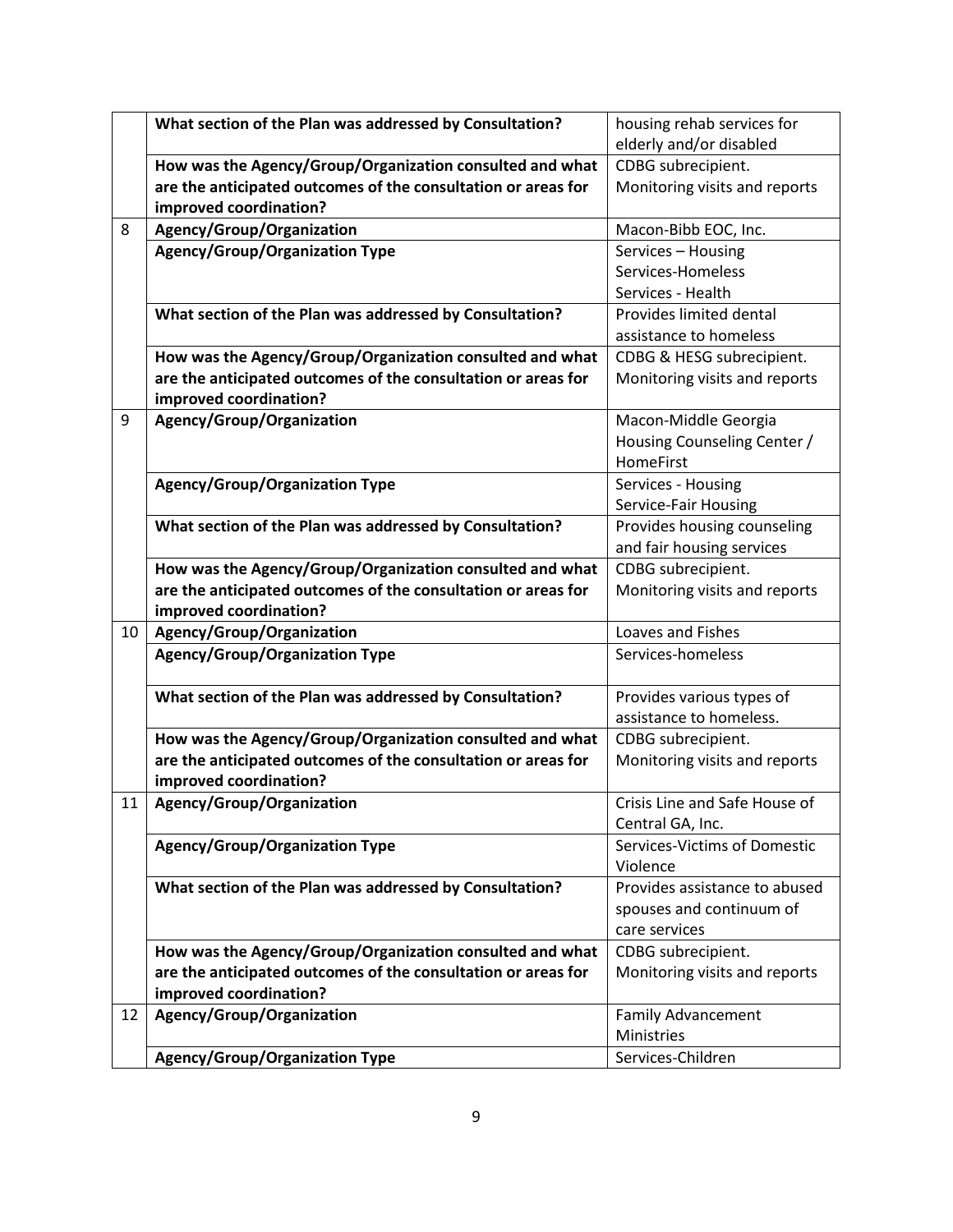|    | What section of the Plan was addressed by Consultation?       | Provides car seats to low-       |
|----|---------------------------------------------------------------|----------------------------------|
|    |                                                               | income families                  |
|    | How was the Agency/Group/Organization consulted and what      | CDBG subrecipient.               |
|    | are the anticipated outcomes of the consultation or areas for | Monitoring visits and reports    |
|    | improved coordination?                                        |                                  |
| 13 | Agency/Group/Organization                                     | Family Counseling Center of      |
|    |                                                               | Central GA, Inc.                 |
|    | <b>Agency/Group/Organization Type</b>                         | local non-profit agency - family |
|    |                                                               | counseling                       |
|    | What section of the Plan was addressed by Consultation?       | Family counseling for LMI        |
|    |                                                               | families                         |
|    | How was the Agency/Group/Organization consulted and what      | CDBG subrecipient.               |
|    | are the anticipated outcomes of the consultation or areas for | Monitoring visits and reports    |
|    | improved coordination?                                        |                                  |
| 14 | Agency/Group/Organization                                     | Mentors Project of Bibb          |
|    |                                                               | County, Inc.                     |
|    | <b>Agency/Group/Organization Type</b>                         | Services-Children                |
|    | What section of the Plan was addressed by Consultation?       | Youth development services       |
|    | How was the Agency/Group/Organization consulted and what      | CDBG subrecipient.               |
|    | are the anticipated outcomes of the consultation or areas for | Monitoring visits and reports    |
|    | improved coordination?                                        |                                  |

Table 2 – Agencies, groups, organizations who participated

# **Identify any Agency Types not consulted and provide rationale for not consulting**

All agencies and organizations with a similar or supportive mission were consulted during the preparation of this Consolidated Plan.

### **Other local/regional/state/federal planning efforts considered when preparing the Plan**

| Name of Plan                    | <b>Lead Organization</b> | How do the goals of your Strategic Plan overlap with the<br>goals of each plan? |
|---------------------------------|--------------------------|---------------------------------------------------------------------------------|
| Continuum of                    | <b>GA DCA</b>            | Homeless assistance goal includes assistance to homeless                        |
| Care<br><b>Balance of State</b> |                          | population and prevention of homelessness that is also<br>funded by HESG funds. |
| "On the Table"                  | Knight Foundation        | On October 30, 2019, the Knight Foundation held a                               |
| Macon"                          | and the                  | community forum in Macon, GA to gather input from                               |
| Community                       | Community                | citizens regarding their concerns and desires for future                        |
| Survey                          | Foundation of            | development and enhancement of Bibb<br>County.                                  |
|                                 | Central GA               | Approximately 873 adults completed the post-forum survey                        |
|                                 |                          | detailing their opinions about problems facing the county.                      |
|                                 |                          | The top two concerns are crime/public safety and                                |
|                                 |                          | poverty/economic security. Job training was noted by all                        |
|                                 |                          | racial groups as the key to the future betterment of the                        |
|                                 |                          | county.                                                                         |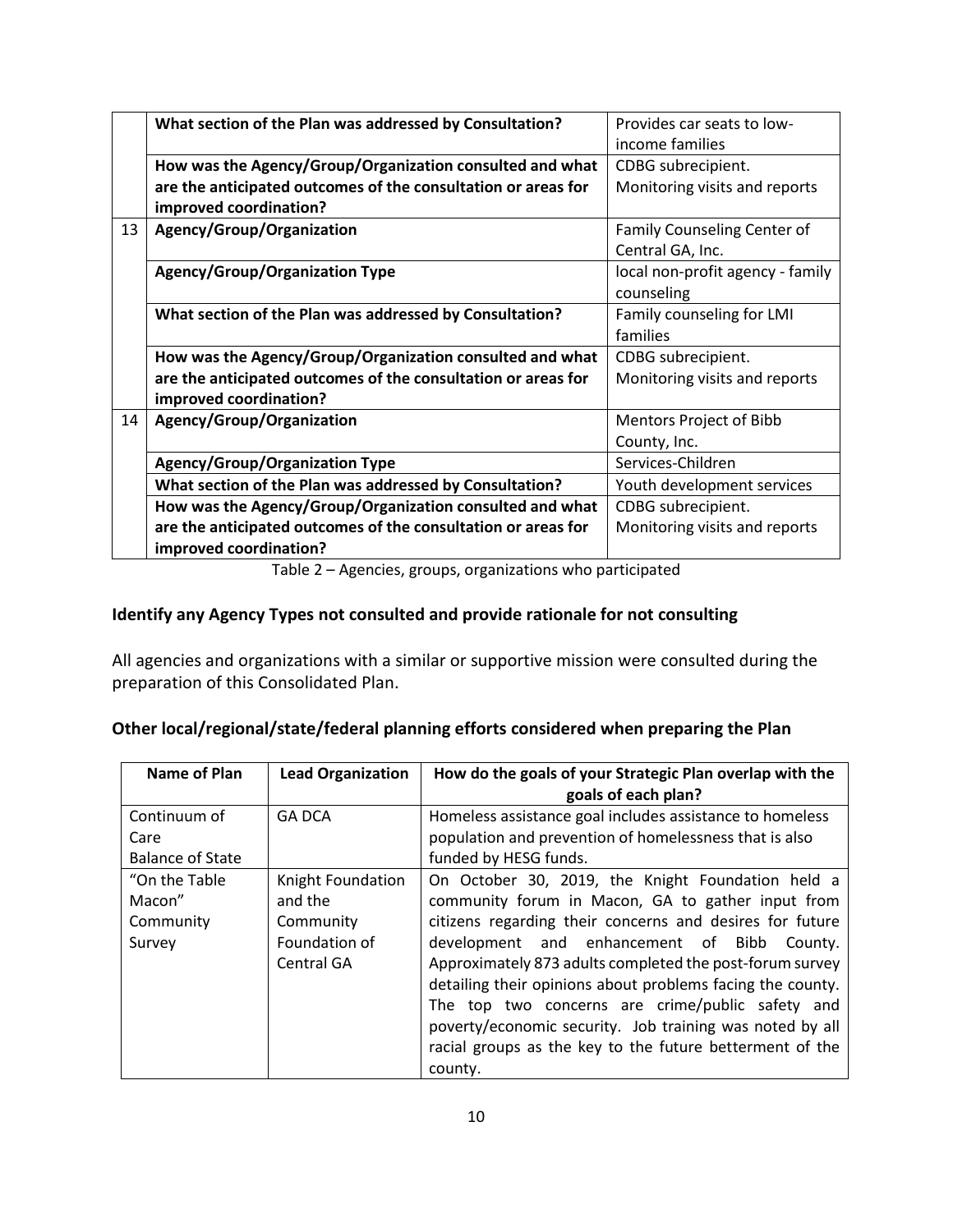| Name of Plan                           | <b>Lead Organization</b> | How do the goals of your Strategic Plan overlap with the<br>goals of each plan?                                                                                                                                                                                                                                                                                                                                                                                      |
|----------------------------------------|--------------------------|----------------------------------------------------------------------------------------------------------------------------------------------------------------------------------------------------------------------------------------------------------------------------------------------------------------------------------------------------------------------------------------------------------------------------------------------------------------------|
| The M-BC 2040<br>Comprehensive<br>Plan | M-BC P&Z                 | This plan documents the community goals for M-BC over<br>long-term regarding neighborhoods, businesses,<br>the<br>industries, investments, redevelopment, recreation and<br>quality of life. The plan addresses three simple questions:<br>1) Where are we now; 2) Where do we plan to be; and 3)<br>How will we get there. To answer these questions, public<br>hearings and outreach workshops were held to gather input<br>from the public and county management. |
| 2020 Capital                           | <b>Macon Housing</b>     | Miscellaneous public service goal includes counseling for                                                                                                                                                                                                                                                                                                                                                                                                            |
| <b>Action Plan</b>                     | Authority                | public housing residents                                                                                                                                                                                                                                                                                                                                                                                                                                             |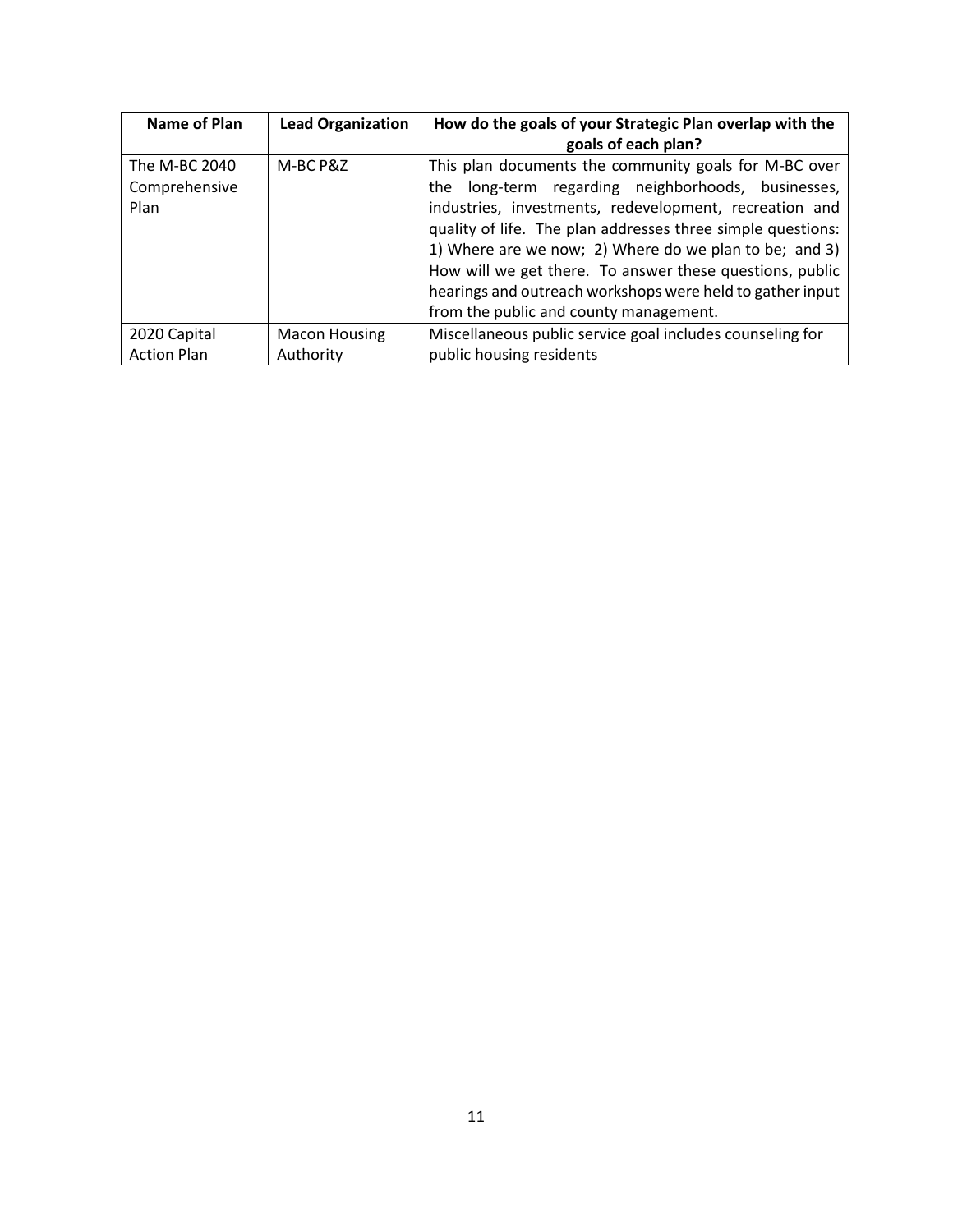| M-BC Strategic | Macon-Bibb | Goals of ECDD must support those enumerated in M-BC                                                             |
|----------------|------------|-----------------------------------------------------------------------------------------------------------------|
| Plan           | County     | mission statement. Priority areas follow: The M-BC                                                              |
|                |            | Commission undertook a year-long Strategic Planning                                                             |
|                |            | review process in order to focus the Commission's work and                                                      |
|                |            | continue to build the new consolidated government. The                                                          |
|                |            | Commission selected new Mission and Vision Statements,                                                          |
|                |            | identified five strategic priority areas, and selected strategic                                                |
|                |            | projects for the new government. This process helped                                                            |
|                |            | develop the fiscal year budget by prioritizing what is most                                                     |
|                |            | important to the Commission and community. With a                                                               |
|                |            | Strategic Plan approved by the Commission, meetings were                                                        |
|                |            | held with departments to determine how to bring the                                                             |
|                |            | projects to completion and to develop the budget. Vision:                                                       |
|                |            | Macon-Bibb County will be the center of development,                                                            |
|                |            | culture, and opportunity, remembering our past while                                                            |
|                |            | inspiring hope and pride for our future. Mission: Macon-                                                        |
|                |            | Bibb County provides the essential infrastructure, services,                                                    |
|                |            | and programs, creating a vibrant economic and cultural                                                          |
|                |            | climate, enabling individuals, families, and businesses to                                                      |
|                |            | prosper. Forward Together Strategic Priorities: Economic                                                        |
|                |            | and Community Development - Our highest priority is to                                                          |
|                |            | create a robust economy and strong communities. We will                                                         |
|                |            | focus on retaining our current business and industry and                                                        |
|                |            | creating opportunities for new economic development                                                             |
|                |            | while addressing poverty and supporting and encouraging<br>quality education and workforce development.<br>Safe |
|                |            | Neighborhoods and Safe Communities -<br>Safe                                                                    |
|                |            | neighborhoods are the foundation of great communities.                                                          |
|                |            | We will focus our efforts on providing for public safety,                                                       |
|                |            | citizen education and engagement and crime prevention, all                                                      |
|                |            | in an effort to create safe and enduring communities.                                                           |
|                |            | Effective Government and Governance - Our City                                                                  |
|                |            | Commission and staff will work to improve public                                                                |
|                |            | perception of the governance and government process and                                                         |
|                |            | apply fair and equitable taxation principles and employee                                                       |
|                |            | compensation and utilize best management practices to                                                           |
|                |            | execute Commission policy towards completing SPLOST and                                                         |
|                |            | all other projects successfully and in a timely manner. Our                                                     |
|                |            | most valuable asset is our employees and we will commit to                                                      |
|                |            | their training and development, recognizing their good                                                          |
|                |            | and<br>works<br>retaining<br>those<br>Infrastructure<br>assets.                                                 |
|                |            | Improvement - To achieve the community we desire we will                                                        |
|                |            | focus on and develop stormwater, water and waste water                                                          |
|                |            | infrastructures and an integrated transportation system of                                                      |
|                |            | rails, trails, roads and runways to become the logistics hub                                                    |
|                |            | of Georgia. Quality of Life - We will support, encourage and                                                    |
|                |            | promote good-living in Macon-Bibb County with the arts                                                          |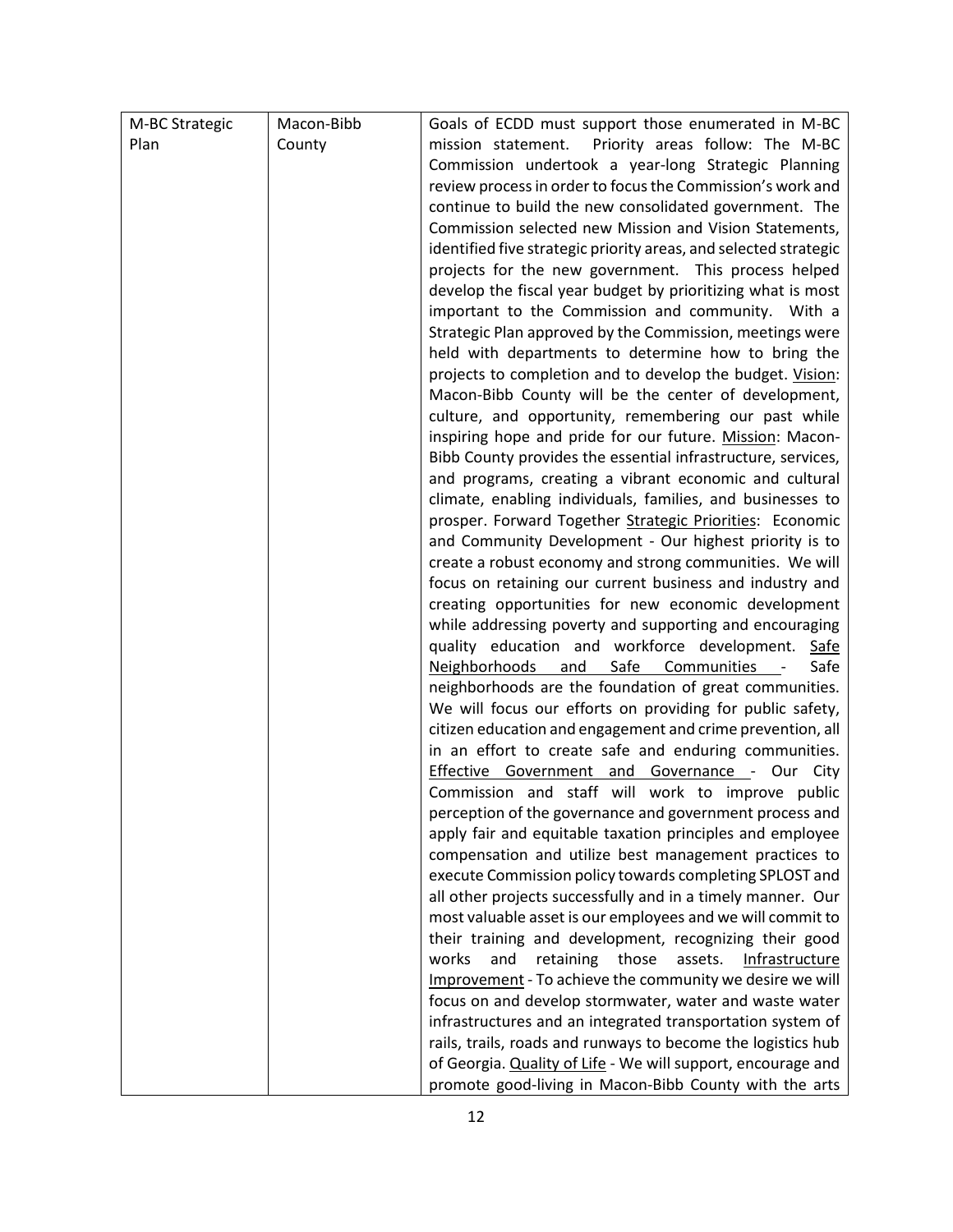| Name of Plan<br><b>Lead Organization</b> |  | How do the goals of your Strategic Plan overlap with the                                                                                           |  |
|------------------------------------------|--|----------------------------------------------------------------------------------------------------------------------------------------------------|--|
|                                          |  | goals of each plan?                                                                                                                                |  |
|                                          |  | and cultural events, tourism improvements, social and night<br>life opportunities and a community-wide system of passive<br>and active recreation. |  |

**TABLE 3 – OTHER LOCAL / REGIONAL / FEDERAL PLANNING EFFORTS**

# **Describe cooperation and coordination with other public entities, including the State and any adjacent units of general local government, in the implementation of the Consolidated Plan (91.215(l)).**

The following government-affiliated agencies are located in the M-BC area and provide on-going assistance to M-BC for real estate transactions, planning, workforce trends, and economic development.

- Macon-Bibb County Land Bank Authority (Acquisition and sale of real estate)
- Macon-Bibb County Planning and Zoning Department
- Macon-Bibb County Urban Development Authority
- Middle Georgia Regional Commission (Fair Housing Analysis, Workforce Development)

M-BC reviewed the applications of agencies that applied for CDBG funding for PY20 and selected the following agencies based on the needs of the community, the type of service, their capacity to provide that service, and the projected costs. After selection, the agencies consented to a year-long monitoring process and final reporting of data to close out their contracts. Each of these agencies will provide services that help M-BC achieve one or more of its designated goals for the upcoming year. Monitoring visits will ensure that both M-BC and the agencies coordinate services and costs as originally intended.

- Rebuilding Macon (Housing Rehab)
- Macon-Bibb County Economic Opportunity Council (Dental assistance for homeless and homelessness prevention)
- HomeFirst (Housing Counseling and equipment purchases)
- Loaves and Fishes Ministries (Homeless Assistance)
- Crisis Line and Safe House of Central Georgia (Care Provider for victims of domestic Violence)
- Family Advancement Ministries (Provides car seats to low-income families)
- Family Counseling Center of Central Georgia (Provides counseling for LMI individuals)
- Mentors Project (Youth intervention and mentoring)
- Field of HOPE (Neighborhood park)

# **Narrative (optional):**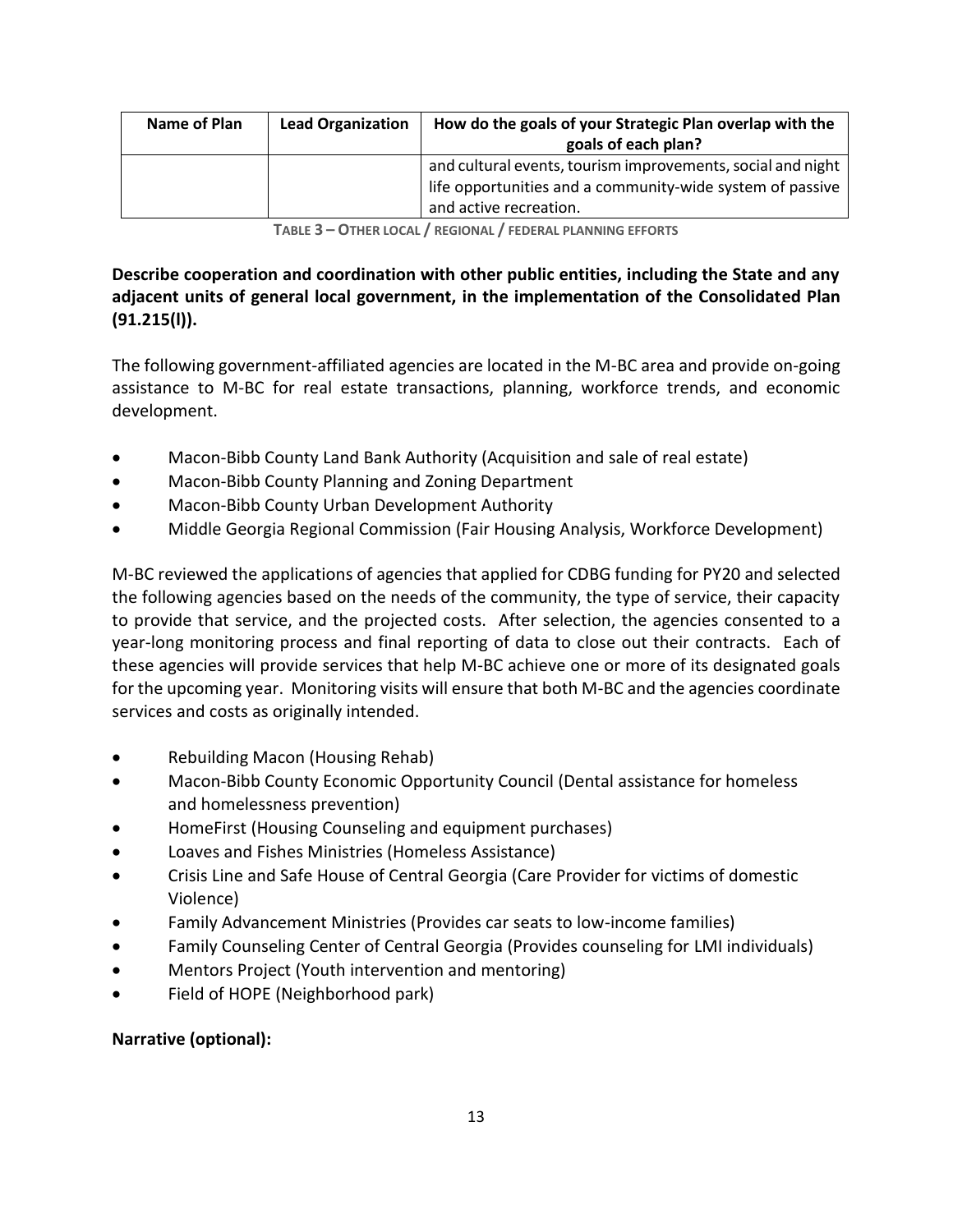# *PR-15 CITIZEN PARTICIPATION*

### **Summary of citizen participation process/Efforts made to broaden citizen participation**

#### **Summarize citizen participation process and how it impacted goal-setting**

The M-BC Participation Plan ensures that the public receives timely information regarding programs administered by ECDD using CDBG, HOME and HESG Investment Partnership funds. ECDD will distribute information using the following methods:

#### CDBG and HOME HESG Method

• Posting information on the M-BC website

- Public notices in local publications
- Oral or written comments

Neighborhood meetings example and the Macon Presentation to the Macon • Public hearings Coalition to End Homelessness

M-BC conducts all aspects of the citizen participation process in an open manner and encourages participation by low- and moderate-income persons. ECDD announces the location and time of all public hearings by advertising on the official M-BC website, in the *Macon Telegraph,* in the Macon Black Pages (eblasts) and at least one local minority paper when possible. ECDD will also announce public hearings through neighborhood groups and local cable access channels.

ECDD will hold at least one public hearing prior to the start of the program year and announce both the public hearing and a summary of projects and priorities in local newspapers. Periodically, ECDD will sponsor neighborhood meetings to discuss projects and priorities.

M-BC will provide a translator for non-English speaking individuals as well as provide accommodation for disabled individuals if ECDD is contacted prior to the meeting. The contact information to request special accommodations to attend a public meeting is provided in the public notice.

Citizens may submit their views through the following methods:

- Directly to program staff
- To recognized neighborhood organizations
- To County Commissioners
- At neighborhood and other meetings scheduled by M-BC or ECDD
- Public hearings
- Via email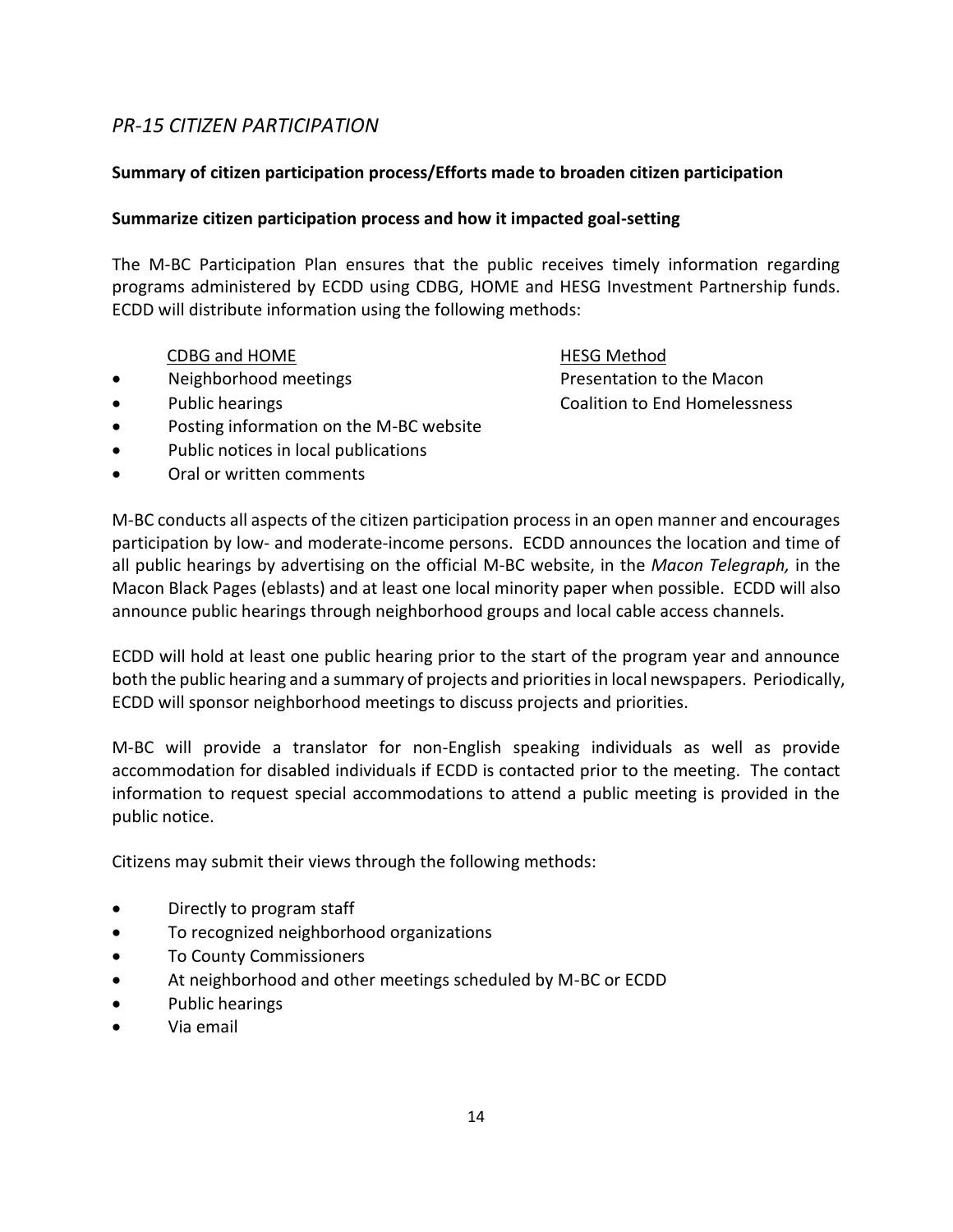ECDD advertised the Consolidated Plan in English and Spanish for public comment on the M-BC website on June 4, 2020 and in *The Telegraph*, the largest newspaper of general circulation in the Macon area on June 10, 2020. The Consolidated Plan was also advertised in English and Spanish in the *Macon Black Pages,* a local minority-owned publication. The advertisements noted that copies of the Plan were available for public viewing in the ECDD office. A virtual public hearing was held on June 24, 2020. On October 30, 2019, the Knight Foundation and the Community Foundation of Central Georgia held a community forum in Macon, GA to gather input from citizens regarding their concerns and desires for future development and enhancement of Bibb County.

#### **Citizen Participation Outreach**

| Sort<br>Order  | Mode of<br>Outreach                                          | <b>Target of</b><br>Outreach                                                                       | <b>Summary of</b><br>response/<br>attendance | <b>Summary</b><br><b>of</b><br>comments<br>received | <b>Summary</b><br><b>of</b><br>comments<br>not<br>accepted<br>and<br>reasons | <b>URL</b> (If applicable) |
|----------------|--------------------------------------------------------------|----------------------------------------------------------------------------------------------------|----------------------------------------------|-----------------------------------------------------|------------------------------------------------------------------------------|----------------------------|
| $\mathbf{1}$   | Public<br>Meeting                                            | Non-<br>targeted/<br>broad<br>community                                                            | No<br>comments<br>were<br>received.          | N/A                                                 | N/A                                                                          |                            |
| $\overline{2}$ | Newspaper<br>Ad / Eblast<br>(Macon<br><b>Black</b><br>Pages) | <b>Minorities</b><br>and Non-<br>English<br>Speaking -<br>Specify<br>other<br>language:<br>Spanish | <b>No</b><br>comments<br>were<br>received    | N/A                                                 | N/A                                                                          |                            |
| $\overline{3}$ | Newspaper<br>Ad (The<br>Telegraph)                           | Non-<br>targeted/<br>broad<br>community                                                            | No<br>comments<br>were<br>received.          | N/A                                                 | N/A                                                                          |                            |
| 5              | Internet<br>Outreach<br>$(M-BC)$<br>website)                 | Non-<br>targeted/<br>broad<br>community                                                            | No.<br>comments<br>were<br>received.         | N/A                                                 | N/A                                                                          | www.maconbibb.us           |

**TABLE 4 – CITIZEN PARTICIPATION OUTREACH**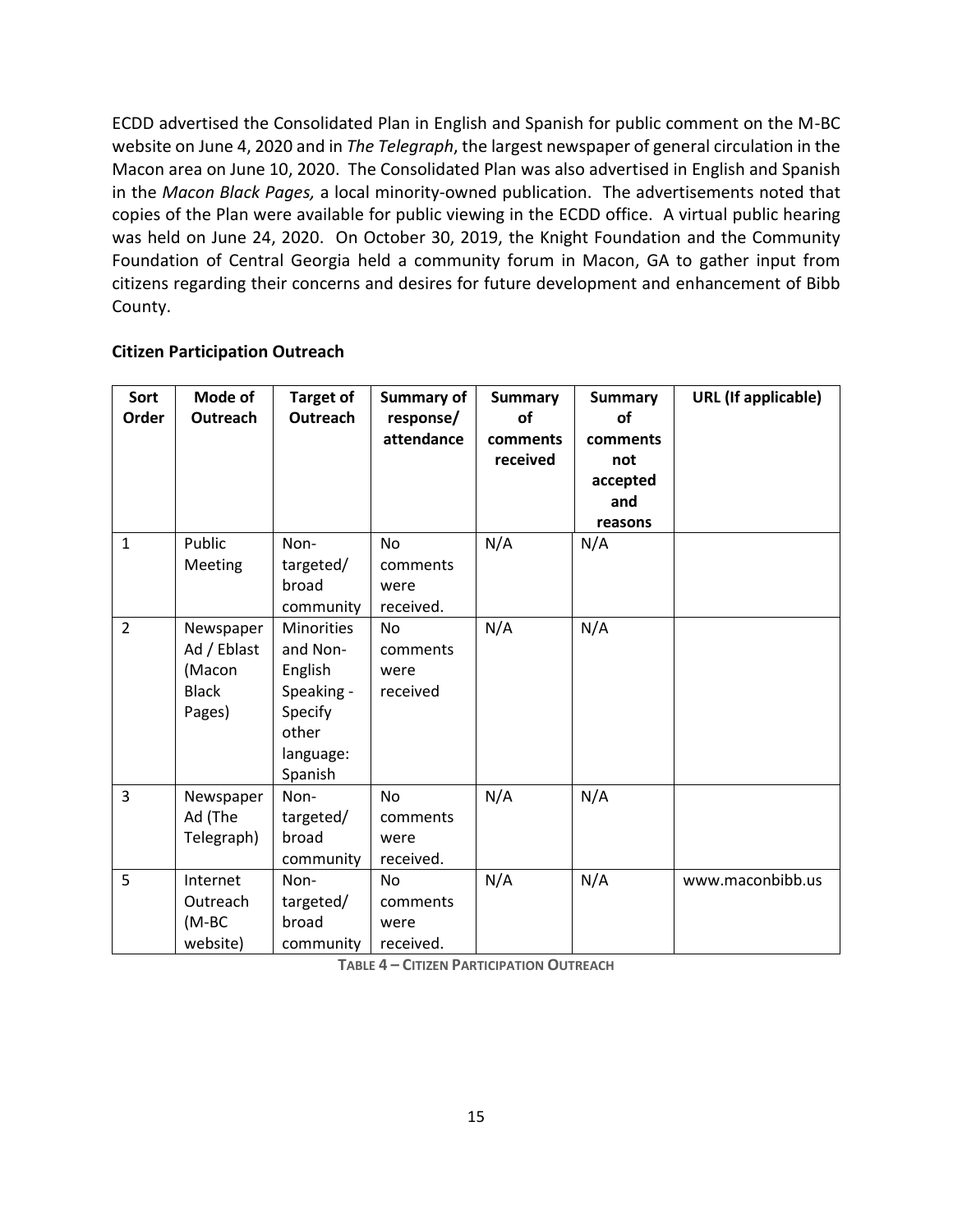# NEEDS ASSESSMENT

# *NA-05 OVERVIEW*

### **Needs Assessment Overview**

To assess the needs of the community, M-BC reviewed current census demographic data to geographically determine concentrations of poverty, unemployment, and housing conditions. ECDD was able to identify gaps in delivery of services that led to development of many of the strategies identified in this plan. ECDD consulted with neighborhood groups, nonprofit and forprofit organizations, social service agencies, and housing agencies to develop this plan.

Two community surveys were reviewed for information on needs assessment. The "On the Table Macon" survey was conducted by the Community Foundation of Central Georgia and the Knight Foundation in October 2019. The "Macon-Bibb County 2040 Comprehensive Plan" was conducted by the M-BC Planning & Zoning Commission in 2017.

# *NA-10 HOUSING NEEDS ASSESSMENT - 24 CFR 91.205 (A,B,C)*

#### **Summary of Housing Needs**

The 2010 Census data (updated for 2015) reflects the population for the City of Macon, Georgia. It does not account for the entire population of Bibb County. On January 1, 2014, the City of Macon and Bibb County merged into one governmental body/entity. According to these statistics, a quarter of the population of the City of Macon earned between 0% - 100% of the area median income (AMI) of \$26,545.00. The remaining three quarters of the population earn above the AMI and are not included in the following statistics.

The 2010 Census data shown below focuses on living conditions within the home (overcrowding, physical condition of home, income). The two surveys mentioned above in NA-05 focus on external (community) conditions which affect the quality of life within the neighborhood (crime, poverty, employment).

According to the data, renters are far more likely to be dissatisfied with the conditions of their home/apartment than homeowners. Renters are also twice as likely to report a cost burden greater that 30% or 50%.

| <b>Demographics</b> | Base Year: 2009 | <b>Most Recent Year: 2015</b> | % Change |
|---------------------|-----------------|-------------------------------|----------|
| Population          | 155600          | 154605                        | $-1\%$   |
| Households          | 35981           | 57030                         | 59%      |
| Median Income       | 28288           | 36519                         | 29%      |

**TABLE 5 - HOUSING NEEDS ASSESSMENT DEMOGRAPHICS**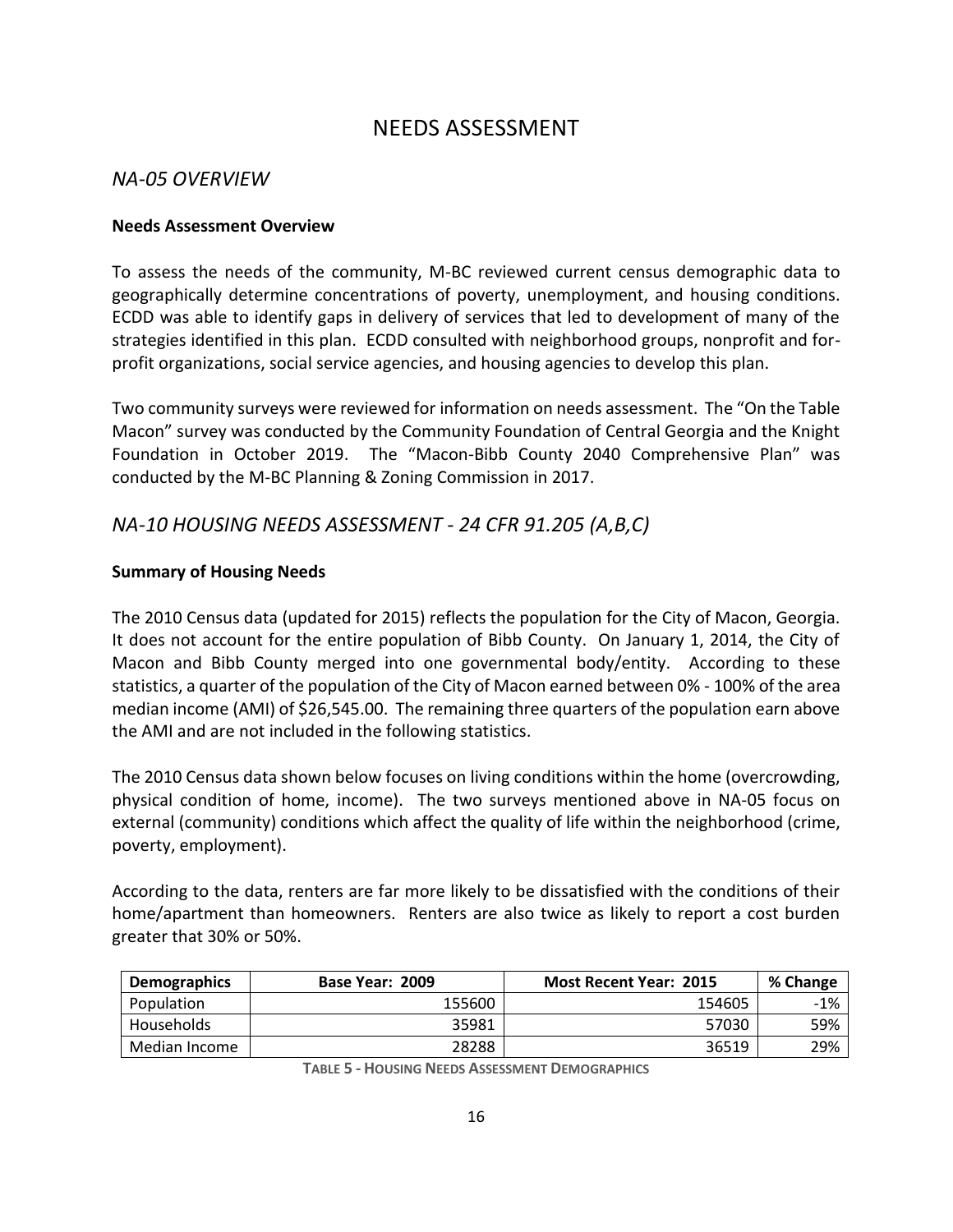# **Number of Households Table**

|                                   | $0 - 30%$                                                          | $>30-50\%$   | $>50-80%$    | $>80-100\%$  | $>100\%$     |  |  |  |  |  |
|-----------------------------------|--------------------------------------------------------------------|--------------|--------------|--------------|--------------|--|--|--|--|--|
|                                   | <b>HAMFI</b>                                                       | <b>HAMFI</b> | <b>HAMFI</b> | <b>HAMFI</b> | <b>HAMFI</b> |  |  |  |  |  |
| Total Households *                | 10505                                                              | 7075         | 8785         | 4425         | 26240        |  |  |  |  |  |
| Small Family Households *         | 4200                                                               | 2265         | 3080         | 1410         | 12840        |  |  |  |  |  |
| Large Family Households *         | 825                                                                | 695          | 675          | 329          | 1795         |  |  |  |  |  |
| Household contains at least one   |                                                                    |              |              |              |              |  |  |  |  |  |
| person 62-74 years of age         | 1359                                                               | 1515         | 2005         | 785          | 6150         |  |  |  |  |  |
| Household contains at least one   |                                                                    |              |              |              |              |  |  |  |  |  |
| person age 75 or older            | 790                                                                | 1240         | 1155         | 765          | 2470         |  |  |  |  |  |
| Households with one or more       |                                                                    |              |              |              |              |  |  |  |  |  |
| children 6 years old or younger * | 2739                                                               | 1565         | 1159         | 595          | 2535         |  |  |  |  |  |
|                                   | * the highest income category for these family types is >80% HAMFI |              |              |              |              |  |  |  |  |  |

**TABLE 6 - TOTAL HOUSEHOLDS TABLE**

# **Housing Needs Summary Tables**

# 1. Housing Problems (Households with one of the listed needs)

|                      | Renter     |            |            |        |              | Owner |            |            |             |              |
|----------------------|------------|------------|------------|--------|--------------|-------|------------|------------|-------------|--------------|
|                      | 0-30%      | $>30-$     | $>50-$     | $>80-$ | <b>Total</b> | 0-30% | $>30-$     | $>50-$     | $>80-$      | <b>Total</b> |
|                      | <b>AMI</b> | 50%        | 80%        | 100%   |              | AMI   | 50%        | 80%        | 100%        |              |
|                      |            | <b>AMI</b> | <b>AMI</b> | AMI    |              |       | <b>AMI</b> | <b>AMI</b> | <b>AMI</b>  |              |
| NUMBER OF HOUSEHOLDS |            |            |            |        |              |       |            |            |             |              |
| Substandard          |            |            |            |        |              |       |            |            |             |              |
| Housing -            |            |            |            |        |              |       |            |            |             |              |
| Lacking              |            |            |            |        |              |       |            |            |             |              |
| complete             |            |            |            |        |              |       |            |            |             |              |
| plumbing or          |            |            |            |        |              |       |            |            |             |              |
| kitchen              |            |            |            |        |              |       |            |            |             |              |
| facilities           | 110        | 80         | 54         | 40     | 284          | 30    | 20         | 14         | $\mathbf 0$ | 64           |
| Severely             |            |            |            |        |              |       |            |            |             |              |
| Overcrowded -        |            |            |            |        |              |       |            |            |             |              |
| With >1.51           |            |            |            |        |              |       |            |            |             |              |
| people per           |            |            |            |        |              |       |            |            |             |              |
| room (and            |            |            |            |        |              |       |            |            |             |              |
| complete             |            |            |            |        |              |       |            |            |             |              |
| kitchen and          |            |            |            |        |              |       |            |            |             |              |
| plumbing)            | 80         | 70         | 20         | 15     | 185          | 15    | 0          | 20         | 0           | 35           |
| Overcrowded -        |            |            |            |        |              |       |            |            |             |              |
| With 1.01-1.5        |            |            |            |        |              |       |            |            |             |              |
| people per           |            |            |            |        |              |       |            |            |             |              |
| room (and            |            |            |            |        |              |       |            |            |             |              |
| none of the          |            |            |            |        |              |       |            |            |             |              |
| above                |            |            |            |        |              |       |            |            |             |              |
| problems)            | 275        | 140        | 40         | 40     | 495          | 19    | 35         | 34         | 50          | 138          |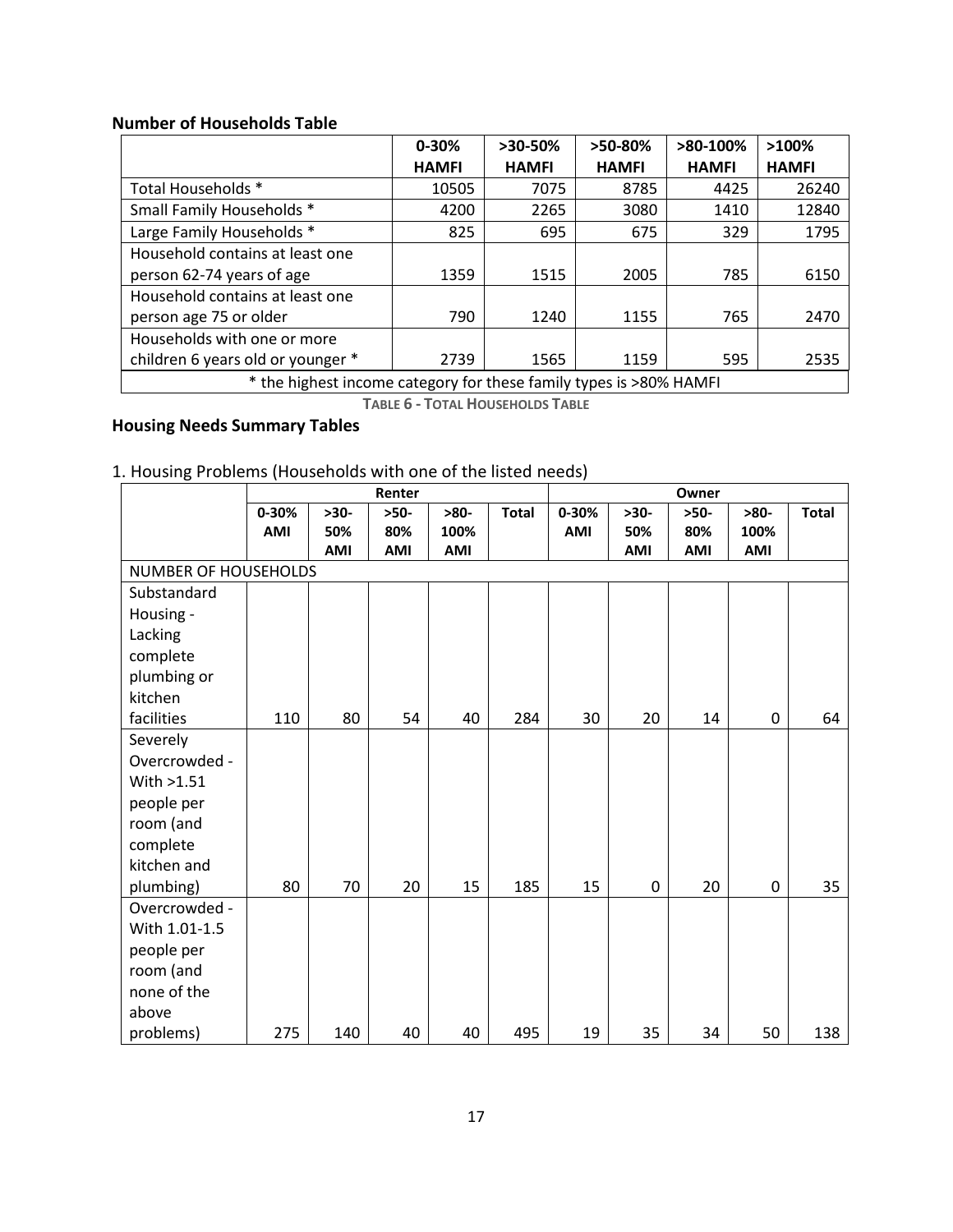|                |            |            | Renter     |            |              | Owner      |            |            |            |              |
|----------------|------------|------------|------------|------------|--------------|------------|------------|------------|------------|--------------|
|                | $0 - 30%$  | $>30-$     | $>50-$     | $>80-$     | <b>Total</b> | 0-30%      | $>30-$     | $>50-$     | $>80-$     | <b>Total</b> |
|                | <b>AMI</b> | 50%        | 80%        | 100%       |              | <b>AMI</b> | 50%        | 80%        | 100%       |              |
|                |            | <b>AMI</b> | <b>AMI</b> | <b>AMI</b> |              |            | <b>AMI</b> | <b>AMI</b> | <b>AMI</b> |              |
| Housing cost   |            |            |            |            |              |            |            |            |            |              |
| burden greater |            |            |            |            |              |            |            |            |            |              |
| than 50% of    |            |            |            |            |              |            |            |            |            |              |
| income (and    |            |            |            |            |              |            |            |            |            |              |
| none of the    |            |            |            |            |              |            |            |            |            |              |
| above          |            |            |            |            |              |            |            |            |            |              |
| problems)      | 4295       | 2100       | 434        | 65         | 7524         | 1245       | 890        | 820        | 155        | 3110         |
| Housing cost   |            |            |            |            |              |            |            |            |            |              |
| burden greater |            |            |            |            |              |            |            |            |            |              |
| than 30% of    |            |            |            |            |              |            |            |            |            |              |
| income (and    |            |            |            |            |              |            |            |            |            |              |
| none of the    |            |            |            |            |              |            |            |            |            |              |
| above          |            |            |            |            |              |            |            |            |            |              |
| problems)      | 704        | 1595       | 2395       | 785        | 5479         | 225        | 515        | 1380       | 545        | 2665         |
| Zero/negative  |            |            |            |            |              |            |            |            |            |              |
| Income (and    |            |            |            |            |              |            |            |            |            |              |
| none of the    |            |            |            |            |              |            |            |            |            |              |
| above          |            |            |            |            |              |            |            |            |            |              |
| problems)      | 1064       | 0          | 0          | 0          | 1064         | 254        | 0          | 0          | 0          | 254          |

**TABLE 7 – HOUSING PROBLEMS TABLE**

2. Housing Problems 2 (Households with one or more Severe Housing Problems: Lacks kitchen or complete plumbing, severe overcrowding, severe cost burden)

|                      |       | Renter |            |            |              |      |            | Owner      |        |              |
|----------------------|-------|--------|------------|------------|--------------|------|------------|------------|--------|--------------|
|                      | $0 -$ | $>30-$ | $>50-$     | $>80-$     | <b>Total</b> | 0-   | $>30-$     | $>50-$     | $>80-$ | <b>Total</b> |
|                      | 30%   | 50%    | 80%        | 100%       |              | 30%  | 50%        | 80%        | 100%   |              |
|                      | AMI   | AMI    | <b>AMI</b> | <b>AMI</b> |              | AMI  | <b>AMI</b> | <b>AMI</b> | AMI    |              |
| NUMBER OF HOUSEHOLDS |       |        |            |            |              |      |            |            |        |              |
| Having 1 or more of  |       |        |            |            |              |      |            |            |        |              |
| four housing         |       |        |            |            |              |      |            |            |        |              |
| problems             | 5390  | 2380   | 550        | 160        | 8480         | 1315 | 940        | 900        | 200    | 3355         |
| Having none of four  |       |        |            |            |              |      |            |            |        |              |
| housing problems     | 1784  | 2525   | 4130       | 2055       | 10494        | 475  | 1215       | 3215       | 2000   | 6905         |
| Household has        |       |        |            |            |              |      |            |            |        |              |
| negative income,     |       |        |            |            |              |      |            |            |        |              |
| but none of the      |       |        |            |            |              |      |            |            |        |              |
| other housing        |       |        |            |            |              |      |            |            |        |              |
| problems             | 1285  | 0      | 0          | 0          | 1285         | 255  | 0          | 0          | 0      | 255          |

**TABLE 8 – HOUSING PROBLEMS 2**

# 3. Cost Burden > 30%

|                      |            |        | Renter |       | Owner      |        |        |              |  |
|----------------------|------------|--------|--------|-------|------------|--------|--------|--------------|--|
|                      | $0 - 30%$  | $>30-$ | $>50-$ | Total | $0 - 30%$  | $>30-$ | $>50-$ | <b>Total</b> |  |
|                      | <b>AMI</b> | 50%    | 80%    |       | <b>AMI</b> | 50%    | 80%    |              |  |
|                      |            | AMI    | AMI    |       |            | AMI    | AMI    |              |  |
| NUMBER OF HOUSEHOLDS |            |        |        |       |            |        |        |              |  |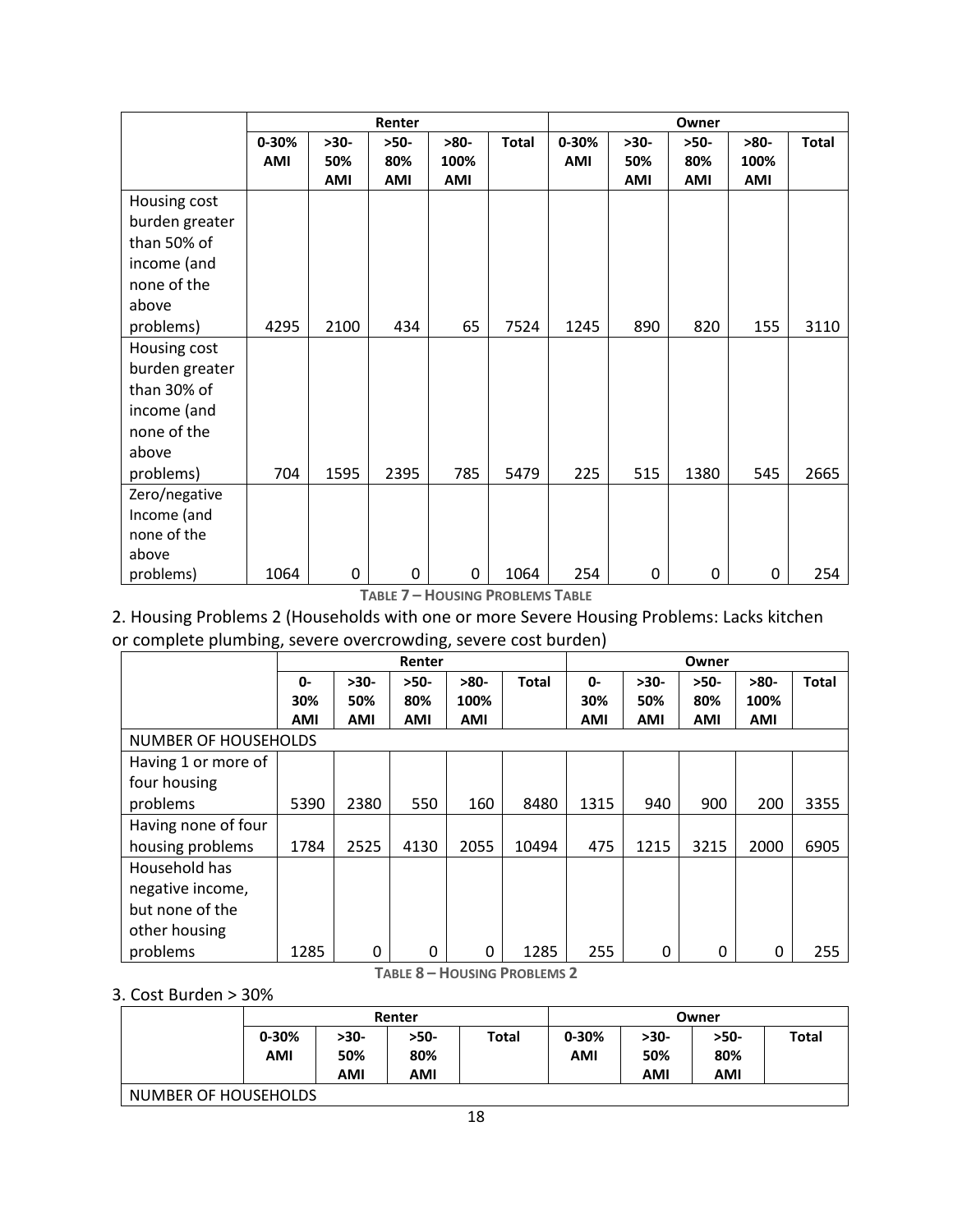|                      |                         |             | Renter        |              | Owner                             |      |               |              |  |
|----------------------|-------------------------|-------------|---------------|--------------|-----------------------------------|------|---------------|--------------|--|
|                      | $0 - 30%$<br><b>AMI</b> | >30-<br>50% | $>50-$<br>80% | <b>Total</b> | $0 - 30%$<br>$>30-$<br>50%<br>AMI |      | $>50-$<br>80% | <b>Total</b> |  |
|                      |                         | AMI         | AMI           |              |                                   | AMI  | <b>AMI</b>    |              |  |
| <b>Small Related</b> | 2625                    | 1630        | 1234          | 5489         | 504                               | 268  | 765           | 1537         |  |
| Large Related        | 479                     | 430         | 150           | 1059         | 95                                | 140  | 180           | 415          |  |
| Elderly              | 984                     | 773         | 428           | 2185         | 469                               | 804  | 782           | 2055         |  |
| Other                | 1845                    | 1065        | 1059          | 3969         | 449                               | 213  | 495           | 1157         |  |
| Total need by        | 5933                    | 3898        | 2871          | 12702        | 1517                              | 1425 | 2222          | 5164         |  |
| income               |                         |             |               |              |                                   |      |               |              |  |

**TABLE 9 – COST BURDEN > 30%**

# 4. Cost Burden > 50%

|                      |            |            | Owner      |              |            |            |            |              |
|----------------------|------------|------------|------------|--------------|------------|------------|------------|--------------|
|                      | $0 - 30%$  | $>30-50%$  | $>50-$     | <b>Total</b> | $0 - 30%$  | $>30-$     | $>50-$     | <b>Total</b> |
|                      | <b>AMI</b> | <b>AMI</b> | 80%        |              | <b>AMI</b> | 50%        | 80%        |              |
|                      |            |            | <b>AMI</b> |              |            | <b>AMI</b> | <b>AMI</b> |              |
| NUMBER OF HOUSEHOLDS |            |            |            |              |            |            |            |              |
| <b>Small Related</b> | 2330       | 1095       | 184        | 3609         | 435        | 149        | 220        | 804          |
| Large Related        | 434        | 120        | 15         | 569          | 95         | 75         | 15         | 185          |
| Elderly              | 740        | 375        | 110        | 1225         | 335        | 530        | 358        | 1223         |
| Other                | 1685       | 520        | 140        | 2345         | 419        | 145        | 230        | 794          |
| Total need by        | 5189       | 2110       | 449        | 7748         | 1284       | 899        | 823        | 3006         |
| income               |            |            |            |              |            |            |            |              |

**TABLE 10 – COST BURDEN > 50%**

# 5. Crowding (More than one person per room)

|                             | Renter     |            |            |              | Owner        |            |            |            |            |              |
|-----------------------------|------------|------------|------------|--------------|--------------|------------|------------|------------|------------|--------------|
|                             | 0-         | $>30-$     | $>50-$     | $>80-$       | <b>Total</b> | 0-         | $>30-$     | $>50-$     | $>80-$     | <b>Total</b> |
|                             | 30%        | 50%        | 80%        | 100%         |              | 30%        | 50%        | 80%        | 100%       |              |
|                             | <b>AMI</b> | <b>AMI</b> | <b>AMI</b> | <b>AMI</b>   |              | <b>AMI</b> | <b>AMI</b> | <b>AMI</b> | <b>AMI</b> |              |
| <b>NUMBER OF HOUSEHOLDS</b> |            |            |            |              |              |            |            |            |            |              |
| Single family               |            |            |            |              |              |            |            |            |            |              |
| households                  | 230        | 124        | 40         | 50           | 444          | 34         | 4          | 50         | 20         | 108          |
| Multiple,                   |            |            |            |              |              |            |            |            |            |              |
| unrelated family            |            |            |            |              |              |            |            |            |            |              |
| households                  | 124        | 85         | 20         | 4            | 233          | 0          | 30         | 8          | 30         | 68           |
| Other, non-family           |            |            |            |              |              |            |            |            |            |              |
| households                  | 0          | 0          | 0          | $\mathbf{0}$ | 0            | 0          | 0          | 0          | 0          | 0            |
| Total need by               | 354        | 209        | 60         | 54           | 677          | 34         | 34         | 58         | 50         | 176          |
| income                      |            |            |            |              |              |            |            |            |            |              |

**TABLE 11 – CROWDING INFORMATION – 1/2**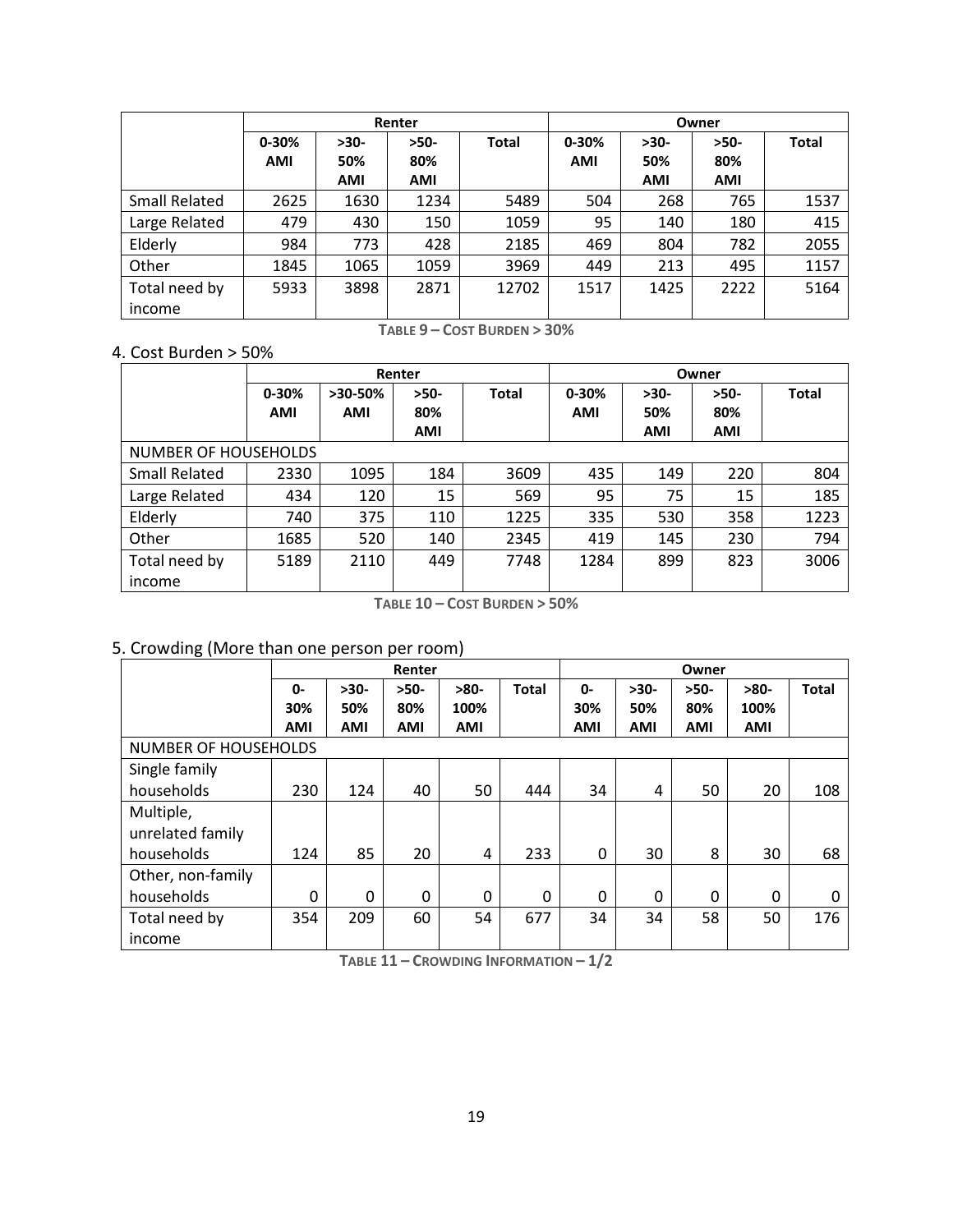|                          |            |        | Renter |       | Owner      |            |        |       |
|--------------------------|------------|--------|--------|-------|------------|------------|--------|-------|
|                          | 0-         | $>30-$ | $>50-$ | Total | 0-         | >30-       | $>50-$ | Total |
|                          | 30%        | 50%    | 80%    |       | 30%        | 50%        | 80%    |       |
|                          | <b>AMI</b> | AMI    | AMI    |       | <b>AMI</b> | <b>AMI</b> | AMI    |       |
| Households with Children |            |        |        |       |            |            |        |       |
| Present                  | 0          | 0      | 0      |       |            |            |        |       |

**TABLE 12 – CROWDING INFORMATION – 2/2**

#### **Describe the number and type of single person households in need of housing assistance.**

Single-person households are primarily rental apartments. M-BC does not currently provide housing assistance to apartment complexes. However, over the years M-BC has provided funding to other types of single-family rental unit projects and tax credit ventures.

### **Estimate the number and type of families in need of housing assistance who are disabled or victims of domestic violence, dating violence, sexual assault and stalking.**

There is no data source available that provides information on all of the unrelated factors listed in this question.

#### **What are the most common housing problems?**

The most common housing issue for M-BC is related to the deterioration of existing housing stock. The reduced scale of new construction is due primarily to the inability of current residents to afford a new home. Existing homes in long-established neighborhoods are either passed down from one generation to the next or the home is abandoned when the original tenants pass away without heirs. Older housing stock requires more repairs and maintenance to items such as roofs, electrical and plumbing systems.

#### **Are any populations/household types more affected than others by these problems?**

The majority of older housing stock is located within the urban core of M-BC. These same areas are predominantly populated by low- and moderate-income black families. As such, the black population is affected on a larger scale than other races.

**Describe the characteristics and needs of Low-income individuals and families with children (especially extremely low-income) who are currently housed but are at imminent risk of either residing in shelters or becoming unsheltered 91.205(c)/91.305(c)). Also discuss the needs of formerly homeless families and individuals who are receiving rapid re-housing assistance and are nearing the termination of that assistance.**

The primary factor used in determining which low-income families are at risk of becoming unsheltered is the level of income received by the household. Race and location are not common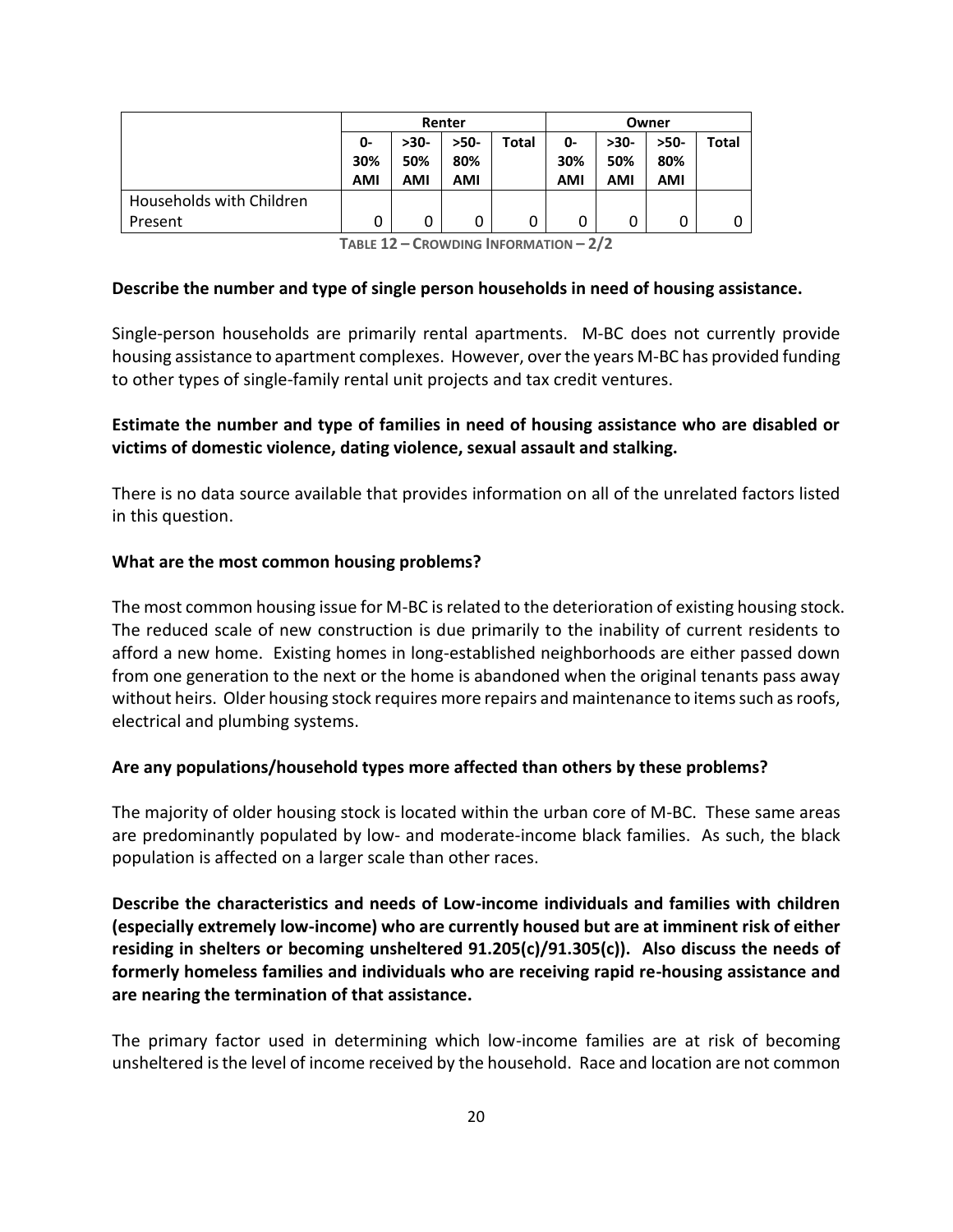denominators or characteristics. Secondary characteristics can include family instability, low levels of schooling/education and improper budget discipline.

# **If a jurisdiction provides estimates of the at-risk population(s), it should also include a description of the operational definition of the at-risk group and the methodology used to generate the estimates.**

Not applicable. There is no data source available that provides information on at-risk populations.

# **Specify particular housing characteristics that have been linked with instability and an increased risk of homelessness**

As noted above, low income, family instability, lack of education, and improper budget discipline have been found to be factors which lead to an increased risk of homelessness.

### **Discussion**

# *NA-15 DISPROPORTIONATELY GREATER NEED: HOUSING PROBLEMS – 91.205 (B)(2)*

**Assess the need of any racial or ethnic group that has disproportionately greater need in comparison to the needs of that category or need as a whole.**

#### **Introduction**

| <b>Housing Problems</b>        | Has one or more<br>of four housing<br>problems | Has none of the<br>four housing<br>problems | <b>Household has</b><br>no/negative<br>income, but none<br>of the other<br>housing problems |
|--------------------------------|------------------------------------------------|---------------------------------------------|---------------------------------------------------------------------------------------------|
| Jurisdiction as a whole        | 7635                                           | 1325                                        | 1540                                                                                        |
| White                          | 1550                                           | 280                                         | 310                                                                                         |
| Black / African American       | 5805                                           | 940                                         | 1130                                                                                        |
| Asian                          | 15                                             | 0                                           |                                                                                             |
| American Indian, Alaska Native | 30                                             | 0                                           |                                                                                             |
| Pacific Islander               | 0                                              | 0                                           |                                                                                             |
| Hispanic                       | 210                                            | 95                                          | 100                                                                                         |

#### **0%-30% of Area Median Income**

**TABLE 13 - DISPROPORTIONALLY GREATER NEED 0 - 30% AMI**

\*The four housing problems are: 1. Lacks complete kitchen facilities, 2. Lacks complete plumbing facilities, 3. More than one person per room, 4. Cost Burden greater than 30%

#### **30%-50% of Area Median Income**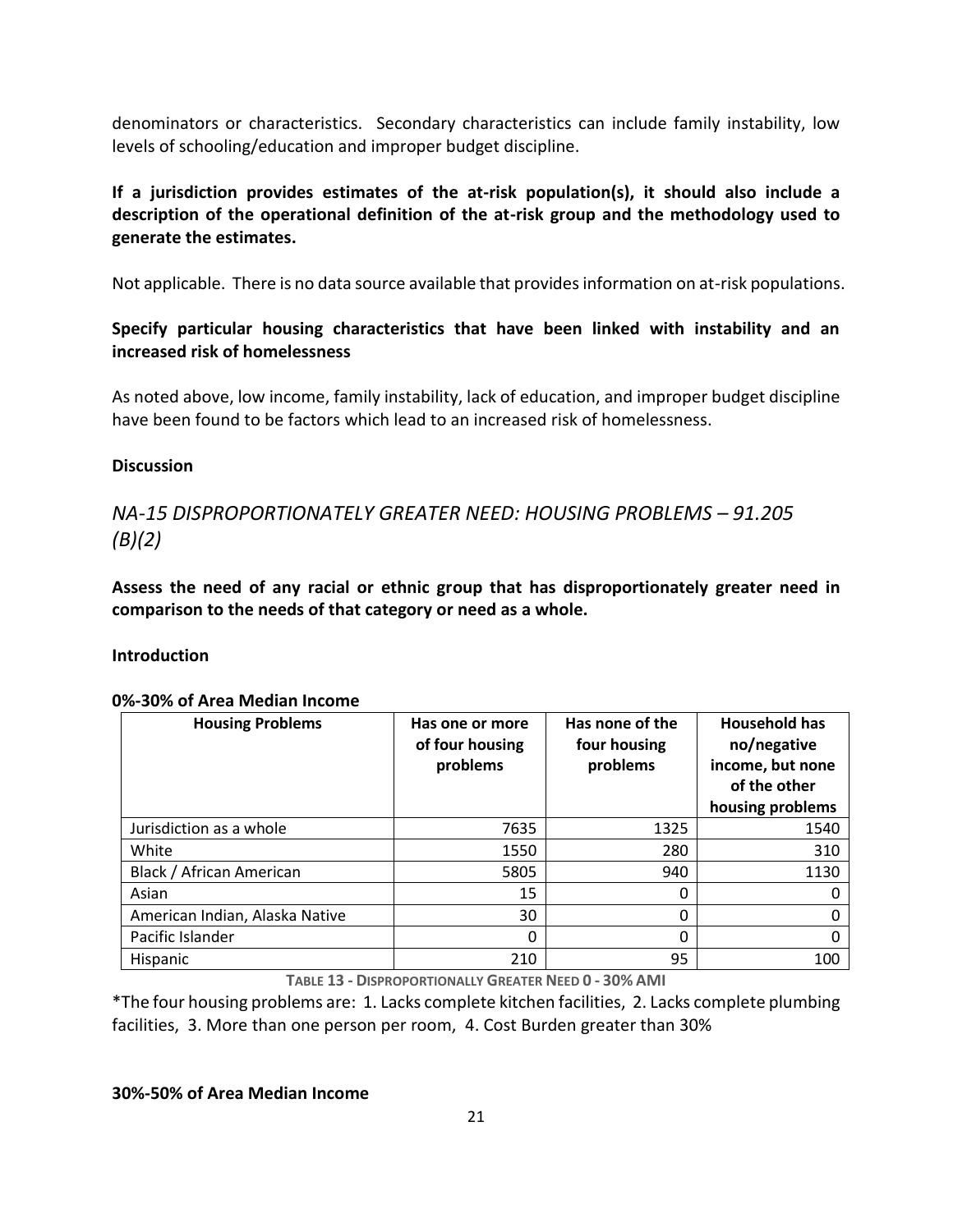| <b>Housing Problems</b>        | Has one or more<br>of four housing<br>problems | Has none of the<br>four housing<br>problems | <b>Household has</b><br>no/negative<br>income, but none<br>of the other<br>housing problems |
|--------------------------------|------------------------------------------------|---------------------------------------------|---------------------------------------------------------------------------------------------|
| Jurisdiction as a whole        | 5435                                           | 1634                                        |                                                                                             |
| White                          | 1585                                           | 569                                         |                                                                                             |
| Black / African American       | 3405                                           | 1055                                        |                                                                                             |
| Asian                          | 90                                             | 8                                           |                                                                                             |
| American Indian, Alaska Native | 10                                             | $\mathbf{0}$                                |                                                                                             |
| Pacific Islander               | 0                                              | 0                                           |                                                                                             |
| Hispanic                       | 247                                            | 0                                           |                                                                                             |

**TABLE 14 - DISPROPORTIONALLY GREATER NEED 30 - 50% AMI**

\*The four housing problems are: 1. Lacks complete kitchen facilities, 2. Lacks complete plumbing facilities, 3. More than one person per room, 4. Cost Burden greater than 30%

| <b>Housing Problems</b>        | Has one or more<br>of four housing<br>problems | Has none of the<br>four housing<br>problems | <b>Household has</b><br>no/negative<br>income, but none<br>of the other<br>housing problems |  |
|--------------------------------|------------------------------------------------|---------------------------------------------|---------------------------------------------------------------------------------------------|--|
| Jurisdiction as a whole        | 5215                                           | 3565                                        | 0                                                                                           |  |
| White                          | 1735                                           | 1375                                        | 0                                                                                           |  |
| Black / African American       | 3255                                           | 2055                                        | 0                                                                                           |  |
| Asian                          | 44                                             | 10                                          | 0                                                                                           |  |
| American Indian, Alaska Native | 19                                             | 15                                          | 0                                                                                           |  |
| Pacific Islander               | 10                                             | 0                                           | 0                                                                                           |  |
| Hispanic                       | 115                                            | 80                                          | 0                                                                                           |  |

#### **50%-80% of Area Median Income**

**TABLE 15 - DISPROPORTIONALLY GREATER NEED 50 - 80% AMI**

\*The four housing problems are: 1. Lacks complete kitchen facilities, 2. Lacks complete plumbing facilities, 3. More than one person per room, 4. Cost Burden greater than 30%

#### **80%-100% of Area Median Income**

| <b>Housing Problems</b>        | Has one or more<br>of four housing<br>problems | Has none of the<br>four housing<br>problems | <b>Household has</b><br>no/negative<br>income, but none<br>of the other<br>housing problems |  |
|--------------------------------|------------------------------------------------|---------------------------------------------|---------------------------------------------------------------------------------------------|--|
| Jurisdiction as a whole        | 1685                                           | 2735                                        |                                                                                             |  |
| White                          | 830                                            | 1100                                        |                                                                                             |  |
| Black / African American       | 740                                            | 1465                                        |                                                                                             |  |
| Asian                          | 19                                             | 65                                          |                                                                                             |  |
| American Indian, Alaska Native | 0                                              | 0                                           |                                                                                             |  |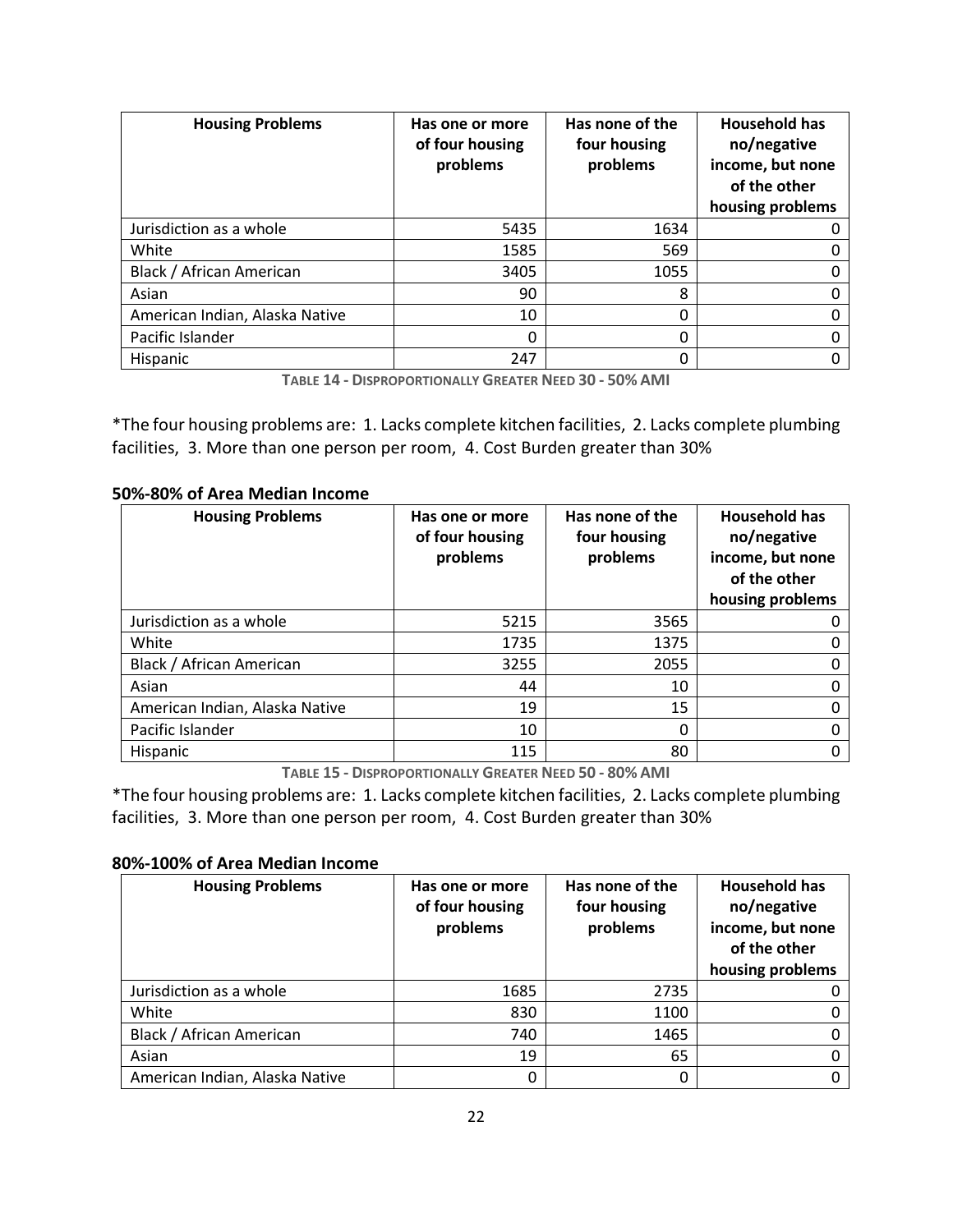| <b>Housing Problems</b> | Has one or more<br>of four housing<br>problems | Has none of the<br>four housing<br>problems | Household has<br>no/negative<br>income, but none<br>of the other<br>housing problems |
|-------------------------|------------------------------------------------|---------------------------------------------|--------------------------------------------------------------------------------------|
| Pacific Islander        |                                                |                                             |                                                                                      |
| Hispanic                | 90                                             | 55                                          |                                                                                      |

**TABLE 16 - DISPROPORTIONALLY GREATER NEED 80 - 100% AMI**

\*The four housing problems are: 1. Lacks complete kitchen facilities, 2. Lacks complete plumbing facilities, 3. More than one person per room, 4. Cost Burden greater than 30%

#### **Discussion**

When all levels of income are viewed as one, a larger proportion of lower income households of all races have one or more of the housing problems. The common factor is the level of income. Poor households cannot afford to maintain their residence at the same level of standard as households with higher levels of income.

When the races are viewed separately, black households with housing problems are three times more numerous than white households. If the income is in the same bracket, the factors for this variance can be the size of the family, amount of income that is not tied up repaying debt, and/or proper budget discipline.

# *NA-20 DISPROPORTIONATELY GREATER NEED: SEVERE HOUSING PROBLEMS – 91.205 (B)(2)*

**Assess the need of any racial or ethnic group that has disproportionately greater need in comparison to the needs of that category of need as a whole.**

#### **Introduction**

**0%-30% of Area Median Income**

| <b>Severe Housing Problems*</b> | Has one or more<br>of four housing<br>problems | Has none of the<br>four housing<br>problems | <b>Household has</b><br>no/negative<br>income, but none<br>of the other<br>housing problems |
|---------------------------------|------------------------------------------------|---------------------------------------------|---------------------------------------------------------------------------------------------|
| Jurisdiction as a whole         | 6705                                           | 2259                                        | 1540                                                                                        |
| White                           | 1385                                           | 444                                         | 310                                                                                         |
| Black / African American        | 5050                                           | 1690                                        | 1130                                                                                        |
| Asian                           | 15                                             | 0                                           |                                                                                             |
| American Indian, Alaska Native  | 10                                             | 20                                          |                                                                                             |
| Pacific Islander                | 0                                              | 0                                           |                                                                                             |
| Hispanic                        | 210                                            | 95                                          | 100                                                                                         |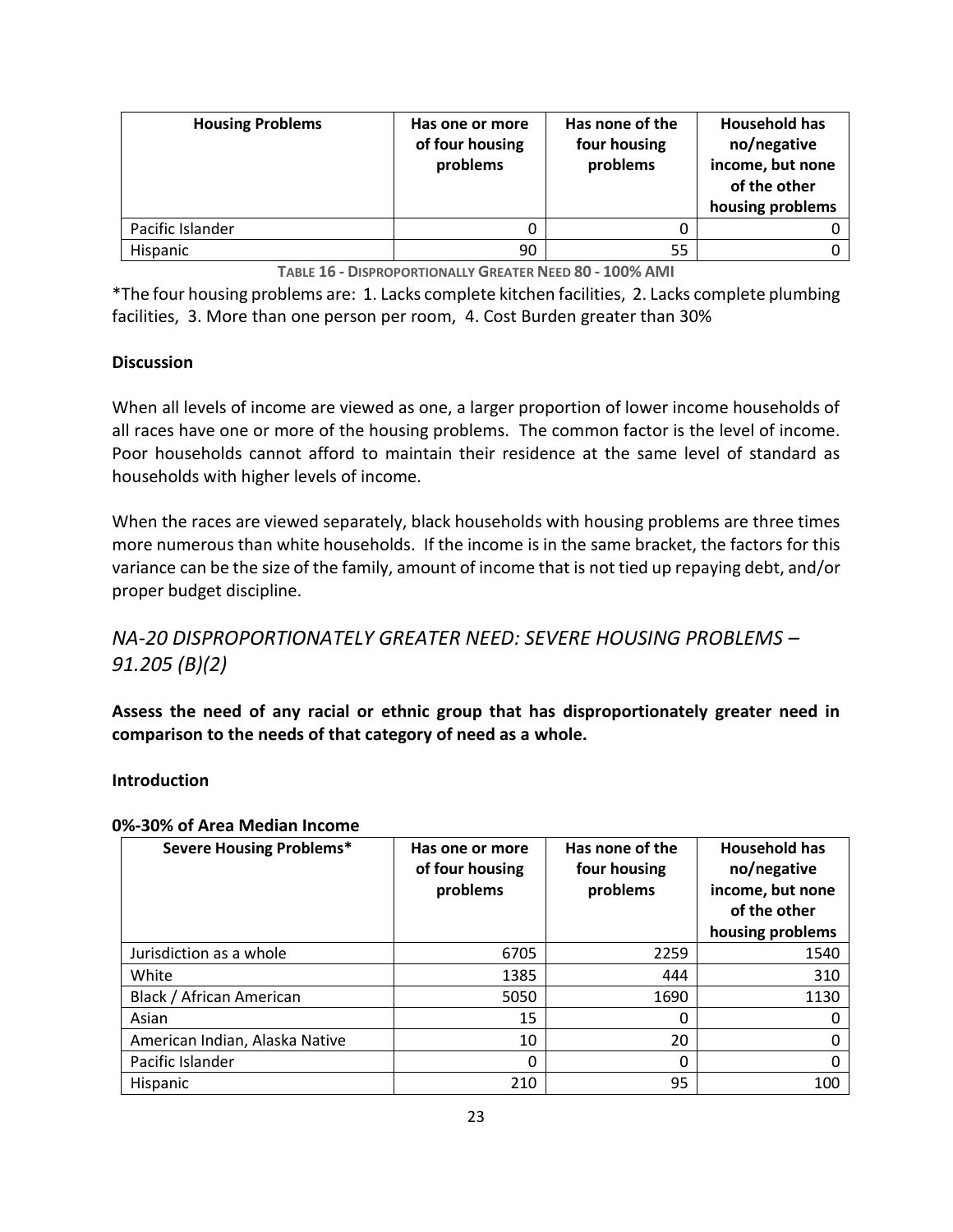**TABLE 17 – SEVERE HOUSING PROBLEMS 0 - 30% AMI**

\*The four severe housing problems are: 1. Lacks complete kitchen facilities, 2. Lacks complete plumbing facilities, 3. More than 1.5 persons per room, 4. Cost Burden over 50%

| <b>Severe Housing Problems*</b> | Has one or more<br>of four housing<br>problems | Has none of the<br>four housing<br>problems | <b>Household has</b><br>no/negative<br>income, but none<br>of the other<br>housing problems |
|---------------------------------|------------------------------------------------|---------------------------------------------|---------------------------------------------------------------------------------------------|
| Jurisdiction as a whole         | 3320                                           | 3740                                        | 0                                                                                           |
| White                           | 925                                            | 1225                                        | 0                                                                                           |
| Black / African American        | 2025                                           | 2430                                        | 0                                                                                           |
| Asian                           | 90                                             | 8                                           | 0                                                                                           |
| American Indian, Alaska Native  | 10                                             | 0                                           | $\Omega$                                                                                    |
| Pacific Islander                | 0                                              | 0                                           | $\Omega$                                                                                    |
| Hispanic                        | 184                                            | 5885                                        | 0                                                                                           |

### **30%-50% of Area Median Income**

**TABLE 18 – SEVERE HOUSING PROBLEMS 30 - 50% AMI**

\*The four severe housing problems are: 1. Lacks complete kitchen facilities, 2. Lacks complete plumbing facilities, 3. More than 1.5 persons per room, 4. Cost Burden over 50%

#### **50%-80% of Area Median Income**

| <b>Severe Housing Problems*</b> | Has one or more<br>of four housing<br>problems | Has none of the<br>four housing<br>problems | <b>Household has</b><br>no/negative<br>income, but none<br>of the other<br>housing problems |
|---------------------------------|------------------------------------------------|---------------------------------------------|---------------------------------------------------------------------------------------------|
| Jurisdiction as a whole         | 1450                                           | 7345                                        | 0                                                                                           |
| White                           | 438                                            | 2675                                        | 0                                                                                           |
| Black / African American        | 939                                            | 4365                                        | 0                                                                                           |
| Asian                           | 30                                             | 29                                          | 0                                                                                           |
| American Indian, Alaska Native  | 0                                              | 34                                          | 0                                                                                           |
| Pacific Islander                | 0                                              | 10                                          | 0                                                                                           |
| Hispanic                        | 19                                             | 175                                         | 0                                                                                           |

**TABLE 19 – SEVERE HOUSING PROBLEMS 50 - 80% AMI**

\*The four severe housing problems are: 1. Lacks complete kitchen facilities, 2. Lacks complete plumbing facilities, 3. More than 1.5 persons per room, 4. Cost Burden over 50%

#### **80%-100% of Area Median Income**

| <b>Severe Housing Problems*</b> | Has one or more<br>of four housing<br>problems | Has none of the<br>four housing<br>problems | <b>Household has</b><br>no/negative<br>income, but none<br>of the other<br>housing problems |
|---------------------------------|------------------------------------------------|---------------------------------------------|---------------------------------------------------------------------------------------------|
| Jurisdiction as a whole         | 360                                            | 4055                                        |                                                                                             |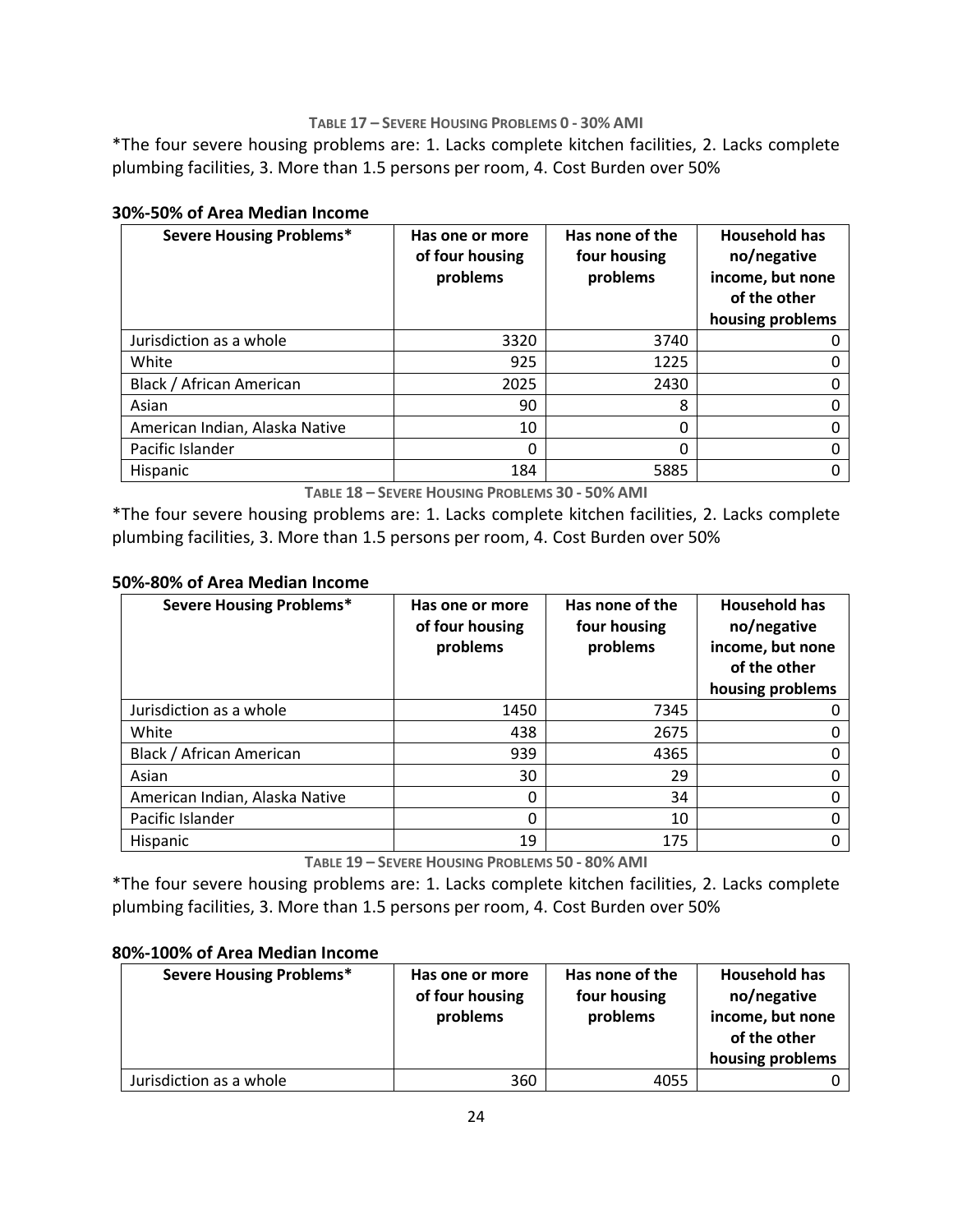| <b>Severe Housing Problems*</b> | Has one or more<br>of four housing<br>problems | Has none of the<br>four housing<br>problems | <b>Household has</b><br>no/negative<br>income, but none<br>of the other<br>housing problems |  |
|---------------------------------|------------------------------------------------|---------------------------------------------|---------------------------------------------------------------------------------------------|--|
| White                           | 210                                            | 1730                                        |                                                                                             |  |
| Black / African American        | 140                                            | 2070                                        |                                                                                             |  |
| Asian                           | 4                                              | 80                                          |                                                                                             |  |
| American Indian, Alaska Native  | 0                                              | 0                                           |                                                                                             |  |
| Pacific Islander                | 0                                              | 0                                           |                                                                                             |  |
| Hispanic                        | 0                                              | 145                                         |                                                                                             |  |

**TABLE 20 – SEVERE HOUSING PROBLEMS 80 - 100% AMI**

\*The four severe housing problems are: 1. Lacks complete kitchen facilities, 2. Lacks complete plumbing facilities, 3. More than 1.5 persons per room, 4. Cost Burden over 50%

#### **Discussion**

The difference between "housing problems" and "severe housing problems" is 1) the number of family members living under the same roof and 2) the amount of debt. When all levels of income are viewed as one, it is obvious that a larger proportion of lower income households of all races have one or more severe housing problems. The common factor is the level of income. Poor households cannot afford to maintain their residence at the same level of standard as households with higher levels of income.

When the races are viewed separately, black households with housing problems are three times greater than white households. If the incomes of white and black households are in the same bracket, the factors for this variance can be the size of the family, amount of income that is not tied up repaying debt, and/or proper budget discipline.

# *NA-25 DISPROPORTIONATELY GREATER NEED: HOUSING COST BURDENS – 91.205 (B)(2)*

**Assess the need of any racial or ethnic group that has disproportionately greater need in comparison to the needs of other races.**

**Introduction:** 

#### **Housing Cost Burden**

| <b>Housing Cost Burden</b> | $\leq$ = 30% | 30-50% | $>50\%$ | No / negative<br>income (not<br>computed) |  |
|----------------------------|--------------|--------|---------|-------------------------------------------|--|
| Jurisdiction as a whole    | 33895        | 10195  | 11294   | 1635                                      |  |
| White                      | 18105        | 3925   | 3115    | 310                                       |  |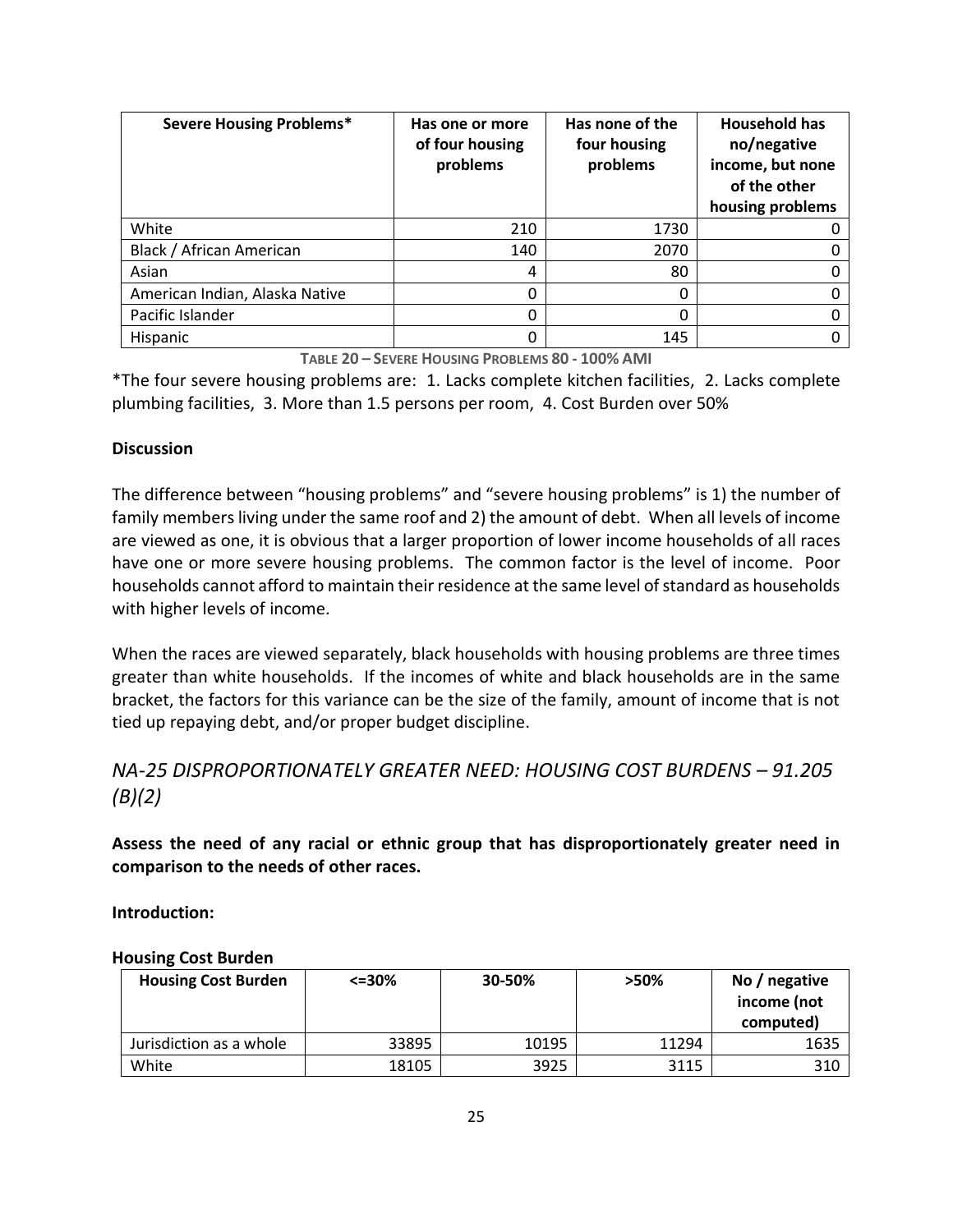| <b>Housing Cost Burden</b> | $<=$ 30% | 30-50% | >50% | No / negative<br>income (not<br>computed) |
|----------------------------|----------|--------|------|-------------------------------------------|
| Black / African            |          |        |      |                                           |
| American                   | 13925    | 5785   | 7630 | 1225                                      |
| Asian                      | 655      | 75     | 95   |                                           |
| American Indian,           |          |        |      |                                           |
| Alaska Native              | 70       | 49     | 10   |                                           |
| Pacific Islander           | 4        | 10     | 0    |                                           |
| Hispanic                   | 724      | 308    | 314  | 100                                       |

**TABLE 21 – GREATER NEED: HOUSING COST BURDENS AMI**

#### **Discussion:**

### *NA-30 DISPROPORTIONATELY GREATER NEED: DISCUSSION – 91.205(B)(2)*

### **Are there any Income categories in which a racial or ethnic group has disproportionately greater need than the needs of that income category as a whole?**

According to Table 21, black residents have a disproportionately greater need to effectively handle housing debt.

#### **If they have needs not identified above, what are those needs?**

No additional needs or factors have been identified. The factors for this variance can be the size of the family, amount of income that is not tied up repaying debt, and/or improper budget discipline.

### **Are any of those racial or ethnic groups located in specific areas or neighborhoods in your community?**

According to the 2010 census, the following census tracts are listed as qualified low-income areas: 101, 103, 104, 105, 111, 115, 123, 125, 127, 128, 129, 131, 137, 138 and 139. Of these tracts, the majority population is black except for tract 139.

*NA-35 PUBLIC HOUSING – 91.205(B)*

**Totals in Use**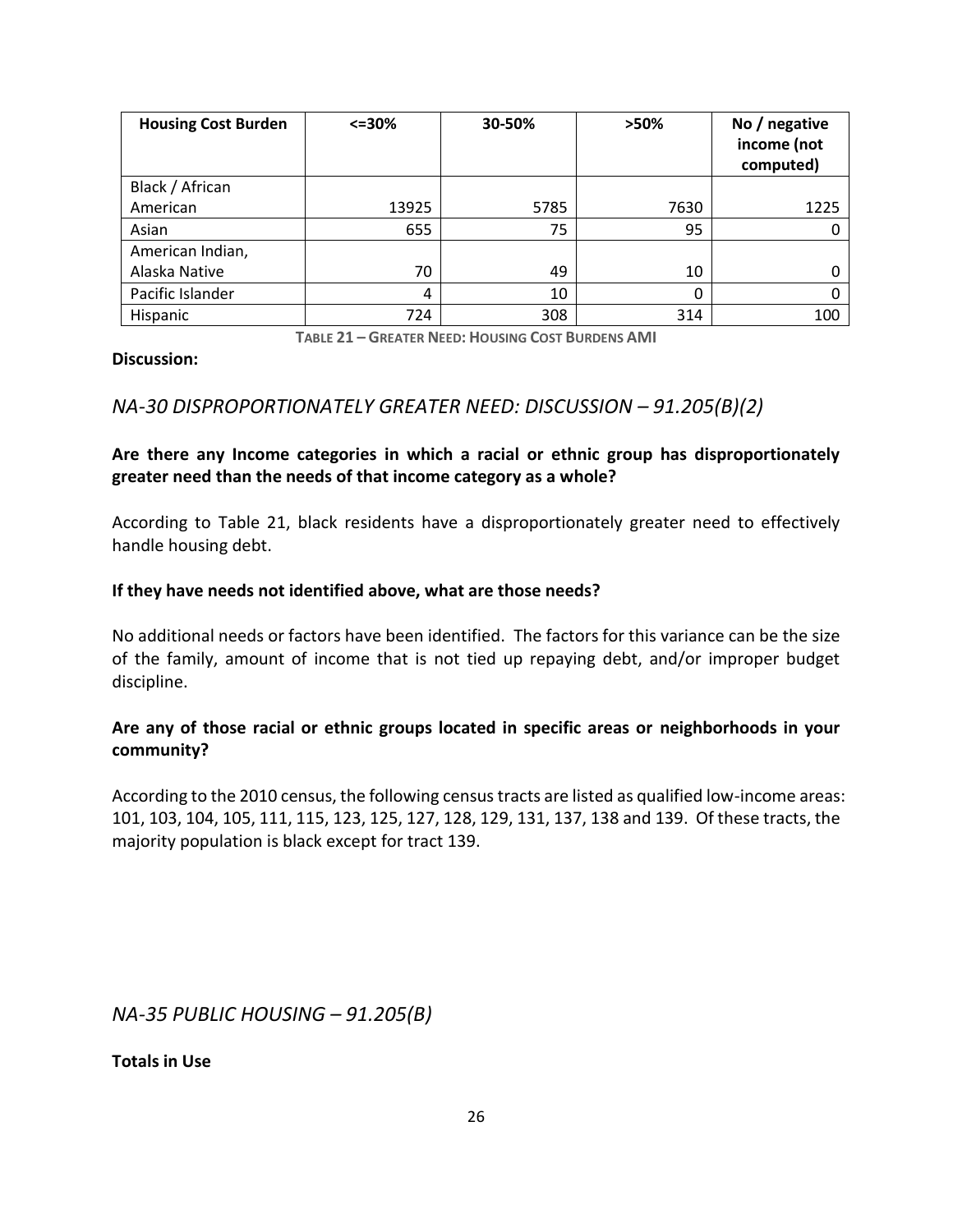| <b>Program Type</b>                 |                    |       |                |                 |                                                            |        |                                                                          |                                         |                           |
|-------------------------------------|--------------------|-------|----------------|-----------------|------------------------------------------------------------|--------|--------------------------------------------------------------------------|-----------------------------------------|---------------------------|
|                                     | <b>Certificate</b> | Mod-  | <b>Public</b>  | <b>Vouchers</b> |                                                            |        |                                                                          |                                         |                           |
|                                     |                    | Rehab | <b>Housing</b> | <b>Total</b>    | Project<br><b>Special Purpose Voucher</b><br><b>Tenant</b> |        |                                                                          |                                         |                           |
|                                     |                    |       |                |                 | -based                                                     | -based | <b>Veterans</b><br><b>Affairs</b><br><b>Supportive</b><br><b>Housing</b> | Family<br><b>Unification</b><br>Program | <b>Disabled</b><br>$\ast$ |
| # of<br>units<br>vouchers<br>in use | 0                  | 57    | 2,007          | 2,756           | 217                                                        | 2,539  | 0                                                                        | 0                                       | 0                         |

**TABLE 22 - PUBLIC HOUSING BY PROGRAM TYPE**

**\*includes Non-Elderly Disabled, Mainstream One-Year, Mainstream Five-year, and Nursing Home Transition**

#### **Characteristics of Residents**

| <b>Program Type</b> |                    |                |                |                 |                |                |                                                                   |                                         |
|---------------------|--------------------|----------------|----------------|-----------------|----------------|----------------|-------------------------------------------------------------------|-----------------------------------------|
|                     | <b>Certificate</b> | Mod-           | <b>Public</b>  | <b>Vouchers</b> |                |                |                                                                   |                                         |
|                     |                    | <b>Rehab</b>   | <b>Housing</b> | <b>Total</b>    | Project        | <b>Tenant</b>  |                                                                   | <b>Special Purpose Voucher</b>          |
|                     |                    |                |                |                 | -based         | -based         | <b>Veterans</b><br><b>Affairs</b><br>Supportive<br><b>Housing</b> | Family<br><b>Unification</b><br>Program |
| Average Annual      |                    |                |                |                 |                |                |                                                                   |                                         |
| Income              | 0                  | 3,944          | 9,690          | 10,178          | 10,029         | 10,191         | 0                                                                 | 0                                       |
| Average length      |                    |                |                |                 |                |                |                                                                   |                                         |
| of stay             | 0                  | 4              | 4              | 5               | $\overline{2}$ | 5              | 0                                                                 | 0                                       |
| Average             |                    |                |                |                 |                |                |                                                                   |                                         |
| Household size      | 0                  | $\overline{2}$ | $\overline{2}$ | $\overline{2}$  | 1              | $\overline{2}$ | 0                                                                 | 0                                       |
| # Homeless at       |                    |                |                |                 |                |                |                                                                   |                                         |
| admission           | 0                  | $\mathbf 0$    | 9              | $\mathbf 0$     | $\mathbf 0$    | $\mathbf 0$    | 0                                                                 | 0                                       |
| # of Elderly        |                    |                |                |                 |                |                |                                                                   |                                         |
| Program             |                    |                |                |                 |                |                |                                                                   |                                         |
| Participants        |                    |                |                |                 |                |                |                                                                   |                                         |
| (562)               | 0                  | $\mathbf 0$    | 432            | 324             | 93             | 231            | 0                                                                 | 0                                       |
| # of Disabled       |                    |                |                |                 |                |                |                                                                   |                                         |
| Families            | 0                  | 6              | 365            | 707             | 41             | 666            | 0                                                                 | 0                                       |
| # of Families       |                    |                |                |                 |                |                |                                                                   |                                         |
| requesting          |                    |                |                |                 |                |                |                                                                   |                                         |
| accessibility       |                    |                |                |                 |                |                |                                                                   |                                         |
| features            | 0                  | 57             | 2,007          | 2,756           | 217            | 2,539          | 0                                                                 | 0                                       |
| # of HIV/AIDS       |                    |                |                |                 |                |                |                                                                   |                                         |
| program             |                    |                |                |                 |                |                |                                                                   |                                         |
| participants        | 0                  | $\pmb{0}$      | $\pmb{0}$      | 0               | 0              | 0              | 0                                                                 | 0                                       |
| # of DV victims     | 0                  | 0              | $\mathbf 0$    | 0               | 0              | $\mathbf 0$    | 0                                                                 | 0                                       |

**TABLE 23 – CHARACTERISTICS OF PUBLIC HOUSING RESIDENTS BY PROGRAM TYPE** 

### **Race of Residents**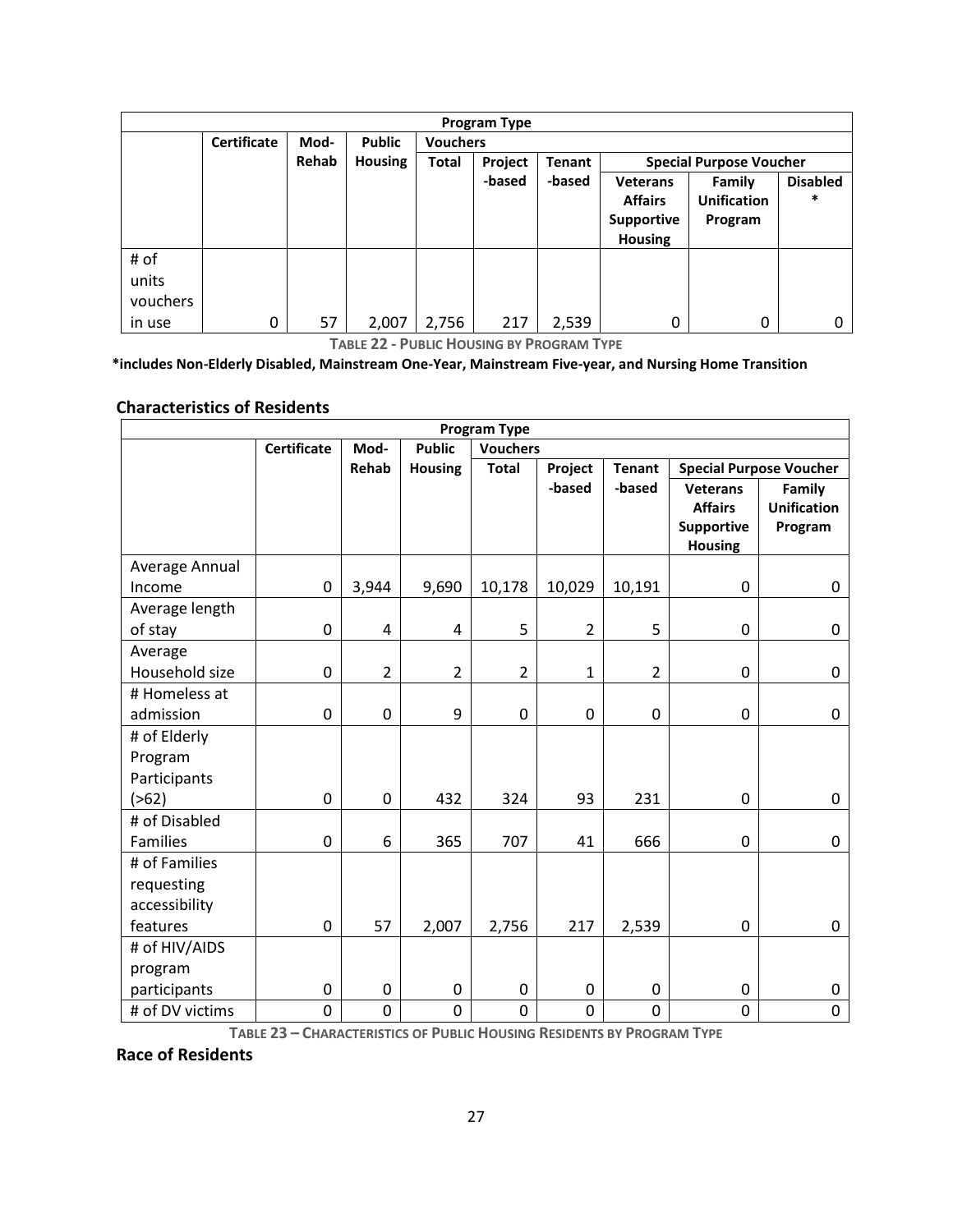| Program Type                                                                                           |                    |       |                |                 |          |               |                                   |                                |                 |
|--------------------------------------------------------------------------------------------------------|--------------------|-------|----------------|-----------------|----------|---------------|-----------------------------------|--------------------------------|-----------------|
| Race                                                                                                   | <b>Certificate</b> | Mod-  | <b>Public</b>  | <b>Vouchers</b> |          |               |                                   |                                |                 |
|                                                                                                        |                    | Rehab | <b>Housing</b> | <b>Total</b>    | Project  | <b>Tenant</b> |                                   | <b>Special Purpose Voucher</b> |                 |
|                                                                                                        |                    |       |                |                 | -based   | -based        | <b>Veterans</b><br><b>Affairs</b> | Family<br><b>Unification</b>   | <b>Disabled</b> |
|                                                                                                        |                    |       |                |                 |          |               | <b>Supportive</b>                 | Program                        |                 |
|                                                                                                        |                    |       |                |                 |          |               | <b>Housing</b>                    |                                |                 |
| White                                                                                                  | 0                  | 1     | 87             | 154             | 36       | 118           | $\Omega$                          | 0                              | 0               |
| Black/African                                                                                          |                    |       |                |                 |          |               |                                   |                                |                 |
| American                                                                                               | 0                  | 56    | 1,914          | 2,598           | 181      | 2,417         | $\Omega$                          | 0                              | 0               |
| Asian                                                                                                  | 0                  | 0     | 2              | 3               | 0        | 3             | 0                                 | 0                              | 0               |
| American                                                                                               |                    |       |                |                 |          |               |                                   |                                |                 |
| Indian/Alaska                                                                                          |                    |       |                |                 |          |               |                                   |                                |                 |
| <b>Native</b>                                                                                          | 0                  | 0     | 2              | 0               | 0        | 0             | 0                                 | 0                              | 0               |
| Pacific                                                                                                |                    |       |                |                 |          |               |                                   |                                |                 |
| <b>Islander</b>                                                                                        | 0                  | 0     | $\overline{2}$ | 1               | 0        | $\mathbf{1}$  | 0                                 | 0                              | 0               |
| Other                                                                                                  | 0                  | 0     | $\Omega$       | $\Omega$        | $\Omega$ | $\Omega$      | $\Omega$                          | 0                              | 0               |
| *includes Non-Elderly Disabled, Mainstream One-Year, Mainstream Five-year, and Nursing Home Transition |                    |       |                |                 |          |               |                                   |                                |                 |

**TABLE 24 – RACE OF PUBLIC HOUSING RESIDENTS BY PROGRAM TYPE**

**Ethnicity of Residents**

| <b>Program Type</b> |                    |       |                |                 |         |        |                                                                                                        |                                         |                           |
|---------------------|--------------------|-------|----------------|-----------------|---------|--------|--------------------------------------------------------------------------------------------------------|-----------------------------------------|---------------------------|
| <b>Ethnicity</b>    | <b>Certificate</b> | Mod-  | <b>Public</b>  | <b>Vouchers</b> |         |        |                                                                                                        |                                         |                           |
|                     |                    | Rehab | <b>Housing</b> | Total           | Project | Tenant |                                                                                                        | <b>Special Purpose Voucher</b>          |                           |
|                     |                    |       |                |                 | -based  | -based | <b>Veterans</b><br><b>Affairs</b><br><b>Supportive</b><br><b>Housing</b>                               | Family<br><b>Unification</b><br>Program | <b>Disabled</b><br>$\ast$ |
| <b>Hispanic</b>     | 0                  | 0     | 10             | 29              | 3       | 26     | 0                                                                                                      | 0                                       | 0                         |
| <b>Not</b>          |                    |       |                |                 |         |        |                                                                                                        |                                         |                           |
| Hispanic            | 0                  | 57    | 1,997          | 2,727           | 214     | 2,513  | 0                                                                                                      | 0                                       |                           |
|                     |                    |       |                |                 |         |        | *includes Non-Elderly Disabled, Mainstream One-Year, Mainstream Five-year, and Nursing Home Transition |                                         |                           |

**TABLE 25 – ETHNICITY OF PUBLIC HOUSING RESIDENTS BY PROGRAM TYPE**

#### **Section 504 Needs Assessment: Describe the needs of public housing tenants and applicants on the waiting list for accessible units:**

Currently, MHA has eleven families on its public housing waiting list that are in need of an accessible unit. As these units become available, MHA will attempt to identify and qualify the families with this need and move them to the appropriate unit.

**What are the number and type of families on the waiting lists for public housing and section 8 tenant-based rental assistance? Based on the information above, and any other information available to the jurisdiction, what are the most immediate needs of residents of public housing and Housing Choice voucher holders?**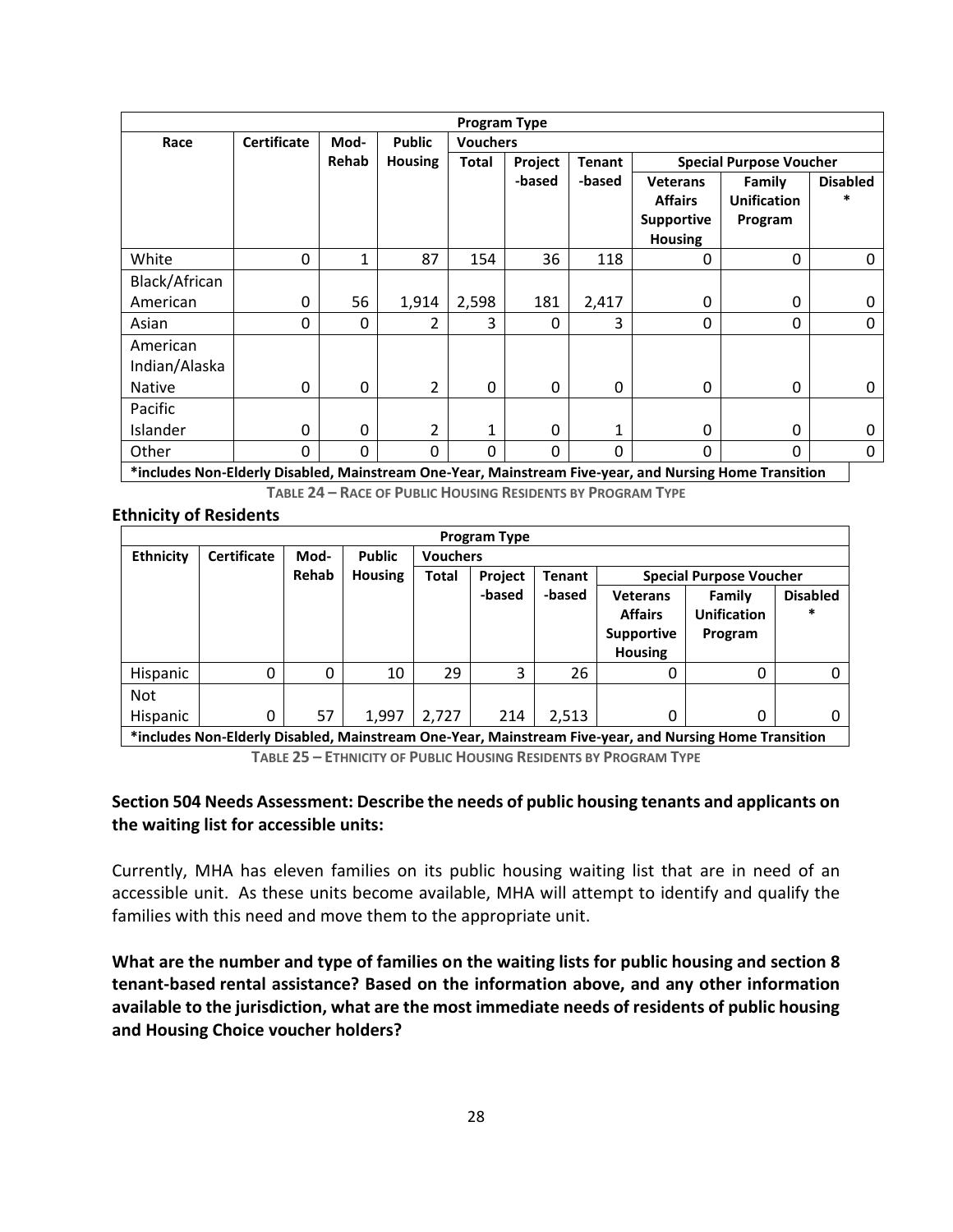There are approximately 1,640 families on the PH waiting list. The immediate needs of public housing residents and Housing Choice Voucher (HCV) holders vary from family to family, but good accessible housing is chief among these needs. MHA provides sixty-two units in its conventional public housing portfolio for this purpose. Since MHA does not own HCV units, it has entered into an agreement with *Disability Connections, Inc.*, a local agency that was formed for the purpose of helping disabled citizens find and better utilize accessible housing, among other purposes. Through this unique partnership, qualified families can gain quicker access to MHA's HCV program with a preference. Once they obtain an HCV, *Disability Connections* may assist the family in finding accessible, privately owned units in the community.

#### **How do these needs compare to the housing needs of the population at large?**

As the overall economy has struggled over the past several years, the need for affordable housing in general has increased. The need for accessible housing has increased proportionally at the local level over the same period of time. Again, MHA continually strives to create and maintain viable options for families who need accessible units.

#### **Discussion**

### *NA-40 HOMELESS NEEDS ASSESSMENT – 91.205(C)*

#### **Introduction:**

The following information was provided by DCA.

|  |  | <b>Homeless Needs Assessment</b> |
|--|--|----------------------------------|
|--|--|----------------------------------|

| <b>Population</b>                                         | <b>Estimate the # of persons</b><br>experiencing<br>homelessness on a<br>given night |                  | <b>Estimate the #</b><br>experiencing<br>homelessness<br>each year | <b>Estimate</b><br>the #<br>becoming<br>homeless | <b>Estimate the</b><br>$#$ exiting<br>homelessness<br>each year | <b>Estimate the #</b><br>of days<br>persons<br>experience |  |
|-----------------------------------------------------------|--------------------------------------------------------------------------------------|------------------|--------------------------------------------------------------------|--------------------------------------------------|-----------------------------------------------------------------|-----------------------------------------------------------|--|
|                                                           | <b>Unsheltered</b>                                                                   | <b>Sheltered</b> |                                                                    | each year                                        |                                                                 | homelessness                                              |  |
| Persons in Households with Adult(s)<br>and Child(ren)     | $\Omega$                                                                             | 22               | 430                                                                | 394                                              | 271                                                             | 77                                                        |  |
| <b>Persons in Households with Only</b><br><b>Children</b> | $\Omega$                                                                             | $\Omega$         |                                                                    |                                                  |                                                                 | 29                                                        |  |
| Persons in Households with Only<br><b>Adults</b>          | 109                                                                                  | 145              | 305                                                                | 280                                              | 192                                                             | 84                                                        |  |
| <b>Chronically Homeless Individuals</b>                   | 16                                                                                   | 15               | 38                                                                 | 35                                               | 24                                                              |                                                           |  |
| <b>Chronically Homeless Families</b>                      | $\Omega$                                                                             | $\mathbf 0$      | 3                                                                  | 3                                                | $\overline{2}$                                                  |                                                           |  |
| <b>Veterans</b>                                           | 15                                                                                   | $\overline{7}$   | 22                                                                 | 20                                               | 14                                                              | 78                                                        |  |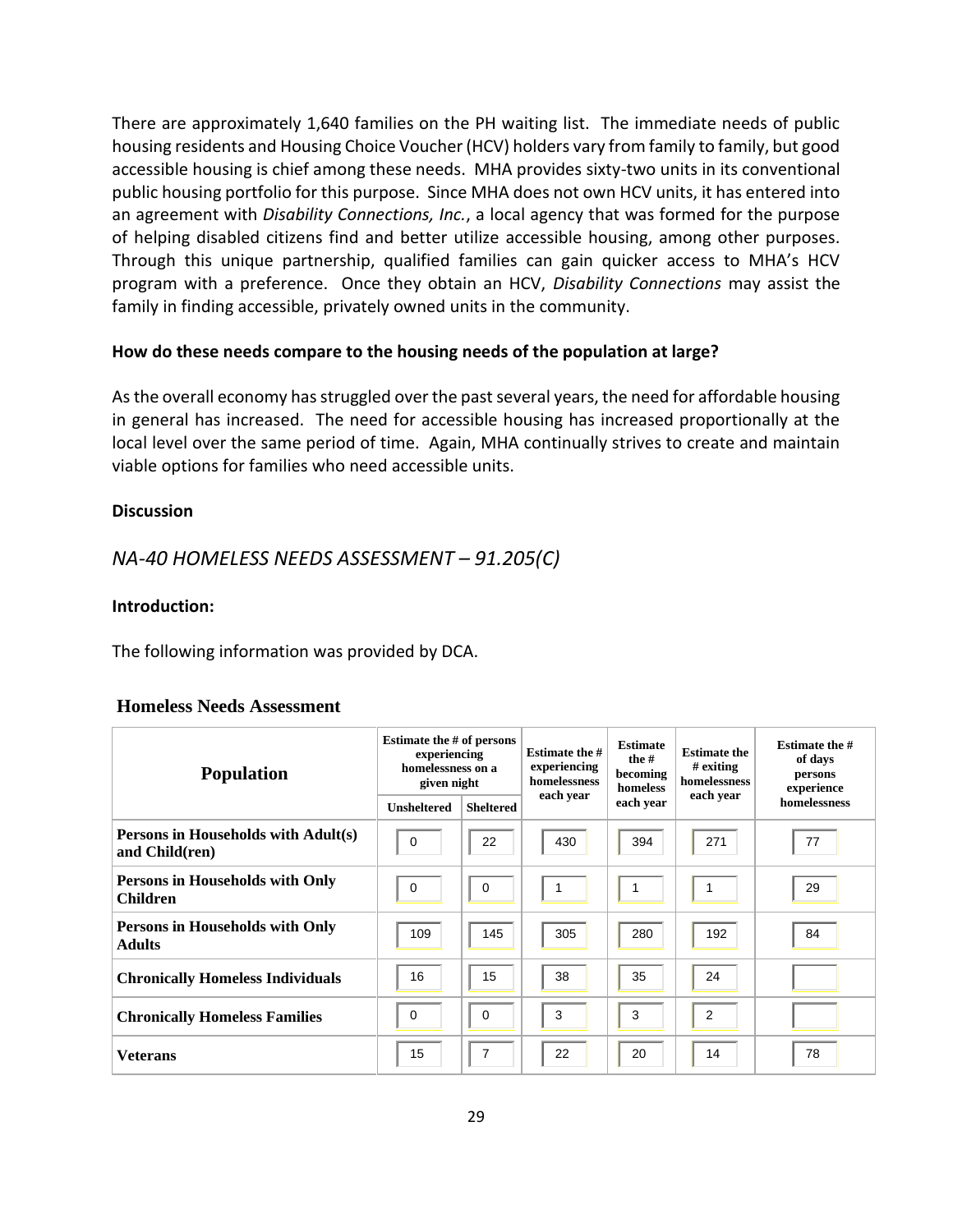|                         | <b>Unaccompanied Youth</b> |                   | $\mathbf 0$                                                              |      |
|-------------------------|----------------------------|-------------------|--------------------------------------------------------------------------|------|
| <b>Persons with HIV</b> |                            |                   |                                                                          |      |
|                         | Displayed                  | Used in<br>Report |                                                                          |      |
| Data<br>Source:         | Default Data               | ⊙                 | Please refer to the attachments titled "2019 DCA Homeless Count" and "Ir |      |
|                         | Alternate Data             | ⊙                 | Þ<br>Notes:                                                              | TEP. |

Indicate if the homeless population is:  $\textcircled{S}$  All Rural Homeless  $\textcircled{S}$  Partially Rural Homeless

Has No Rural Homeless

#### **Rural Homeless Needs Assessment**

| <b>Population</b>                                                   |                    | Estimate the # of<br>persons<br>experiencing<br>homelessness on a<br>given night |  | <b>Estimate</b><br>the #<br>becoming<br>homeless<br>each year | <b>Estimate the</b><br># exiting<br>homelessness<br>each vear | <b>Estimate the #</b><br>of days<br>persons<br>experience<br>homelessness |
|---------------------------------------------------------------------|--------------------|----------------------------------------------------------------------------------|--|---------------------------------------------------------------|---------------------------------------------------------------|---------------------------------------------------------------------------|
|                                                                     | <b>Unsheltered</b> | <b>Sheltered</b>                                                                 |  |                                                               |                                                               |                                                                           |
| <b>Persons in Households with</b><br><b>Adult(s)</b> and Child(ren) |                    |                                                                                  |  |                                                               |                                                               |                                                                           |
| <b>Persons in Households with Only</b><br><b>Children</b>           |                    |                                                                                  |  |                                                               |                                                               |                                                                           |
| <b>Persons in Households with Only</b><br><b>Adults</b>             |                    |                                                                                  |  |                                                               |                                                               |                                                                           |
| <b>Chronically Homeless Individuals</b>                             |                    |                                                                                  |  |                                                               |                                                               |                                                                           |
| <b>Chronically Homeless Families</b>                                |                    |                                                                                  |  |                                                               |                                                               |                                                                           |
| <b>Veterans</b>                                                     |                    |                                                                                  |  |                                                               |                                                               |                                                                           |
| <b>Unaccompanied Youth</b>                                          |                    |                                                                                  |  |                                                               |                                                               |                                                                           |
| <b>Persons with HIV</b>                                             |                    |                                                                                  |  |                                                               |                                                               |                                                                           |
| Used in<br>Displayed<br>Report                                      |                    |                                                                                  |  |                                                               |                                                               |                                                                           |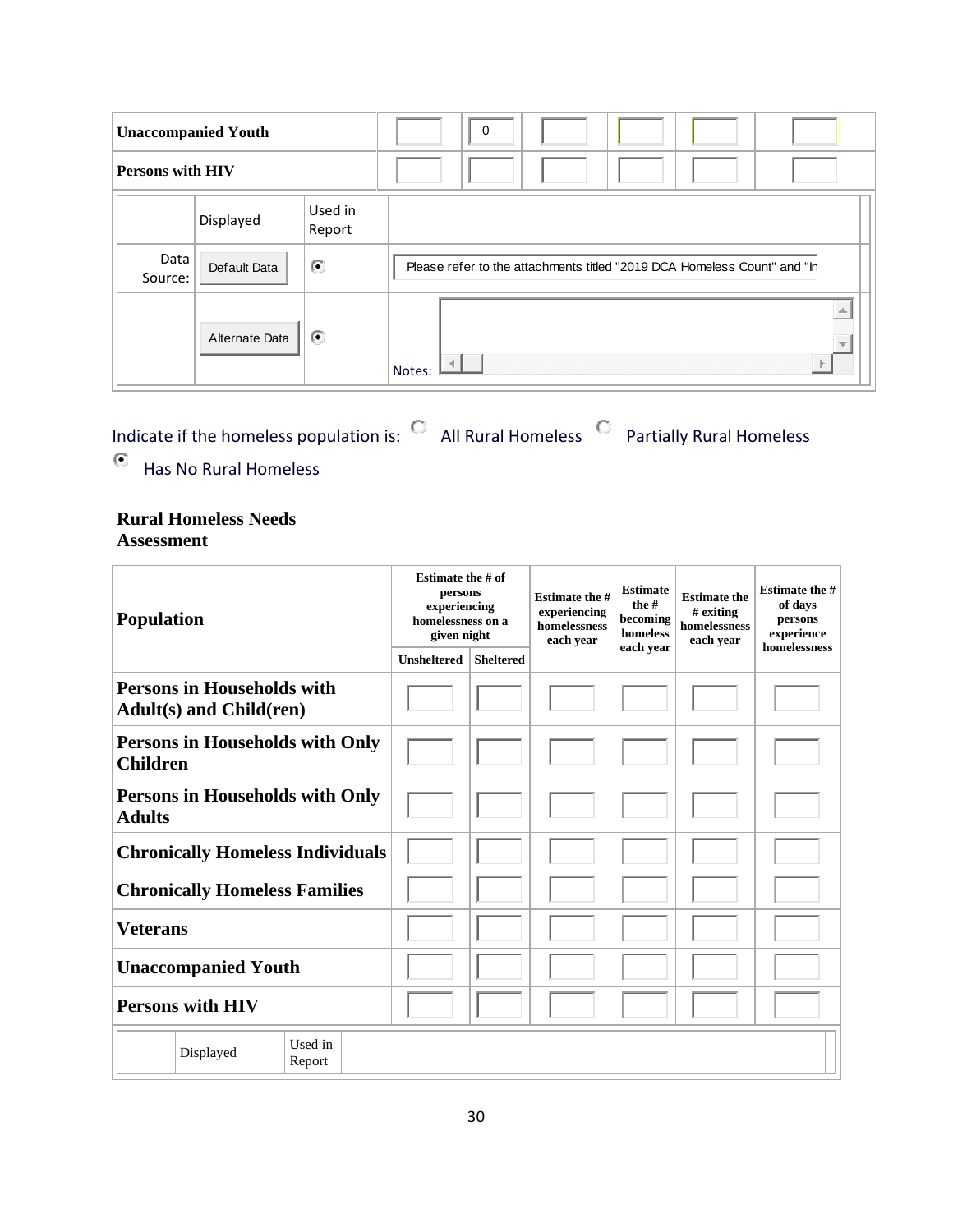| Data<br>Source: | Default Data   |   | No rural homeless                                                         |  |  |  |
|-----------------|----------------|---|---------------------------------------------------------------------------|--|--|--|
|                 | Alternate Data | œ | Not applicable at this time. Macon-Bibb County is a<br>metropolitan city. |  |  |  |
|                 |                |   | Notes:                                                                    |  |  |  |

**For persons in rural areas who are homeless or at risk of homelessness, describe the nature and extent of unsheltered and sheltered homelessness with the jurisdiction:**

Not applicable at this time.

**If data is not available for the categories "number of persons becoming and exiting homelessness each year," and "number of days that people experience homelessness," describe these categories for each homeless population type (including chronically homeless individuals and families, families with children, veterans and their families, and unaccompanied youth).**

| <b>Nature and Extent of Homelessness: (Optional)</b> |  |
|------------------------------------------------------|--|
|------------------------------------------------------|--|

| Race:                            | Sheltered: | <b>Unsheltered (optional)</b> |
|----------------------------------|------------|-------------------------------|
| White                            | 38         | 37                            |
| <b>Black or African American</b> | 125        | 62                            |
| Asian                            | 0          |                               |
| American Indian or Alaska        |            |                               |
| <b>Native</b>                    |            |                               |
| Pacific Islander                 |            |                               |
| <b>Multiple Races</b>            | າ          |                               |
| <b>Ethnicity:</b>                | Sheltered: | <b>Unsheltered (optional)</b> |
| Hispanic                         | $\Omega$   |                               |
| Not Hispanic                     | 145        | 4                             |

# **Estimate the number and type of families in need of housing assistance for families with children and the families of veterans.**

Based upon the Homeless Count conducted on July 18, 2019, it is estimated that there are no unsheltered families with children who need housing assistance. There were no unsheltered families with a veteran as head of household.

#### **Describe the Nature and Extent of Homelessness by Racial and Ethnic Group.**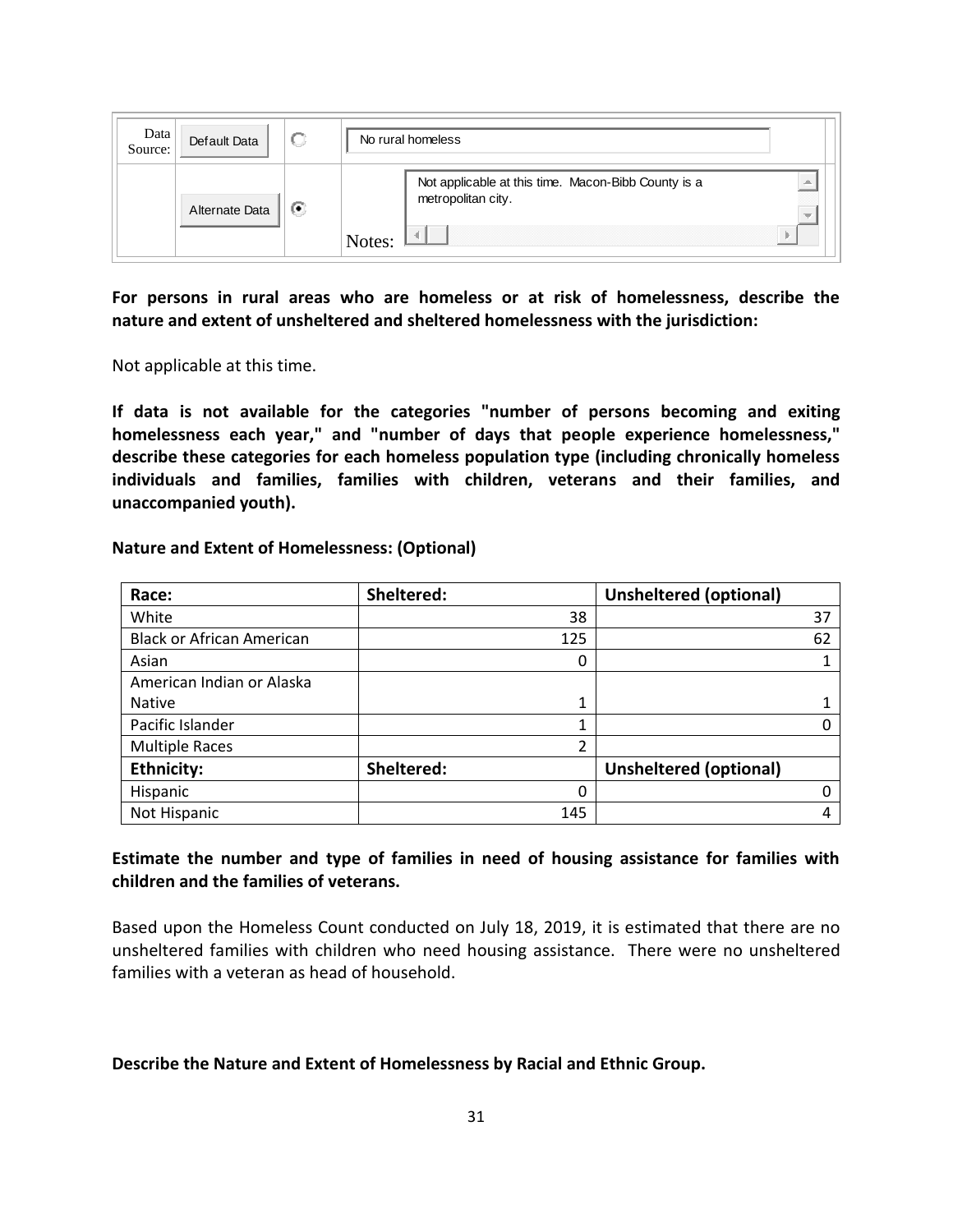According to the 2019 count, there appears to be roughly three times as many sheltered black homeless individuals as there are white. There also appears to be roughly twice as many black unsheltered homeless individuals as there are white.

#### **Describe the Nature and Extent of Unsheltered and Sheltered Homelessness.**

Please refer to the attachment "2019 DCA Homeless Count." It shows a breakdown of the homeless population during the 2019 Sheltered and Unsheltered count by GA DCA. People residing in Permanent Supportive Housing were not counted because HUD considers this group to be in permanent housing.

#### **Discussion:**

# *NA-45 NON-HOMELESS SPECIAL NEEDS ASSESSMENT - 91.205 (B,D)*

#### **Introduction:**

#### **Describe the characteristics of special needs populations in your community:**

The term "special needs" implies that there is another factor besides low-income which identifies a person or group as needing assistance. M-BC has identified the following populations as "special needs:"

- 1) Elderly and/or disabled citizens
- 2) HIV/Aids infected citizens
- 3) Victims of domestic violence

### **What are the housing and supportive service needs of these populations and how are these needs determined?**

M-BC assists the elderly and/or disabled citizens in two forms. Minor and emergency home repairs are made through local non-profit agencies which are funded in part with CDBG funds. River Edge provides transitional and permanent housing assistance to HIV/Aids infected citizens.

M-BC is a community that utilizes all opportunities to connect with its citizens. This includes public meetings and surveys that are used to gather input and ideas from the citizens. The Community Surveys that were recently conducted reflect one of these methods of gathering information concerning the needs and desires of the community. Each year, non-profit agencies submit applications to ECDD to be considered to receive federal funding in order to provide a necessary service to M-BC residents. The applications are categorized by either public service programs, minor home repair programs, etc. A review panel is provided with what the community's focus is on based on the meetings and surveys. The panel then reviews the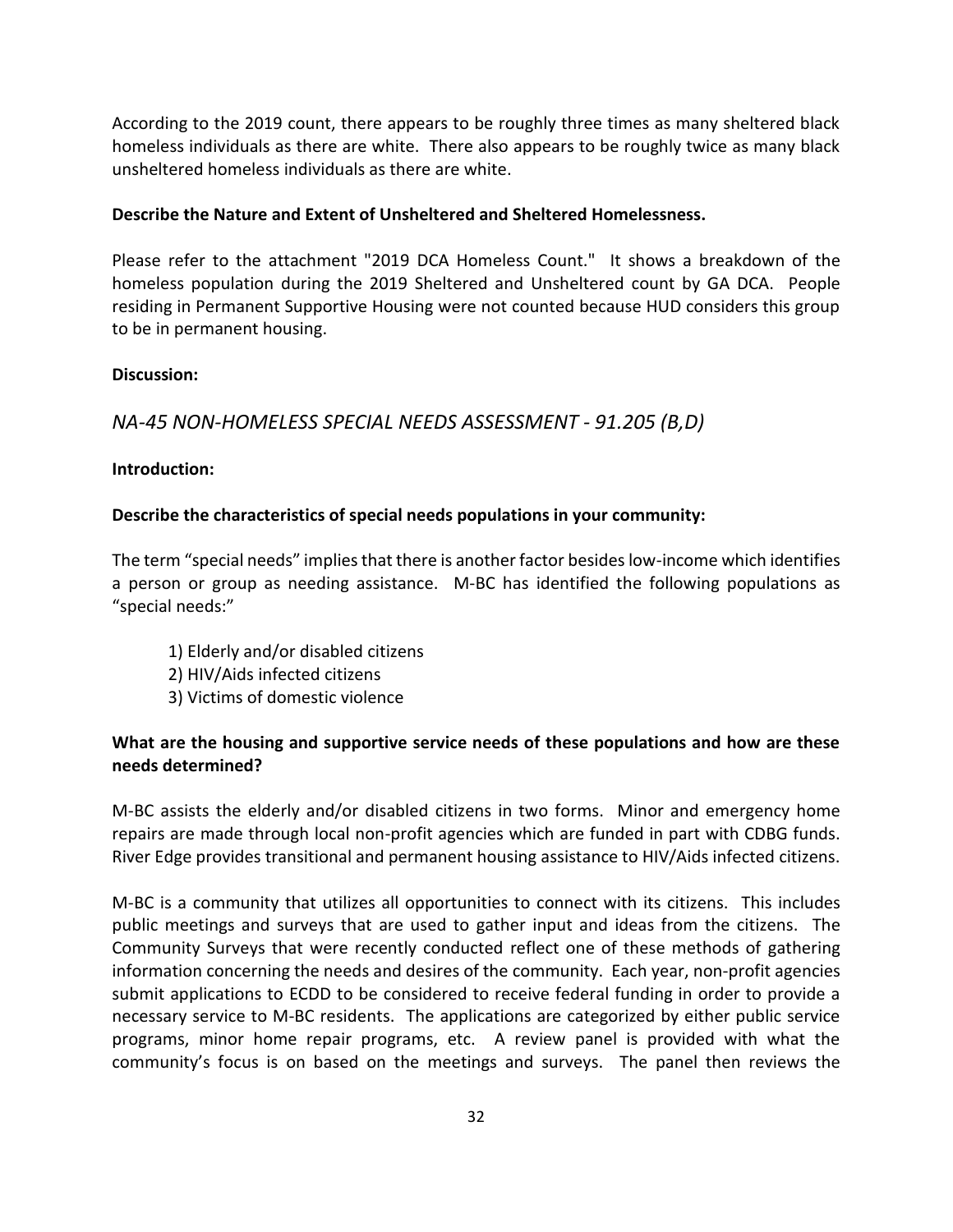applications collectively to make decisions as to which agency offers the best benefit and can serve the most people.

### **Discuss the size and characteristics of the population with HIV/AIDS and their families within the Eligible Metropolitan Statistical Area.**

River Edge has a contract to provide HIV Early Intervention services, especially for individuals with substance use disorders, residing in M-BC and surrounding areas. Services include annual training events, HIV prevention counseling, HIV pre-test counseling, HIV testing and results, HIV post-test counseling and referral of HIV-positive individuals for medical and social services.

Macon-Bibb Health Department, under direction of Georgia Department of Public Health, North Central Health District, offers training events, HIV prevention counseling, HIV pre-test counseling, HIV testing and results, HIV post-test counseling and referral of HIV-positive individuals for medical and social services to a wider swath of M-B county residents, especially those of lower SES. These services also include case management support for person living with HIV/AIDS and their families. (The M-BC census is approximately 155,000 and the population with HIV (not AIDS) is approximately 1,475 and citizens with AIDS number approximately 1,350.) DPH services also include making education and testing to local businesses, churches, non-profit organizations, colleges, and civic organizations and provide outreach to bring awareness throughout communities to assist with lowering the risk of HIV/AIDS infections.

#### **Discussion:**

# *NA-50 NON-HOUSING COMMUNITY DEVELOPMENT NEEDS – 91.215 (F)*

#### **Describe the jurisdiction's need for Public Facilities.**

M-BC has several public facilities such as recreation centers/areas and public parks that are in need of repair. These facilities are accessible to low-moderate income individuals. There are also several low-income communities that are requesting public facilities such as parks, recreation facilities, etc. to be developed in their neighborhoods.

#### **How were these needs determined?**

Community input and County management assessments.

#### **Describe the jurisdiction's need for Public Improvements.**

M-BC is an older community with an aging infrastructure which needs to be replaced or improved in parts of the community. There are several low-income neighborhoods with no sidewalks. The Engineering Department has also identified several sidewalk and drainage areas that need replacing or improving in neighborhoods county-wide.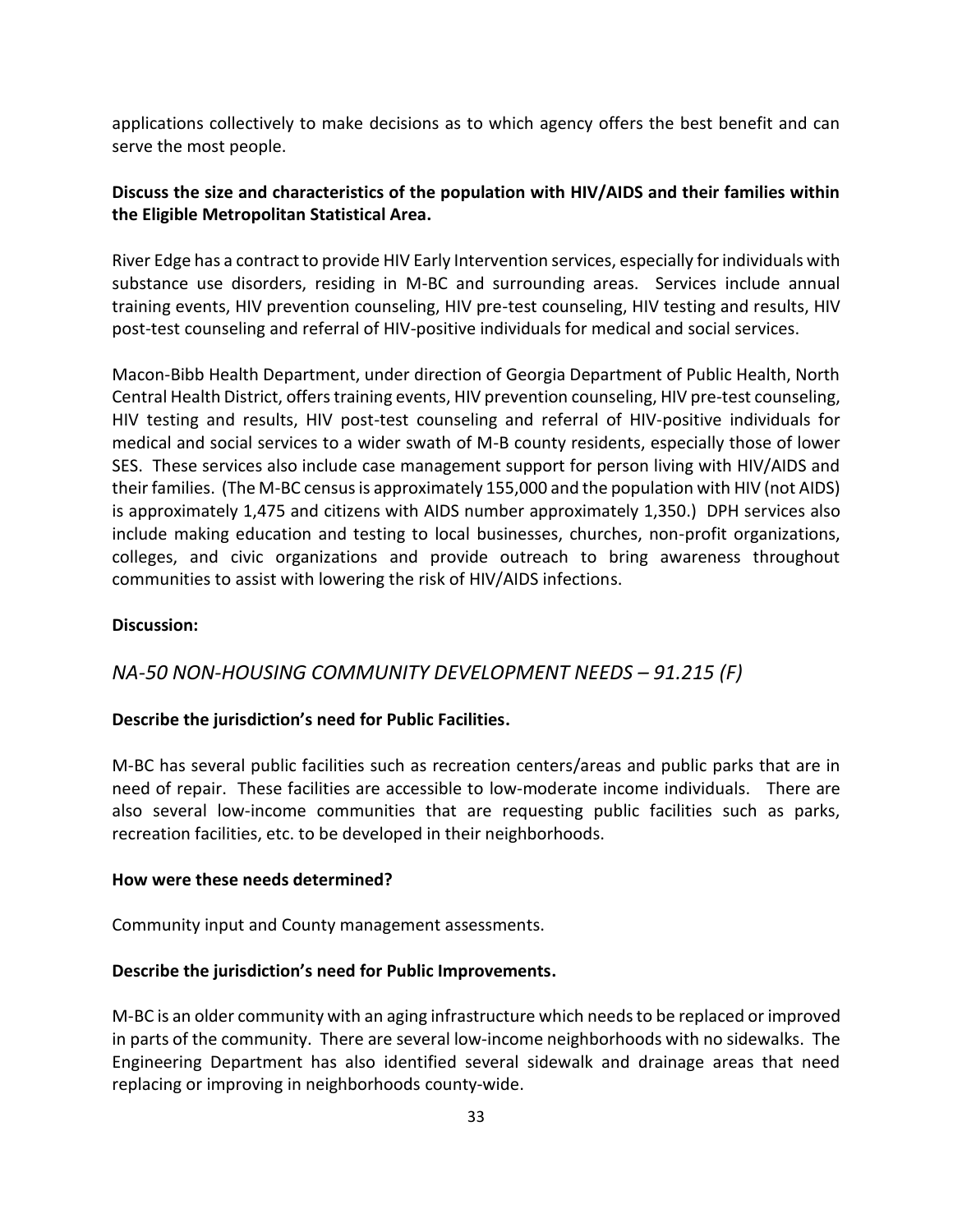#### **How were these needs determined?**

Community input and County management assessments.

#### **Describe the jurisdiction's need for Public Services.**

All local non-profit agencies that wish to receive federal funding in order to provide a necessary service to M-BC residents submit applications to ECDD annually. These applications are reviewed at several levels before a final decision is made. Priorities are based on responses from a countywide survey and feedback from community meetings.

#### **How were these needs determined?**

Community input and County management assessments.

# HOUSING MARKET ANALYSIS

### *MA-05 OVERVIEW*

#### **Housing Market Analysis Overview:**

New housing units are not being developed at the same rate that units are being lost through demolition, abandonment and blight. The most common housing issue for M-BC is related to the deterioration of existing housing stock and the lack of new construction. The reduced scale of new construction is due primarily to the housing crash and the inability of current residents to afford a new home. Existing homes in long-established neighborhoods are either passed down from one generation to the next or the home is abandoned when the original tenants pass away without heirs. Older housing stock require more repairs and maintenance to items such as the roofs, electrical and plumbing systems.

The Macon Housing Authority currently manages 786 PH housing units. MHA also administers 3,572 Section 8 vouchers.

While M-BC does not provide housing specifically for special needs individuals, M-BC supports nonprofits and public and private entities that develop housing specifically for individuals with special needs.

# *MA-10 NUMBER OF HOUSING UNITS – 91.210(A)&(B)(2)*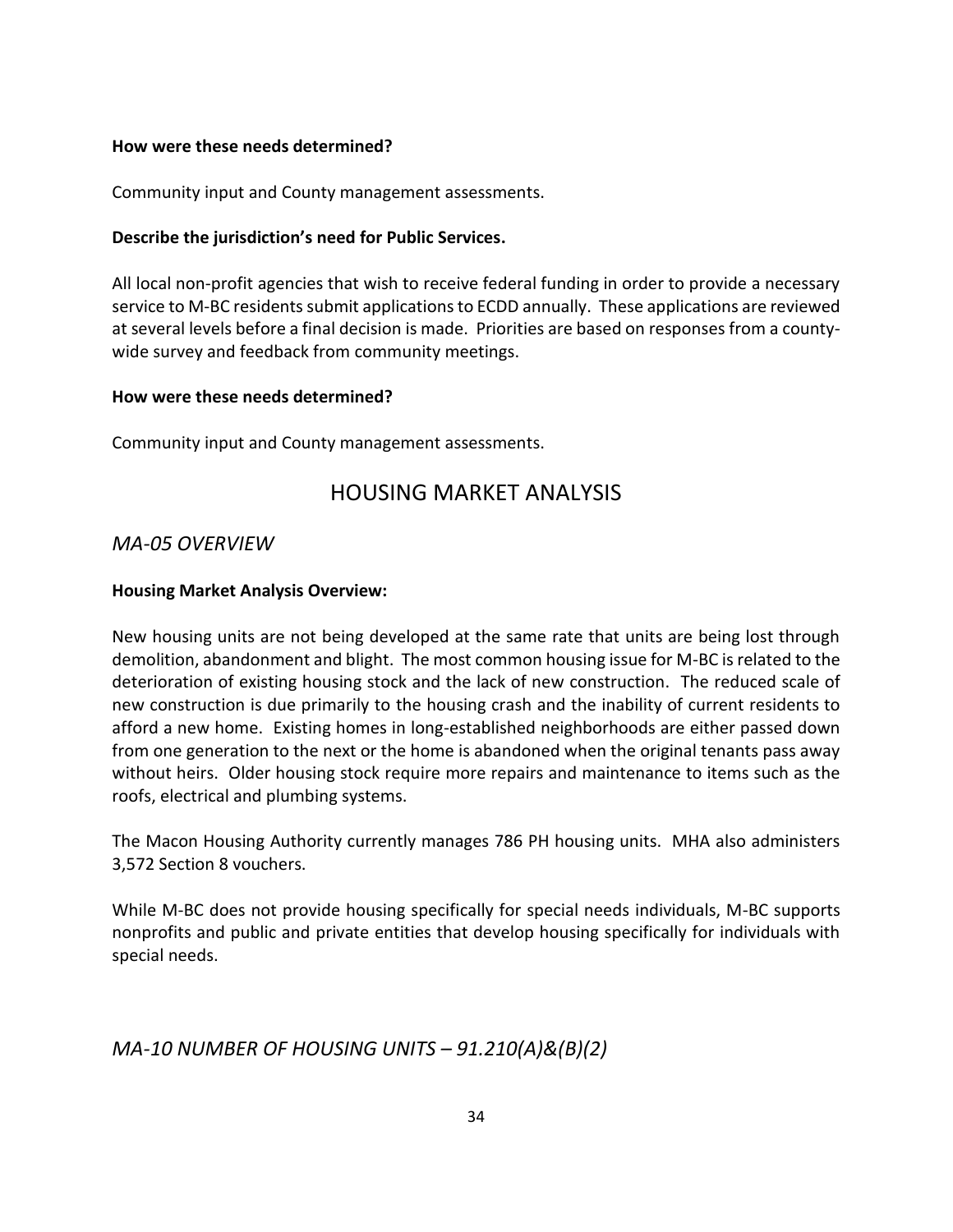#### **Introduction**

#### **All residential properties by number of units**

| <b>Property Type</b>            | <b>Number</b> | %    |
|---------------------------------|---------------|------|
| 1-unit detached structure       | 46805         | 67%  |
| 1-unit, attached structure      | 1320          | 2%   |
| 2-4 units                       | 7105          | 10%  |
| 5-19 units                      | 9055          | 13%  |
| 20 or more units                | 3630          | 5%   |
| Mobile Home, boat, RV, van, etc | 2034          | 3%   |
| Total                           | 69,949        | 100% |

**TABLE 26 – RESIDENTIAL PROPERTIES BY UNIT NUMBER**

#### **Unit Size by Tenure**

|                    | <b>Owners</b> |      | <b>Renters</b> |      |  |
|--------------------|---------------|------|----------------|------|--|
|                    | <b>Number</b> | %    | <b>Number</b>  | %    |  |
| No bedroom         | 65            | 0%   | 585            | 2%   |  |
| 1 bedroom          | 235           | 1%   | 4745           | 18%  |  |
| 2 bedrooms         | 3930          | 13%  | 11680          | 44%  |  |
| 3 or more bedrooms | 26035         | 86%  | 9740           | 36%  |  |
| <b>Total</b>       | 30265         | 100% | 26750          | 100% |  |

**TABLE 27 – UNIT SIZE BY TENURE**

### **Describe the number and targeting (income level/type of family served) of units assisted with federal, state, and local programs.**

HOME EN, PI and CR funds will be used to construct rental housing and CDBG EN funds will be used to make minor home repairs. The 5-year goal for new rental housing for LMI families is 10 units.

# **Provide an assessment of units expected to be lost from the affordable housing inventory for any reason, such as expiration of Section 8 contracts.**

Not applicable at this time.

#### **Does the availability of housing units meet the needs of the population?**

No. Many empty homes have fallen into disrepair due to abandonment or because potential buyers cannot afford to purchase them and the properties remain unoccupied. Renting is more affordable than home ownership.

#### **Describe the need for specific types of housing:**

New rental housing is needed. Many citizens cannot afford to own their own home.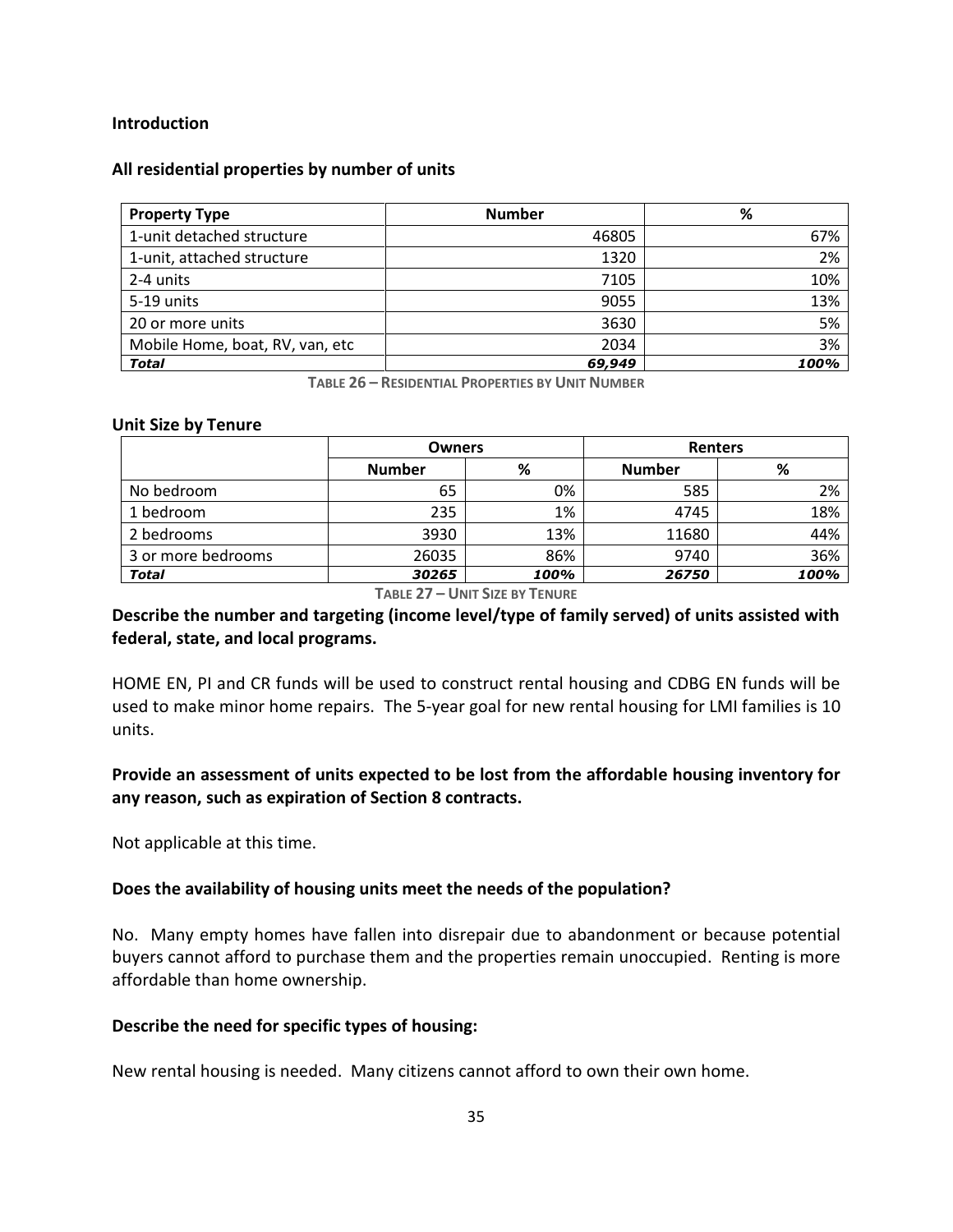# **Discussion**

# *MA-15 HOUSING MARKET ANALYSIS: COST OF HOUSING - 91.210(A)*

#### **Introduction**

#### **Cost of Housing**

|                             | Base Year: 2009 | <b>Most Recent Year: 2015</b> | % Change |
|-----------------------------|-----------------|-------------------------------|----------|
| Median Home Value           | 89700           | 118700                        | 32%      |
| <b>Median Contract Rent</b> | 428             | 542                           | 27%      |

**TABLE 28 – COST OF HOUSING**

| <b>Rent Paid</b> | <b>Number</b> | %      |
|------------------|---------------|--------|
| Less than \$500  | 12,246        | 46%    |
| \$500-999        | 13220         | 49%    |
| \$1,000-1,499    | 893           | 3%     |
| \$1,500-1,999    | 130           | 0%     |
| \$2,000 or more  | 260           | 1%     |
| <b>Total</b>     | 24,480        | 100.0% |

**TABLE 29 - RENT PAID**

#### **Housing Affordability**

| % Units affordable to Households | Renter  | Owner   |  |
|----------------------------------|---------|---------|--|
| earning                          |         |         |  |
| 30% HAMFI                        | 2449    | No Data |  |
| 50% HAMFI                        | 7354    | 3035    |  |
| 80% HAMFI                        | 18054   | 7429    |  |
| 100% HAMFI                       | No Data | 10031   |  |
| <b>Total</b>                     | 27857   | 20495   |  |

**TABLE 30 – HOUSING AFFORDABILITY**

#### **Monthly Rent**

| Monthly Rent (\$)       | <b>Efficiency (no</b><br>bedroom) | 1 Bedroom | 2 Bedroom | 3 Bedroom | 4 Bedroom |
|-------------------------|-----------------------------------|-----------|-----------|-----------|-----------|
| <b>Fair Market Rent</b> | 520                               | 687       | 787       | 1041      | 1232      |
| High HOME Rent          | 520                               | 659       | 787       | 906       | 991       |
| Low HOME Rent           | 478                               | 513       | 616       | 711       | 793       |

**TABLE 31 – MONTHLY RENT**

### **Is there sufficient housing for households at all income levels?**

No. Many empty homes have fallen into disrepair due to abandonment or because potential buyers cannot afford to purchase them and the properties remain unoccupied. Renting is more affordable than home ownership.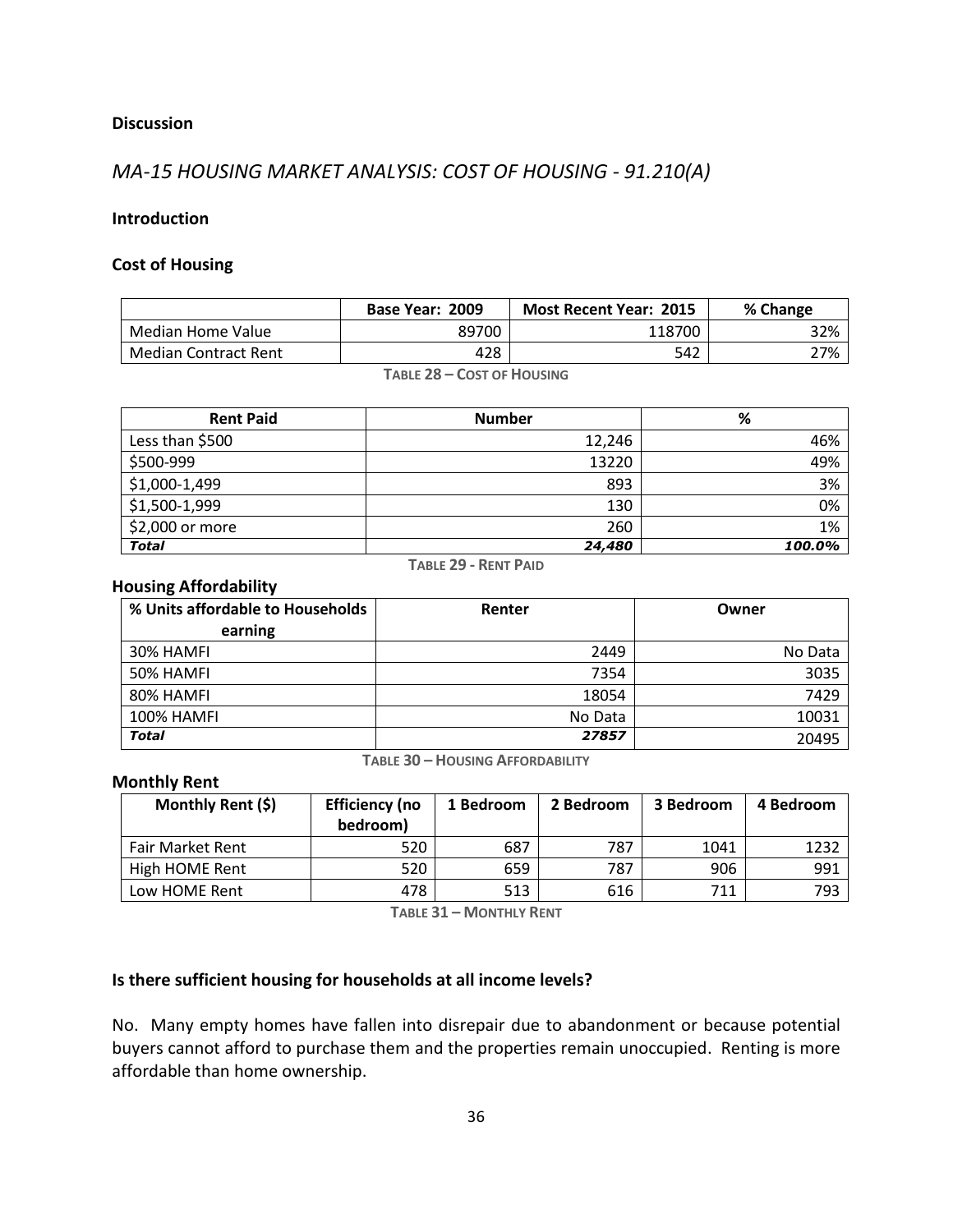# **How is affordability of housing likely to change considering changes to home values and/or rents?**

It is anticipated that an improving economy will raise property values but that does not guarantee an increase in household income. If property values increase without a corresponding increase in income levels, fewer people will be able to afford their own home.

# **How do HOME rents / Fair Market Rent compare to Area Median Rent? How might this impact your strategy to produce or preserve affordable housing?**

According to the 2017 Census ACS Survey, the area median rent for Macon, GA was \$778.00. The average rent for Macon was \$742.00. All rental housing units that are produced by M-BC with federal grant funds will conform to the guidelines established for HOME rents.

| Date | <b>US</b><br><b>Median</b> | Georgia<br><b>Median</b> | Macon, GA<br><b>Median</b> | Macon, GA<br>Average |
|------|----------------------------|--------------------------|----------------------------|----------------------|
| 2017 | \$1,012                    | \$958                    | \$778                      | \$742                |
| 2016 | \$996                      | \$948                    | \$755                      | \$714                |
| 2015 | \$987                      | \$935                    | \$773                      | \$694                |

#### **Real Gross Rent History for Macon**

|                                | 2017    | 1 Year Change | 3 Year Change |
|--------------------------------|---------|---------------|---------------|
| US Median Gross Rent           | \$1,012 | $+1.61%$      | +5.86%        |
| Georgia Median Gross Rent      | \$958   | $+1.05%$      | $+6.09%$      |
| Macon, GA Median Gross<br>Rent | \$778   | $+3.05%$      | $+2.50%$      |

## **Macon Rental Vacancy Rate**

The rental vacancy rate is the fraction of homes for rent that are not occupied. In 2017 the rental vacancy rate for Macon Georgia was 6.90% according to Census ACS data.

## **Discussion**

#### **Rental Vacancy Rate in Macon Georgia**

|       | 2017  | 1 Year Change | 3 Year Change |  |
|-------|-------|---------------|---------------|--|
| ll US | 6.18% | $+0.29%$      | $-0.14%$      |  |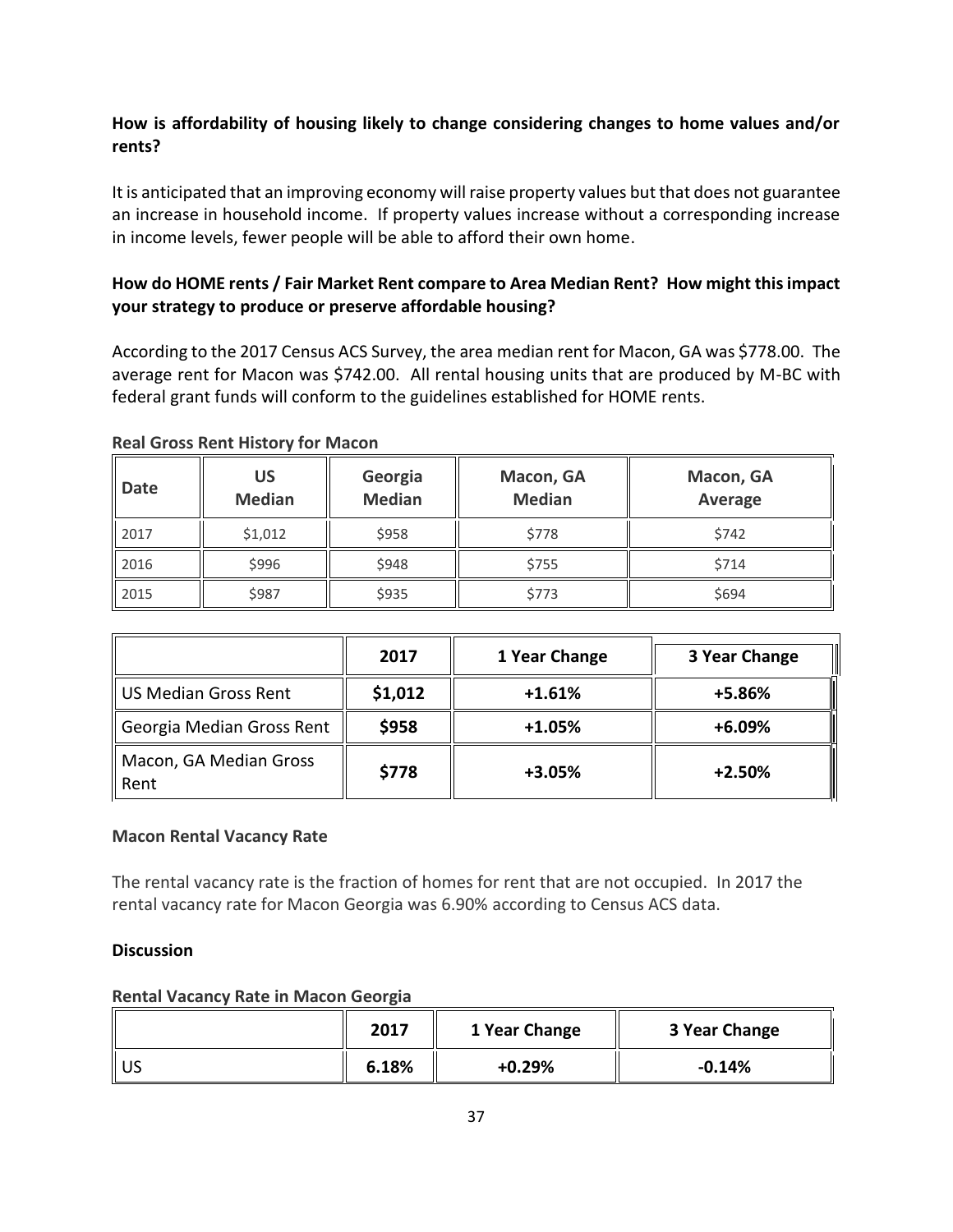| Georgia               | 6.73% | $+0.58%$ | $-1.44%$ |
|-----------------------|-------|----------|----------|
| $\parallel$ Macon, GA | 6.90% | $+0.99%$ | $-5.00%$ |

#### **Trends in Macon, GA Rental Vacancy Rate**

The rental vacancy rate in Macon peaked in 2013 at 17.26%. Since then it has fallen by 10.36% to 6.90%. Data records for this series originated in 2005.

# *MA-20 HOUSING MARKET ANALYSIS: CONDITION OF HOUSING – 91.210(A)*

#### **Introduction**

## **Describe the jurisdiction's definition for "substandard condition" and "substandard condition but suitable for rehabilitation:"**

Standard Condition: Dwelling units that meet the minimum requirements as prescribed by the various codes adopted by Macon-Bibb County and are in good condition requiring only cosmetic work, correction of minor livability problems, or maintenance work.

Substandard Condition but Suitable for Rehabilitation: Dwelling units that do not meet standard conditions but are both financially and structurally feasible for rehabilitation. This does not include units that require only cosmetic work, correction of minor livability problems or maintenance work.

Substandard Condition and not Suitable for Rehabilitation: Dwelling units that are in such poor condition as to be neither structurally nor financially feasible for rehabilitation.

| <b>Condition of Units</b>      |               | <b>Owner-Occupied</b> | <b>Renter-Occupied</b> |      |  |  |
|--------------------------------|---------------|-----------------------|------------------------|------|--|--|
|                                | <b>Number</b> | %                     | <b>Number</b>          | ℅    |  |  |
| With one selected Condition    | 7755          | 26%                   | 13850                  | 52%  |  |  |
| With two selected Conditions   | 114           | 0%                    | 719                    | 3%   |  |  |
| With three selected Conditions | 10            | 0%                    | 38                     | 0%   |  |  |
| With four selected Conditions  |               | 0%                    |                        | 0%   |  |  |
| No selected Conditions         | 22380         | 74%                   | 12160                  | 45%  |  |  |
| <b>Total</b>                   | 30259         | 100%                  | 26767                  | 100% |  |  |

#### **Condition of Units**

**TABLE 32 - CONDITION OF UNITS**

#### **Year Unit Built**

| <b>Year Unit Built</b> |               | <b>Owner-Occupied</b> |               | <b>Renter-Occupied</b> |
|------------------------|---------------|-----------------------|---------------|------------------------|
|                        | <b>Number</b> | %                     | <b>Number</b> | %                      |
| 2000 or later          | 4404          | 15%                   | 4140          | 15%                    |
| 1980-1999              | 9400          | 31%                   | 6820          | 25%                    |
| 1950-1979              | 13030         | 43%                   | 11660         | 44%                    |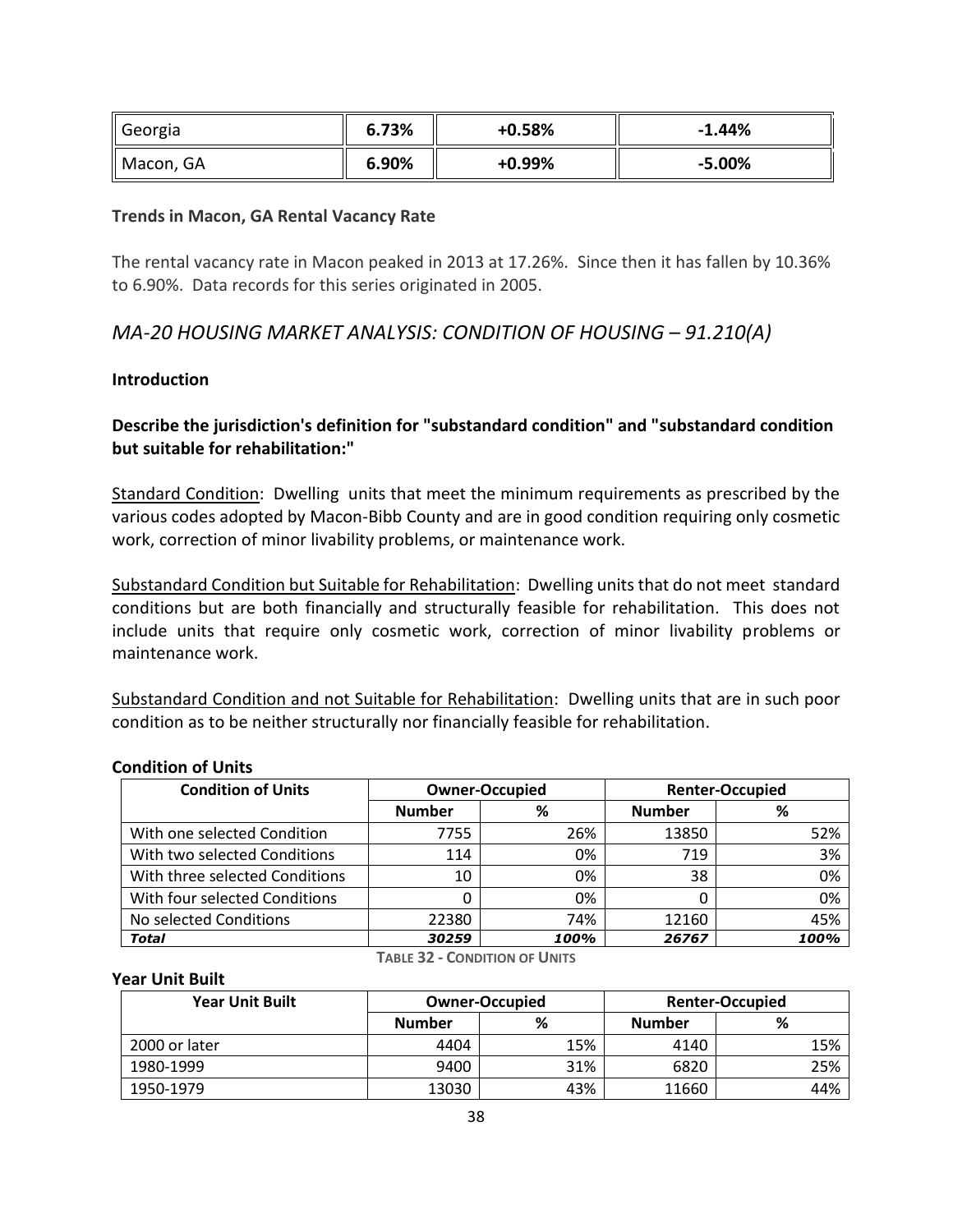| <b>Year Unit Built</b> |               | <b>Owner-Occupied</b> | <b>Renter-Occupied</b> |      |  |
|------------------------|---------------|-----------------------|------------------------|------|--|
|                        | <b>Number</b> | %                     | <b>Number</b>          | %    |  |
| Before 1950            | 3440          | 11%                   | 4160                   | 16%  |  |
| <b>Total</b>           | 32,960        | 100%                  | 26780                  | 100% |  |

**TABLE 33 – YEAR UNIT BUILT**

#### **Risk of Lead-Based Paint Hazard**

| <b>Owner-Occupied</b> |     | <b>Renter-Occupied</b> |     |
|-----------------------|-----|------------------------|-----|
| Number                | ℅   | <b>Number</b>          | %   |
| 16470                 | 54% | 15820                  | 59% |
| 4005                  | 13% | 1875                   | 7%  |
|                       |     |                        |     |

**TABLE 34 – RISK OF LEAD-BASED PAINT**

#### **Vacant Units**

|                                 | Suitable for          | <b>Not Suitable for</b> | Total |
|---------------------------------|-----------------------|-------------------------|-------|
|                                 | <b>Rehabilitation</b> | <b>Rehabilitation</b>   |       |
| <b>Vacant Units</b>             |                       |                         |       |
| <b>Abandoned Vacant Units</b>   |                       |                         |       |
| <b>REO Properties</b>           |                       |                         |       |
| <b>Abandoned REO Properties</b> |                       |                         |       |

**TABLE 35 - VACANT UNITS**

#### **Need for Owner and Rental Rehabilitation**

There is currently no database which will provide an accurate number for homes within M-BC that need repairs.

## **Estimated Number of Housing Units Occupied by Low or Moderate Income Families with LBP Hazards**

There is currently no database which will provide an accurate number for homes within M-BC that have been identified as containing lead-based paint hazards. M-BC employs the services of *GeoTechnical and Environmental Consultants, Inc*. whenever a structure is being demolished to ensure that the proper precautions and remediation are performed.

#### **Discussion**

## *MA-25 PUBLIC AND ASSISTED HOUSING – 91.210(B)*

#### **Introduction**

MHA's public housing stock of 786 units remains in good condition. MHA takes pride in its maintenance and capital funding programs. MHA makes every effort with the dollars available, to maintain its units to the highest standard possible.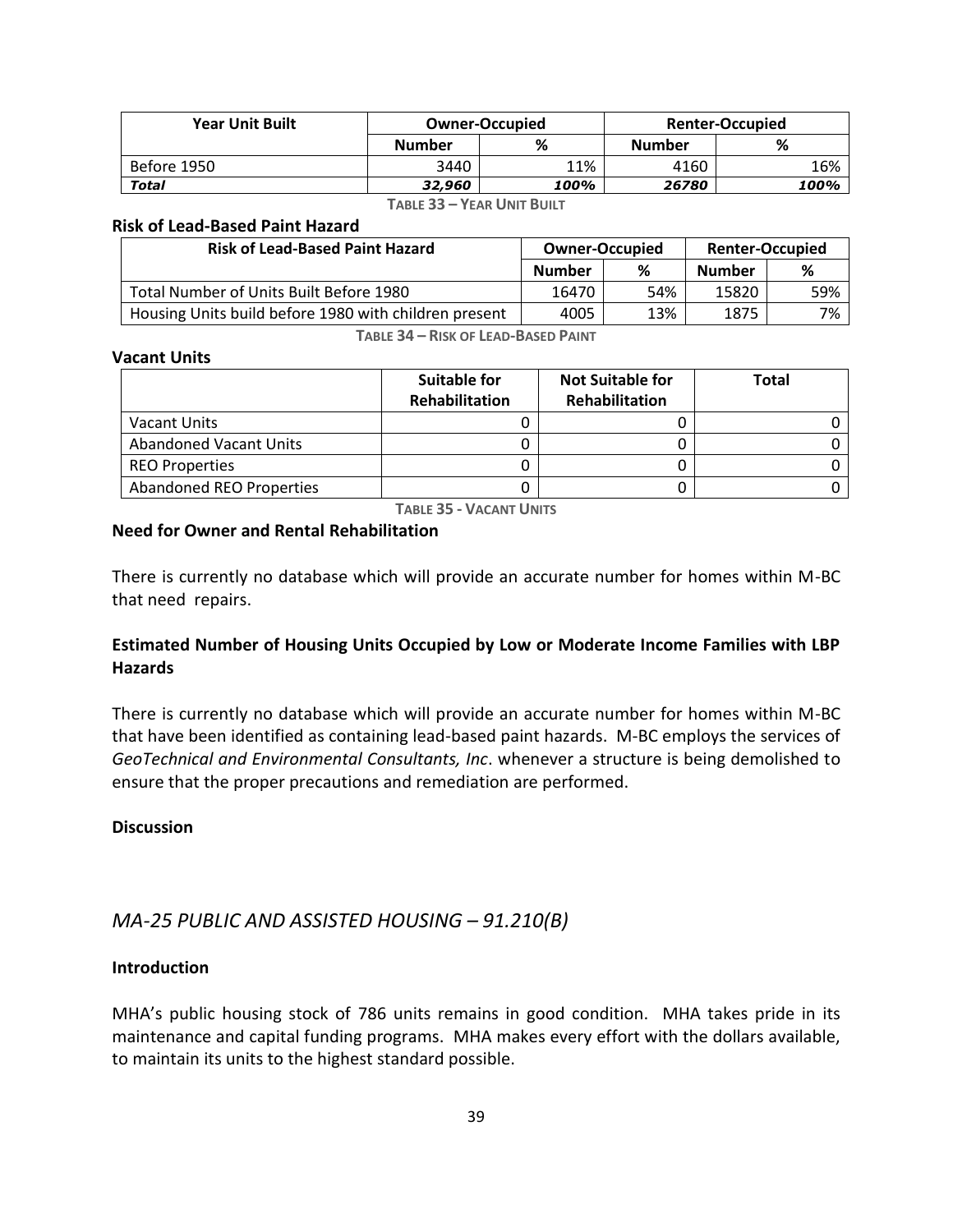#### **Total Number of Units**

|                                                                                                        | <b>Program Type</b> |       |                |              |                 |               |                                                                          |                                                |                      |
|--------------------------------------------------------------------------------------------------------|---------------------|-------|----------------|--------------|-----------------|---------------|--------------------------------------------------------------------------|------------------------------------------------|----------------------|
|                                                                                                        | Certificate         | Mod-  | <b>Public</b>  |              | <b>Vouchers</b> |               |                                                                          |                                                |                      |
|                                                                                                        |                     | Rehab | <b>Housing</b> | <b>Total</b> | Project         | <b>Tenant</b> |                                                                          | <b>Special Purpose Voucher</b>                 |                      |
|                                                                                                        |                     |       |                |              | -based          | -based        | <b>Veterans</b><br><b>Affairs</b><br><b>Supportive</b><br><b>Housing</b> | <b>Family</b><br><b>Unification</b><br>Program | <b>Disabled</b><br>* |
| # of units vouchers                                                                                    |                     |       |                |              |                 |               |                                                                          |                                                |                      |
| available                                                                                              | 0                   | 58    | 2.237          | 2,787        | 196             | 2,591         | 0                                                                        | O                                              | 0                    |
| # of accessible                                                                                        |                     |       |                |              |                 |               |                                                                          |                                                |                      |
| units                                                                                                  |                     |       |                |              |                 |               |                                                                          |                                                |                      |
| *includes Non-Elderly Disabled, Mainstream One-Year, Mainstream Five-year, and Nursing Home Transition |                     |       |                |              |                 |               |                                                                          |                                                |                      |

**TABLE 36 – TOTAL NUMBER OF UNITS BY PROGRAM TYPE**

#### **Describe the supply of public housing developments.**

## **Describe the number and physical condition of public housing units in the jurisdiction, including those that are participating in an approved Public Housing Agency Plan.**

There are 786 units of public housing in M-BC spread over four main sites and various scattered sites. This portfolio consists of single detached units as well as more concentrated family units. MHA has one- to five-bedroom units available for rent. Additionally, MHA works with more than 50 agency partners to provide social services and upward mobility opportunities for the residents of public housing. More than three dozen of these agencies have property leases with the authority, meaning that services are provided on-site in the various public housing neighborhoods. The range of services provided include health, mental health, adult basic education, vocational education, youth development, gerontology services, daycare, Head Start, and many others. In addition, MHA operates or coordinates direct services to senior citizens, first-time home buyer programs and special services to the homeless.

Through its development arm, In-Fill Housing, Inc., MHA has been an active developer of affordable housing outside the traditional public housing and Section 8 models, with more than \$160 million in total development cost and over 1,200 units of multifamily development created or in the pipeline. MHA/In-Fill have also partnered with M-BC with single family housing development resulting in an investment of more than \$10 million and 100 single family units built or rehabbed. MHA has been a frequent partner with M-BC in these endeavors, particularly when neighborhood revitalization is involved. M-BC has supported these efforts with grants, loans, and in-kind contributions (mainly land) from CDBG, HOME, stimulus funds and other sources.

#### **Public Housing Condition**

| <b>Public Housing Development</b> | <b>Average Inspection Score</b> |  |  |  |
|-----------------------------------|---------------------------------|--|--|--|
| 4 AMPS                            |                                 |  |  |  |
| ________                          |                                 |  |  |  |

**TABLE 37 - PUBLIC HOUSING CONDITION**

#### **Describe the restoration and revitalization needs of public housing units in the jurisdiction.**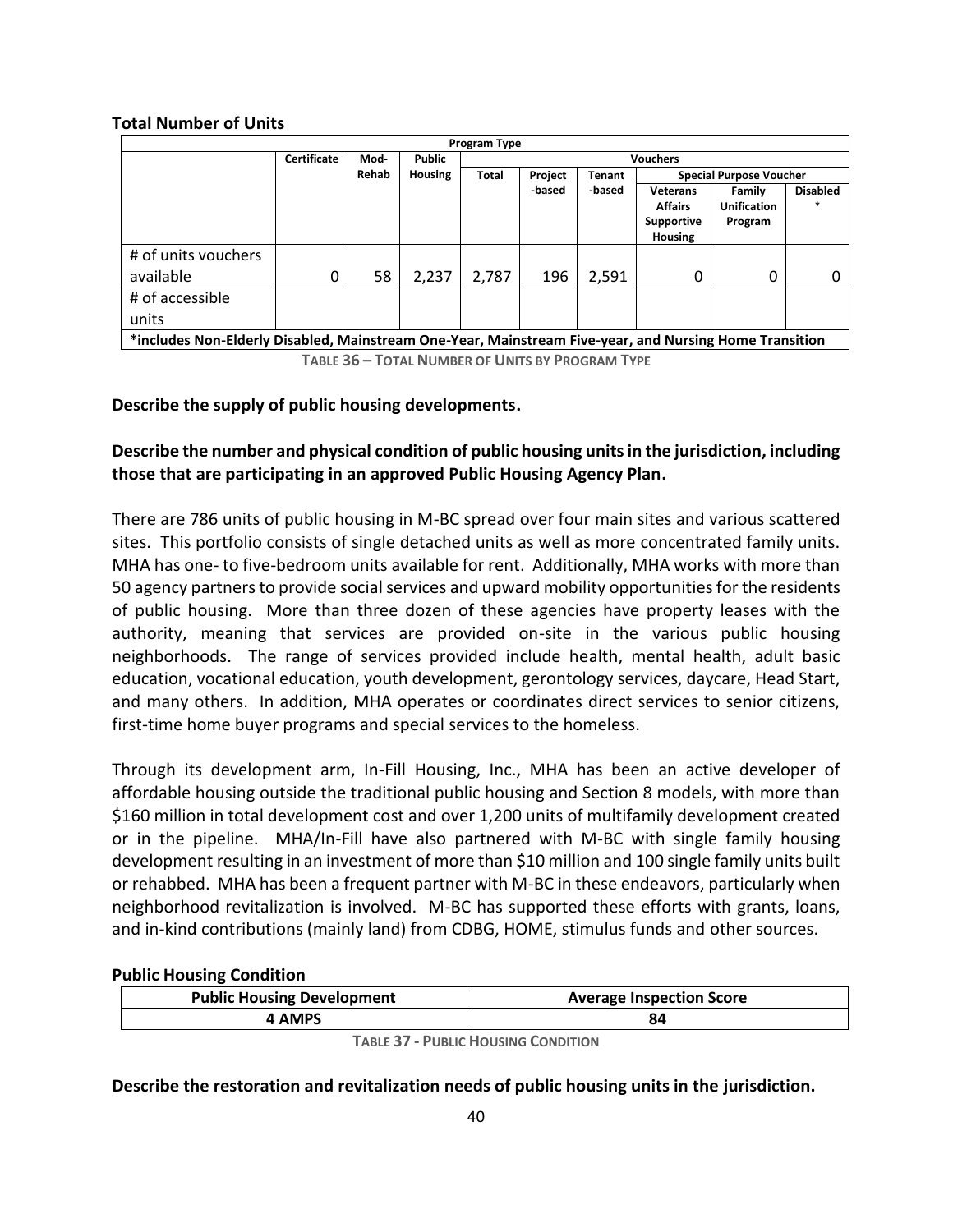Construction continues at the Tindall Fields site (previously known as Tindall Heights). Since the last report, MHA has finished the first two phases of a four-phase project. Once complete (estimated in late 2021), the Tindall site will represent over \$50 million in new affordable housing development for the community. MHA is also considering placing 4% LIHTC/RAD financing products into play with regard to its remaining stock of public housing. This is all contingent upon market forces, tax credit pricing and changing regulation.

### **Describe the public housing agency's strategy for improving the living environment of low- and moderate-income families residing in public housing.**

As federal dollars become scarce, MHA continues to find innovative ways to address the needs of low- and moderate-income families in public housing. One way involves forming unique partnerships with investors through the state tax credit program to leverage funds to rehabilitate properties. MHA pursued this avenue with Felton Homes, Bartlett Crossing, 2009 Vineville and Tattnall Place, Tindall Fields I, II, and III, Tindall Seniors Towers, and Hunt School Village. Another approach MHA recently pursued involved leveraging over \$7 million dollars through the RAD program by converting over 1,030 public housing units to Project Based Section 8. In addition, there are pending CHAPS to convert the remaining four Public Housing properties to PBRA and PBV rental assistance. By doing so, MHA is able to apply much needed funding to correct immediate physical requirements and secure each property's long-term maintenance needs.

#### **Discussion:**

## *MA-30 HOMELESS FACILITIES AND SERVICES – 91.210(C)*

#### **Introduction**

M-BC plans to use Hearth Emergency Solutions Grant (HESG) and Community Development Block Grant (CDBG) funds to financially assist those agencies who provide services to homeless individuals as it relates to rapid re-housing and homelessness prevention. Some of the agencies that we currently work with or have worked with in the past to assist the homeless include Macon Bibb EOC, Loaves and Fishes, River Edge, and DePaul USA. These agencies offer day services, and in some cases, transitional housing is provided with the intent to enable the individual to become a more independent and productive citizen by moving into housing within a community. Representatives will work with the Homeless Coalition to ensure that information is being shared with those agencies who service the homeless community, as well as to identify other needs of the homeless community that this office can provide by funding the agencies.

M-BC is a member of the Macon Coalition to End Homelessness and collaborates with the various homeless agencies to provide homeless services. Several years ago, the Coalition decided to join the Georgia Department of Community Affairs (DCA) Balance of State Continuum (CoC). Through DCA's competitive CoC program, local and state jurisdictions, housing authorities, and nonprofits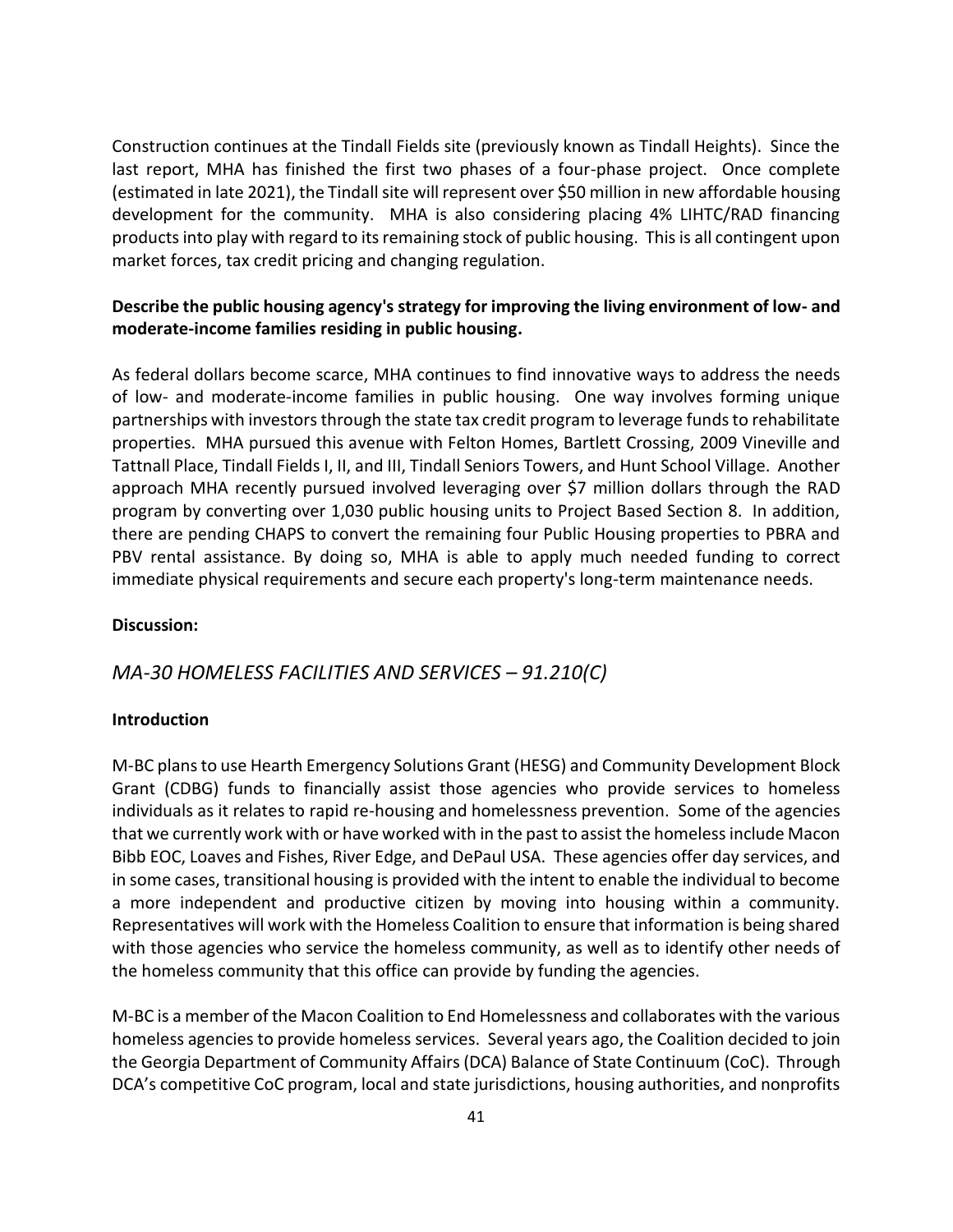(secular and faith based) can apply for funding in support of transitional and permanent housing for homeless persons as defined by HUD. Currently, DCA hosts several continuum meetings throughout the state to develop an outlook for homeless services throughout the state. DCA also has a Homeless Advisory Committee that discusses possible ways to enhance services for homeless individuals.

M-BC does not receive HOPWA funding. However, we will continue to actively collaborate with River Edge Behavioral Health Center and assist in sponsoring programs that serve persons with HIV/AIDS.

|                             | <b>Emergency Shelter Beds</b>                      |                                                           | <b>Transitional</b><br><b>Housing</b><br><b>Beds</b> | <b>Permanent Supportive</b><br><b>Housing Beds</b> |                             |
|-----------------------------|----------------------------------------------------|-----------------------------------------------------------|------------------------------------------------------|----------------------------------------------------|-----------------------------|
|                             | Year<br>Round<br><b>Beds</b><br>(Current &<br>New) | Voucher /<br>Seasonal /<br><b>Overflow</b><br><b>Beds</b> | <b>Current &amp;</b><br><b>New</b>                   | Current<br>& New                                   | <b>Under</b><br>Development |
| Households with Adult(s)    |                                                    |                                                           |                                                      |                                                    |                             |
| and Child(ren)              | 31                                                 | 37                                                        | 40                                                   | 129                                                | 0                           |
| Households with Only Adults | 104                                                | 0                                                         | 0                                                    | 259                                                | 0                           |
| <b>Chronically Homeless</b> |                                                    |                                                           |                                                      |                                                    |                             |
| <b>Households</b>           | $\Omega$                                           | 0                                                         | 0                                                    | 0                                                  | 0                           |
| Veterans                    | 0                                                  | 0                                                         | 0                                                    | $\Omega$                                           | 0                           |
| <b>Unaccompanied Youth</b>  | 0                                                  | 0                                                         | 0                                                    | 0                                                  | 0                           |

#### **Facilities and Housing Targeted to Homeless Households**

**TABLE 38 - FACILITIES AND HOUSING TARGETED TO HOMELESS HOUSEHOLDS**

#### **Describe mainstream services, such as health, mental health, and employment services to the extent those services are used to complement services targeted to homeless persons.**

In addition to the basic needs that are supplied by our subrecipient, Loaves and Fishes Ministries, Inc, health services are provided on a limited scale to the homeless population by River Edge Behavioral Health Services in the form of prescription medication assistance. River Edge also offers a comprehensive continuum of care available to those individuals who meet admission requirements for services. These services include, but are not limited to, Crisis Stabilization; residential services for men with addictive diseases; residential services for women with addictive diseases and their children; outpatient services including physician assessment and care, nursing, medication administration and medication assistance; and a variety of case management, skill building and addictive disease support services; crisis services; and supportive employment services.

**List and describe services and facilities that meet the needs of homeless persons, particularly chronically homeless individuals and families, families with children, veterans and their**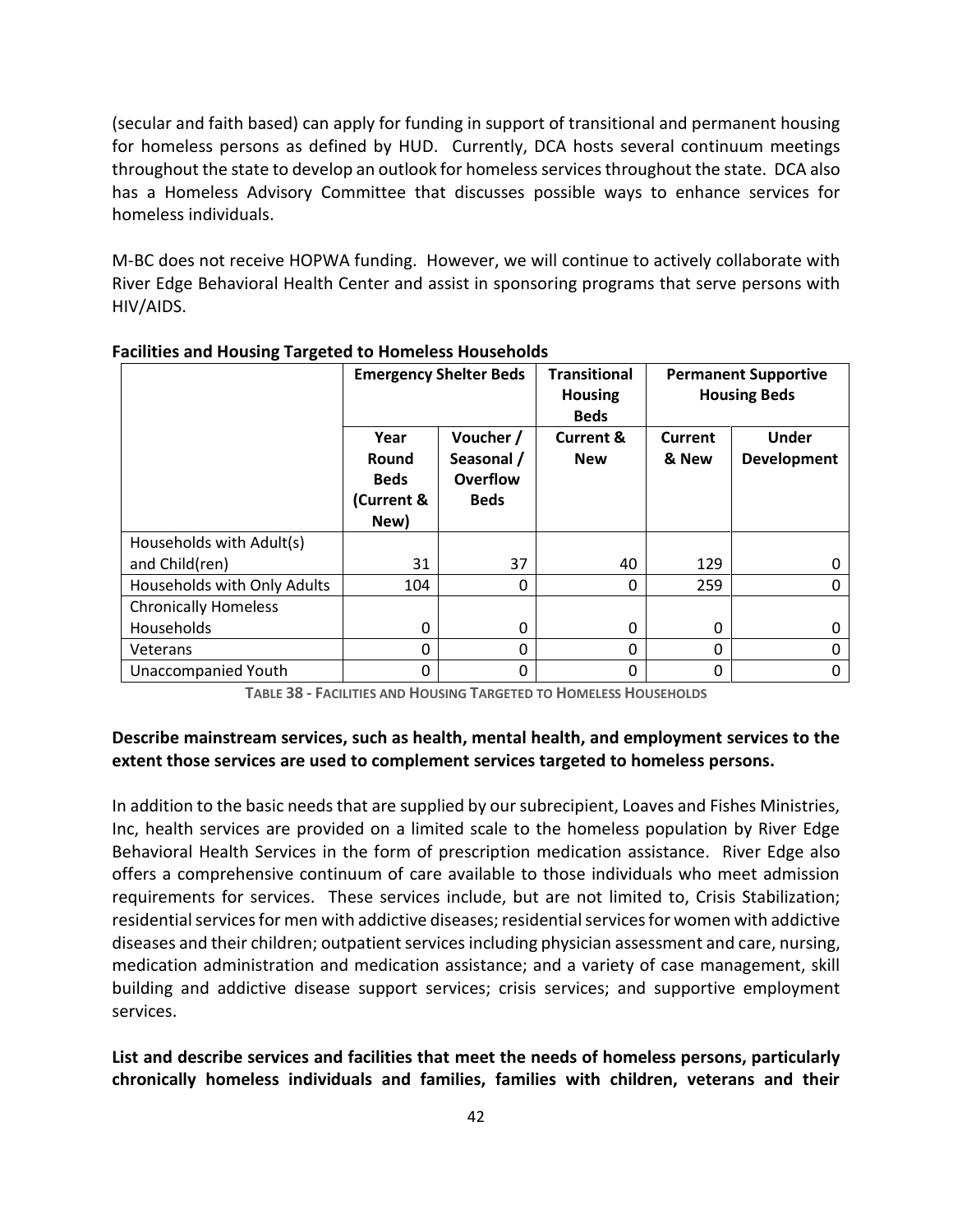#### **families, and unaccompanied youth. If the services and facilities are listed on screen SP-40 Institutional Delivery Structure or screen MA-35 Special Needs Facilities and Services, describe how these facilities and services specifically address the needs of these populations.**

The attached document titled "Inventory of Homeless Facilities and Services in Macon, GA" shows a breakdown of emergency shelters, transitional housing, and permanent supportive housing that is currently available to homeless individuals and families in the Bibb County area.

The principal organizations involved include M-BC, Macon Housing Authority, River Edge Behavioral Health Center, M-BC Economic Opportunity Council (EOC), Macon Rescue Mission, Goodwill Industries, Salvation Army, Macon Outreach, Macon-Bibb Housing Association, Loaves and Fishes Ministries, Family Advancement Ministries, Bibb County Department of Family and Children Services, Georgia Legal Services, Medical Center of Central Georgia, and the Georgia Department of Labor. River Edge provides approximately 388 permanent supportive housing units for persons previously homeless through the Shelter+Care programs sponsored by the Georgia DCA. (Please review the attached inventory of facilities for detailed information.

#### *MA-35 SPECIAL NEEDS FACILITIES AND SERVICES – 91.210(D)*

#### **Introduction**

**Including the elderly, frail elderly, persons with disabilities (mental, physical, developmental), persons with alcohol or other drug addictions, persons with HIV/AIDS and their families, public housing residents and any other categories the jurisdiction may specify, and describe their supportive housing needs.**

*Crisis Line* provides comprehensive services to domestic abuse victims.

*River Edge* offers HIV testing and counseling. Also, at the request of the Georgia DCA, *River Edge* operates Serenity Falls, transitional housing, tenant-based rental assistance and temporary rental and utility assistance for persons who are HIV positive and who reside in Bibb County. *River Edge* provides approximately 388 permanent supportive housing units for persons previously homeless through the Shelter+Care programs sponsored by the Georgia DCA.

*Rebuilding Macon*'s minor home repair program provides much needed housing repairs for lowincome elderly or disabled homeowners. This will be accomplished using volunteer labor and donated services, materials, and in-kind support. M-BC estimates that approximately 325 homes will be repaired with CDBG funds over 5 years.

*Rebuilding Macon*'s Volunteer Youth program provides much needed housing repairs for lowincome elderly or disabled homeowners. This will be accomplished using the volunteer labor of high school and college students who have donated their time and services to assist this program. M-BC estimates that approximately 130 homes will be repaired with CDBG funds over 5 years.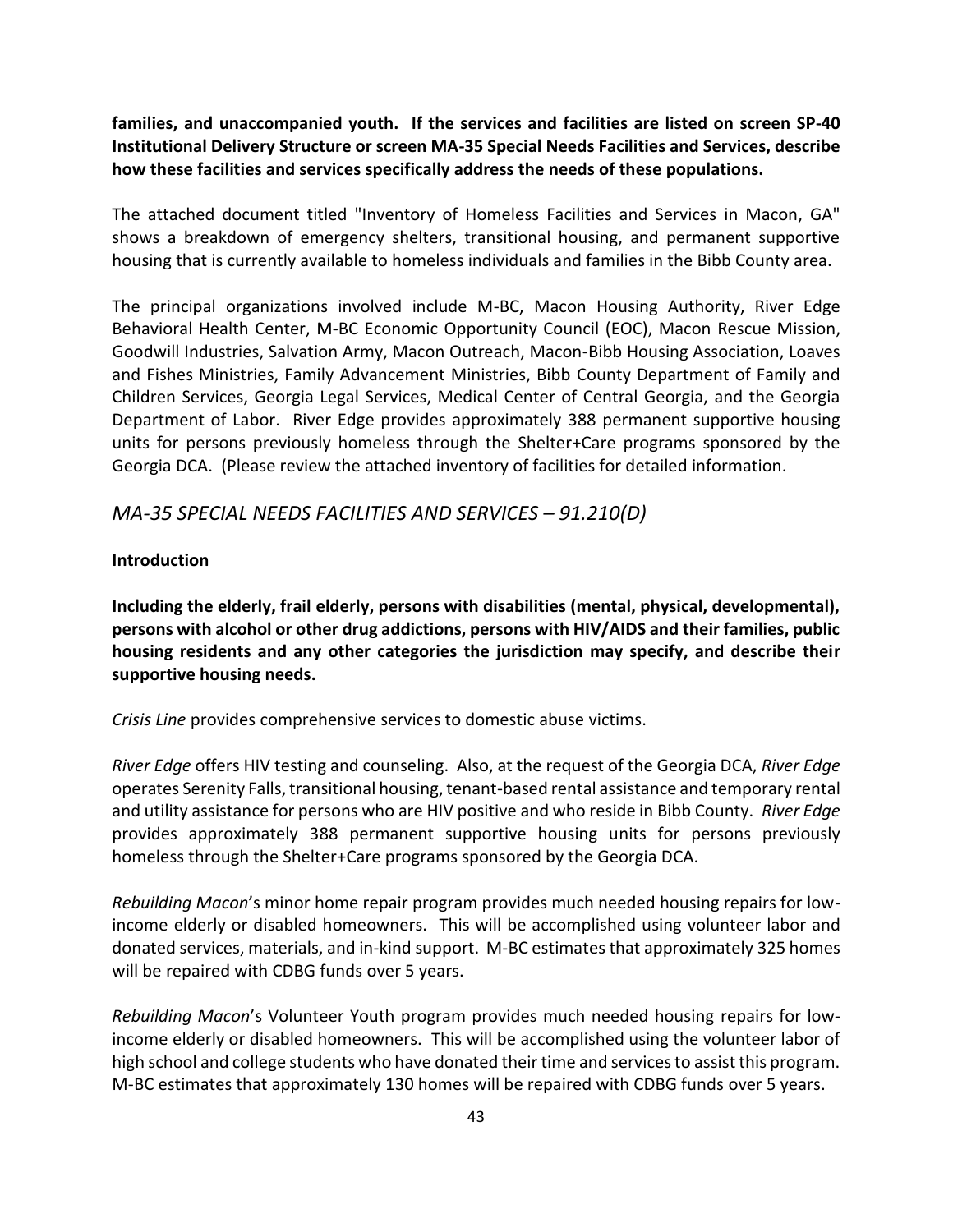### **Describe programs for ensuring that persons returning from mental and physical health institutions receive appropriate supportive housing.**

At the request of the Georgia DCA, *River Edge* operates Serenity Falls, transitional housing, tenant-based rental assistance and temporary rental and utility assistance for persons who are HIV positive and who reside in Bibb County. *River Edge* also provides a liaison to coordinate access to services for those individuals who qualify and are transitioning from hospitals and jails.

**Specify the activities that the jurisdiction plans to undertake during the next year to address the housing and supportive services needs identified in accordance with 91.215(e) with respect to persons who are not homeless but have other special needs. Link to one-year goals. 91.315(e)**

All activities mentioned above.

**For entitlement/consortia grantees: Specify the activities that the jurisdiction plans to undertake during the next year to address the housing and supportive services needs identified in accordance with 91.215(e) with respect to persons who are not homeless but have other special needs. Link to one-year goals. (91.220(2))**

Same as above.

## *MA-40 BARRIERS TO AFFORDABLE HOUSING – 91.210(E)*

#### **Negative Effects of Public Policies on Affordable Housing and Residential Investment**

At this time, no local policies or procedures have been identified as having a negative impact on the availability of affordable housing for low-moderate income families. Since 2008, home ownership has been a difficult achievement for most low-income families. To offset this difficulty, M-BC has instituted housing programs that offer 2% loan rates, flexible repayment terms and possible deferment. Forgivable loans are also available under certain conditions.

The three Affirmatively Furthering Fair Housing (AFFH) notices that HUD informally announced on May 18, 2018, were formally published in the *Federal Register* on May 23, 2018. Through these notices, HUD has, in effect, indefinitely suspended implementation of the 2015 AFFH rule.

*MA-45 NON-HOUSING COMMUNITY DEVELOPMENT ASSETS – 91.215 (F)*

**Introduction**

**Economic Development Market Analysis**

**Business Activity**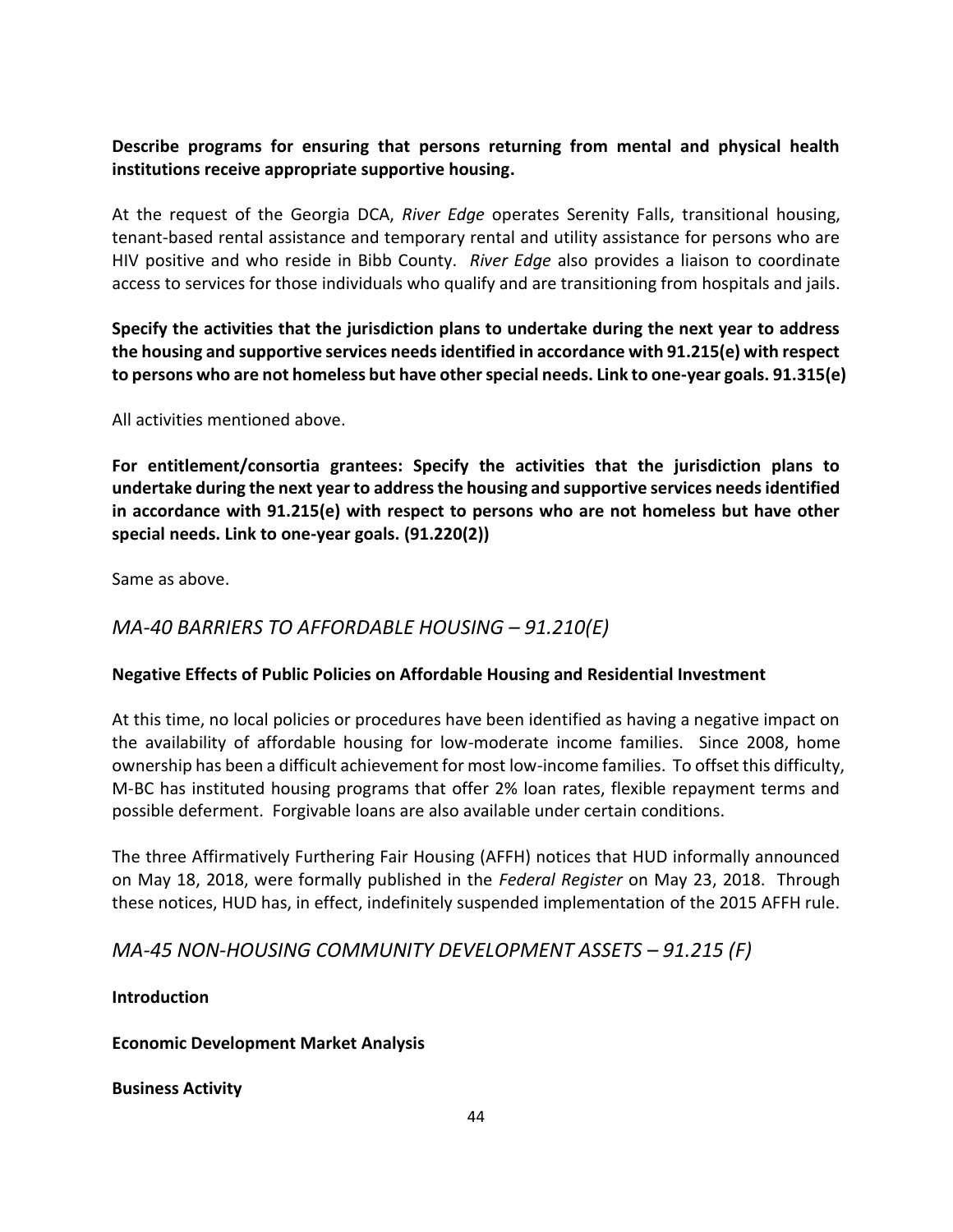| <b>Business by Sector</b>                 | Number of<br><b>Workers</b> | Number of<br>Jobs | Share of<br><b>Workers</b><br>% | Share of<br>Jobs<br>℅ | Jobs less<br>workers<br>% |
|-------------------------------------------|-----------------------------|-------------------|---------------------------------|-----------------------|---------------------------|
| Agriculture, Mining, Oil & Gas Extraction | 322                         | 109               | 1                               | <sup>0</sup>          | $-1$                      |
| Arts, Entertainment, Accommodations       | 6709                        | 8423              | 15                              | 12                    | -3                        |
| Construction                              | 1595                        | 2145              | 3                               | 3                     | 0                         |
| <b>Education and Health Care Services</b> | 11500                       | 19192             | 25                              | 28                    | 3                         |
| Finance, Insurance, and Real Estate       | 4675                        | 9609              | 10                              | 14                    | 4                         |
| Information                               | 789                         | 1108              | $\mathcal{P}$                   | $\mathfrak z$         | 0                         |
| Manufacturing                             | 3932                        | 5420              | 9                               | 8                     | $-1$                      |
| <b>Other Services</b>                     | 1293                        | 1837              | 3                               | 3                     | O                         |
| Professional, Scientific, Management      |                             |                   |                                 |                       |                           |
| <b>Services</b>                           | 3627                        | 5687              | 8                               | 8                     |                           |
| <b>Public Administration</b>              | 0                           | 0                 | 0                               | $\Omega$              | 0                         |
| <b>Retail Trade</b>                       | 7657                        | 10265             | 17                              | 15                    | $-2$                      |
| <b>Transportation and Warehousing</b>     | 1709                        | 1706              | 4                               | 3                     | $-1$                      |
| <b>Wholesale Trade</b>                    | 1785                        | 2657              | 4                               | 4                     | <sup>0</sup>              |
| Total                                     | 45593                       | 68158             | --                              |                       |                           |

**TABLE 39 - BUSINESS ACTIVITY**

#### **Labor Force**

| Total Population in the Civilian Labor Force | 68530 |
|----------------------------------------------|-------|
| Civilian Employed Population 16 years and    |       |
| over                                         | 60035 |
| <b>Unemployment Rate</b>                     | 12.37 |
| Unemployment Rate for Ages 16-24             | 27.4  |
| Unemployment Rate for Ages 25-65             | 7.5   |

**TABLE 40 - LABOR FORCE**

| <b>Occupations by Sector</b>                | <b>Number of People with</b> |
|---------------------------------------------|------------------------------|
| Management, business and financial          | 12475                        |
| Farming, fisheries and forestry occupations | 2415                         |
| Service                                     | 6085                         |
| Sales and office                            | 17225                        |
| Construction, extraction, maintenance and   |                              |
| repair                                      | 4340                         |
| Production, transportation and material     |                              |
| moving                                      | 3495                         |

**TABLE 41 – OCCUPATIONS BY SECTOR**

#### **Travel Time**

| <b>Travel Time</b> | <b>Number</b> | Percentage |
|--------------------|---------------|------------|
| < 30 Minutes       | 44765         | 78%        |
| 30-59 Minutes      | 10515         | 18%        |
| 60 or More Minutes | 1940          | 3%         |
| <b>Total</b>       | 57220         | 99%        |

**TABLE 42 - TRAVEL TIME**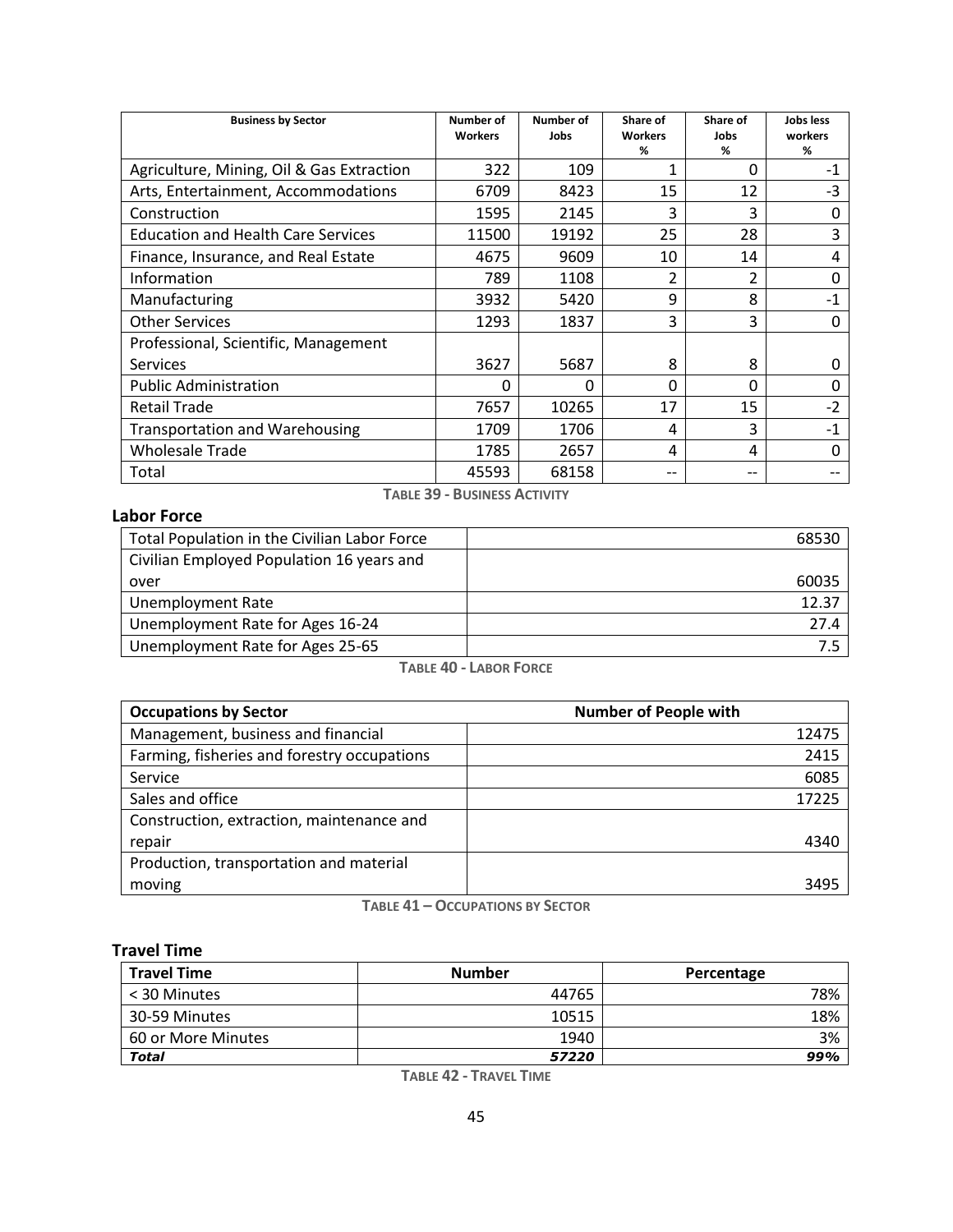#### **Education:**

#### Educational Attainment by Employment Status (Population 16 and Older)

| <b>Educational Attainment</b>     | In Labor Force                         |      |              |
|-----------------------------------|----------------------------------------|------|--------------|
|                                   | <b>Civilian Employed</b><br>Unemployed |      | Not in Labor |
|                                   |                                        |      | Force        |
| Less than high school graduate    | 4095                                   | 1395 | 5745         |
| High school graduate (includes    |                                        |      |              |
| equivalency)                      | 13485                                  | 2545 | 8,925        |
| Some college or Associates degree | 16150                                  | 1380 | 53257        |
| Bachelors degree or higher        | 15625                                  | 560  | 3105         |

**TABLE 43 - EDUCATIONAL ATTAINMENT BY EMPLOYMENT STATUS**

#### Educational Attainment by Age

|                                 | Age       |           |           |           |          |
|---------------------------------|-----------|-----------|-----------|-----------|----------|
|                                 | 18-24 yrs | 25-34 yrs | 35-44 yrs | 45-65 yrs | $65+yrs$ |
| Less than 9th grade             | 334       | 539       | 625       | 1270      | 2200     |
| 9th to 12th grade, no diploma   | 2530      | 2605      | 1,940     | 4235      | 3225     |
| High school graduate, GED, or   |           |           |           |           |          |
| alternative                     | 5725      | 6020      | 5665      | 13280     | 7450     |
| Some college, no degree         | 6315      | 5,110     | 4060      | 8770      | 3025     |
| Associates degree               | 419       | 1255      | 1430      | 2260      | 710      |
| Bachelors degree                | 890       | 3740      | 2965      | 5235      | 2450     |
| Graduate or professional degree | 40        | 1410      | 1730      | 4240      | 1890     |

**TABLE 44 - EDUCATIONAL ATTAINMENT BY AGE**

#### Educational Attainment – Median Earnings in the Past 12 Months

| <b>Educational Attainment</b>               | <b>Median Earnings in the Past 12 Months</b> |
|---------------------------------------------|----------------------------------------------|
| Less than high school graduate              | 72626                                        |
| High school graduate (includes equivalency) | 102373                                       |
| Some college or Associates degree           | 118816                                       |
| Bachelors degree                            | 182702                                       |
| Graduate or professional degree             | 224837                                       |

**TABLE 45 – MEDIAN EARNINGS IN THE PAST 12 MONTHS**

### **Based on the Business Activity table above, what are the major employment sectors within your jurisdiction?**

Education and healthcare, arts, retail, professional services

# **Describe the workforce and infrastructure needs of the business community:**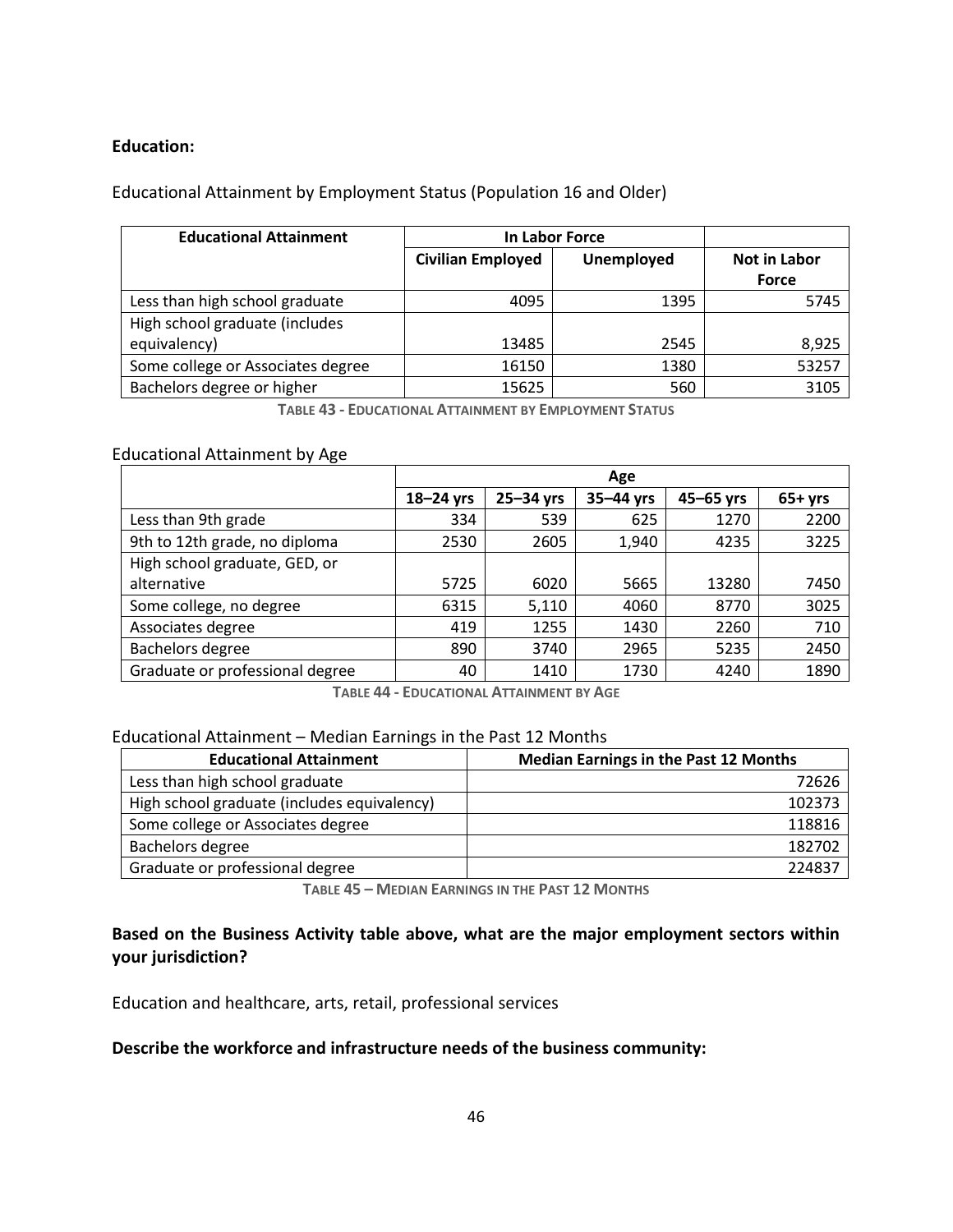The information presented in table 39 leads to several conclusions about workforce needs in M-BC. Several industry sectors have available jobs, but there are not enough workers available for those positions. Conversely, other sectors have a surplus of available workers as compared to job openings. The demand for workers in education and health care services; retail trade; arts, entertainment, and accommodations; and professional, scientific, management services are well above the workforce capabilities derived from the county population alone. Like many communities in the region, a gap exists between the skills needed for higher wage positions and the skills found in the local workforce.

There exists the need, not only for increased educational attainment, but focused skills training to meet the demands of industry sectors. There is a growing consensus that education should be connected with the business community—matching graduating high school students with employment opportunities. Many of the educational and training programs that exist are not tailored closely enough to the primary local employment sectors. Of particular note, the deficit of workers in the professional, scientific, management services sector and the education and health care services sector indicates a need for greater emphasis on advanced training in the Science, Technology, Engineering, and Mathematics (STEM) fields. The deficit of employees in the retail trade sector as well as the arts, entertainment, and accommodations sector indicate a lack of soft skills necessary for the service-sector jobs in the county. While many of these challenges need to be addressed through the education system, it is also vital that local residents take advantage of the available training resources that exist in the community. Some of this challenge is in making residents aware of the opportunities.

A growth in jobs has to be preceded by a growth in business. Industrial sites throughout M-BC are in need of additional infrastructure to ensure that appropriate development can occur. According to the M-BC Industrial Authority, the Sofkee Industrial Site, Airport South Industrial Park, Airport East Industrial Park, the I-75 Industrial Park, Ocmulgee East Industrial Park, and the Downtown Industrial District are all in need of improvements to meet the needs of prospective industries.

Commercial and retail development has begun to see increased activity within the past two years. This activity has created additional infrastructure needs, particularly in parts of North M-BC. The community's challenge will be in providing for these infrastructure needs which include water, wastewater, storm water, natural gas, and road improvements.

**Describe any major changes that may have an economic impact, such as planned local or regional public or private sector investments or initiatives that have affected or may affect job and business growth opportunities during the planning period. Describe any needs for workforce development, business support or infrastructure these changes may create.**

The largest trend causing an economic impact in M-BC is a renewed focus on investing in M-BC's first neighborhoods, building a stronger more united historic core. Since 2015, the Macon Action Plan and One Macon Strategic Plan have ushered in a new era of collaboration amongst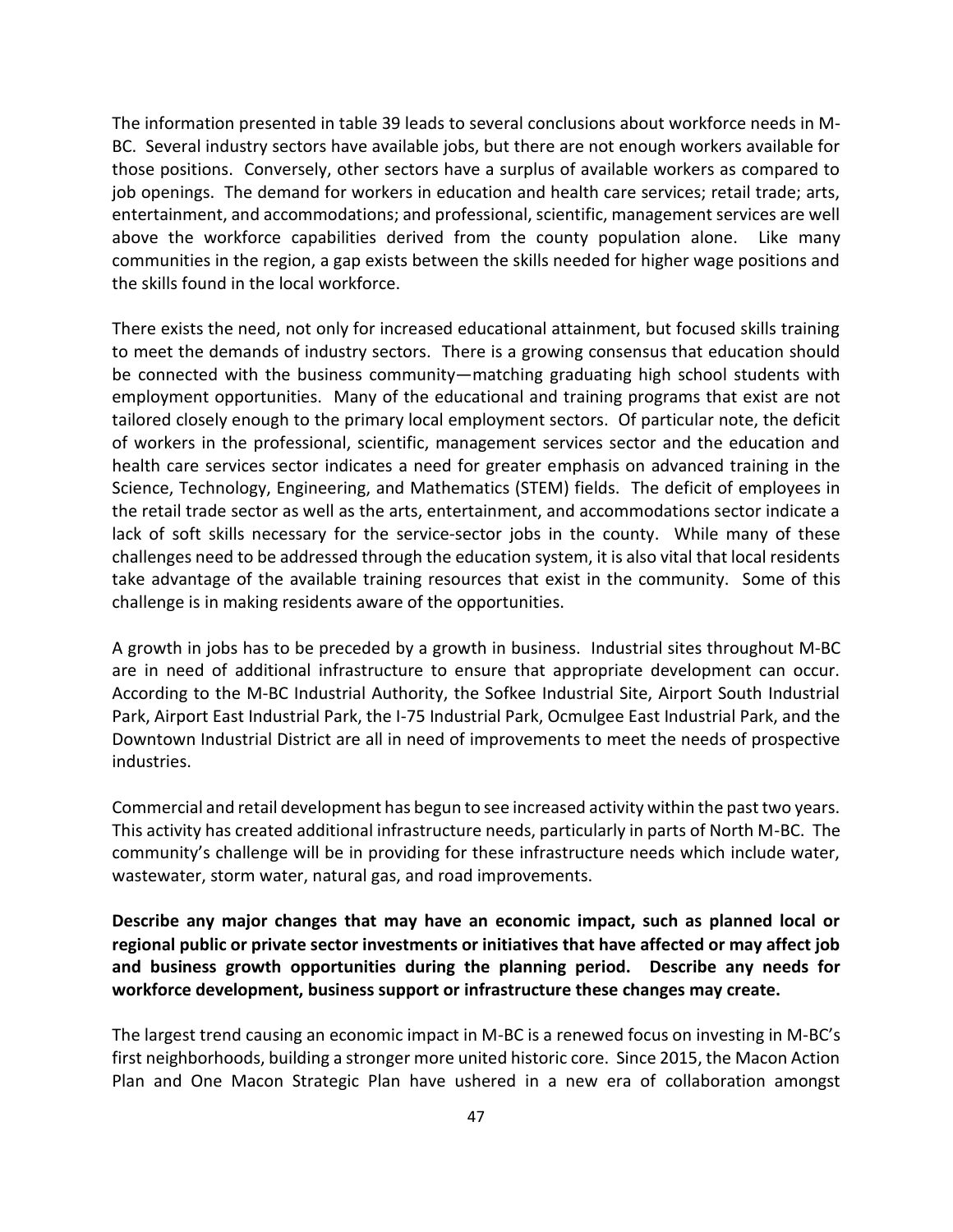organizations and residents creating a democratized approach to economic development. This has led to a rapid expansion of downtown housing, community reinvestment in Beall's Hill and Mill Hill, public space and public housing enhancements in Pleasant Hill, and further plans to expand. This work has culminated in M-BC being chosen as a new member of the Reimagining the Civic Commons Network.

On the Industrial side, new locations for Irving Consumer Products and Amazon Fulfillment Services highlight another period of great success for the M-BC Industrial Authority. Hundreds of new jobs have been added in and around existing industrial parks, putting pressure on planning officials at the state to consider expanding the Macon Regional Airport runway, the I-16/I-75 Interchange, and the cross-county Sardis Church Road connector. This furthers M-BC's reputation as a leading location for businesses for whom efficient and quality transportation is a priority.

There continues to be stability and expansion in the healthcare, education, and professional services sectors speaking to workforce training needs in specialized areas in medicine, engineering, and manufacturing. While new robust partnerships have taken hold, there remains a need to invest in neighborhoods to increase academic achievement on a K-12 basis and increase college enrollment. From there, workforce training can be more specialized for specific fields.

The needed infrastructure in M-BC remains to be gateway interchange enhancements, resurfaced state routes, and neighborhood facilities. These basic quality of life elements would help build increased neighborhood equity and assist in basic tourism development.

#### **How do the skills and education of the current workforce correspond to employment opportunities in the jurisdiction?**

Given that the majority of jobs in the area are in technical fields, there needs to be strong attention paid to specific workforce training in the medical and engineering fields. While manufacturing and logistics have targeted programs that meet the needs of the industries, it is hard to generate people in highly technical fields. This means there needs to be a focus on stronger graduation rates and advanced degrees, especially increased technical school education.

### **Describe any current workforce training initiatives, including those supported by Workforce Investment Boards, community colleges and other organizations. Describe how these efforts will support the jurisdiction's Consolidated Plan.**

There are several educational and training opportunities available to residents of M-BC. These include public schooling at the primary and secondary levels, as well as four institutions of higher education, Middle Georgia State University, Mercer University, Wesleyan College and Central Georgia Technical College. High-quality technical and adult education programs are also readily available through Central Georgia Technical College (CGTC). CGTC offers a wide variety of job training programs, professional certifications, and technical degree programs. The M-BC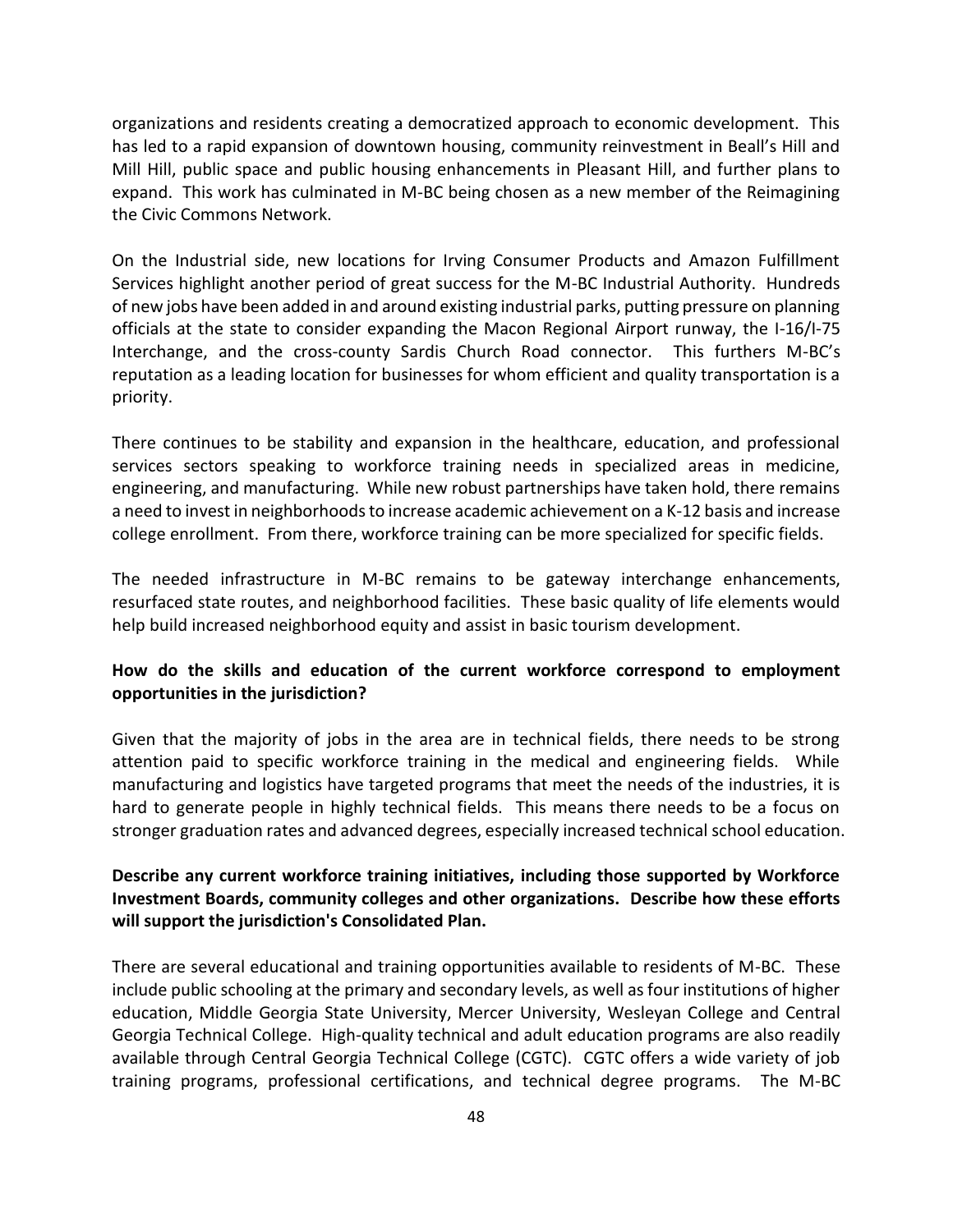Workforce Investment Board, through the Middle Georgia Regional Commission, offers job training to adults, dislocated workers and youth throughout the county. This training is facilitated through contracts with colleges, universities, and professional training organizations. Additional schools include Helms College and Miller Motte Technical College.

The efforts of these many institutions are essential in supporting elements of the M-BC Consolidated Plan, particularly by way of combatting poverty through the creation of quality, high-paying jobs in M-BC. As has been previously mentioned, workforce training needs exist within the county, particularly as related to the STEM fields. Increasing gainful employment in these highly-skilled sectors of the economy would greatly improve the economic well-being of many families in the area.

#### **Does your jurisdiction participate in a Comprehensive Economic Development Strategy (CEDS)?**

**If so, what economic development initiatives are you undertaking that may be coordinated with the Consolidated Plan? If not, describe other local/regional plans or initiatives that impact economic growth.**

Yes, M-BC is an active participant in the Middle Georgia Region's Comprehensive Economic Development Strategy (CEDS). The most recent CEDS was completed in 2017 and set forth a vision and plan of action to promote economic prosperity in a thriving Middle Georgia. Key regional priorities in the context of economic development include:

- Sustaining Robins Air Force Base and the Defense Industry
- Connecting a Skilled Workforce with Quality Jobs
- Developing the Freight and Logistics Industry
- Investing in Infrastructure
- Enhancing the Regional Aerospace Industry
- Capitalizing on our Natural and Cultural Resources
- Investing in Communities

In addition to these regional priorities, the CEDS also spells out specific priorities for M-BC at a local level. M-BC priorities include:

- Implement a comprehensive workforce development program
- Implement business retention and expansion program
- Continue development of south M-BC industrial district
- Make improvements at Middle Georgia Regional Airport
- Redevelop brownfield sites in the downtown industrial district
- Enhance redevelopment of Second Street Corridor
- Redevelop the Ocmulgee Crossings TAD area
- Transportation improvements in Ocmulgee East Industrial Park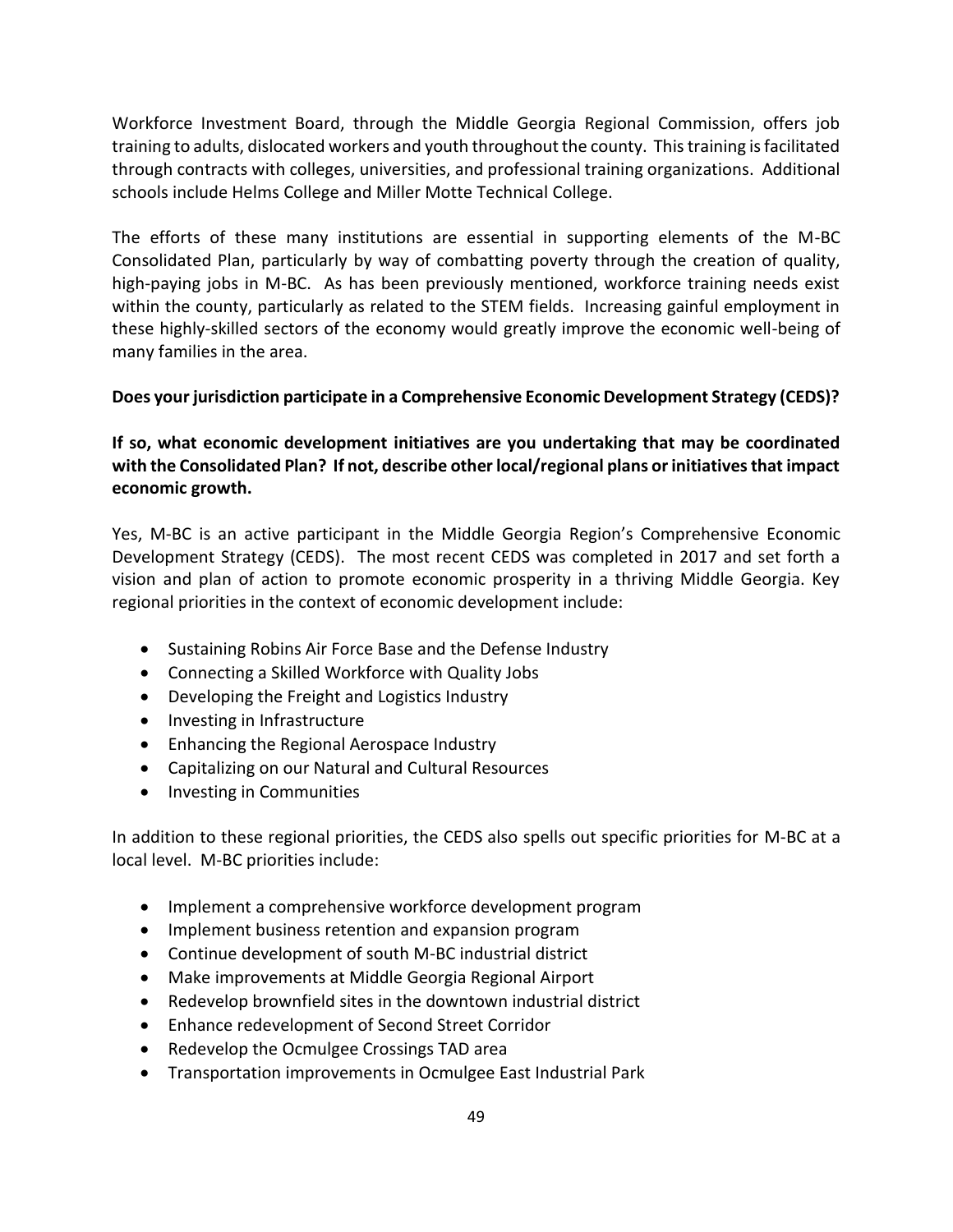The regional priorities of investing in infrastructure, investing in communities, and connecting a skilled workforce with quality jobs are particularly closely tied with activities of the M-BC Consolidated Plan, particularly in how the activities related to these priorities support a suitable living environment, decent housing, and economic opportunity. All of the unique M-BC priorities of the CEDS also have a direct connection back to the action items of the Consolidated Plan.

In addition to the CEDS, M-BC has undertaken a variety of planning processes that support economic and community development. Foremost among these other plans is the Comprehensive Plan which sets forth the overall direction for the physical development of the community over the next 20 years.

The Urban Redevelopment Plan for M-BC is another particularly useful document that addresses conditions of blight and poverty throughout the community. This plan is tied quite closely to the housing redevelopment activities of the Consolidated Plan.

Finally, the community has invested in numerous plans for a revitalized downtown area that can serve as a cornerstone of economic opportunity within the community. Among these planning documents are the *Macon Action Plan, ONE MACON* strategy document, and specialized redevelopment plans for the tax allocation districts of the *Second Street Corridor* and *Ocmulgee Crossings* areas.

#### **Discussion**

## *MA-50 NEEDS AND MARKET ANALYSIS DISCUSSION*

## **Are there areas where households with multiple housing problems are concentrated? (include a definition of "concentration")**

2010 census information was used to auto-populate section NA-15 which relates to households with multiple housing problems. The census information does not provide a location for homes which reported those problems. The word "concentration" means a close gathering of people or things.

#### **Are there any areas in the jurisdiction where racial or ethnic minorities or low-income families are concentrated? (include a definition of "concentration")**

The city core of M-BC is primarily low-moderate income census tracts with a high concentration of black citizens. The word "concentration" means a close gathering of people or things.

#### **What are the characteristics of the market in these areas/neighborhoods?**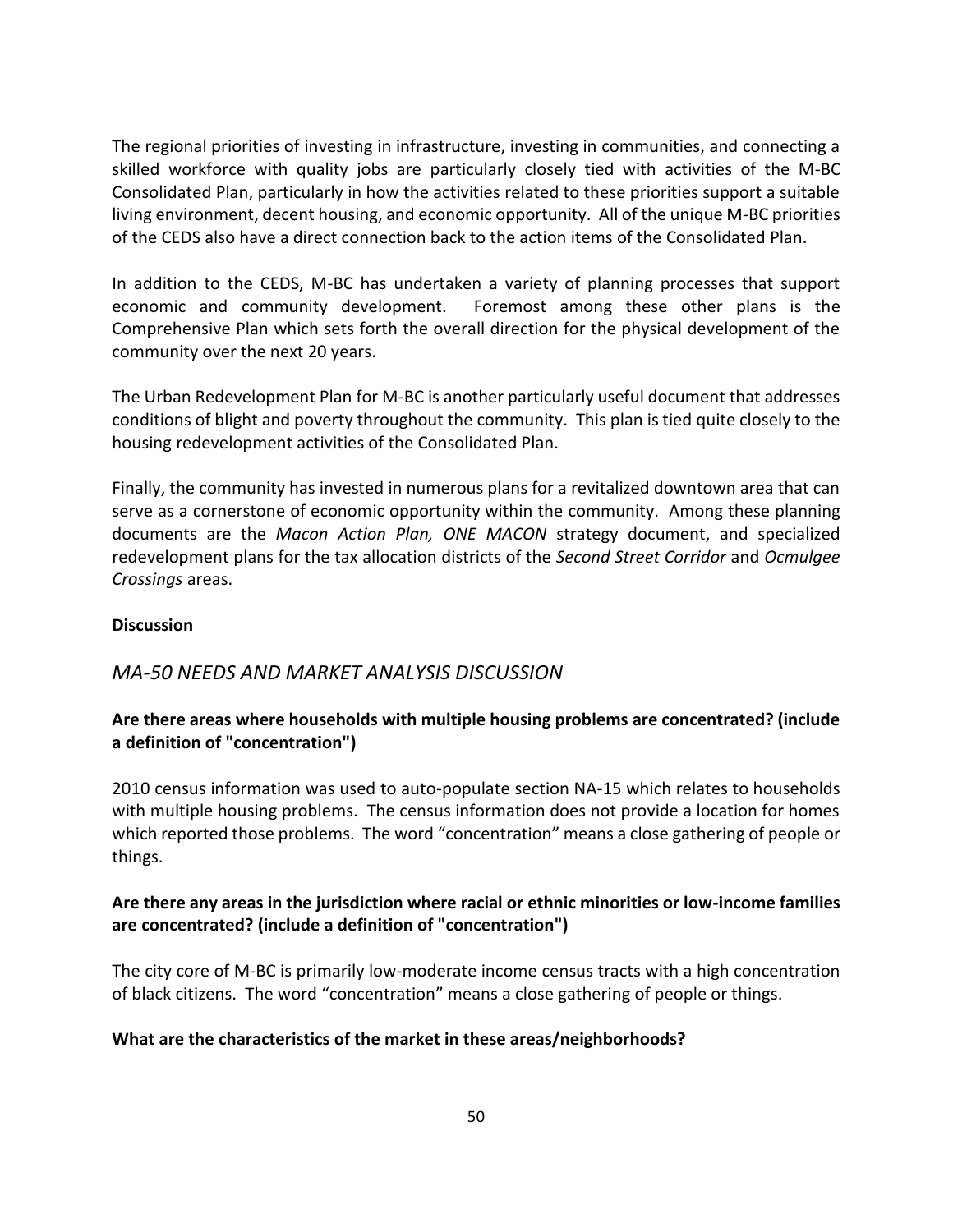The majority of housing stock is over 50 years old. Small retail businesses are predominant. Little industry, few large businesses exist. Most residents are low-to-moderate income minorities within the urban core.

#### **Are there any community assets in these areas/neighborhoods?**

One college, two hospitals and the central business district are located near these neighborhoods.

#### **Are there other strategic opportunities in any of these areas?**

Medical and teaching careers

*MA-60 Broadband Needs of Housing occupied by Low- and Moderate-Income Households - 91.210(a)(4), 91.310(a)(2)*

#### **Describe the need for broadband wiring and connections for households, including low- and moderate-income households and neighborhoods.**

Internet services are currently provided solely by private and public companies such as AT&T, Verizon, Dish, Comcast and Cox Cable to name a few. M-BC operates a free limited-distance wifi router for the central downtown area. Various small businesses also operate free limiteddistance wifi routers for their immediate vicinities. Free community-wide service is not a financially-viable option in the foreseeable future.

#### **Describe the need for increased competition by having more than one broadband Internet service provider serve the jurisdiction.**

As mentioned above, there are a number of internet providers who provide service to this area. More providers will help create a competitive atmosphere and hopefully lower the price for everyone.

*MA-65 Hazard Mitigation - 91.210(a)(5), 91.310(a)(3)*

#### **Describe the jurisdiction's increased natural hazard risks associated with climate change.**

Two natural hazards in the middle Georgia area are flooding and tornadoes. It is very probable that there will be increased occurrences of these events if temperatures continue to increase.

#### **Describe the vulnerability to these risks of housing occupied by low- and moderate-income households based on an analysis of data, findings, and methods.**

Due to the indiscriminate nature of a tornado, all housing units in this area are vulnerable to damage from wind and debris, not just the housing of low-moderate income families. Warmer temperatures will likely produce greater amounts of rainfall, thus increasing the amount of runoff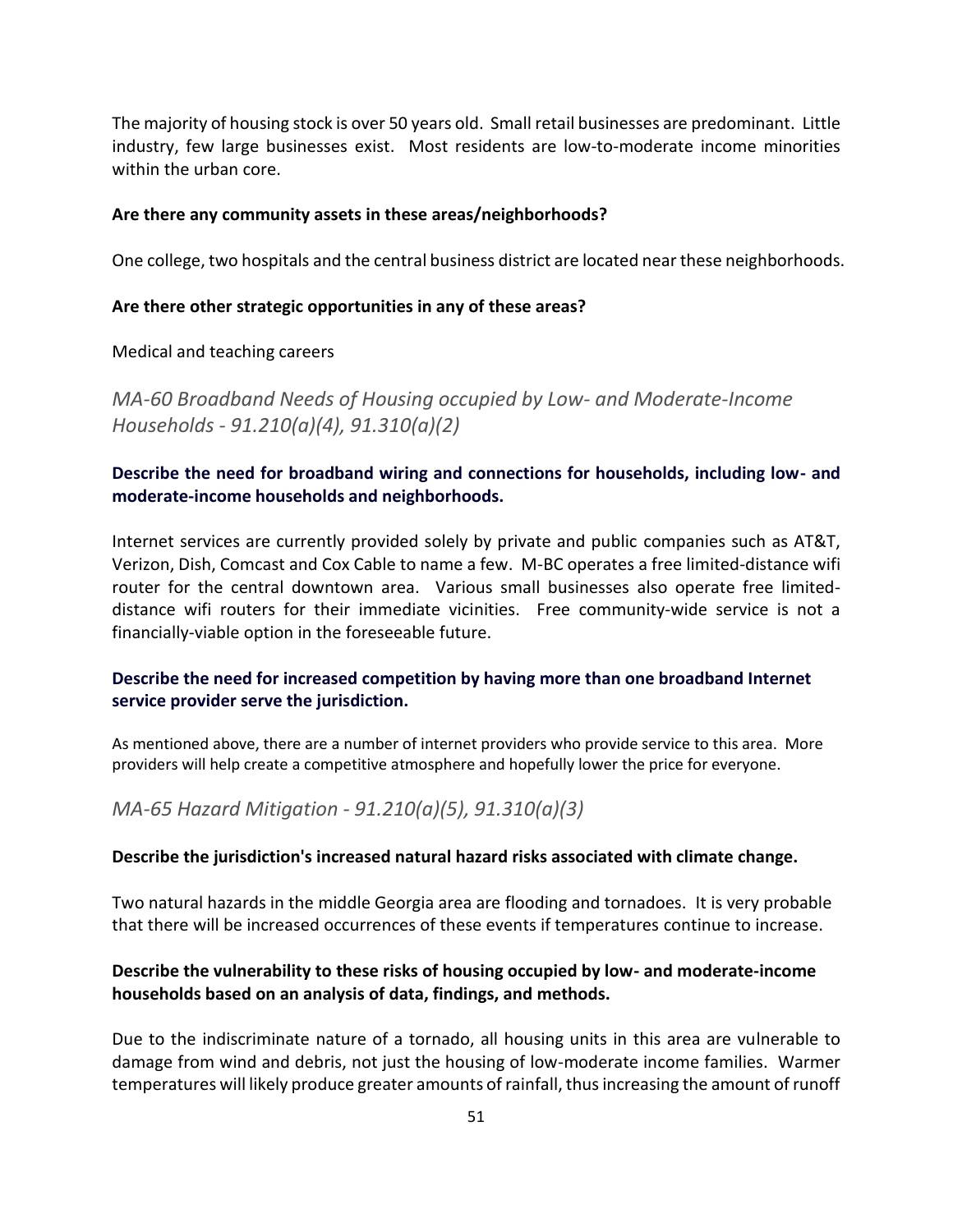for our lakes, rivers and swamps. Housing units located within the 100-year flood plain will see an increased risk for flooding. For these reasons, ECDD does not construct new housing within the 100-year plain.

# STRATEGIC PLAN

#### *SP-05 OVERVIEW*

#### **Strategic Plan Overview**

The overall goal of the programs covered by the Consolidated Plan requirement is to develop viable urban communities by providing decent housing and a suitable living environment and expanding economic opportunities principally for low- and moderate-income persons. The primary means toward this end is to extend and strengthen partnerships among all levels of government and the private sector, including for profit and nonprofit organizations, in the production and operation of affordable housing.

Decent housing includes assisting homeless persons to obtain appropriate housing and assisting persons at risk of becoming homeless; retention of the affordable housing stock; and increasing the availability of permanent housing in standard condition and affordable cost to low-income and moderate income families, without discrimination on the basis of race, color, religion, sex, national origin, familial status, or disability. Decent housing also includes increasing the supply of supportive housing which combines structural features and services needed to enable persons with special needs, including persons with HIV/AIDS and their families, to live with dignity and independence; and providing affordable housing to low-income persons and access to job opportunities.

A suitable living environment includes improving the safety and livability of neighborhoods, increasing access to quality public and private facilities and services; reducing the isolation of income groups within a community or geographical area through the spatial de-concentration of housing opportunities for persons of lower income and the revitalization of deteriorating or deteriorated neighborhoods; restoring and preserving properties of special historical, architectural, or aesthetic value; and conservation of energy resources.

Expanded economic opportunities includes job creation and retention; establishment, stabilization, and expansion of small businesses (including microbusinesses); the provision of public services concerned with employment; the provision of jobs involved in carrying out activities under programs covered by this plan to low-income persons living in areas affected by these programs and activities; availability of mortgage financing for low-income persons at reasonable rates using nondiscriminatory lending practices; access to capital and credit for development activities that promote the long term economic and social viability of the community; and empowerment and self-sufficiency opportunities for low-income persons to reduce generational poverty in federally-assisted and public housing.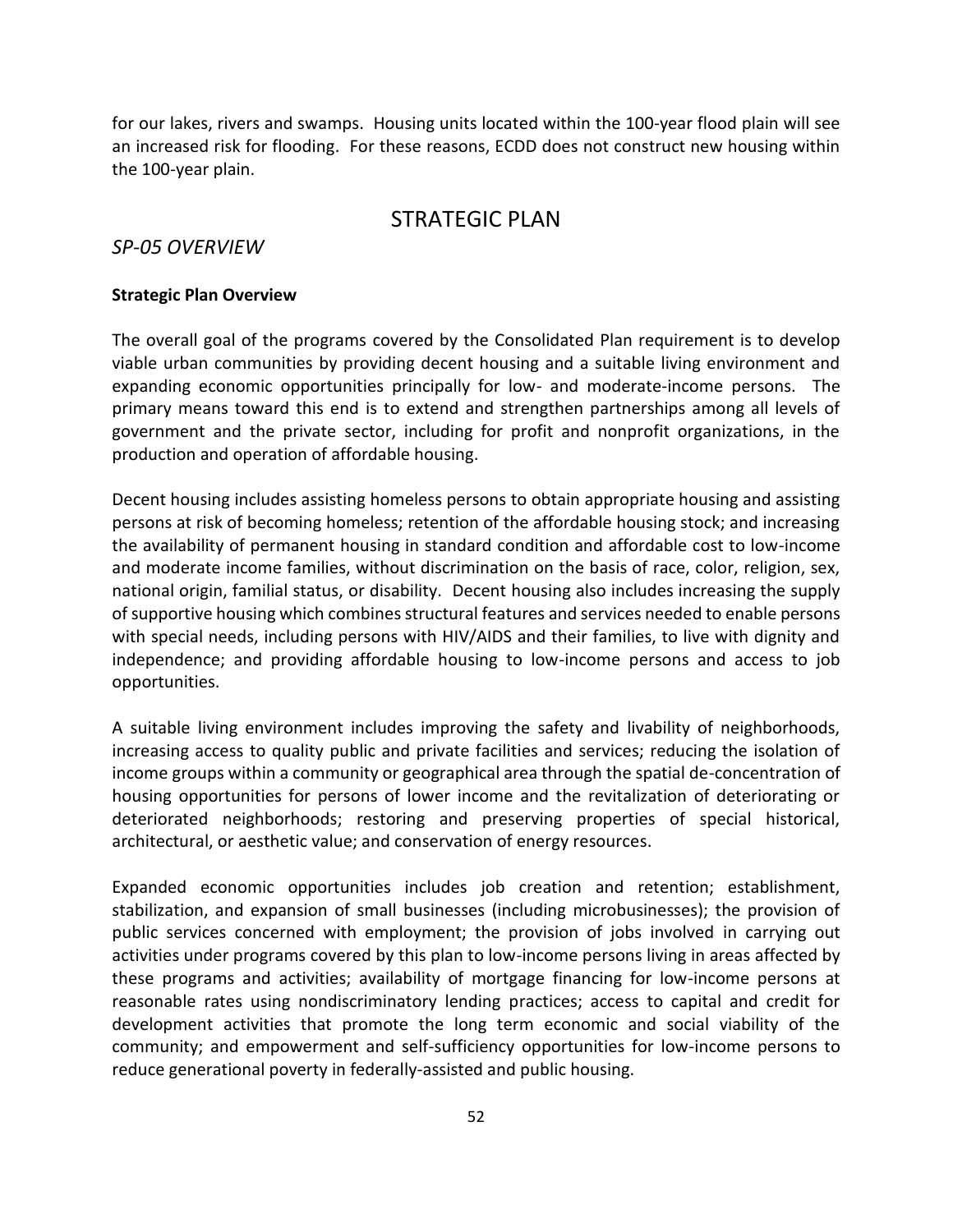# *SP-10 GEOGRAPHIC PRIORITIES – 91.215 (A)(1)*

#### **Geographic Area**

**TABLE 46 - GEOGRAPHIC PRIORITY AREAS**

#### **General Allocation Priorities**

## **Describe the basis for allocating investments geographically within the jurisdiction (or within the EMSA for HOPWA)**

The core of M-BC is primarily low- or moderate-income based upon statistical information from the 2010 U. S. Census. However, at this time, no specific geographic priority areas have been identified. As M-BC continues to execute its Blight Plan for the County, it is anticipated that areas of priority will be identified. Until that time, ECDD will continue to provide services and programs based on the income status of residents applying for the services/programs and area-wide benefit for public facility/infrastructure projects.

M-BC does not allocate federal funding on a racial or geographic basis. Residents apply for assistance and are qualified based on their income and/or disability status.

# *SP-25 PRIORITY NEEDS - 91.215(A)(2)*

| $\mathbf{1}$  | <b>Priority Need</b>  | Rehabilitation of existing homeowner units                                          |
|---------------|-----------------------|-------------------------------------------------------------------------------------|
|               | <b>Name</b>           |                                                                                     |
|               | <b>Priority Level</b> | High                                                                                |
|               | <b>Population</b>     | Income level: Extremely Low, Low, Moderate, Middle                                  |
|               | <b>Associated</b>     | Home Repair                                                                         |
|               | Goals                 |                                                                                     |
|               | <b>Description</b>    | Rehabilitation of existing homeowner units                                          |
|               | <b>Basis for</b>      | Rehab of existing homes helps families remain in place with less disruption. Life   |
|               | <b>Relative</b>       | of housing stock is extended. It is a cost-effective way to keep a family in decent |
|               | <b>Priority</b>       | housing.                                                                            |
| $\mathcal{L}$ | <b>Priority Need</b>  | Assistance to Victims of Domestic Violence                                          |
|               | <b>Name</b>           |                                                                                     |
|               | <b>Priority Level</b> | High                                                                                |
|               | <b>Population</b>     | Homeless - Victims of Domestic Violence                                             |
|               | <b>Associated</b>     | <b>Domestic Violence Victims</b>                                                    |
|               | <b>Goals</b>          |                                                                                     |
|               | <b>Description</b>    | Assistance to Victims of Domestic Violence                                          |
|               | <b>Basis for</b>      | This activity provides for the immediate assistance to abused family members.       |
|               | Relative              | Assistance includes shelter, counseling and physical needs such as food and         |
|               | <b>Priority</b>       | medication.                                                                         |

#### **Priority Needs**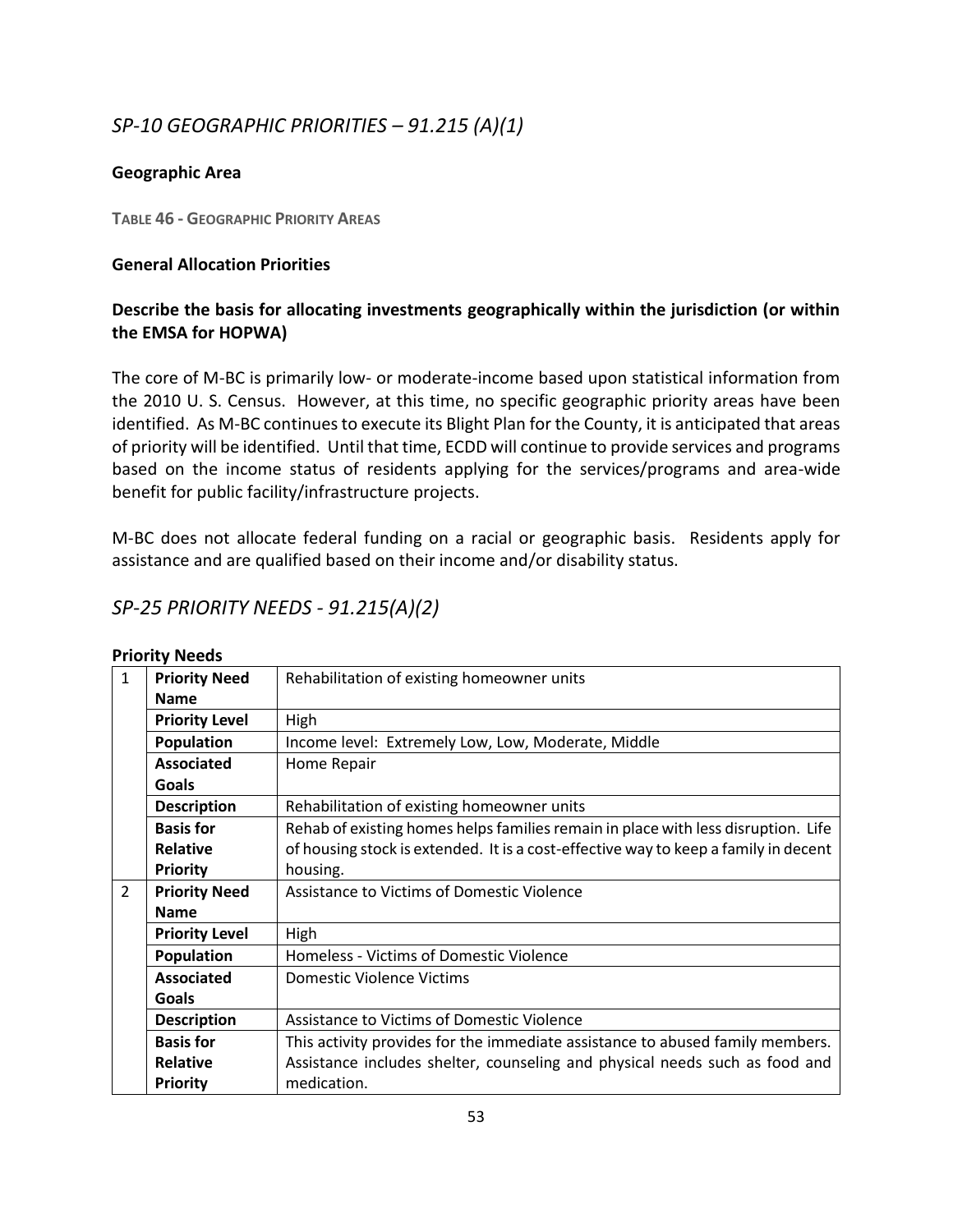| $\overline{3}$ | <b>Priority Need</b>                   | New construction (rental units)                                                |
|----------------|----------------------------------------|--------------------------------------------------------------------------------|
|                | <b>Name</b>                            |                                                                                |
|                | <b>Priority Level</b>                  | High                                                                           |
|                | Population                             | Income level: Extremely Low, Low, Moderate, Middle                             |
|                | <b>Associated</b>                      | New Construction (Developer Projects)                                          |
|                | <b>Goals</b>                           |                                                                                |
|                | <b>Description</b>                     | Production of new rental units                                                 |
|                | <b>Basis for</b>                       | New rental units would provide local families with decent housing that is more |
|                | <b>Relative</b>                        | affordable than homeownership. The drawback is that rental units will require  |
|                | <b>Priority</b>                        | 20 years of monitoring for affordability.                                      |
| 4              | <b>Priority Need</b>                   | New Construction (HOME)                                                        |
|                | <b>Name</b>                            |                                                                                |
|                | <b>Priority Level</b>                  | High                                                                           |
|                | Population                             | Income level: Extremely Low, Low, Moderate, Middle                             |
|                | <b>Associated</b>                      | <b>New Construction</b>                                                        |
|                | <b>Goals</b>                           |                                                                                |
|                | <b>Description</b>                     | Production of new homeowner units                                              |
|                | <b>Basis for</b>                       | Aging housing stock indicates need for new construction but few local          |
|                | <b>Relative</b>                        | households qualify for home loans. As such, new construction (non-CR) must     |
|                | <b>Priority</b>                        | be limited to rental units.                                                    |
| 5              | <b>Priority Need</b>                   | Rapid Re-housing (HESG)                                                        |
|                | <b>Name</b>                            |                                                                                |
|                | <b>Priority Level</b>                  | High                                                                           |
|                | Population                             | Homeless                                                                       |
|                | <b>Associated</b>                      | Homeless Assistance HESG                                                       |
|                | <b>Goals</b>                           |                                                                                |
|                | <b>Description</b>                     | Homelessness - HESG                                                            |
|                | <b>Basis for</b>                       | Priority was based on perceived level of need present in the community at this |
|                | <b>Relative</b>                        | time.                                                                          |
|                | <b>Priority</b>                        |                                                                                |
| 6              | <b>Priority Need</b><br><b>Name</b>    | Homelessness Prevention - HESG                                                 |
|                |                                        |                                                                                |
|                | <b>Priority Level</b>                  | High                                                                           |
|                | <b>Population</b><br><b>Associated</b> | Homeless<br>Homelessness prevention                                            |
|                | <b>Goals</b>                           |                                                                                |
|                | <b>Description</b>                     | Homelessness - HESG                                                            |
|                | <b>Basis for</b>                       | Priority was based on perceived level of need present in the community at this |
|                | <b>Relative</b>                        | time.                                                                          |
|                | <b>Priority</b>                        |                                                                                |
| $\overline{7}$ | <b>Priority Need</b>                   | Home Ownership                                                                 |
|                | <b>Name</b>                            |                                                                                |
|                | <b>Priority Level</b>                  | High                                                                           |
|                | <b>Population</b>                      | Income level: Extremely low, low, moderate, middle                             |
|                | <b>Associated</b>                      | Home ownership                                                                 |
|                | <b>Goals</b>                           |                                                                                |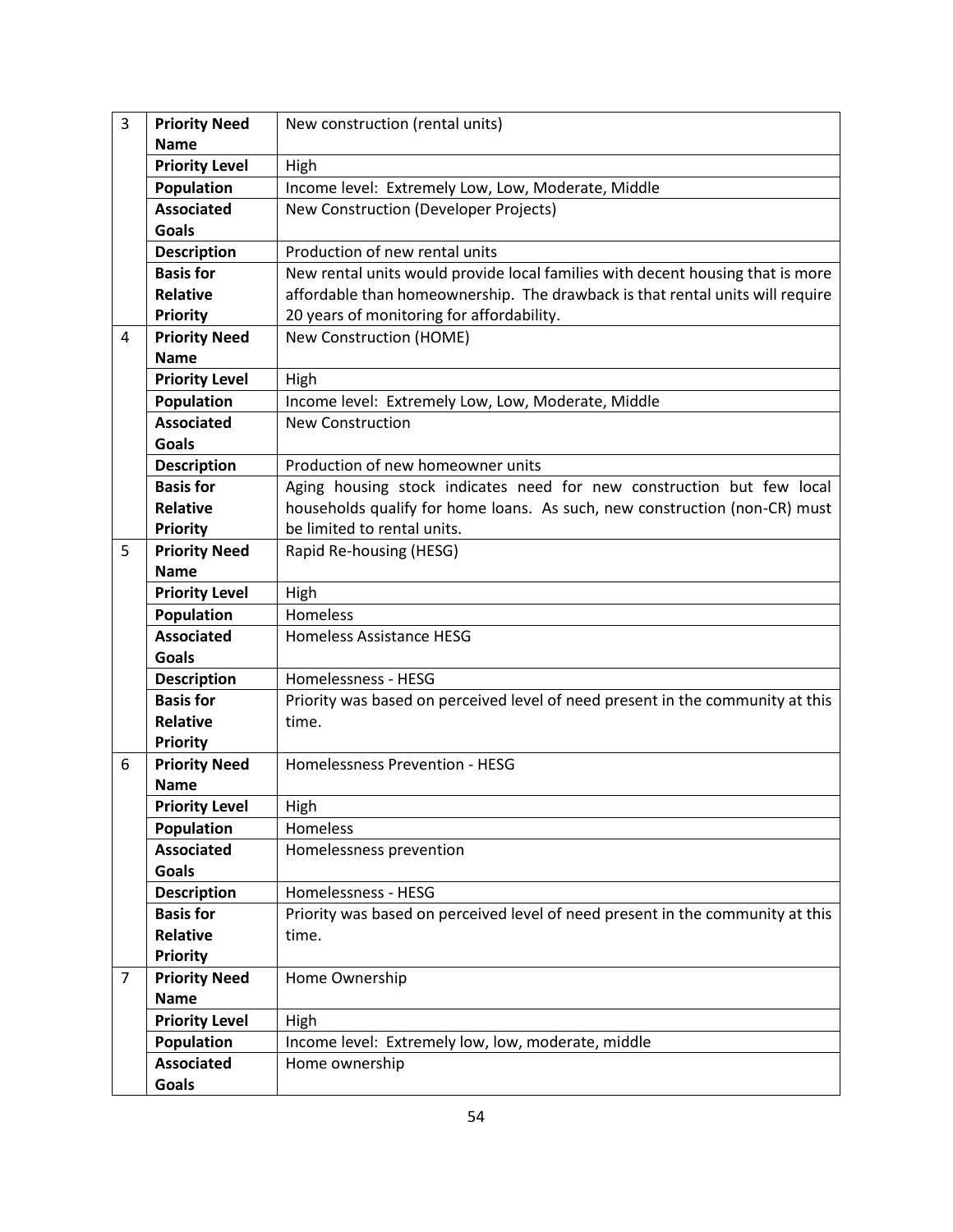|    | <b>Description</b>                     | <b>Housing Counseling Services</b>                                             |
|----|----------------------------------------|--------------------------------------------------------------------------------|
|    | <b>Basis for</b>                       | Priority was based on perceived level of need present in the community at this |
|    | Relative                               | time.                                                                          |
|    | <b>Priority</b>                        |                                                                                |
| 8  | <b>Priority Need</b>                   | <b>Homeless Assistance</b>                                                     |
|    | <b>Name</b>                            |                                                                                |
|    | <b>Priority Level</b>                  | High                                                                           |
|    | Population                             | Homeless                                                                       |
|    | <b>Associated</b>                      | <b>Homeless Assistance</b>                                                     |
|    | <b>Goals</b>                           |                                                                                |
|    | <b>Description</b>                     | Homelessness - Outreach and Prevention                                         |
|    | <b>Basis for</b>                       | Priority was based on perceived level of need present in the community at this |
|    | <b>Relative</b>                        | time.                                                                          |
|    | <b>Priority</b>                        |                                                                                |
| 9  | <b>Priority Need</b>                   | Infrastructure                                                                 |
|    | <b>Name</b>                            |                                                                                |
|    | <b>Priority Level</b>                  | High                                                                           |
|    | <b>Population</b>                      | Income level: Extremely low, low, moderate, middle                             |
|    | <b>Associated</b>                      | Infrastructure                                                                 |
|    | <b>Goals</b>                           |                                                                                |
|    | <b>Description</b>                     | Water/sewer, flood drainage, street & sidewalks, solid waste disposal          |
|    | <b>Basis for</b>                       | Priority was based on perceived level of need present in the community at this |
|    | <b>Relative</b>                        | time.                                                                          |
|    | <b>Priority</b>                        |                                                                                |
| 10 | <b>Priority Need</b>                   | <b>Health Services</b>                                                         |
|    | <b>Name</b>                            |                                                                                |
|    | <b>Priority Level</b>                  | Low                                                                            |
|    | Population                             | Homeless and LMI population                                                    |
|    | <b>Associated</b>                      | <b>Health Services</b>                                                         |
|    | <b>Goals</b>                           |                                                                                |
|    | <b>Description</b>                     | Homelessness - Outreach and Prevention                                         |
|    | <b>Basis for</b>                       | Priority was based on perceived level of need present in the community at this |
|    | <b>Relative</b>                        | time.                                                                          |
|    | Priority                               |                                                                                |
| 11 | <b>Priority Need</b>                   | <b>Youth Services</b>                                                          |
|    | <b>Name</b>                            |                                                                                |
|    | <b>Priority Level</b>                  | Low                                                                            |
|    | <b>Population</b>                      | Family types: Families with children                                           |
|    |                                        | Income level: Extremely low, low, moderate, middle                             |
|    | <b>Associated</b><br><b>Goals</b>      | Youth Development                                                              |
|    |                                        |                                                                                |
|    | <b>Description</b><br><b>Basis for</b> | Life skills, counseling, group training, personal development                  |
|    | <b>Relative</b>                        | Priority was based on perceived level of need present in the community at this |
|    |                                        | time.                                                                          |
|    | <b>Priority</b>                        |                                                                                |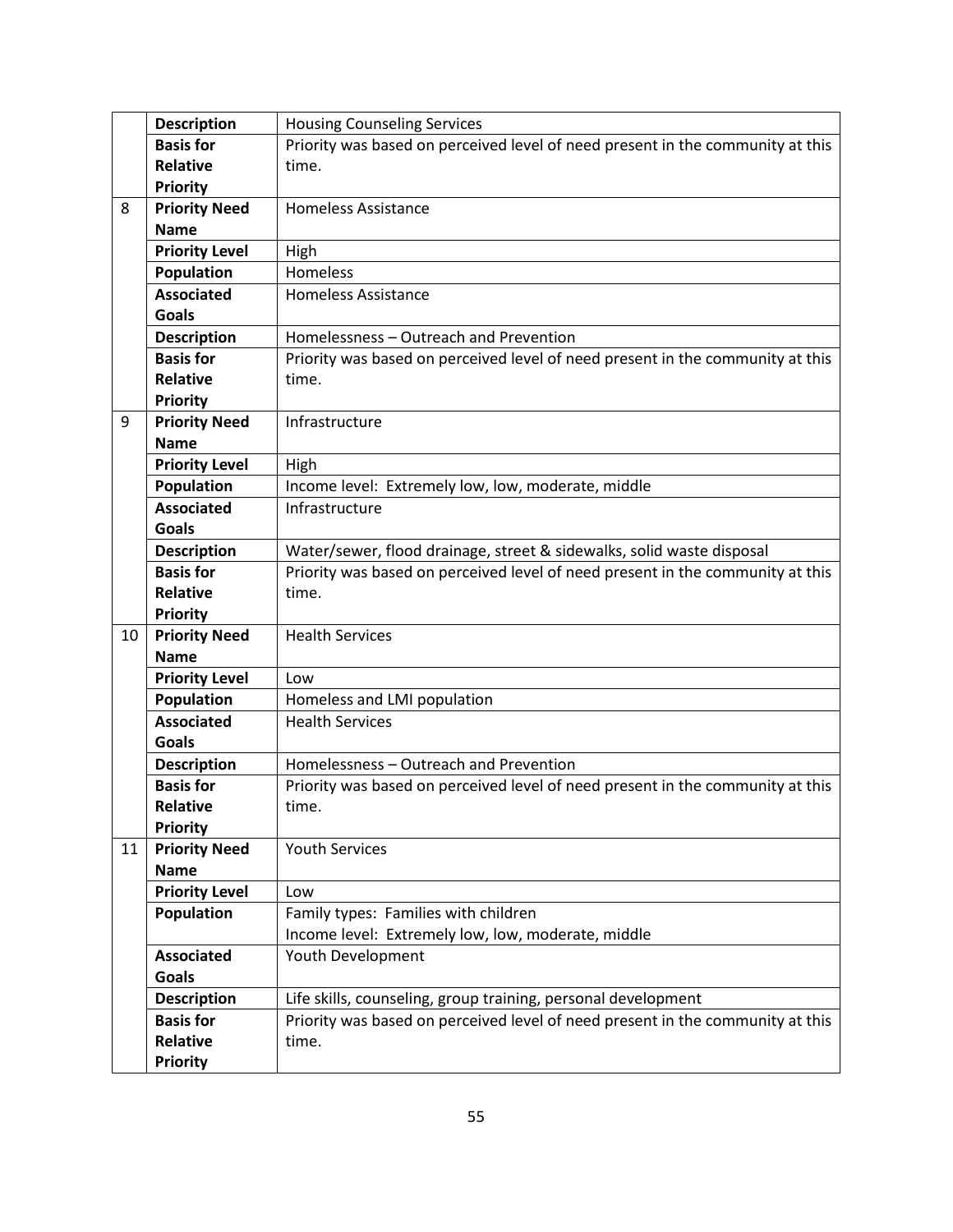| 12                                                               | <b>Priority Need</b>                       | Miscellaneous Public Service                                                   |  |
|------------------------------------------------------------------|--------------------------------------------|--------------------------------------------------------------------------------|--|
|                                                                  | <b>Name</b>                                |                                                                                |  |
|                                                                  | <b>Priority Level</b>                      | Low                                                                            |  |
| Population<br>Income level: Extremely low, low, moderate, middle |                                            |                                                                                |  |
|                                                                  | <b>Associated</b><br><b>Public Service</b> |                                                                                |  |
|                                                                  | <b>Goals</b>                               |                                                                                |  |
|                                                                  | <b>Description</b>                         | Family counseling and car seats for children in LMI families                   |  |
|                                                                  | <b>Basis for</b>                           | Priority was based on perceived level of need present in the community at this |  |
|                                                                  | <b>Relative</b>                            | time.                                                                          |  |
|                                                                  | <b>Priority</b>                            |                                                                                |  |
| 13                                                               | <b>Priority Need</b>                       | <b>Economic Development</b>                                                    |  |
|                                                                  | <b>Name</b>                                |                                                                                |  |
|                                                                  | <b>Priority Level</b>                      | Low                                                                            |  |
|                                                                  | <b>Population</b>                          | Other: Small business owner, micro-enterprise owner                            |  |
|                                                                  |                                            | Income level: Extremely low, low, moderate, middle                             |  |
|                                                                  | <b>Associated</b>                          | <b>Economic Development</b>                                                    |  |
|                                                                  | <b>Goals</b>                               |                                                                                |  |
|                                                                  | <b>Description</b>                         | Targeted marketing grants designed to increase customer base                   |  |
|                                                                  | <b>Basis for</b>                           | Priority was based on perceived level of need present in the community at this |  |
|                                                                  | <b>Relative</b>                            | time.                                                                          |  |
|                                                                  | <b>Priority</b>                            |                                                                                |  |
| 14                                                               | <b>Priority Need</b>                       | <b>Public Facilities and Improvements</b>                                      |  |
|                                                                  | <b>Name</b>                                |                                                                                |  |
|                                                                  | <b>Priority Level</b>                      | Low                                                                            |  |
|                                                                  | Population                                 | Non-housing community development / sustainability                             |  |
|                                                                  | <b>Associated</b>                          | <b>Public Facilities and Improvements</b>                                      |  |
|                                                                  | <b>Goals</b>                               |                                                                                |  |
|                                                                  | <b>Description</b>                         | Construction/repair of youth, senior, homeless and neighborhood facilities,    |  |
|                                                                  |                                            | parks and facilities for persons with disabilities                             |  |
|                                                                  | <b>Basis for</b>                           | Priority was based on perceived level of need present in the community at this |  |
|                                                                  | <b>Relative</b>                            | time.                                                                          |  |
|                                                                  | <b>Priority</b>                            |                                                                                |  |

**Table 47 – Priority Needs Summary**

# **Narrative (Optional)**

# *SP-30 INFLUENCE OF MARKET CONDITIONS – 91.215 (B)*

## **Influence of Market Conditions**

| <b>Affordable Housing</b>  | <b>Market Characteristics that will influence</b>                               |  |  |
|----------------------------|---------------------------------------------------------------------------------|--|--|
| Type                       | the use of funds available for housing type                                     |  |  |
| <b>Tenant Based Rental</b> | A large low-moderate income (LMI) population. If vacant rental housing units    |  |  |
| Assistance (TBRA)          | were plentiful, this program would be an option for this jurisdiction. However, |  |  |
|                            | the absence of available rental housing in adequate numbers currently           |  |  |
|                            | eliminates this choice.                                                         |  |  |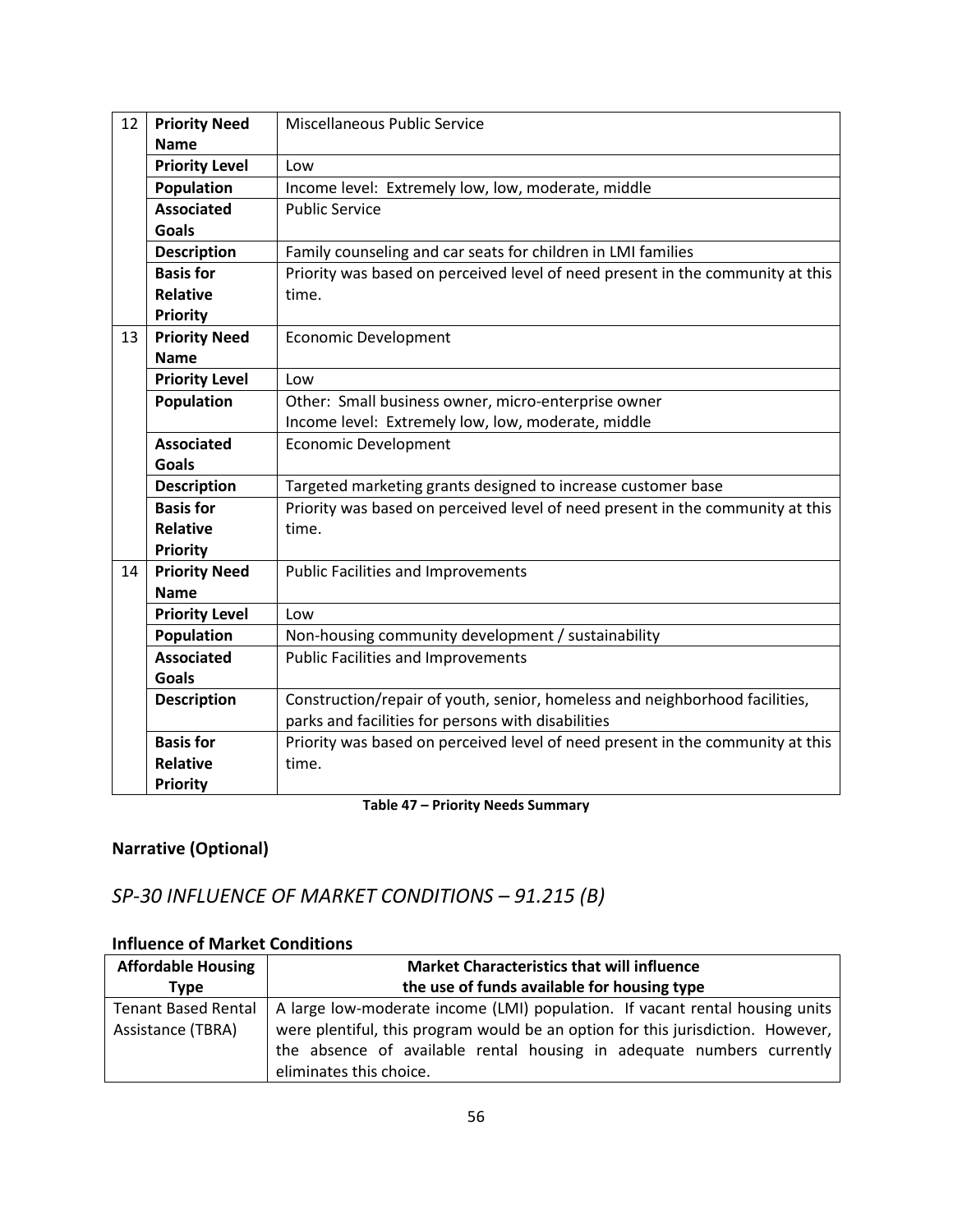| <b>Affordable Housing</b> | <b>Market Characteristics that will influence</b>                                   |
|---------------------------|-------------------------------------------------------------------------------------|
| <b>Type</b>               | the use of funds available for housing type                                         |
| <b>TBRA for Non-</b>      | A large LMI population. If vacant rental housing units were plentiful, this         |
| Homeless Special          | program would be an option for this jurisdiction. However, the absence of           |
| <b>Needs</b>              | available rental housing in adequate numbers currently eliminates this choice.      |
| New Unit                  | A large LMI population. Aging housing stock that is increasingly in need of         |
| Production                | repairs. Small family sizes of 1-3 persons. New rental units would provide local    |
|                           | families with decent housing that is more affordable than homeownership. The        |
|                           | drawback is that rental units will require 20 years of monitoring for affordability |
|                           | and most developers are not willing to commit to the requirement.                   |
| Rehabilitation            | A large LMI population. Aging housing stock that is increasingly in need of         |
|                           | repairs. Small family sizes of only 1-3 persons. Rehab of existing homes is less    |
|                           | expensive and more expedient than new construction. Rehabs will assist LMI          |
|                           | families to reside in decent housing without the costs inherent with                |
|                           | homeownership. Life of housing stock is extended. It is a cost-effective way to     |
|                           | keep a family in decent housing.                                                    |
| Acquisition,              | A large LMI population. Acquisition would be used when new construction is          |
| including                 | needed for new rental unit construction or to acquire an existing property for      |
| preservation              | rehab purposes.                                                                     |

**TABLE 48 – INFLUENCE OF MARKET CONDITIONS**

# **SP-35 Anticipated Resources - 91.215(a)(4), 91.220(c)(1,2)**

### **Introduction**

# **Anticipated Resources**

| Program     | <b>Source</b>       | <b>Uses of Funds</b>                                                                                                                 |           | <b>Expected Amount Available Year 1</b> |                                                           | <b>Expected</b>    | <b>Narrative</b>                  |                                                               |
|-------------|---------------------|--------------------------------------------------------------------------------------------------------------------------------------|-----------|-----------------------------------------|-----------------------------------------------------------|--------------------|-----------------------------------|---------------------------------------------------------------|
|             | of Funds            |                                                                                                                                      | Annual    | Program                                 | <b>Prior Year</b><br>Allocation \$ Income \$ Resources \$ | <b>Total</b><br>\$ | <b>Amount</b><br><b>Available</b> | <b>Description</b>                                            |
|             |                     |                                                                                                                                      |           |                                         |                                                           |                    | Reminder<br>of ConPlan            |                                                               |
|             |                     |                                                                                                                                      |           |                                         |                                                           |                    |                                   |                                                               |
| <b>CDBG</b> | public -<br>federal | Acquisition,<br>Admin and<br>Planning,<br>lEconomic<br>Development,<br>Housing,<br>Public<br>Improvements,<br><b>Public Services</b> | 1,901,117 | 110,000                                 | 0                                                         | 2,011,117          | 8,044,468                         | Program<br>lincome is<br>actually<br>revolving<br>loan funds. |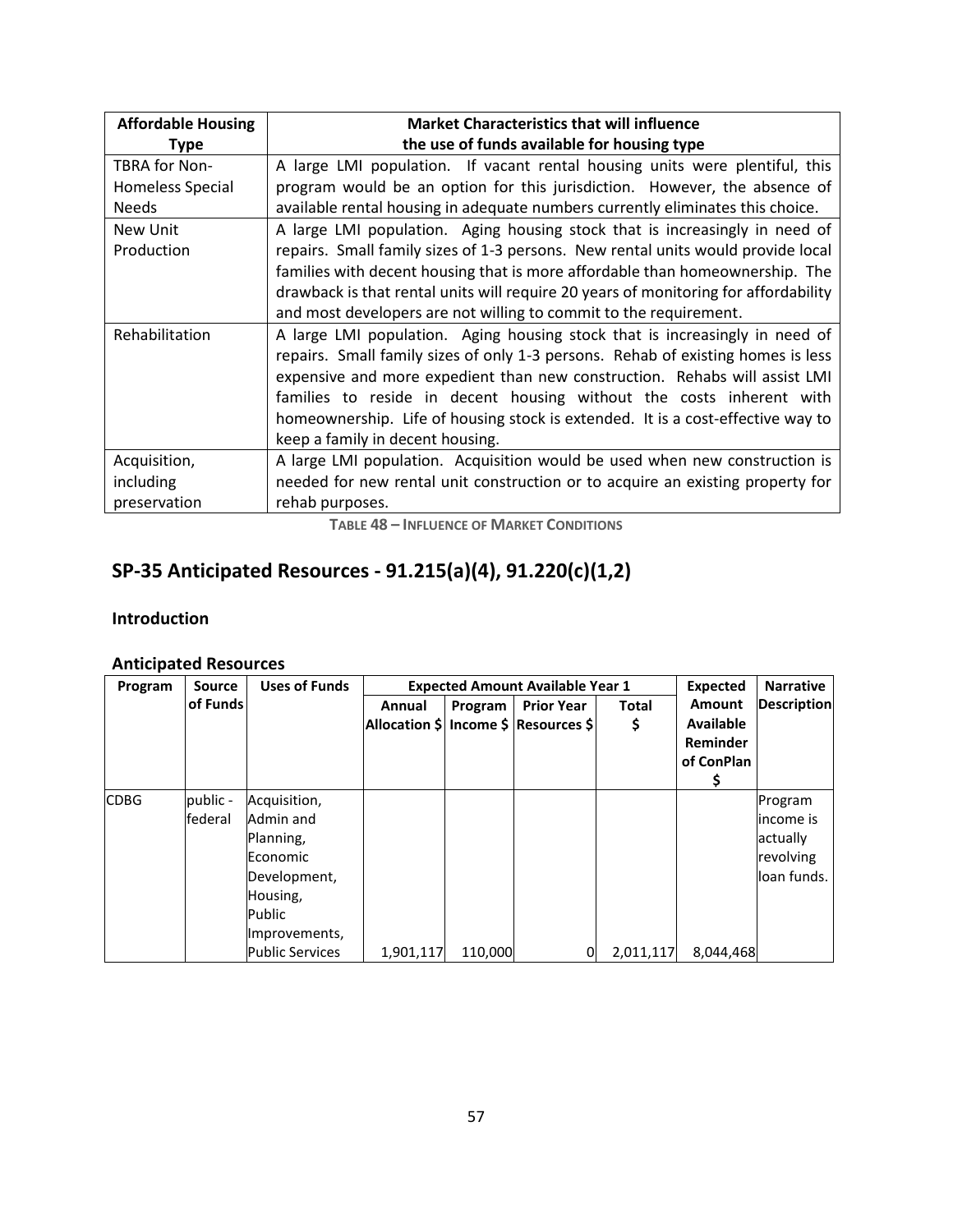| Program     | <b>Source</b> | <b>Uses of Funds</b> |         | <b>Expected Amount Available Year 1</b> | <b>Expected</b>                      | <b>Narrative</b> |                  |                    |
|-------------|---------------|----------------------|---------|-----------------------------------------|--------------------------------------|------------------|------------------|--------------------|
|             | of Funds      |                      | Annual  | Program                                 | <b>Prior Year</b>                    | <b>Total</b>     | Amount           | <b>Description</b> |
|             |               |                      |         |                                         | Allocation \$ Income \$ Resources \$ | \$               | <b>Available</b> |                    |
|             |               |                      |         |                                         |                                      |                  | Reminder         |                    |
|             |               |                      |         |                                         |                                      |                  | of ConPlan       |                    |
|             |               |                      |         |                                         |                                      |                  | \$               |                    |
| <b>HOME</b> | public -      | Acquisition,         |         |                                         |                                      |                  |                  | <b>HOME</b>        |
|             | federal       | Homebuyer            |         |                                         |                                      |                  |                  | total              |
|             |               | assistance,          |         |                                         |                                      |                  |                  | includes           |
|             |               | Homeowner            |         |                                         |                                      |                  |                  | \$101,666          |
|             |               | rehab,               |         |                                         |                                      |                  |                  | lannual            |
|             |               | Multifamily rental   |         |                                         |                                      |                  |                  | Match              |
|             |               | new construction,    |         |                                         |                                      |                  |                  | funding            |
|             |               | Multifamily rental   |         |                                         |                                      |                  |                  |                    |
|             |               | rehab,               |         |                                         |                                      |                  |                  |                    |
|             |               | New construction     |         |                                         |                                      |                  |                  |                    |
|             |               | for ownership,       | 813,145 | 125,000                                 | 0                                    | 938,145          | 3,752,580        |                    |
| <b>HESG</b> | public -      | Rapid re-housing     |         |                                         |                                      |                  |                  |                    |
|             | federal       | (rental              |         |                                         |                                      |                  |                  |                    |
|             |               | assistance),         |         |                                         |                                      |                  |                  |                    |
|             |               | homelessness         |         |                                         |                                      |                  |                  |                    |
|             |               | prevention           |         |                                         |                                      |                  |                  |                    |
|             |               |                      | 164,035 | 0                                       | 0                                    | 164,035          | 656,140          |                    |

**TABLE 49 - ANTICIPATED RESOURCES**

#### **Explain how federal funds will leverage those additional resources (private, state and local funds), including a description of how matching requirements will be satisfied.**

HOME match is currently not required by HUD from M-BC for this year. The HOME Match requirement is re-evaluated by HUD for each grant on an annual basis. General funds will not be used to fund CDBG- or HOME-eligible projects. During years where HOME match is required, M-BC will meet/exceed required percentages. Local funds will be used for acquisition of some properties that are targeted for development with CDBG or HOME funds.

## **If appropriate, describe publicly-owned land or property located within the jurisdiction that may be used to address the needs identified in the plan.**

Not applicable at this time.

#### **Discussion**

# **SP-40 Institutional Delivery Structure – 91.215(k)**

Explain the institutional structure through which the jurisdiction will carry out its consolidated plan including private industry, non-profit organizations, and public institutions.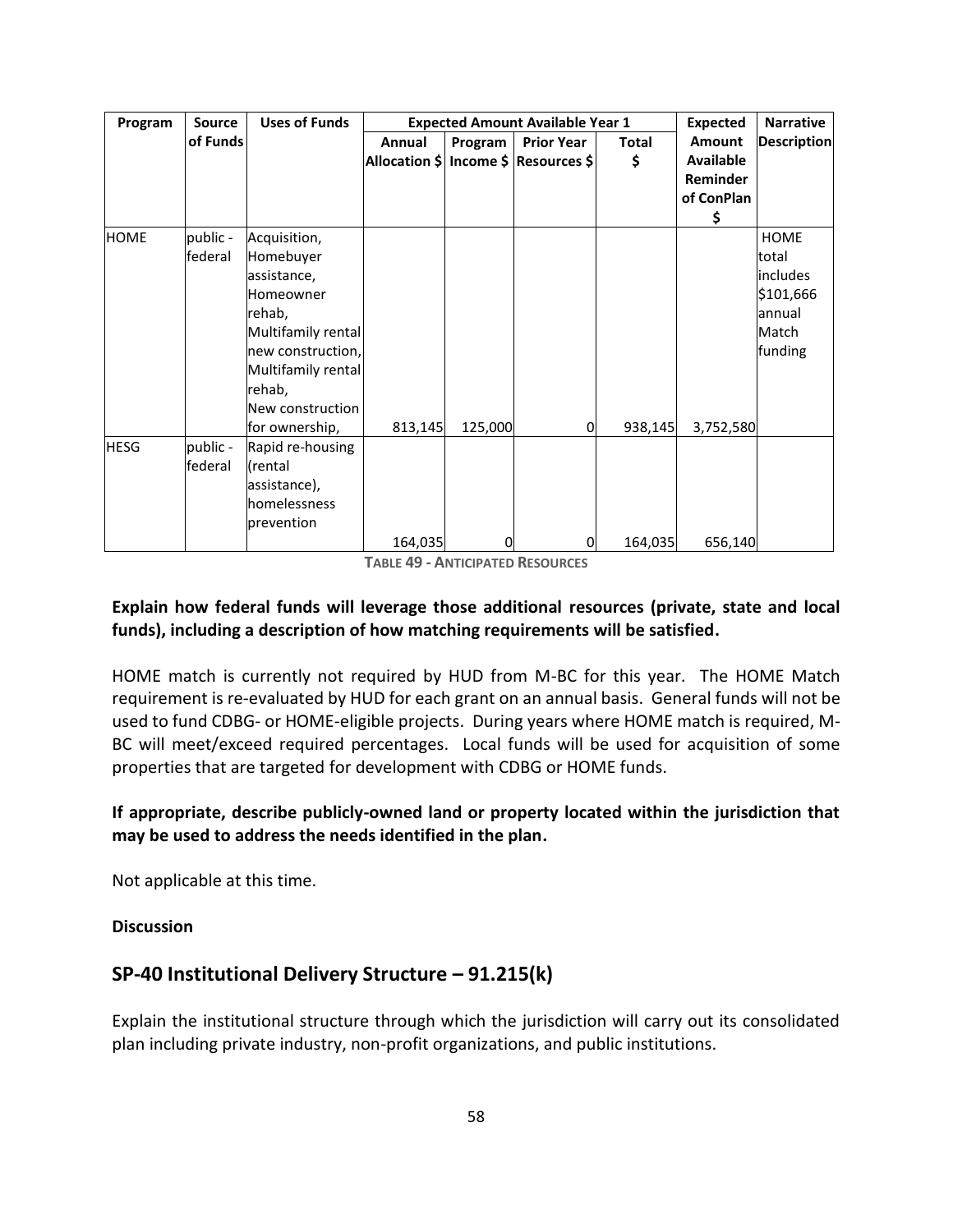| <b>Responsible Entity</b> | <b>Responsible Entity</b> | Role                   | <b>Geographic Area</b> |
|---------------------------|---------------------------|------------------------|------------------------|
|                           | <b>Type</b>               |                        | <b>Served</b>          |
| M-BC                      | Government                | Planning               | Jurisdiction           |
| M-BC ECDD                 | Departments and           | Planning               | Jurisdiction           |
|                           | agencies                  |                        |                        |
| M-BC Landbank             | Departments and           | Acquisition            | Jurisdiction           |
| Authority                 | agencies                  |                        |                        |
| <b>Rebuilding Macon</b>   | Non-profit                | Affordable Housing -   | Jurisdiction           |
|                           | organizations             | Ownership              |                        |
| M-BC Economic             | Subrecipient              | <b>Homelessness</b>    | Jurisdiction           |
| Opportunity               |                           | (CDBG, HESG)           |                        |
| Commission, Inc.          |                           |                        |                        |
| HomeFirst                 | Subrecipient              | Affordable Housing -   | Jurisdiction           |
|                           |                           | Ownership              |                        |
| Loaves & Fishes           | Non-profit                | Homelessness           | Jurisdiction           |
| Ministry of Macon, Inc.   | organizations             |                        |                        |
| Crisis Line & Safe House  | Non-profit                | Non-homeless special   | Jurisdiction           |
| of Central GA, Inc.       | organizations             | needs (CDBG)           |                        |
|                           |                           | <b>Public Services</b> |                        |
| <b>Family Advancement</b> | Non-profit                | Non-homeless special   | Jurisdiction           |
| <b>Ministries</b>         | organizations             | needs (CDBG, HESG)     |                        |
|                           |                           | <b>Public Services</b> |                        |
| <b>Family Counseling</b>  | Non-profit                | Non-homeless special   | Jurisdiction           |
| Center of Central GA,     | organizations             | needs                  |                        |
| Inc.                      |                           | <b>Public Housing</b>  |                        |
| Mentors Project of Bibb   | Non-profit                | Non-homeless special   | Jurisdiction           |
| County, Inc.              | organizations             | needs                  |                        |

**TABLE 50 - INSTITUTIONAL DELIVERY STRUCTURE**

#### **Assessment of Strengths and Gaps in the Institutional Delivery System**

Strengths – In the Delivery System, non-profit agencies have strengths in the areas of experience, knowledge, proven track record and they are familiar with the audience that can utilize their agencies' services. Through their work with their customers, they are able to identify services or needs that they could embark upon in future applications to ensure that the needs of the community are being met. Agencies must also come up with creative ways to partner with similar agencies to access additional services that they might not be able to afford otherwise.

Weaknesses –In the Delivery System, one weakness for a non-profit agency is that even if selected, they are not guaranteed funding for the upcoming year or that the amount will not decrease. Further problems arise when there are staff changes, possibly due to the tough economic times or the loss of staff to another employer due to the skills they have gained working for a non-profit. With this turnover in staff, positions could remain unfilled and fewer staff would be available to complete the tasks they had done in the past. Even when funding decreases and staffing is limited, the next challenge is how to serve the citizens that are in need of services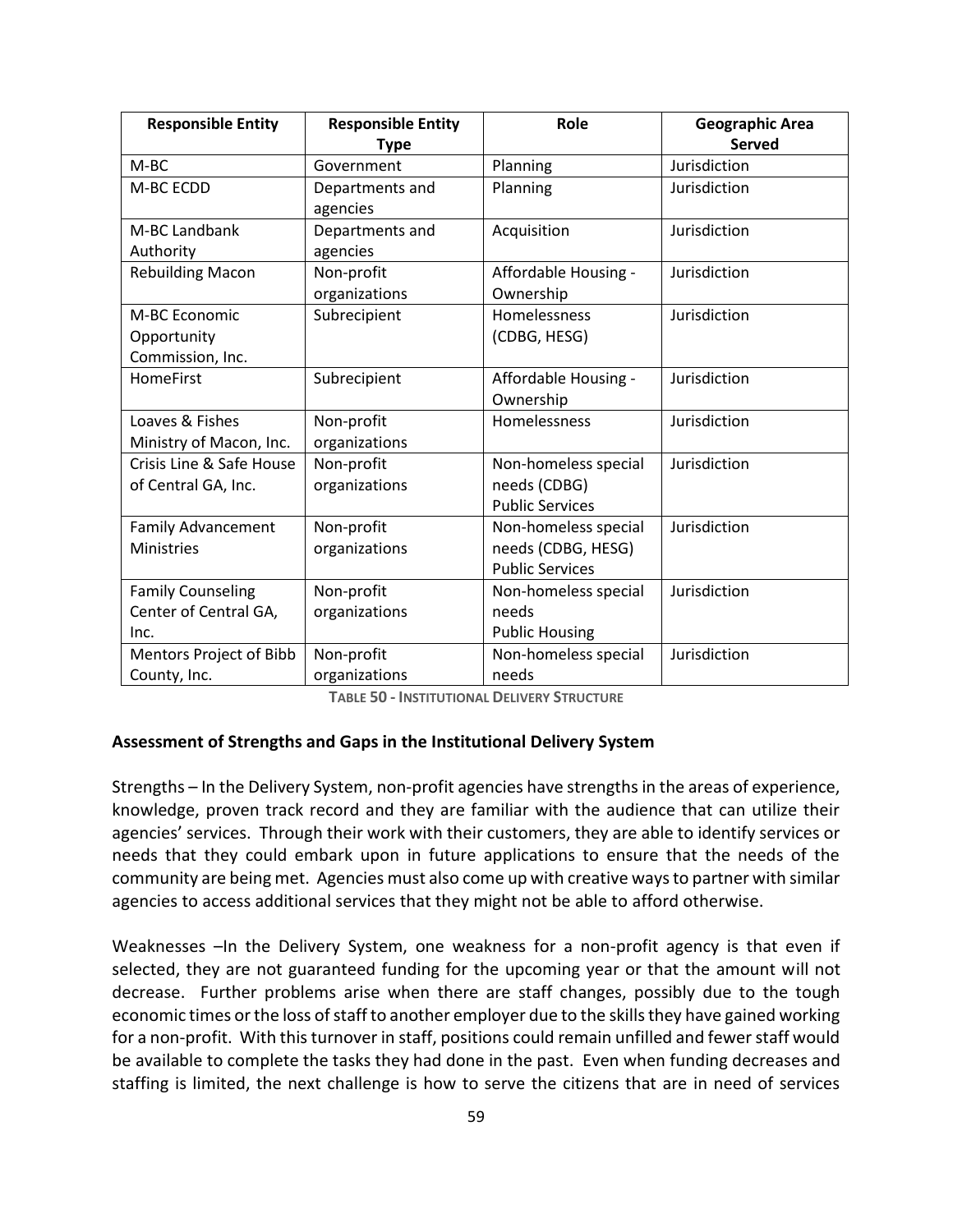before all of the funds are expended. If an agency is not able to identify or partner with a similar agency, they cannot reach their full potential which could cause them to lose their clientele. Federal funding can be late so each nonprofit organization needs to be self-sufficient and able to sustain its expenses for at least six months.

|          | Availability of services targeted to homeless persons and persons with HIV and mainstream |  |  |  |  |  |
|----------|-------------------------------------------------------------------------------------------|--|--|--|--|--|
| services |                                                                                           |  |  |  |  |  |

| <b>Homelessness Prevention</b>        | Available in the                        | <b>Targeted to</b> | <b>Targeted to People</b> |
|---------------------------------------|-----------------------------------------|--------------------|---------------------------|
| <b>Services</b>                       | <b>Community</b>                        | <b>Homeless</b>    | with HIV                  |
|                                       | <b>Homelessness Prevention Services</b> |                    |                           |
| Counseling/Advocacy                   |                                         | Χ                  | X                         |
| Legal Assistance                      |                                         | X                  |                           |
| Mortgage Assistance                   |                                         |                    |                           |
| <b>Rental Assistance</b>              |                                         |                    |                           |
| <b>Utilities Assistance</b>           | X                                       |                    |                           |
|                                       | <b>Street Outreach Services</b>         |                    |                           |
| Law Enforcement                       |                                         |                    |                           |
| <b>Mobile Clinics</b>                 |                                         |                    |                           |
| <b>Other Street Outreach Services</b> |                                         |                    |                           |
|                                       | <b>Supportive Services</b>              |                    |                           |
| Alcohol & Drug Abuse                  |                                         |                    |                           |
| Child Care                            |                                         |                    |                           |
| Education                             |                                         |                    |                           |
| <b>Employment and Employment</b>      |                                         |                    |                           |
| Training                              |                                         | Χ                  |                           |
| Healthcare                            |                                         | Χ                  |                           |
| HIV/AIDS                              |                                         |                    | Χ                         |
| Life Skills                           | X                                       |                    |                           |
| <b>Mental Health Counseling</b>       | Χ                                       |                    |                           |
| Transportation                        |                                         |                    |                           |
|                                       | Other                                   |                    |                           |
|                                       |                                         |                    |                           |

**TABLE 51 - HOMELESS PREVENTION SERVICES SUMMARY**

**Describe the extent to which services targeted to homeless person and persons with HIV and mainstream services, such as health, mental health and employment services are made available to and used by homeless persons (particularly chronically homeless individuals and families, families with children, veterans and their families and unaccompanied youth) and persons with HIV within the jurisdiction:** 

*River Edge* offers HIV testing and counseling. Also, at the request of the Georgia DCA, *River Edge* operates Serenity Falls, transitional housing, tenant-based rental assistance and temporary rental and utility assistance for persons who are HIV positive and who reside in Bibb County.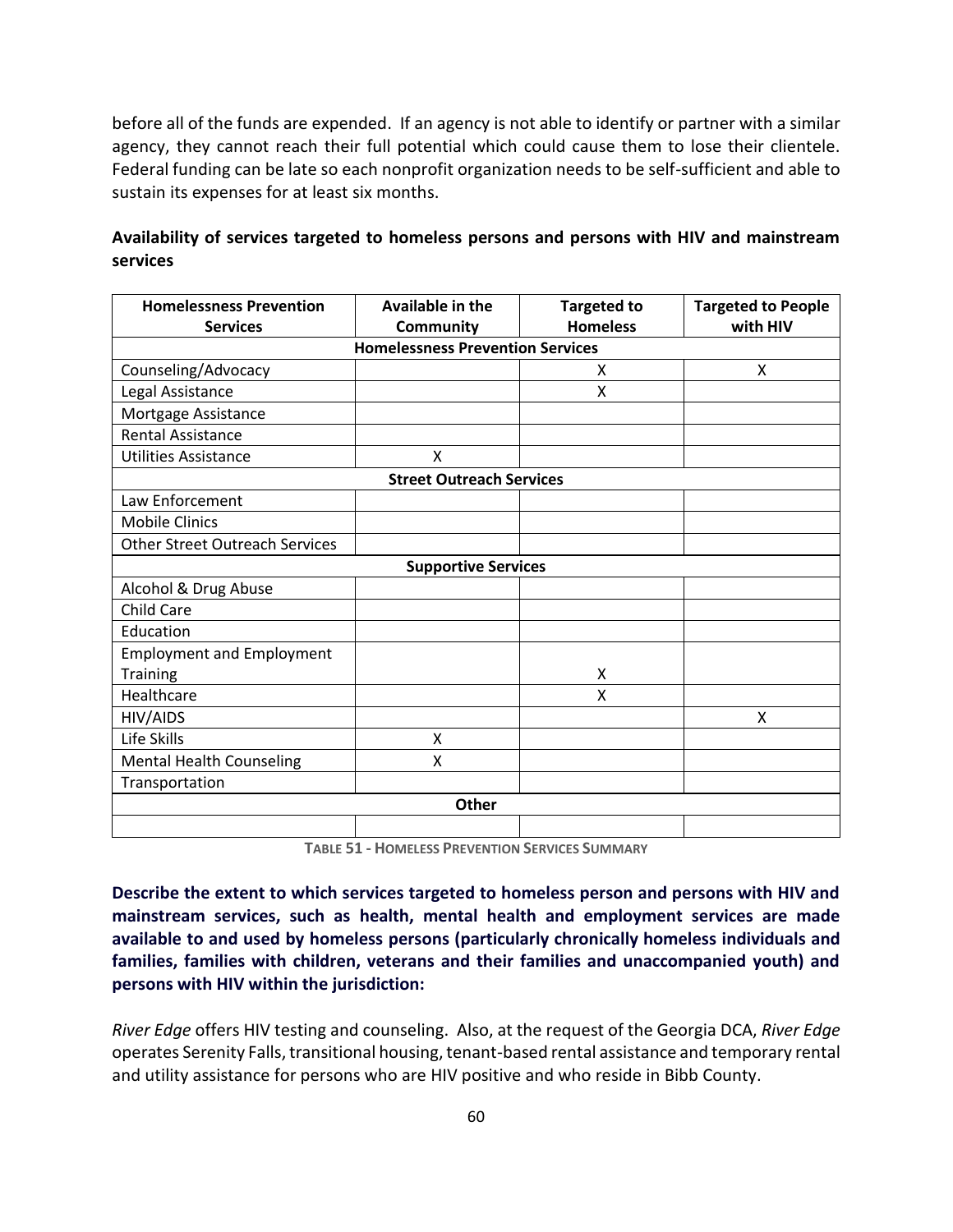M-BC does not receive HOPWA funding. However, we will continue to actively collaborate with *River Edge Behavioral Health Center* and assist in sponsoring programs that serve persons with HIV/AIDS.

M-BC plans to use Hearth Emergency Solutions Grant (HESG) and Community Development Block Grant (CDBG) funds to financially assist those agencies who provide services to homeless individuals as it relates to rapid re-housing and homelessness prevention. Some of the agencies that we currently work with or have worked with in the past to assist the homeless include M-BC EOC, Loaves and Fishes, River Edge, and DePaul USA. These agencies offer day services, and in some cases, transitional housing is provided with the intent to enable the individual to become a more independent and productive citizen by moving into housing within a community. Representatives will serve with the Homeless Coalition to ensure that information is being shared with those agencies who service the homeless community, as well as to identify other needs of the homeless community that this office can provide by funding the agencies.

M-BC does not provide any direct services to address homelessness. Currently, M-BC provides CDBG funds to Loaves and Fishes Ministry of Macon, Inc. that provides a variety of services for homeless individuals. These services include clothing, showers, etc. There are also several agencies within M-BC that provide homeless prevention services. These services include providing utility assistance and rental assistance for those individuals who have been served with an eviction notice. There are also agencies that provide courses on life skills to assist low-income individuals in money management and budgeting. The Macon Coalition to End Homelessness provides at least one resource fair per year to provide information about homeless agencies and services to homeless individuals.

#### **Describe the strengths and gaps of the service delivery system for special needs population and persons experiencing homelessness, including, but not limited to, the services listed above.**

Strengths – In the Delivery System, non-profit agencies have strengths in the areas of experience, knowledge, proven track record and they are familiar with the audience that can utilize their agencies' services. Through their work with their customers, they can identify services or needs that they could embark upon in future applications to ensure that the needs of the community are being met. Agencies must also come up with creative ways to partner with similar agencies to access additional services that they might not be able to afford otherwise.

Weaknesses – In the Delivery System, one weakness for a non-profit agency is that even if selected, they are not guaranteed funding for the upcoming year or that the amount will not decrease. Further problems arise when there are staff changes, possibly due to the tough economic times or the loss of staff to another employer due to the skills they have gained working for a non-profit. With this turnover in staff, positions could remain unfilled and fewer staff would be available to complete the tasks they had done in the past. Even when funding decreases and staffing is limited, the next challenge is how to serve the citizens that need services before all of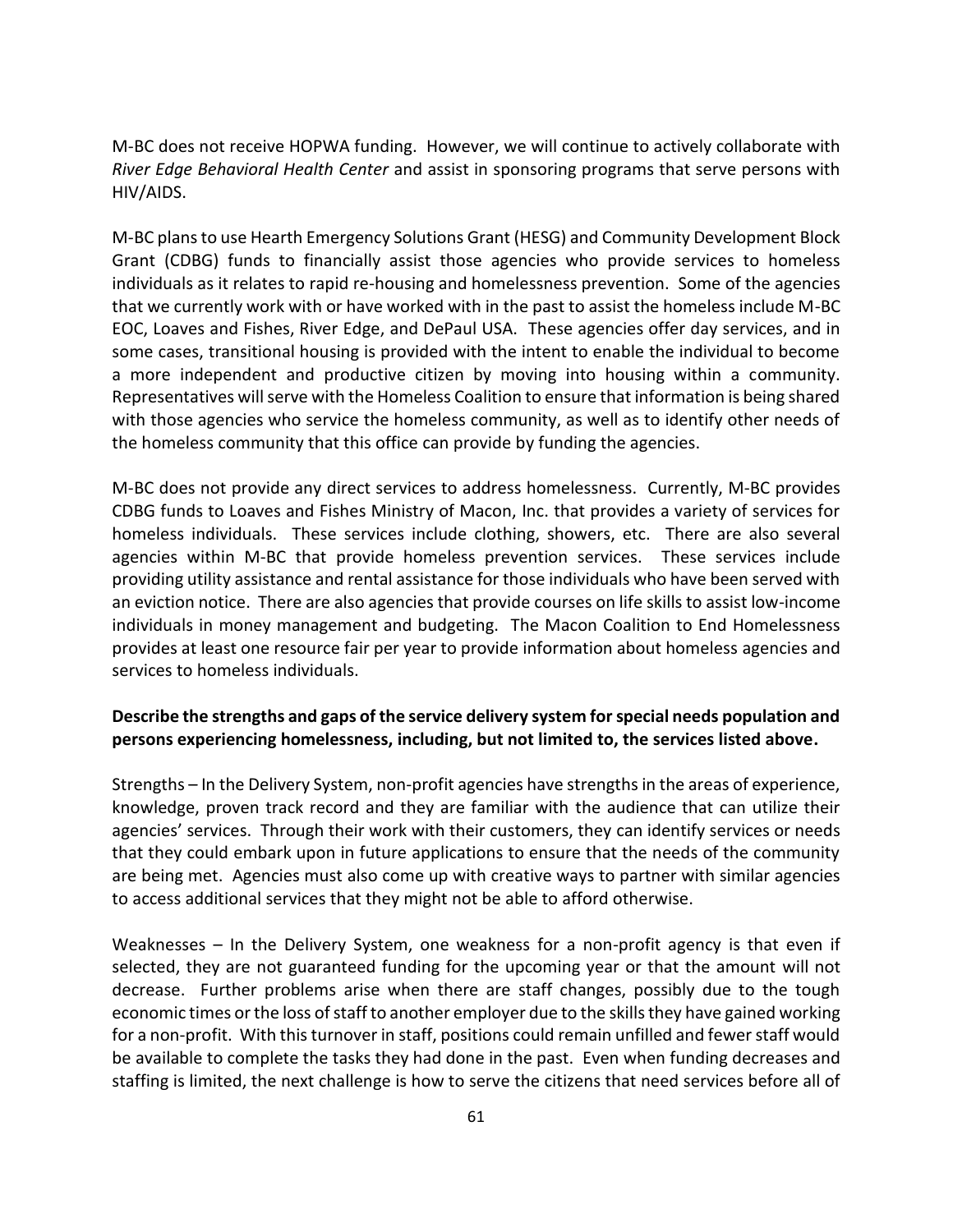the funds are expended. If an agency is not able to identify or partner with a similar agency, they cannot reach their full potential which could cause them to lose their clientele. Federal funding can be late so each nonprofit organization needs to be self-sufficient and able to sustain its expenses for at least six months.

#### **Provide a summary of the strategy for overcoming gaps in the institutional structure and service delivery system for carrying out a strategy to address priority needs.**

ECDD thoroughly reviews all applications from potential service providers to ensure that they have the experience and capacity to provide the promised services. Regular monitoring will identify any problems in a timely manner. Applicants must have alternate sources of income and not rely 100% on government funding from M-BC. Alternate funding will ensure that they have the financial flexibility to fully fund their operations for a short period of time in case federal funding is delayed. If funding is delayed, the contract stipulates that eligible expenses incurred during the program year can be reimbursed after funding becomes available.

# **SP-45 Goals Summary – 91.215(a)(4)**

| Sort   | <b>Goal Name</b>   | <b>Start</b> | End  | Category                      | Geographic | <b>Needs</b>     | <b>Funding</b>              | <b>Goal Outcome</b>         |
|--------|--------------------|--------------|------|-------------------------------|------------|------------------|-----------------------------|-----------------------------|
| Order  |                    | Yearl        | Year |                               | Area       | <b>Addressed</b> |                             | Indicator                   |
| 1      | Home Repair        |              |      | 2020 2024 Affordable          | County     | Rehabilitation   |                             | CDBG: Homeowner             |
|        | (HIP & Subs)       |              |      | Housing                       | Wide       | of existing      | \$3,635,000 Housing         |                             |
|        |                    |              |      |                               |            | lhomeowner       |                             | Rehabilitated:              |
|        |                    |              |      |                               |            | lunits           |                             | 755                         |
|        |                    |              |      |                               |            |                  |                             | <b>Household</b>            |
|        |                    |              |      |                               |            |                  |                             | <b>Housing Unit</b>         |
| 2      | Domestic           |              |      | 2020 2024 Non-Homeless County |            | Assistance to    |                             | <b>CDBG: Public service</b> |
|        | Violence           |              |      | Special Needs                 | Wide       | Nictims of       |                             | \$209,460 activities other  |
|        | <b>Victims</b>     |              |      |                               |            | Domestic         |                             | than                        |
|        | (Crisis Line)      |              |      |                               |            | Violence         |                             | Low/Moderate                |
|        |                    |              |      |                               |            |                  |                             | Income                      |
|        |                    |              |      |                               |            |                  |                             | Housing                     |
|        |                    |              |      |                               |            |                  |                             | Benefit:                    |
|        |                    |              |      |                               |            |                  |                             | 625 Persons                 |
|        |                    |              |      |                               |            |                  |                             | Assisted                    |
| l3     | <b>New</b>         |              |      | 2020 2024 Affordable          | County     | Production of    |                             | HOME: Rental units          |
|        | Construction       |              |      | <b>Housing</b>                | Wide       | lnew rental      | \$3,611,795.75 constructed: |                             |
|        | (Dev Proj)         |              |      |                               |            | lunits           |                             | 5 Household                 |
|        |                    |              |      |                               |            |                  |                             | <b>Housing Unit</b>         |
| 3      | <b>New</b>         |              |      | 2020 2024 Affordable          | County     | Production of    |                             | HOME: Homeowner             |
|        | (same Construction |              |      | Housing                       | Wide       | new              | <b>\$includedunits</b>      |                             |
| as     | (Dev Proj)         |              |      |                               |            | lhomeowner       |                             | aboveconstructed:           |
| above) |                    |              |      |                               |            | lunits           |                             | 5 Household                 |
|        |                    |              |      |                               |            |                  |                             | <b>Housing Unit</b>         |

#### **5 Year Goals Summary Information**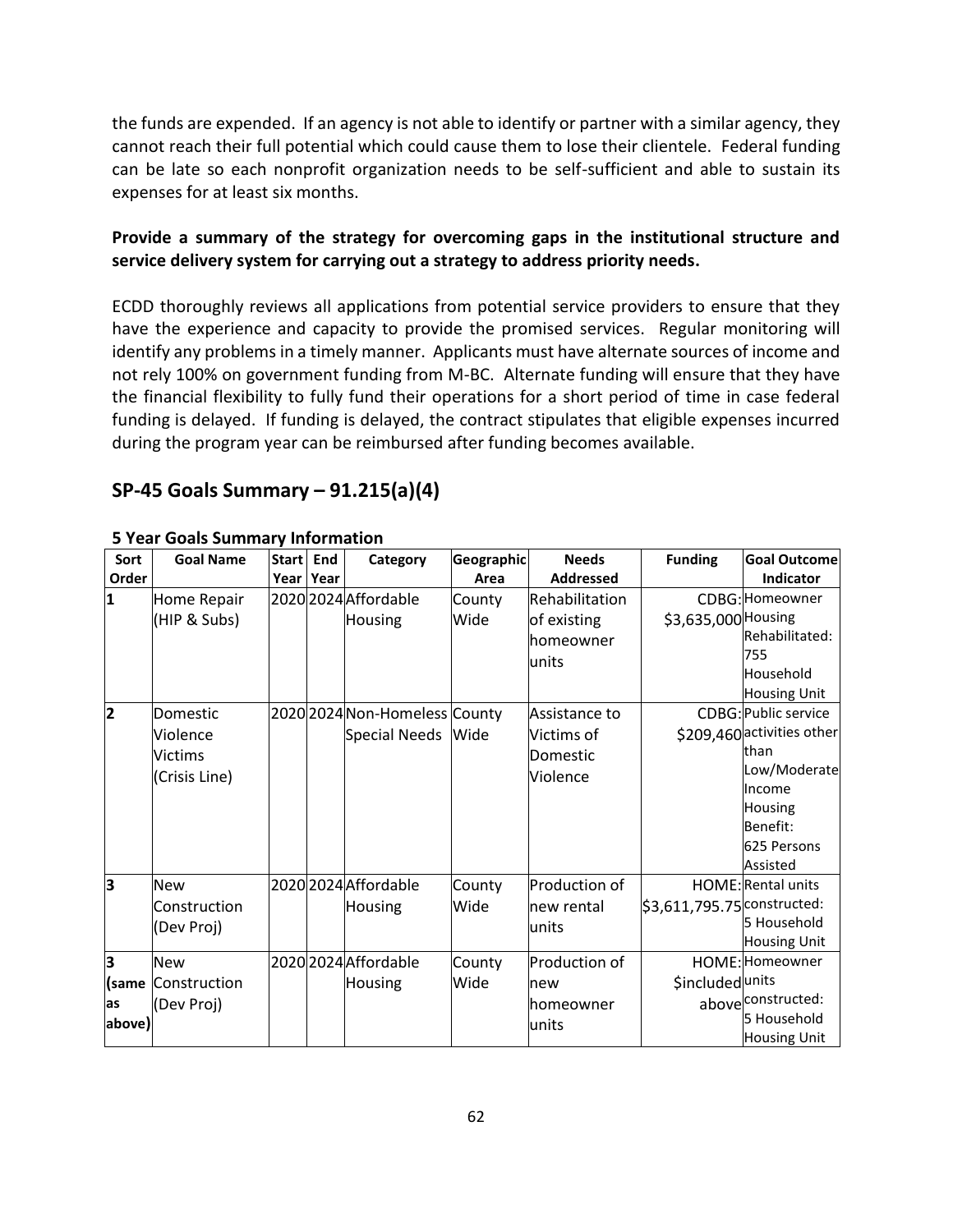| Sort  | <b>Goal Name</b>       | Start End |      | Category              | Geographic | <b>Needs</b>     | <b>Funding</b>    | <b>Goal Outcome</b>          |
|-------|------------------------|-----------|------|-----------------------|------------|------------------|-------------------|------------------------------|
| Order |                        | Year      | Year |                       | Area       | <b>Addressed</b> |                   | Indicator                    |
| 4     | <b>New</b>             |           |      | 2020 2024 Affordable  | County     | Production of    |                   | HOME: Homeowner              |
|       | Construction           |           |      | Housing               | Wide       | new              | \$609,859 Housing |                              |
|       | (CR)                   |           |      |                       |            | homeowner        |                   | Added:                       |
|       |                        |           |      |                       |            | units            |                   | 5 Household                  |
|       |                        |           |      |                       |            |                  |                   | <b>Housing Unit</b>          |
| 5     | <b>Homeless</b>        |           |      | 2020 2024 Homeless    | County     | Homelessness -   |                   | HESG: Tenant-Based           |
|       | Assistance-            |           |      |                       | Wide       | <b>HESG</b>      |                   | \$380,000 Rental Assist/     |
|       | (Rapid Re-             |           |      |                       |            |                  |                   | Rapid                        |
|       | Housing)               |           |      |                       |            |                  |                   | Rehousing:                   |
|       |                        |           |      |                       |            |                  |                   | 180                          |
|       |                        |           |      |                       |            |                  |                   | Households                   |
|       |                        |           |      |                       |            |                  |                   | Assisted                     |
| 6     | Homelessness           |           |      | 2020 2024 Homeless    | County     | Homelessness -   |                   | HESG: Homelessness           |
|       | Prevention             |           |      |                       | Wide       | <b>HESG</b>      |                   | \$378,665 Prevention:        |
|       |                        |           |      |                       |            |                  |                   | 180 Persons                  |
|       |                        |           |      |                       |            |                  |                   | Assisted                     |
| 17    | Home                   |           |      | 2020 2024 Affordable  | County     | Housing          |                   | CDBG: Public service         |
|       | Ownership              |           |      | Housing               | Wide       | Counseling       |                   | \$355,345 activities other   |
|       | (HomeFirst)            |           |      |                       |            | <b>Services</b>  |                   | than LMI                     |
|       |                        |           |      |                       |            |                  |                   | Housing                      |
|       |                        |           |      |                       |            |                  |                   | Benefit:                     |
|       |                        |           |      |                       |            |                  |                   | 500 Persons                  |
|       |                        |           |      |                       |            |                  |                   | Assisted                     |
| 8     | Homeless               |           |      | 2020 2024 Homeless    | County     | Homelessness -   |                   | CDBG: Public service         |
|       | Assistance-            |           |      |                       | Wide       | Outreach and     |                   | \$112,500 activities other   |
|       | (Loaves &              |           |      |                       |            | Prevention       |                   | than LMI                     |
|       | Fishes)                |           |      |                       |            |                  |                   | Housing                      |
|       |                        |           |      |                       |            |                  |                   | Benefit:                     |
|       |                        |           |      |                       |            |                  |                   | 1,375 Persons                |
|       |                        |           |      |                       |            |                  |                   | Assisted                     |
| 9     | Infrastructure         |           |      | 2020 2024 Non-housing | County     | Infrastructure   |                   | <b>CDBG: Public Facility</b> |
|       |                        |           |      | Community             | Wide       |                  | \$359,975 or      |                              |
|       |                        |           |      | Development           |            |                  |                   | infrastructure               |
|       |                        |           |      |                       |            |                  |                   | activities other<br>than LMI |
|       |                        |           |      |                       |            |                  |                   | housing                      |
|       |                        |           |      |                       |            |                  |                   | benefit                      |
|       |                        |           |      |                       |            |                  |                   | 5 Persons                    |
|       |                        |           |      |                       |            |                  |                   | assisted                     |
| 10    | <b>Health Services</b> |           |      | 2020 2024 Homeless    | County     | Homelessness -   |                   | CDBG: Public service         |
|       | (EOC Dental)           |           |      |                       | Wide       | Outreach and     |                   | \$150,000 activities other   |
|       |                        |           |      |                       |            |                  |                   | than LMI                     |
|       |                        |           |      |                       |            | Prevention       |                   | Housing                      |
|       |                        |           |      |                       |            |                  |                   | <b>Benefit:</b>              |
|       |                        |           |      |                       |            |                  |                   | 125 Persons                  |
|       |                        |           |      |                       |            |                  |                   | Assisted                     |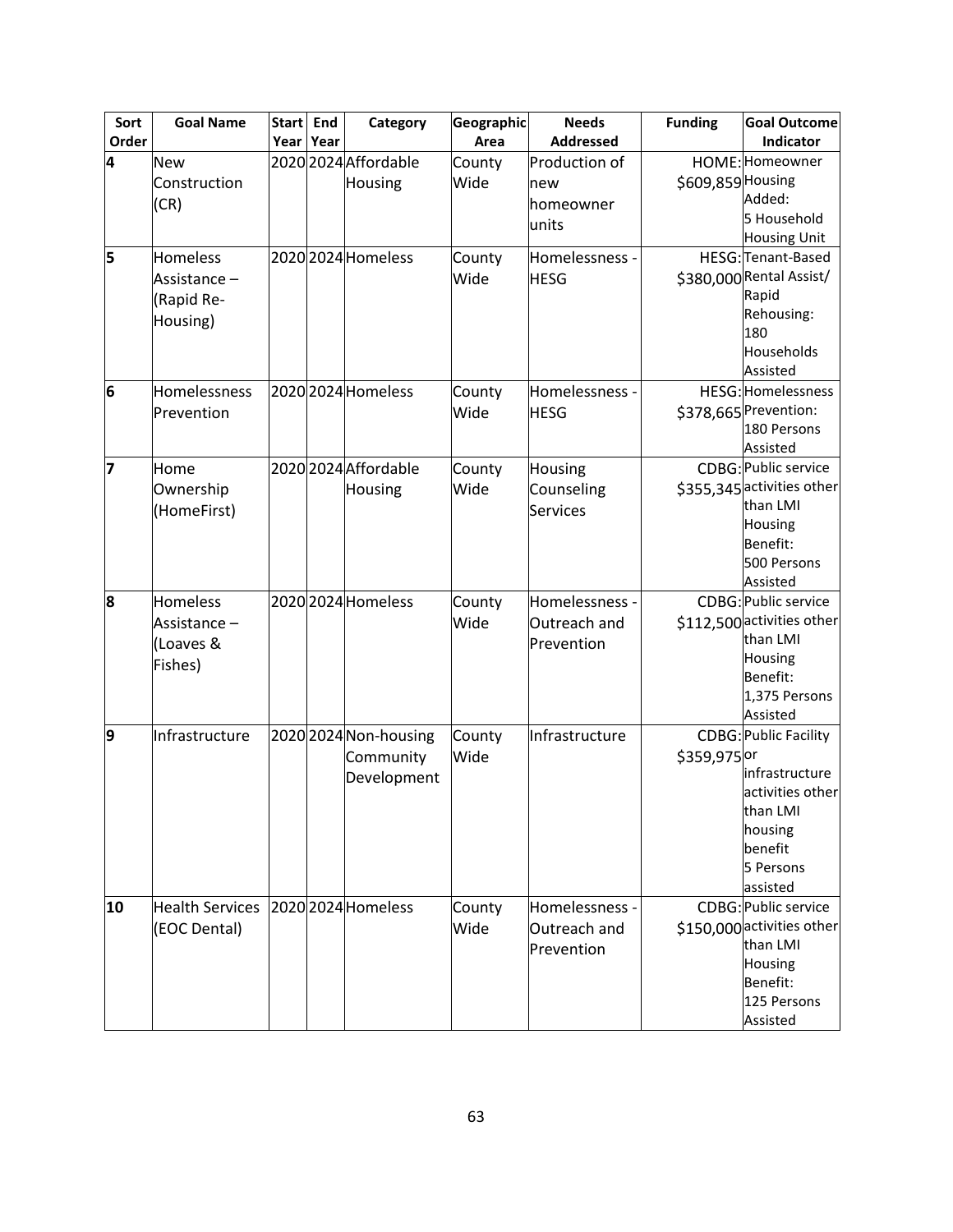| Sort  | <b>Goal Name</b>         | <b>Start</b> | End       | Category                      | Geographic | <b>Needs</b>             | <b>Funding</b>   | <b>Goal Outcome</b>          |
|-------|--------------------------|--------------|-----------|-------------------------------|------------|--------------------------|------------------|------------------------------|
| Order |                          |              | Year Year |                               | Area       | Addressed                |                  | Indicator                    |
| 11    | Youth                    |              |           | 2020 2024 Non-homeless County |            | <b>Public Services</b>   |                  | CDBG: Public service         |
|       | Development              |              |           | Special Needs                 | Wide       |                          |                  | \$365,415 activities other   |
|       | (Mentors)                |              |           |                               |            |                          |                  | than LMI                     |
|       |                          |              |           |                               |            |                          |                  | Housing                      |
|       |                          |              |           |                               |            |                          |                  | Benefit:                     |
|       |                          |              |           |                               |            |                          |                  | 250 Persons                  |
|       |                          |              |           |                               |            |                          |                  | Assisted                     |
| 12    | Miscellaneous            |              |           | 2020 2024 Non-homeless County |            | <b>Public Services</b>   |                  | CDBG: Public service         |
|       | <b>Public Service</b>    |              |           | Special Needs                 | Wide       |                          |                  | \$188,445 activities other   |
|       | (FCC, FAM)               |              |           |                               |            |                          |                  | than LMI                     |
|       |                          |              |           |                               |            |                          |                  | <b>Housing</b>               |
|       |                          |              |           |                               |            |                          |                  | Benefit:                     |
|       |                          |              |           |                               |            |                          |                  | 2000 Persons                 |
|       |                          |              |           |                               |            |                          |                  | Assisted                     |
| 13    | Economic                 |              |           | 2020 2024 Other:              | County     | Economic                 |                  | CDBG: Businesses             |
|       | Development.             |              |           | Economic                      | Wide       | Development              |                  | \$25,000 assisted:           |
|       |                          |              |           | Development                   |            |                          |                  | 5 Businesses                 |
|       |                          |              |           |                               |            |                          |                  | Assisted                     |
| 14    | <b>Public Facilities</b> |              |           | 2020 2024 Non-Housing         | County     | <b>Public Facilities</b> |                  | <b>CDBG: Public Facility</b> |
|       | land                     |              |           | Community                     | Wide       |                          | \$601,665or      |                              |
|       | Improvements             |              |           | Development                   |            |                          |                  | Infrastructure               |
|       |                          |              |           |                               |            |                          |                  | <b>Activities</b>            |
|       |                          |              |           |                               |            |                          |                  | other than LMI               |
|       |                          |              |           |                               |            |                          |                  | Housing<br>Benefit:          |
|       |                          |              |           |                               |            |                          |                  | 1 Person                     |
|       |                          |              |           |                               |            |                          |                  | Assisted                     |
| 15    |                          |              |           | 2020 2024 Affordable          |            | Production of            | CDBG: Other:     |                              |
|       | Acquisition              |              |           |                               | County-    |                          | \$71,993 1 Other |                              |
|       |                          |              |           | <b>Housing</b>                | Wide       | new                      |                  |                              |
|       |                          |              |           |                               |            | homeowner                |                  |                              |
|       |                          |              |           |                               |            | unit                     |                  |                              |

**TABLE 52 – GOALS SUMMARY**

## **Goal Descriptions**

|                          | <b>Goal Name</b>   | Home Repair                                                                                                                                                                                                                                                                                                                             |
|--------------------------|--------------------|-----------------------------------------------------------------------------------------------------------------------------------------------------------------------------------------------------------------------------------------------------------------------------------------------------------------------------------------|
|                          | Goal               | CDBG funds will be used to provide home improvement loans to eligible                                                                                                                                                                                                                                                                   |
|                          | <b>Description</b> | low-moderate income families within the jurisdiction. CDBG funds will also                                                                                                                                                                                                                                                              |
|                          |                    | be used to provide grants to low-income elderly homeowners for<br>emergency and minor home repairs and to cover administrative costs and<br>supplies for minor home repairs through a volunteer program. Funding will<br>be provided to cover building materials and supplies for minor repairs<br>performed by volunteer youth groups. |
| $\overline{\phantom{a}}$ | <b>Goal Name</b>   | <b>Domestic Violence Victims</b>                                                                                                                                                                                                                                                                                                        |
|                          | Goal               | CDBG funding will be used to provide comprehensive services to victims of                                                                                                                                                                                                                                                               |
|                          | <b>Description</b> | domestic violence that are being treated by Crisis Line and Safe House of                                                                                                                                                                                                                                                               |
|                          |                    | Georgia.                                                                                                                                                                                                                                                                                                                                |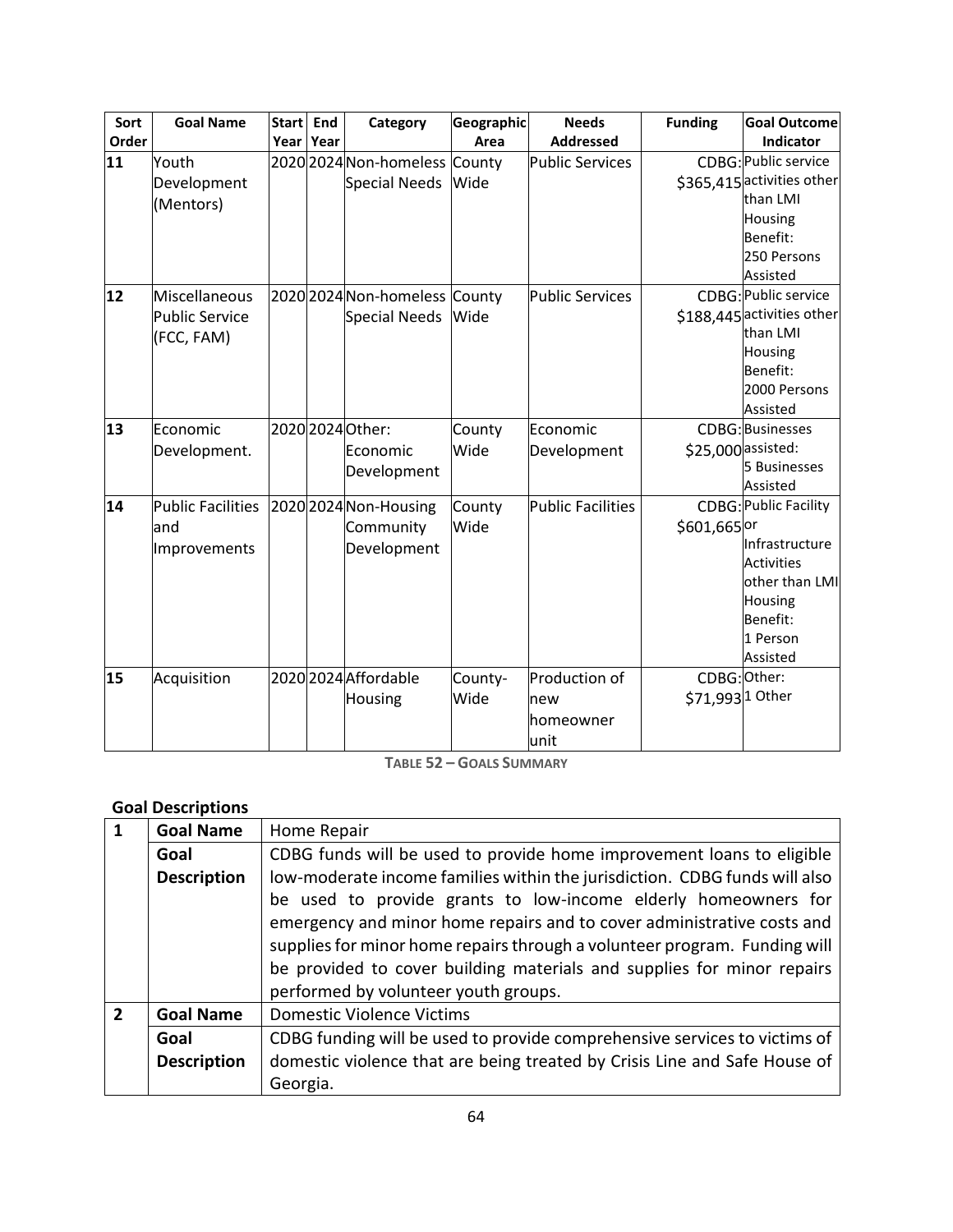| $\overline{\mathbf{3}}$ | <b>Goal Name</b>   | <b>New Construction</b>                                                     |
|-------------------------|--------------------|-----------------------------------------------------------------------------|
|                         | Goal               | HOME funds will be used to construct single family and multi-family         |
|                         | <b>Description</b> | housing units and provide homeownership opportunities to low- and           |
|                         |                    | moderate-income individuals through low-interest loans.                     |
| 4                       | <b>Goal Name</b>   | New Construction (CR)                                                       |
|                         | Goal               | With the assistance of a designated CHDO agency, single-family homes will   |
|                         | <b>Description</b> | be constructed over the course of this 5-year plan.                         |
| 5                       | <b>Goal Name</b>   | Homeless Assistance - HESG                                                  |
|                         | Goal               | HESG funds will be used for rapid re-housing of homeless individuals and    |
|                         | <b>Description</b> | families.                                                                   |
| 6                       | <b>Goal Name</b>   | Homelessness Prevention - HESG                                              |
|                         | Goal               | HESG funds will be used for homelessness preventative measures which        |
|                         | <b>Description</b> | will be carried out by subrecipient organizations.                          |
| $\overline{\mathbf{z}}$ | <b>Goal Name</b>   | Home Ownership                                                              |
|                         | Goal               | CDBG funds will be used to provide financial and home-ownership             |
|                         | <b>Description</b> | counseling to low- and moderate-income families and potential               |
|                         |                    | homebuyers. HOME funds will be available for home-purchase loans to         |
|                         |                    | eligible low- and moderate-income families.                                 |
| 8                       | <b>Goal Name</b>   | <b>Homeless Assistance</b>                                                  |
|                         | Goal               | CDBG funding will be used to provide homeless prevention and outreach       |
|                         | <b>Description</b> | services to homeless and at-risk individuals.                               |
| 9                       | <b>Goal Name</b>   | Infrastructure                                                              |
|                         | Goal               | CDBG funding will be used to repair or construct necessary sidewalks, flood |
|                         | <b>Description</b> | drains, sewers or street improvements designed to improve the quality of    |
|                         |                    | living in LMI neighborhoods.                                                |
| 10                      | <b>Goal Name</b>   | <b>Health Services</b>                                                      |
|                         | Goal               | CDBG funds will be used to provide basic dental care to homeless or at-risk |
|                         | <b>Description</b> | individuals.                                                                |
| 11                      | <b>Goal Name</b>   | Youth Development                                                           |
|                         | Goal               | CDBG funds will be used for the case manager's salary with Mentors          |
|                         | <b>Description</b> | Project to provide at risk middle and high school students with positive    |
|                         |                    | adult role models.                                                          |
| 12                      | <b>Goal Name</b>   | Miscellaneous Public Service                                                |
|                         | Goal               | CDBG funds will target LMI families with services and products such as      |
|                         | <b>Description</b> | family counselling and car seats for children.                              |
| 13                      | <b>Goal Name</b>   | Economic Development.                                                       |
|                         | Goal               | CDBG funds will be used to provide financial assistance to for-profit       |
|                         | <b>Description</b> | businesses through marketing grants designed to increase their customer     |
|                         |                    | base.                                                                       |
| 14                      | <b>Goal Name</b>   | <b>Public Facilities and Improvements</b>                                   |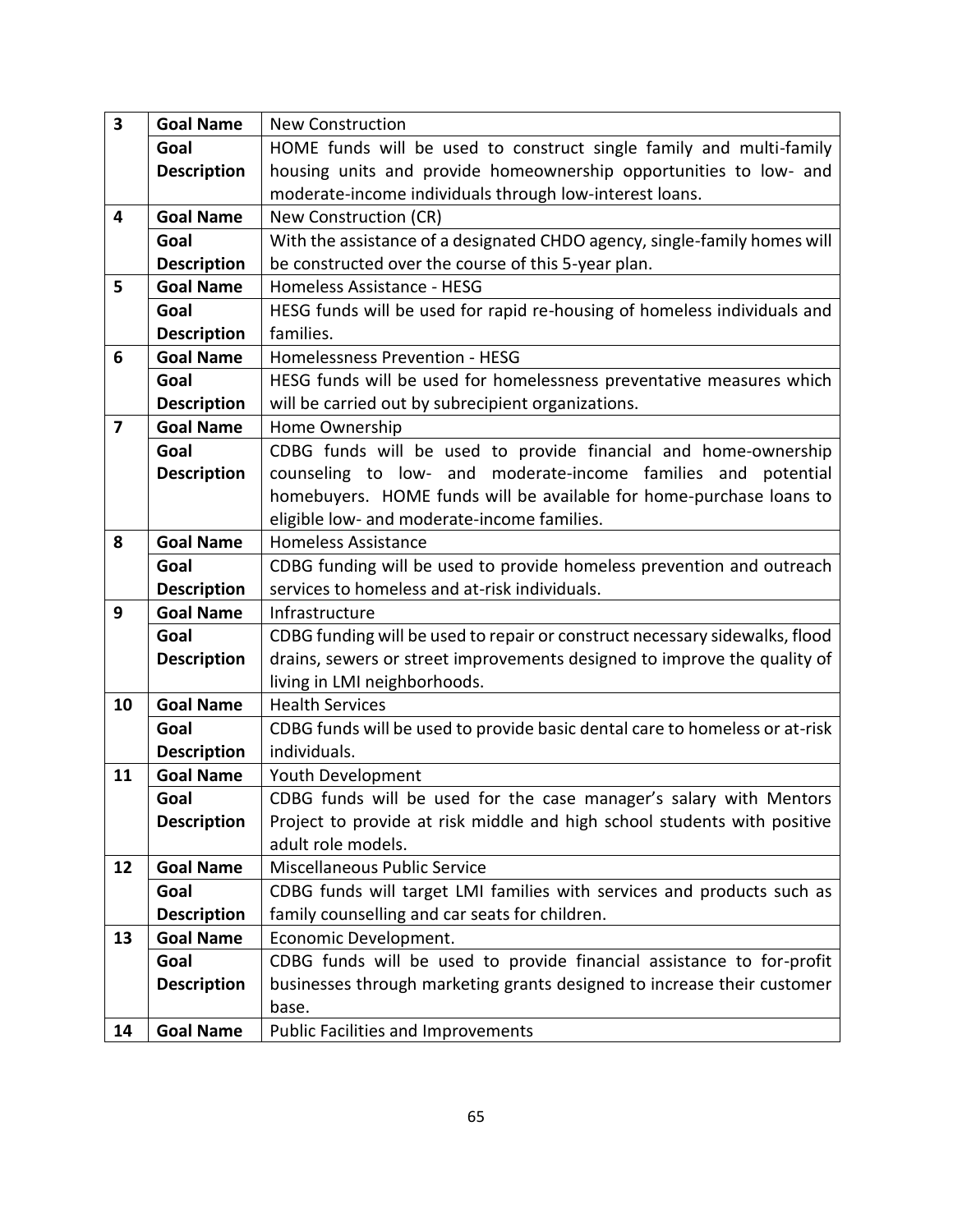|    | Goal               | CDBG funds will be used to construct or repair parks and recreational     |
|----|--------------------|---------------------------------------------------------------------------|
|    | <b>Description</b> | facilities, senior, handicapped, youth, or neighborhood centers, shelters |
|    |                    | for the homeless, and childcare centers.                                  |
| 15 | <b>Goal Name</b>   | Acquisition                                                               |
|    | Goal               | CDBG funds will be used to acquire any necessary property for the         |
|    | <b>Description</b> | production of LMI housing for eligible families.                          |

**Estimate the number of extremely low-income, low-income, and moderate-income families to whom the jurisdiction will provide affordable housing as defined by HOME 91.315(b)(2).**

15

*SP-50 PUBLIC HOUSING ACCESSIBILITY AND INVOLVEMENT – 91.215(C)*

**Need to Increase the Number of Accessible Units (if Required by a Section 504 Voluntary Compliance Agreement)** 

MHA is not required to increase its current supply of accessible units.

#### **Activities to Increase Resident Involvements**

MHA routinely meets with the residents and its Resident Advisory Board to address concerns they may encounter. This dialogue has proved to be very valuable for both the residents and MHA.

#### **Is the public housing agency designated as troubled under 24 CFR part 902?**

No

#### **Plan to remove the 'troubled' designation**

MHA is designated as a High Performing Housing Agency under 24 CFR, part 902.

## *SP-55 BARRIERS TO AFFORDABLE HOUSING – 91.215(H)*

#### **Barriers to Affordable Housing**

At this time, no local policies or procedures have been identified as having a negative impact on the availability of affordable housing for low-moderate income families. Since 2008, home ownership has been a difficult achievement for most low-income families. To offset this difficulty, M-BC has instituted housing programs that offer 2% loan rates, flexible repayment terms and possible deferment. Forgivable loans are also available under certain conditions.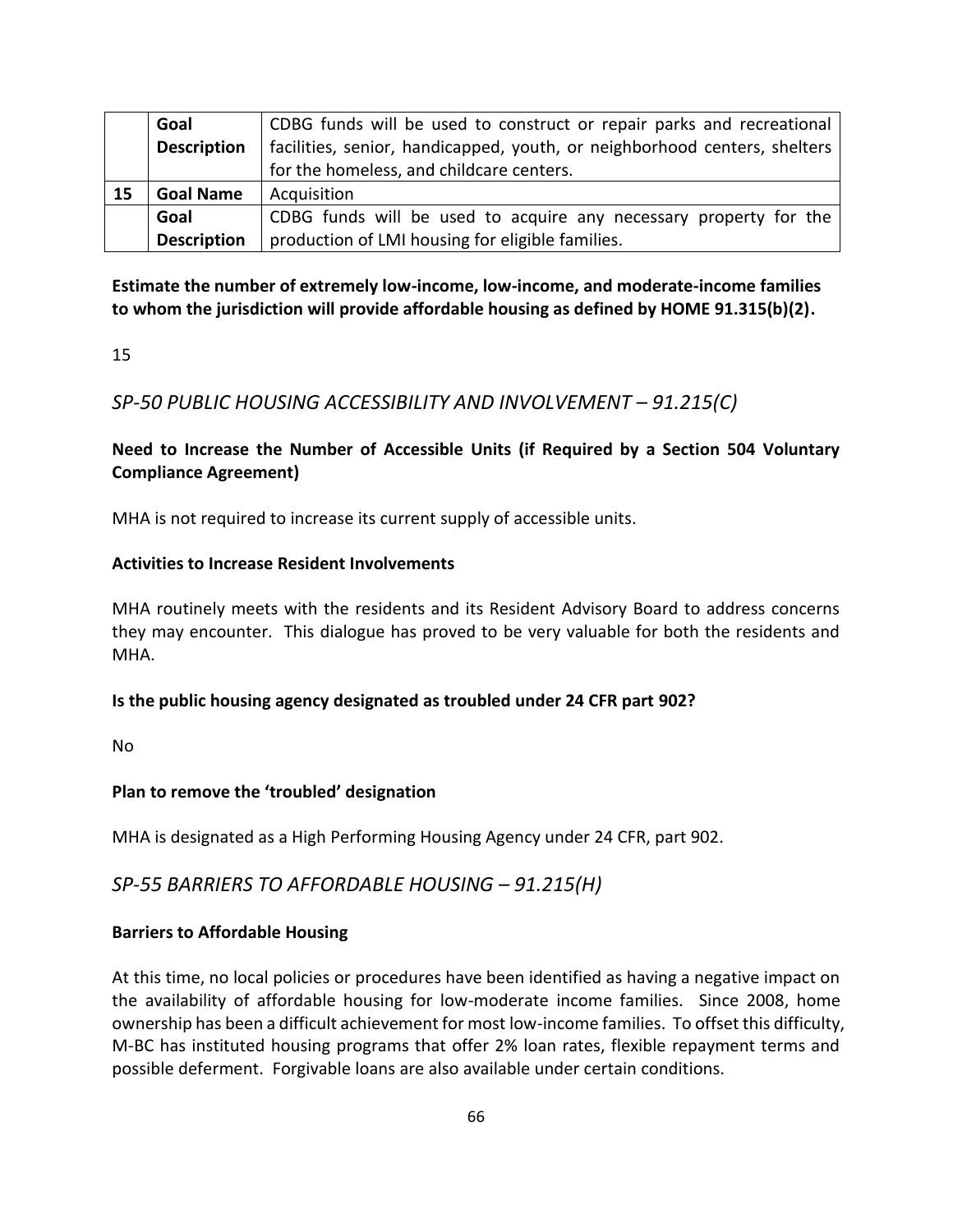The three Affirmatively Furthering Fair Housing (AFFH) notices that HUD informally announced on May 18, 2018, were formally published in the *Federal Register* on May 23, 2018. Through these notices, HUD has, in effect, indefinitely suspended implementation of the 2015 AFFH rule.

#### **Strategy to Remove or Ameliorate the Barriers to Affordable Housing**

Not applicable at this time. However, once the new Analysis of Impediments is required and completed, a strategy will be devised for any noted impediments.

#### *SP-60 HOMELESSNESS STRATEGY – 91.215(D)*

#### **Reaching out to homeless persons (especially unsheltered persons) and assessing their individual needs**

M-BC is a member of the Macon Coalition to End Homelessness and collaborates with the various homeless agencies to provide homeless services. The Coalition joined the Georgia DCA Balance of State Continuum. Through DCA's competitive CoC program, local and state jurisdictions, housing authorities, and nonprofits (secular and faith based) can apply for funding in support of transitional and permanent housing for homeless persons as defined by HUD. Currently, DCA hosts several continuum meetings throughout the state to develop an outlook for homeless services throughout the state. DCA also has a Homeless Advisory Committee that discusses possible ways to enhance services for homeless individuals.

The attached chart titled "Inventory of Homeless Facilities in Macon" shows a breakdown of emergency shelters, transitional housing, and permanent supportive housing that were available during the 2019 Sheltered Count by GA DCA and the 2019 Unsheltered Point-in-Time Count. The attachment titled "2019 DCA Homeless Count" shows a breakdown of the homeless population during the 2019 DCA homeless count. People residing in Permanent Supportive Housing were not counted because HUD considers this group to be in permanent housing.

#### **Addressing the emergency and transitional housing needs of homeless persons**

See the attachment "Inventory of Homeless Facilities and Services in Macon."

**Helping homeless persons (especially chronically homeless individuals and families, families with children, veterans and their families, and unaccompanied youth) make the transition to permanent housing and independent living, including shortening the period of time that individuals and families experience homelessness, facilitating access for homeless individuals and families to affordable housing units, and preventing individuals and families who were recently homeless from becoming homeless again.**

M-BC plans to use Hearth Emergency Solutions Grant (HESG) funds to financially assist those agencies who provide services to homeless individuals as it relates to rapid re-housing and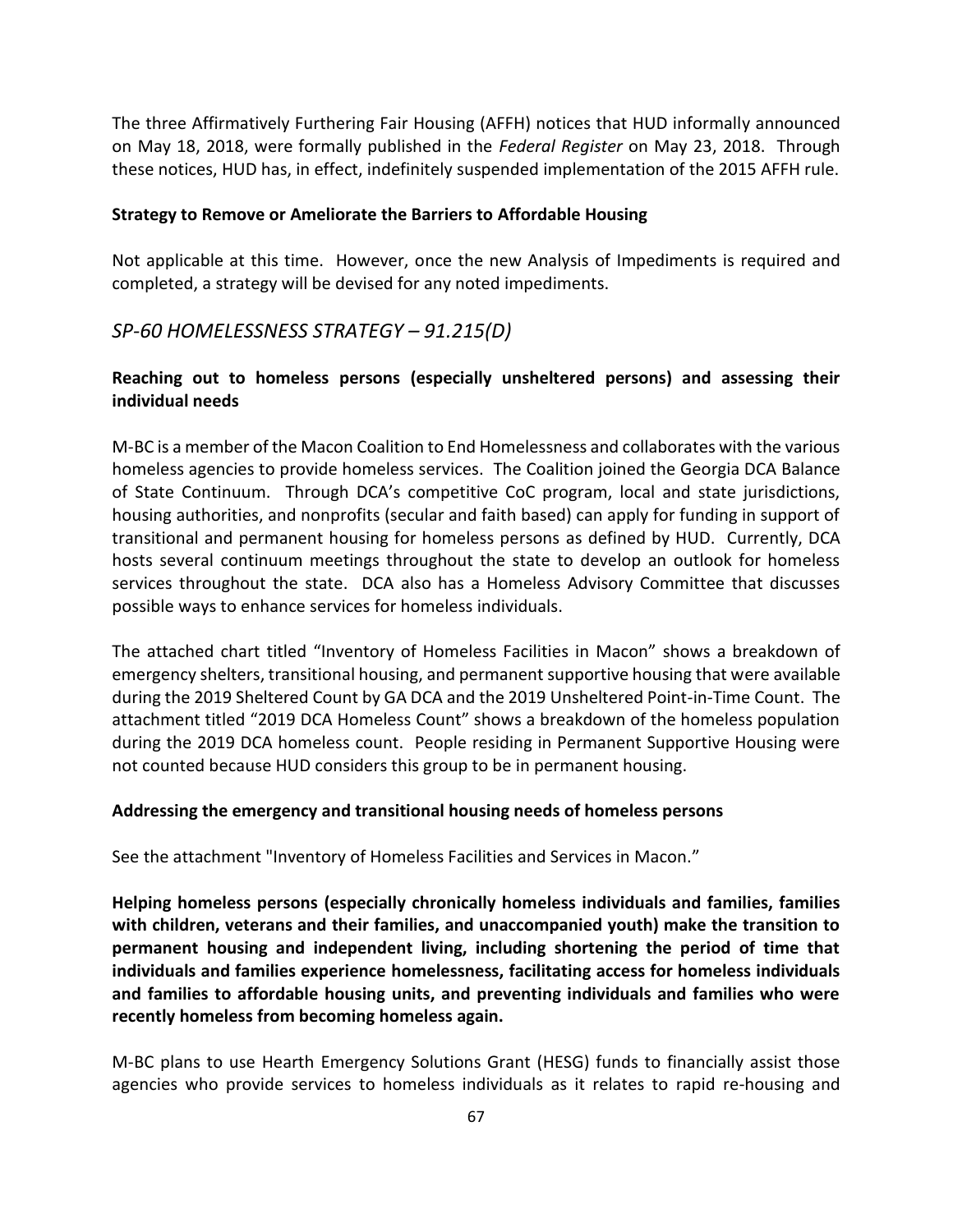homelessness prevention. Some of the agencies that we currently work with or have worked with in the past to assist the homeless include M-BC EOC, Loaves and Fishes, River Edge, and DePaul USA. These agencies offer day services, and in some cases, transitional housing is provided with the intent to enable the individual to become a more independent and productive citizen by moving into housing within a community. Representatives will serve with the Homeless Coalition to ensure that information is being shared with those agencies who service the homeless community, as well as to identify other needs of the homeless community that this office can provide by funding the agencies.

**Help low-income individuals and families avoid becoming homeless, especially extremely lowincome individuals and families who are likely to become homeless after being discharged from a publicly funded institution or system of care, or who are receiving assistance from public and private agencies that address housing, health, social services, employment, education or youth needs.**

In addition to the basic needs that are supplied by our subrecipient, *Loaves and Fishes Ministries, Inc*, health services are provided on a limited scale to the homeless population by *River Edge Behavioral Health Services* in the form of prescription medication assistance. Preventative services are also offered by M-BC Economic Opportunity Council and Family Advancement Ministries to assist with paying rent and utilities to address a potential eviction or utility disconnect.

Homelessness prevention is also a goal of the following two home-repair programs that are funded by M-BC and carried out by subrecipients. Repairing these homes enables the occupants to continue residing in their home instead of becoming homeless or transferring to an elderly care center.

#### Rebuilding Macon – Minor Home Repair

This program will provide much needed housing repairs for low-income elderly or disabled homeowners. This will be accomplished using volunteer labor and donated services, materials, and in-kind support. M-BC estimates that approximately 65 homes will be repaired with CDBG funds.

#### Rebuilding Macon – Volunteer Youth

This program will provide much needed housing repairs for low-income elderly or disabled homeowners. This will be accomplished using the volunteer labor of high school and college students who have donated their time and services to assist this program. M-BC estimates that approximately 26 homes will be repaired with CDBG funds.

## *SP-65 LEAD BASED PAINT HAZARDS – 91.215(I)*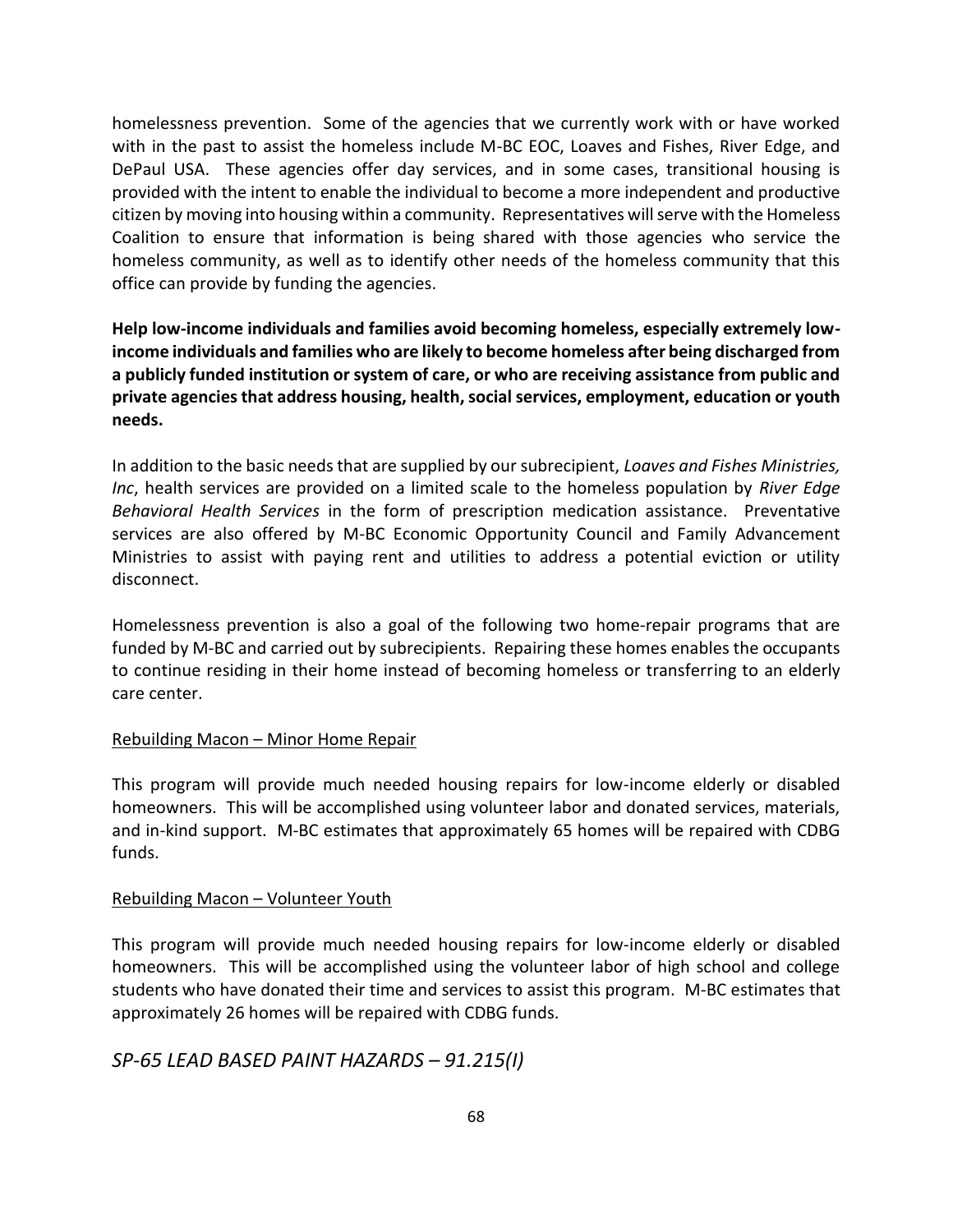#### **Actions to address LBP hazards and increase access to housing without LBP hazards**

To assist with potential lead problems in the community, ECDD will work with outside agencies to determine ways to assist the agency and the community. In an effort to comply with 24 CFR Part 35 as it pertains to our programs, lead-based paint specifications have been incorporated into the Rehabilitation Work Write-up software to allow for efficient and consistent specifications and pricing for projects. ECDD will continue to educate clients and contractors on the dangers of lead-based paint hazards. ECDD getsinformation about children in the household. Homeowners and tenants residing in property built before 1978 will receive the flyer entitled "Watch Out for Lead-based Paint Poisoning." ECDD inspects all properties funded with HESG funds for leadbased paint hazards before providing funding assistance.

#### **How are the actions listed above related to the extent of lead poisoning and hazards?**

Not applicable at this time.

## **How are the actions listed above integrated into housing policies and procedures?**

Through a partnership with the Macon Housing Authority and DCA, training has been provided for the licensing of project supervisors and workers.

# *SP-70 ANTI-POVERTY STRATEGY – 91.215(J)*

#### **Jurisdiction Goals, Programs and Policies for reducing the number of Poverty-Level Families**

Poverty is a state or condition of having little or no money, goods, or means of support. It is the lack of income that restricts a person from purchasing adequate food, shelter, clothing and other necessities. M-BC does not provide money directly to low-moderate income families. Although M-BC does not have significant control over factors contributing to poverty, its long-term goal is to reduce the number of persons living in poverty by using CDBG funds to address the fundamental causes of poverty and to leverage private funds for programs that alleviate poverty. M-BC will also collaborate with the Macon Housing Authority, other government departments, local nonprofit agencies, and private and public organizations in the implementation of services. In addition, the following programs will assist families with incomes below the poverty level:

- Home Improvement Program for Homeowners
- Home Purchase Program
- Public Service Programs
- Accessibility to work on government contracts under Section 3

## **How are the Jurisdiction poverty reducing goals, programs, and policies coordinated with this affordable housing plan?**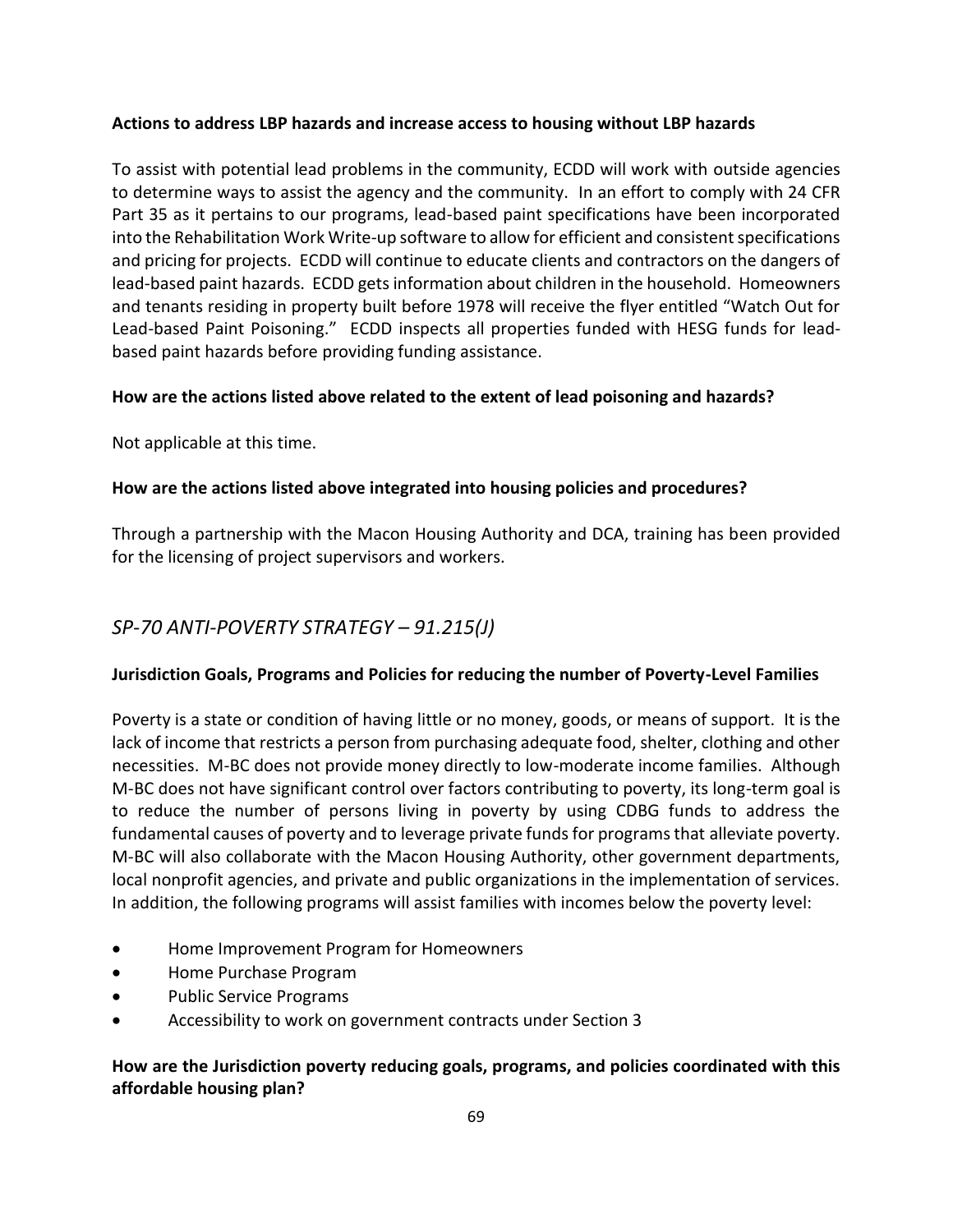M-BC housing programs are directed toward low-moderate income persons. These programs are made more affordable due to low interest rates, flexible repayment terms, and possible deferment. Forgivable loans are also available under certain conditions.

#### *SP-80 MONITORING – 91.230*

**Describe the standards and procedures that the jurisdiction will use to monitor activities carried out in furtherance of the plan and will use to ensure long-term compliance with requirements of the programs involved, including minority business outreach and the comprehensive planning requirements.**

M-BC has the ultimate responsibility for ensuring compliance with the applicable statutory and regulatory requirements. Currently, M-BC requires public service agencies to provide monthly updates on their contracted services. M-BC will continue to monitor agencies for compliance on at least an annual basis according to our monitoring policy/guidelines and ensure the timely disbursement of grant funds for eligible expenditures.

Pursuant to Section 104(d) of the Housing and Community Development Act of 1974, as amended, M-BC has developed a Monitoring Plan for subrecipients in accordance with CDBG regulations, HOME program regulations and other applicable laws and regulations.

Monitoring shall encompass compliance with applicable federal and state laws and regulations to include, but not be limited to 24 CFR part 84, 24 CFR Part 85, 24 CFR Part 570, "Uniform Administrative Requirements for Grants and Agreements with Universities, Hospitals and Other Nonprofit Organizations." M-BC will comply with audit requirements as stipulated in OMB Circular. Performance will be measured against project timetables and objectives specified in contracts or memoranda of understanding executed between M-BC and each subrecipient. As the ruling has changed for the management of spending and managing federal funds, ECDD is utilizing the OMB Super Circular for federal grants.

# EXPECTED RESOURCES

# *AP-15 EXPECTED RESOURCES – 91.220(C)(1,2)*

#### **Introduction (Not accessible for first year AAP online but included in local hard-copy version)**

In addition to the resources listed below, existing account balances will continue to be used for all program-eligible activities and expenses. These accounts include program income and revolving loan funds. If a substantial change occurs in the budget during the budgeting process, an additional comment period will be required. The current definition of substantial change is the addition or deletion of projects and/or a decrease or increase of funding by more than 20%.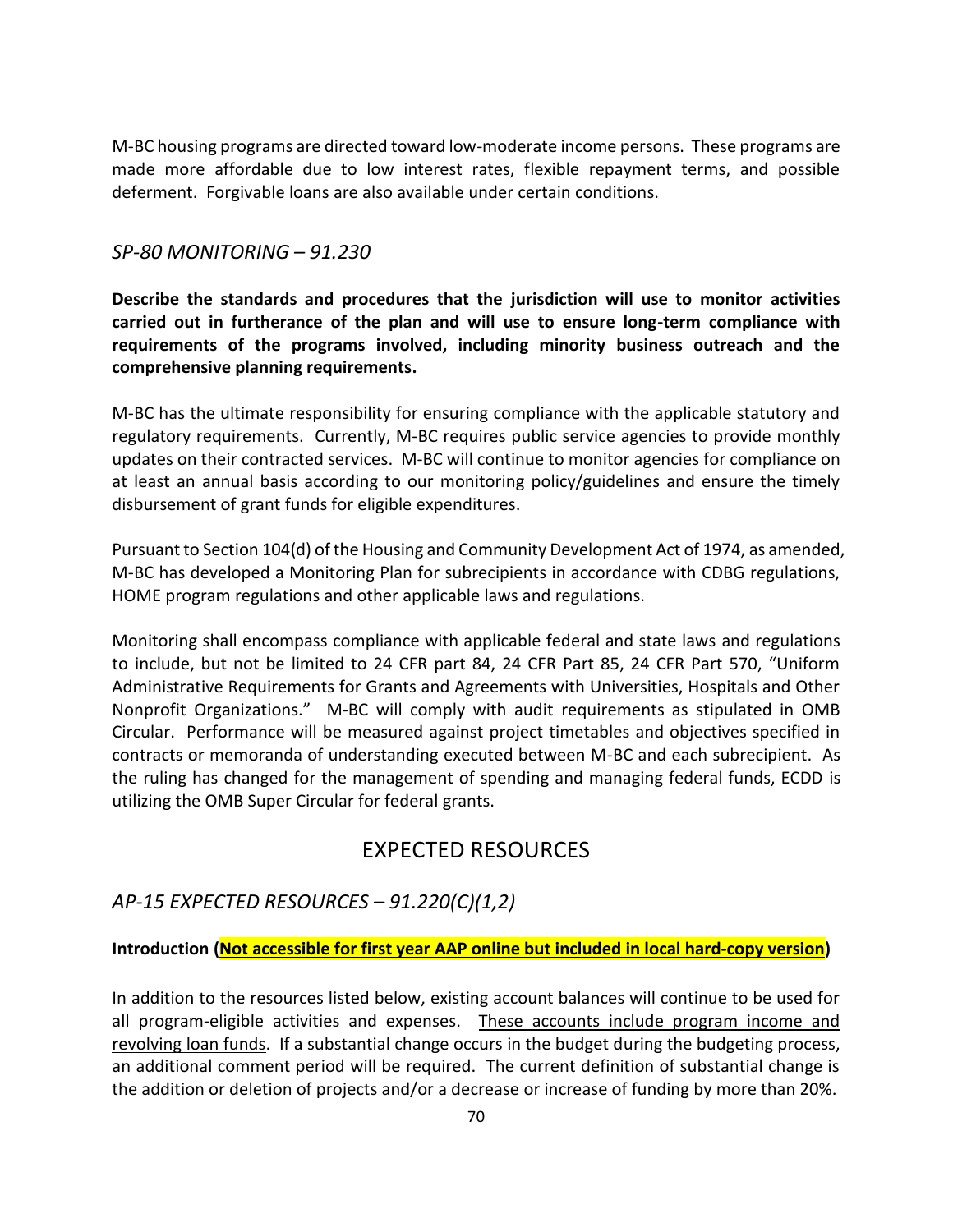The following administrative amounts totaling \$1,020,665.50 are included in AP-15 but are not reflected in AP-20 because administrative funds have no goal or Goal Outcome Indicator.

CDBG 20% admin cap: \$380,223.40 plus \$21,999.60 RLF CDBG Housing Admin: \$424,325.60 plus \$88,000.40 RLF HOME 10% admin cap: \$81,314.50 plus \$12,500 PI HESG 7.5% admin cap: \$12,302.00

| Total funds reflected in AP-15:                            | \$3,256,200.72                   |
|------------------------------------------------------------|----------------------------------|
| Total funds reflected in AP-20:<br>Plus total admin funds: | \$2,235,535.22<br>\$1,020,665.50 |
| AP-15 and AP-20 totals match                               | \$3,256,200.72                   |

CDBG Public Service cap is \$285,167.55. PY20 Public Service projects total \$243,150.72

| Program     | <b>Source</b> | <b>Uses of Funds</b>   | <b>Expected Amount Available Year 1</b> |         |                   |                                 | <b>Expected</b>  | <b>Narrative</b>   |
|-------------|---------------|------------------------|-----------------------------------------|---------|-------------------|---------------------------------|------------------|--------------------|
|             | of Funds      |                        | Annual                                  | Program | <b>Prior Year</b> | Total                           | <b>Amount</b>    | <b>Description</b> |
|             |               |                        | <b>Allocation</b>                       | Income  | <b>Resources</b>  | Ş                               | <b>Available</b> |                    |
|             |               |                        | \$                                      | \$      |                   |                                 | Reminder         |                    |
|             |               |                        |                                         |         |                   |                                 | of ConPlan       |                    |
|             |               |                        |                                         |         |                   |                                 |                  |                    |
| <b>CDBG</b> | public -      | Acquisition            |                                         |         |                   |                                 |                  | Program            |
|             | federal       | Admin and              |                                         |         |                   |                                 |                  | income is          |
|             |               | Planning               |                                         |         |                   |                                 |                  | actually           |
|             |               | Economic               |                                         |         |                   |                                 |                  | revolving          |
|             |               | Development            |                                         |         |                   |                                 |                  | lloan              |
|             |               | <b>Housing</b>         |                                         |         |                   |                                 |                  | funds.             |
|             |               | Public                 |                                         |         |                   |                                 |                  |                    |
|             |               | Improvements           |                                         |         |                   |                                 |                  |                    |
|             |               | <b>Public Services</b> | 1,901,117                               |         |                   | 110,000 142,903.72 2,154,020.72 | 8,044,468        |                    |

#### **Expected Resources**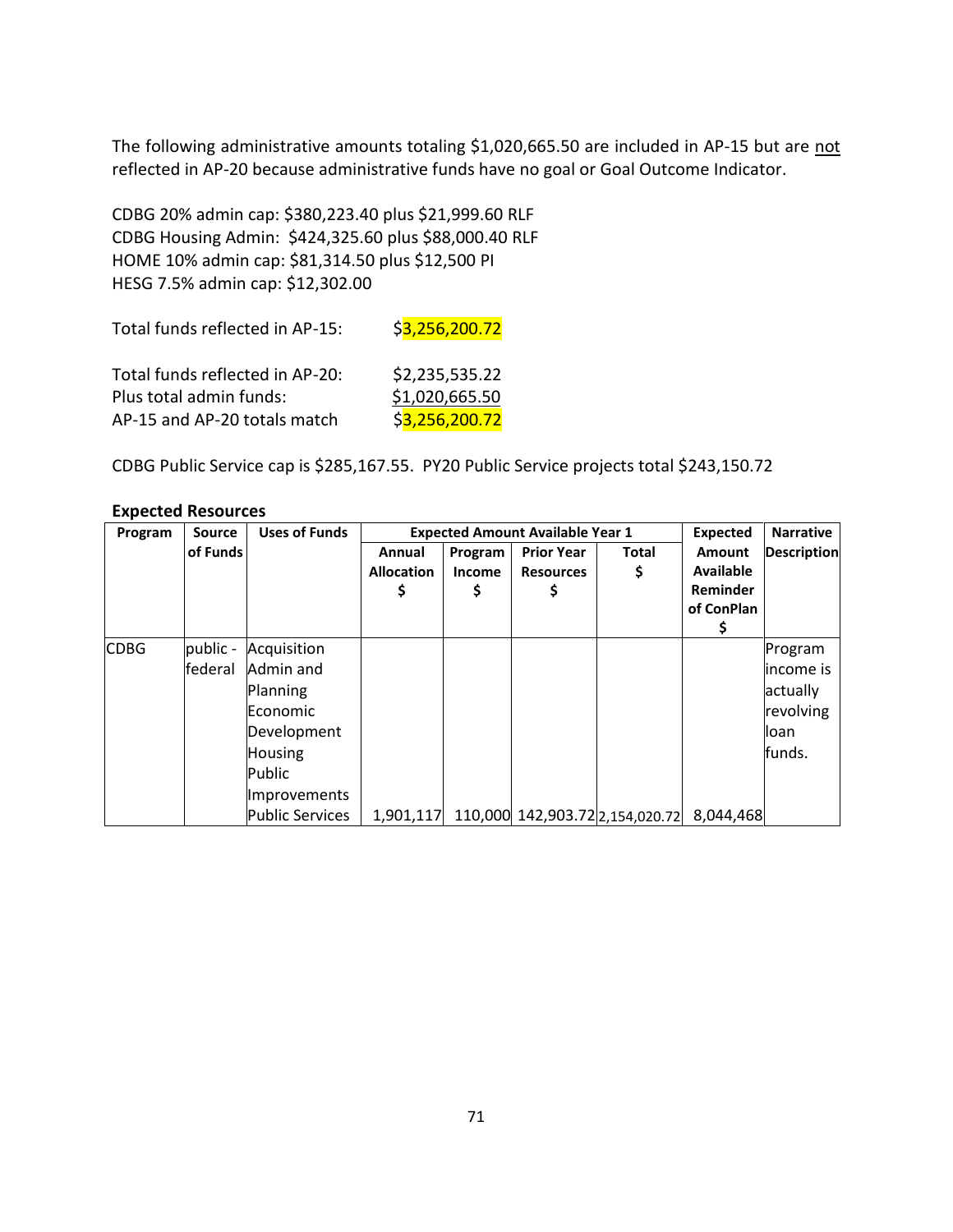| Program     | Source   | <b>Uses of Funds</b> | <b>Expected Amount Available Year 1</b> |         |                   |              | <b>Expected</b>  | <b>Narrative</b>   |
|-------------|----------|----------------------|-----------------------------------------|---------|-------------------|--------------|------------------|--------------------|
|             | of Funds |                      | Annual                                  | Program | <b>Prior Year</b> | <b>Total</b> | <b>Amount</b>    | <b>Description</b> |
|             |          |                      | <b>Allocation</b>                       | Income  | <b>Resources</b>  | \$           | <b>Available</b> |                    |
|             |          |                      | \$                                      | \$      | \$                |              | Reminder         |                    |
|             |          |                      |                                         |         |                   |              | of ConPlan       |                    |
|             |          |                      |                                         |         |                   |              | \$               |                    |
| <b>HOME</b> |          | public - Acquisition |                                         |         |                   |              |                  |                    |
|             | federal  | Homebuyer            |                                         |         |                   |              |                  |                    |
|             |          | assistance           |                                         |         |                   |              |                  |                    |
|             |          | Homeowner            |                                         |         |                   |              |                  |                    |
|             |          | rehab                |                                         |         |                   |              |                  |                    |
|             |          | Multifamily          |                                         |         |                   |              |                  |                    |
|             |          | rental new           |                                         |         |                   |              |                  |                    |
|             |          | construction         |                                         |         |                   |              |                  |                    |
|             |          | Multifamily          |                                         |         |                   |              |                  |                    |
|             |          | rental rehab         |                                         |         |                   |              |                  |                    |
|             |          | <b>New</b>           |                                         |         |                   |              |                  |                    |
|             |          | construction for     |                                         |         |                   |              |                  |                    |
|             |          | ownership            |                                         |         |                   |              |                  |                    |
|             |          | <b>TBRA</b>          | 813,145                                 | 125,000 | $\mathbf 0$       | 938,145      | 3,752,580        |                    |
| <b>HESG</b> | public - | Conversion and       |                                         |         |                   |              |                  |                    |
|             | federal  | rehab for            |                                         |         |                   |              |                  |                    |
|             |          | transitional         |                                         |         |                   |              |                  |                    |
|             |          | housing              |                                         |         |                   |              |                  |                    |
|             |          | Financial            |                                         |         |                   |              |                  |                    |
|             |          | Assistance           |                                         |         |                   |              |                  |                    |
|             |          | Overnight            |                                         |         |                   |              |                  |                    |
|             |          | shelter              |                                         |         |                   |              |                  |                    |
|             |          | Rapid re-            |                                         |         |                   |              |                  |                    |
|             |          | housing (rental      |                                         |         |                   |              |                  |                    |
|             |          | assistance)          |                                         |         |                   |              |                  |                    |
|             |          | Rental               |                                         |         |                   |              |                  |                    |
|             |          | Assistance           |                                         |         |                   |              |                  |                    |
|             |          | <b>Services</b>      |                                         |         |                   |              |                  |                    |
|             |          | Transitional         |                                         |         |                   |              |                  |                    |
|             |          | housing              | 164,035                                 | 0       | $\boldsymbol{0}$  | 164,035      | 656,140          |                    |

**TABLE 53 - EXPECTED RESOURCES – PRIORITY TABLE**

## **Explain how federal funds will leverage those additional resources (private, state and local funds), including a description of how matching requirements will be satisfied.**

HOME match is currently not required by HUD from M-BC. General funds will not be used to fund CDBG- or HOME-eligible projects. During years where HOME match is required, M-BC will meet/exceed required percentages. Local funds will be used for acquisition of some properties that are targeted for development with CDBG or HOME funds.

#### **If appropriate, describe publicly-owned land or property located within the jurisdiction that**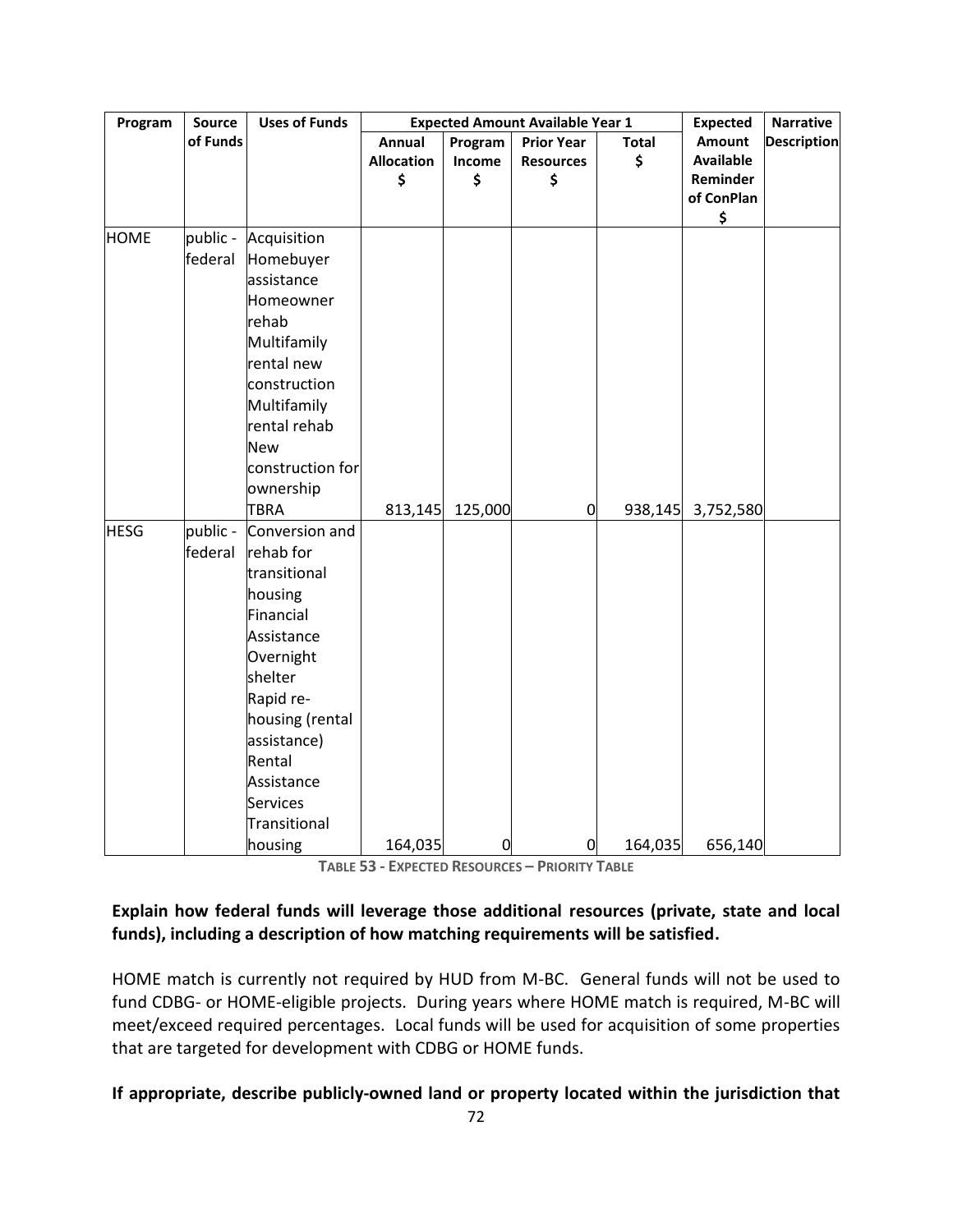# **may be used to address the needs identified in the plan**

Not applicable at this time.

## **Discussion**

# ANNUAL GOALS AND OBJECTIVES

# **AP-20 Annual Goals and Objectives**

| Sort                       | <b>Goal Name</b>                                        | Start End |           | Category                                       |                | Geographic Needs Addressed                                  | <b>Funding</b>       | <b>Goal Outcome</b>                                                                                             |
|----------------------------|---------------------------------------------------------|-----------|-----------|------------------------------------------------|----------------|-------------------------------------------------------------|----------------------|-----------------------------------------------------------------------------------------------------------------|
| Order                      |                                                         |           | Year Year |                                                | Area           |                                                             |                      | Indicator                                                                                                       |
| 1                          | Home Repair<br>(HIP & Subs)                             |           |           | 2021 2022 Affordable<br>Housing                | County<br>Wide | Rehabilitation of<br>existing<br>homeowner<br>units         | \$727,000 Housing    | CDBG: Homeowner<br>Rehabilitated:<br>151<br>Household<br><b>Housing Unit</b>                                    |
| 2                          | Domestic<br>Violence<br><b>Victims</b><br>(Crisis Line) |           |           | 2021 2022 Non-Homeless<br><b>Special Needs</b> | County<br>Wide | Assistance to<br>Victims of<br>Domestic<br>Violence         |                      | CDBG: Public service<br>\$41,892 activities other<br>than LMI<br>Housing<br>Benefit:<br>125 Persons<br>Assisted |
| 3                          | <b>New</b><br>Construction<br>(Dev Proj)                |           |           | 2020 2024 Affordable<br>Housing                | County<br>Wide | Production of<br>new rental units \$722,358.75 constructed: |                      | HOME: Rental units<br>1 Household<br><b>Housing Unit</b>                                                        |
| 3<br>(same<br>as<br>above) | <b>New</b><br>Construction<br>(Dev Proj)                |           |           | 2020 2024 Affordable<br>Housing                | County<br>Wide | Production of<br>new<br>homeowner<br>units                  | \$combinedunits      | HOME: Homeowner<br>above constructed:<br>1 Household<br><b>Housing Unit</b>                                     |
| 4                          | <b>New</b><br>Construction<br>(CR)                      |           |           | 2021 2022 Affordable<br>Housing                | County<br>Wide | Production of<br>new<br>homeowner<br>units                  | \$121,971.75 Housing | HOME: Homeowner<br>Added:<br>1 Household<br><b>Housing Unit</b>                                                 |
| 5                          | Homeless<br>Assistance-<br>(Rapid Re-<br>Housing)       |           |           | 2021 2022 Homeless                             | County<br>Wide | Homelessness -<br><b>HESG</b>                               | \$76,000 Rental      | HESG: Tenant Based<br>Assistance -<br>Rapid<br>Rehousing:<br>36 Households<br>Assisted                          |

# **Annual Goals Summary Information**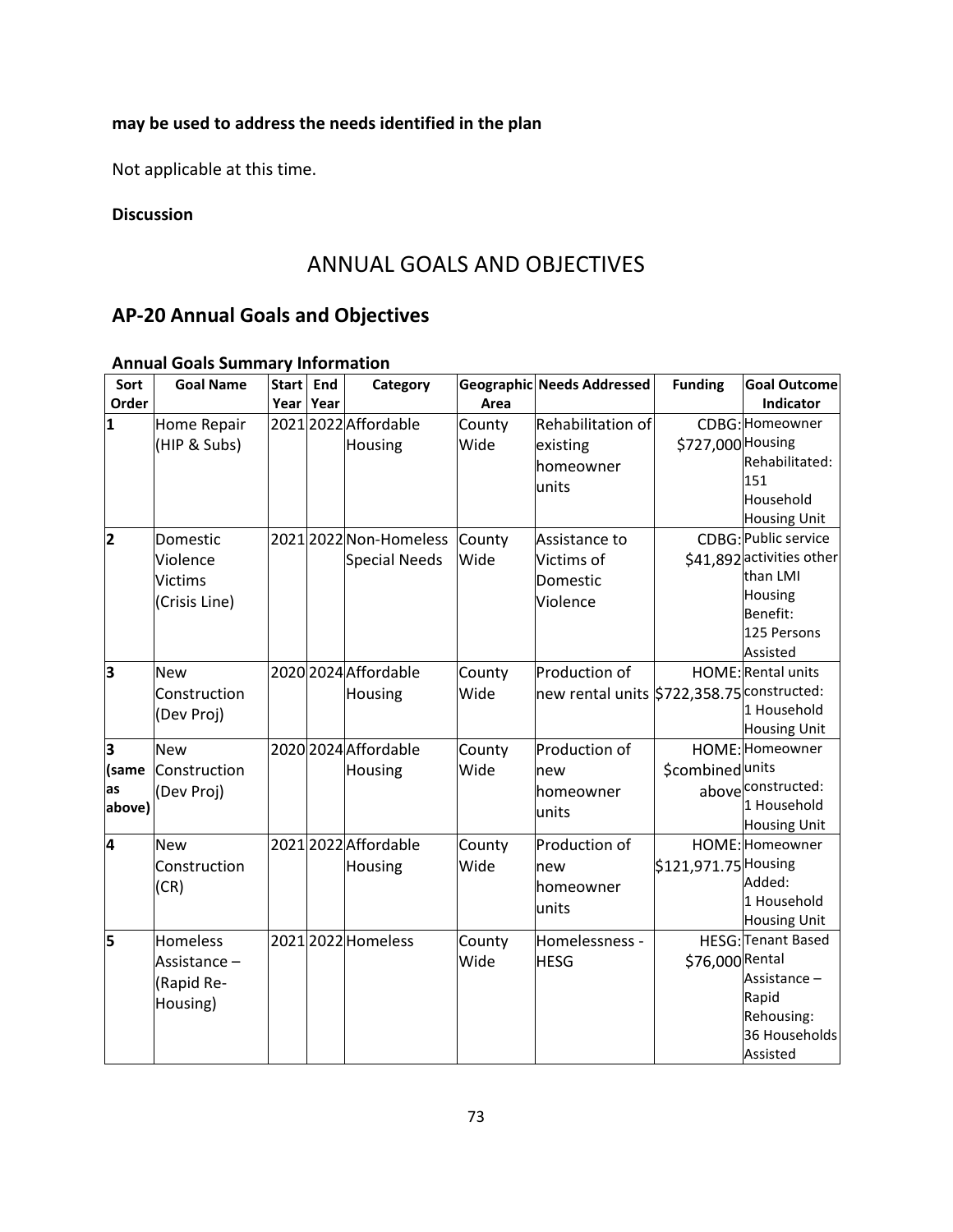| Sort  | <b>Goal Name</b>                   |      | Start End | Category               |        | <b>Geographic Needs Addressed</b> | <b>Funding</b> | <b>Goal Outcome</b>          |
|-------|------------------------------------|------|-----------|------------------------|--------|-----------------------------------|----------------|------------------------------|
| Order |                                    | Year | Year      |                        | Area   |                                   |                | Indicator                    |
| 6     | Homelessness                       |      |           | 2021 2022 Homeless     | County | Homelessness -                    |                | HESG: Homelessness           |
|       | Prevention                         |      |           |                        | Wide   | <b>HESG</b>                       |                | \$75,733 Prevention:         |
|       |                                    |      |           |                        |        |                                   |                | 72 Persons                   |
|       |                                    |      |           |                        |        |                                   |                | Assisted                     |
| 17    | Home                               |      |           | 2021 2022 Affordable   | County | Home                              |                | CDBG: Public service         |
|       | Ownership                          |      |           | <b>Housing</b>         | Wide   | Ownership                         |                | \$71,069 activities other    |
|       | (HomeFirst)                        |      |           |                        |        |                                   |                | than LMI                     |
|       |                                    |      |           |                        |        |                                   |                | Housing                      |
|       |                                    |      |           |                        |        |                                   |                | <b>Benefit:</b>              |
|       |                                    |      |           |                        |        |                                   |                | 100 Persons                  |
|       |                                    |      |           |                        |        |                                   |                | assisted                     |
| 8     | <b>Homeless</b>                    |      |           | 2021 2022 Homeless     | County | Homelessness -                    |                | CDBG: Public service         |
|       | Assistance -                       |      |           |                        | Wide   | Outreach and                      |                | \$22,500 activities other    |
|       | (Loaves &                          |      |           |                        |        | Prevention                        |                | than LMI                     |
|       | Fishes)                            |      |           |                        |        |                                   |                | Housing                      |
|       |                                    |      |           |                        |        |                                   |                | Benefit:                     |
|       |                                    |      |           |                        |        |                                   |                | 275 Persons                  |
|       |                                    |      |           |                        |        |                                   |                | Assisted                     |
| 9     | Infrastructure                     |      |           | 2021 2022 Non-housing  | County | Infrastructure                    |                | <b>CDBG: Public Facility</b> |
|       |                                    |      |           | Community              | Wide   |                                   | \$71,995 or    |                              |
|       |                                    |      |           | Development            |        |                                   |                | infrastructure               |
|       |                                    |      |           |                        |        |                                   |                | activities other             |
|       |                                    |      |           |                        |        |                                   |                | than LMI                     |
|       |                                    |      |           |                        |        |                                   |                | housing                      |
|       |                                    |      |           |                        |        |                                   |                | benefit<br>1 Person          |
|       |                                    |      |           |                        |        |                                   |                | assisted                     |
| 10    | Health Services 2021 2022 Homeless |      |           |                        |        | Homelessness -                    |                | CDBG: Public service         |
|       |                                    |      |           |                        | County |                                   |                | \$25,000 activities other    |
|       | (EOC Dental)                       |      |           |                        | Wide   | Outreach and                      |                | than LMI                     |
|       |                                    |      |           |                        |        | Prevention                        |                | Housing                      |
|       |                                    |      |           |                        |        |                                   |                | Benefit:                     |
|       |                                    |      |           |                        |        |                                   |                | 25 Persons                   |
|       |                                    |      |           |                        |        |                                   |                | Assisted                     |
| 11    | Youth                              |      |           | 2021 2022 Non-homeless | County | Public Services                   |                | CDBG: Public service         |
|       | Development                        |      |           | <b>Special Needs</b>   | Wide   |                                   |                | \$45,000.72 activities other |
|       | (Mentors, BSA)                     |      |           |                        |        |                                   |                | than LMI                     |
|       |                                    |      |           |                        |        |                                   |                | Housing                      |
|       |                                    |      |           |                        |        |                                   |                | Benefit:                     |
|       |                                    |      |           |                        |        |                                   |                | 140 Persons                  |
|       |                                    |      |           |                        |        |                                   |                | Assisted                     |
| 12    | Miscellaneous                      |      |           | 2021 2022 Non-homeless | County | <b>Public Services</b>            |                | CDBG: Public service         |
|       | <b>Public Service</b>              |      |           | <b>Special Needs</b>   | Wide   |                                   |                | \$37,689 activities other    |
|       | (FCC, FAM)                         |      |           |                        |        |                                   |                | than LMI                     |
|       |                                    |      |           |                        |        |                                   |                | Housing                      |
|       |                                    |      |           |                        |        |                                   |                | Benefit:                     |
|       |                                    |      |           |                        |        |                                   |                | 400 Persons                  |
|       |                                    |      |           |                        |        |                                   |                | Assisted                     |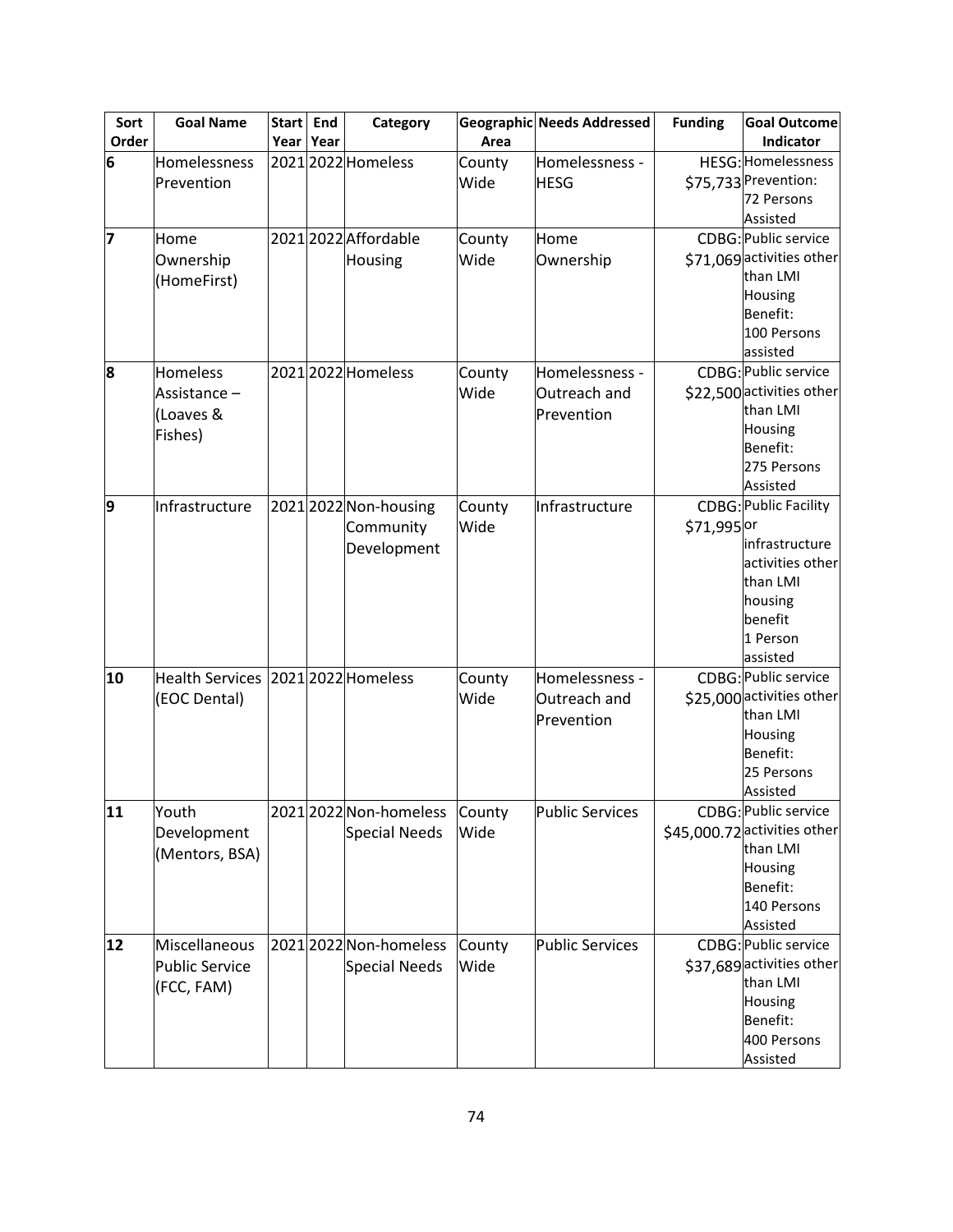| Sort  | <b>Goal Name</b>         | <b>Start</b> | <b>End</b> | Category              |         | Geographic Needs Addressed | <b>Funding</b>  | <b>Goal Outcome</b>          |
|-------|--------------------------|--------------|------------|-----------------------|---------|----------------------------|-----------------|------------------------------|
| Order |                          | Year         | Year       |                       | Area    |                            |                 | Indicator                    |
| 13    | lEconomic                |              |            | 2021 2022 Other:      | County  | lEconomic                  |                 | CDBG: Businesses             |
|       | Development.             |              |            | <b>Economic</b>       | Wide    | Development                |                 | \$5,000 assisted:            |
|       |                          |              |            | Development           |         |                            |                 | 1 Business                   |
|       |                          |              |            |                       |         |                            |                 | Assisted                     |
| 14    | <b>Public Facilities</b> |              |            | 2021 2022 Non-Housing | County  | <b>Public Facilities</b>   |                 | <b>CDBG: Public Facility</b> |
|       | land                     |              |            | Community             | Wide    |                            | \$120,333 or    |                              |
|       | Improvements             |              |            | Development           |         |                            |                 | Infrastructure               |
|       |                          |              |            |                       |         |                            |                 | <b>Activities</b>            |
|       |                          |              |            |                       |         |                            |                 | lother than LMI              |
|       |                          |              |            |                       |         |                            |                 | <b>Housing</b>               |
|       |                          |              |            |                       |         |                            |                 | Benefit:                     |
|       |                          |              |            |                       |         |                            |                 | 1 Person                     |
|       |                          |              |            |                       |         |                            |                 | Assisted                     |
| 15    | Acquisition              |              |            | 2021 2022 Affordable  | County- | Home                       | \$71,993 Other: |                              |
|       |                          |              |            | Housing               | Wide    | Ownership                  |                 | 1 other                      |

**TABLE 54 – GOALS SUMMARY**

# **Goal Descriptions**

| $\mathbf{1}$            | <b>Goal Name</b>                          | Home Repair                                                                 |  |  |  |  |  |
|-------------------------|-------------------------------------------|-----------------------------------------------------------------------------|--|--|--|--|--|
|                         | Goal                                      | CDBG funds will be used to provide home improvement loans to eligible       |  |  |  |  |  |
|                         | <b>Description</b>                        | low-moderate income families within the jurisdiction. CDBG funds will also  |  |  |  |  |  |
|                         |                                           | be used to provide grants to low-income elderly homeowners for              |  |  |  |  |  |
|                         |                                           | emergency and minor home repairs and to cover administrative costs and      |  |  |  |  |  |
|                         |                                           | supplies for minor home repairs through a volunteer program. Funding        |  |  |  |  |  |
|                         |                                           | will be provided to cover building materials and supplies for minor repairs |  |  |  |  |  |
|                         |                                           | performed by volunteer youth groups.                                        |  |  |  |  |  |
| $\overline{2}$          | <b>Goal Name</b>                          | <b>Domestic Violence Victims</b>                                            |  |  |  |  |  |
|                         | Goal                                      | CDBG funding will be used to provide comprehensive services to victims of   |  |  |  |  |  |
|                         | <b>Description</b>                        | domestic violence that are being treated by Crisis Line and Safe House of   |  |  |  |  |  |
|                         |                                           | Georgia.                                                                    |  |  |  |  |  |
| $\overline{\mathbf{3}}$ | <b>Goal Name</b>                          | <b>New Construction</b>                                                     |  |  |  |  |  |
|                         | Goal                                      | HOME funds will be used to construct single family and multi-family         |  |  |  |  |  |
|                         | <b>Description</b>                        | housing units and provide homeownership opportunities to low- and           |  |  |  |  |  |
|                         |                                           | moderate-income individuals through low-interest loans.                     |  |  |  |  |  |
| 4                       | <b>Goal Name</b><br>New Construction (CR) |                                                                             |  |  |  |  |  |
|                         | Goal                                      | With the assistance of a designated CHDO agency, single-family homes will   |  |  |  |  |  |
|                         | <b>Description</b>                        | be constructed over the course of this 5-year plan.                         |  |  |  |  |  |
| 5                       | <b>Goal Name</b>                          | Homeless Assistance - HESG                                                  |  |  |  |  |  |
|                         | Goal                                      | HESG funds will be used for rapid re-housing of homeless individuals and    |  |  |  |  |  |
|                         | <b>Description</b>                        | families.                                                                   |  |  |  |  |  |
| 6                       | <b>Goal Name</b>                          | Homelessness Prevention - HESG                                              |  |  |  |  |  |
|                         | Goal                                      | HESG funds will be used for homelessness preventative measures which        |  |  |  |  |  |
|                         | <b>Description</b>                        | will be carried out by subrecipient organizations.                          |  |  |  |  |  |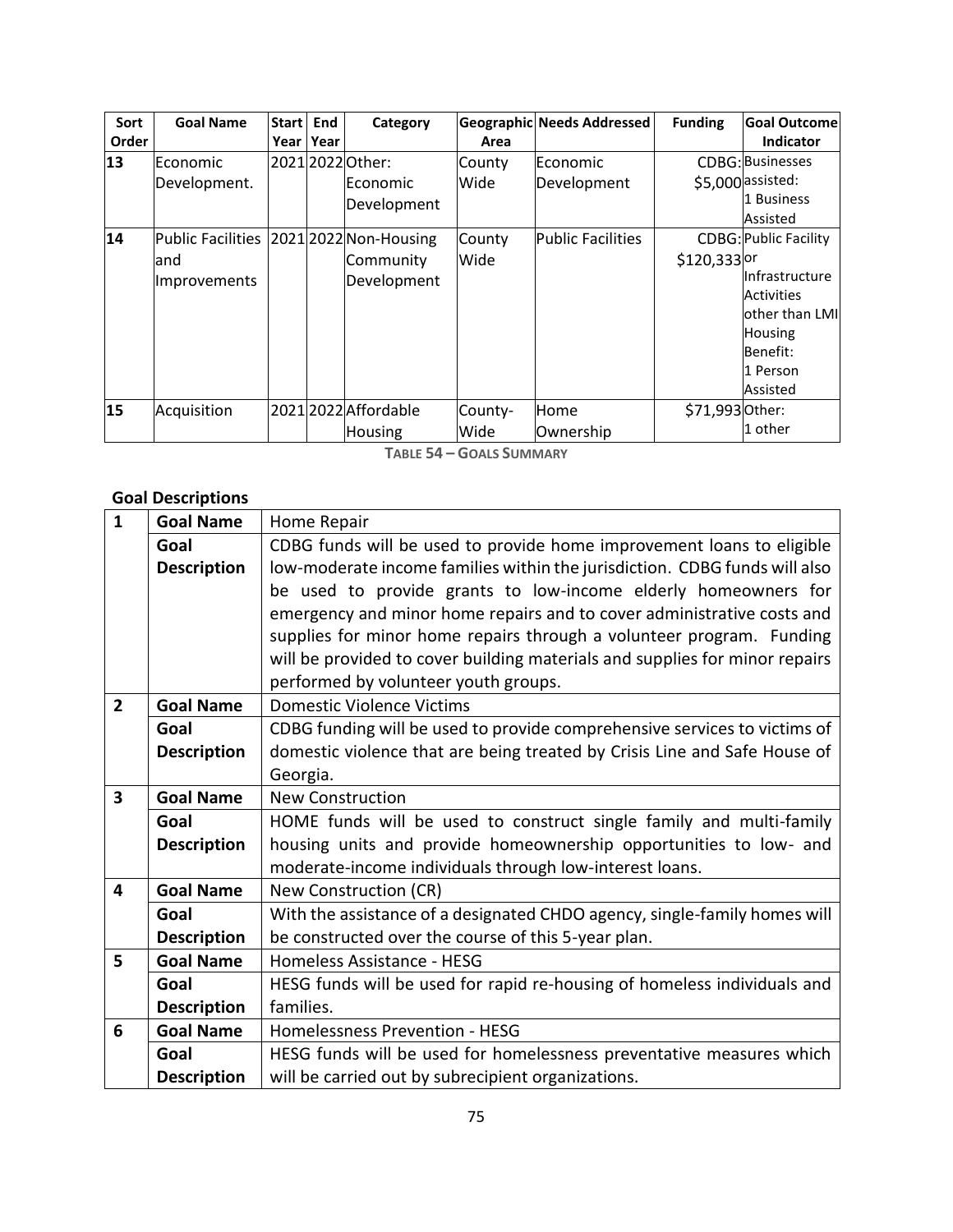| $\overline{\mathbf{z}}$ | <b>Goal Name</b>   | Home Ownership                                                              |  |  |  |  |  |
|-------------------------|--------------------|-----------------------------------------------------------------------------|--|--|--|--|--|
|                         | Goal               | CDBG funds will be used to provide financial and home-ownership             |  |  |  |  |  |
|                         | <b>Description</b> | counseling to low- and moderate-income families and potential               |  |  |  |  |  |
|                         |                    | homebuyers. HOME funds will be available for home-purchase loans to         |  |  |  |  |  |
|                         |                    | eligible low- and moderate-income families.                                 |  |  |  |  |  |
| 8                       | <b>Goal Name</b>   | <b>Homeless Assistance</b>                                                  |  |  |  |  |  |
|                         | Goal               | CDBG funding will be used to provide homeless prevention and outreach       |  |  |  |  |  |
|                         | <b>Description</b> | services to homeless and at-risk individuals.                               |  |  |  |  |  |
| 9                       | <b>Goal Name</b>   | Infrastructure                                                              |  |  |  |  |  |
|                         | Goal               | CDBG funding will be used to repair or construct necessary sidewalks, flood |  |  |  |  |  |
|                         | <b>Description</b> | drains, sewers or street improvements designed to improve the quality of    |  |  |  |  |  |
|                         |                    | living in LMI neighborhoods.                                                |  |  |  |  |  |
| 10                      | <b>Goal Name</b>   | <b>Health Services</b>                                                      |  |  |  |  |  |
|                         | Goal               | CDBG funds will be used to provide basic dental care to homeless or at-risk |  |  |  |  |  |
|                         | <b>Description</b> | individuals.                                                                |  |  |  |  |  |
| 11                      | <b>Goal Name</b>   | Youth Development                                                           |  |  |  |  |  |
|                         | Goal               | CDBG funds will be used for the case manager's salary with Mentors          |  |  |  |  |  |
|                         | <b>Description</b> | Project to provide at risk middle and high school students with positive    |  |  |  |  |  |
|                         |                    | adult role models.                                                          |  |  |  |  |  |
| 12                      | <b>Goal Name</b>   | Miscellaneous Public Service                                                |  |  |  |  |  |
|                         | Goal               | CDBG funds will target LMI families with services and products such as      |  |  |  |  |  |
|                         | <b>Description</b> | family counselling and car seats for children.                              |  |  |  |  |  |
| 13                      | <b>Goal Name</b>   | Economic Development.                                                       |  |  |  |  |  |
|                         | Goal               | CDBG funds will be used to provide financial assistance to for-profit       |  |  |  |  |  |
|                         | <b>Description</b> | businesses through marketing grants designed to increase their customer     |  |  |  |  |  |
|                         |                    | base.                                                                       |  |  |  |  |  |
| 14                      | <b>Goal Name</b>   | <b>Public Facilities and Improvements</b>                                   |  |  |  |  |  |
|                         | Goal               | CDBG funds will be used to construct or repair parks and recreational       |  |  |  |  |  |
|                         | <b>Description</b> | facilities, senior, handicapped, youth, or neighborhood centers, shelters   |  |  |  |  |  |
|                         |                    | for the homeless, and childcare centers.                                    |  |  |  |  |  |
| 15                      | <b>Goal Name</b>   | Acquisition                                                                 |  |  |  |  |  |
|                         | Goal               | CDBG funds will be used to acquire any properties necessary for the         |  |  |  |  |  |
|                         | <b>Description</b> | construction of LMI housing or other CDBG-eligible activity.                |  |  |  |  |  |

# *PROJECTS*

*AP-35 PROJECTS – 91.220(D)* **Introduction** 

**Projects**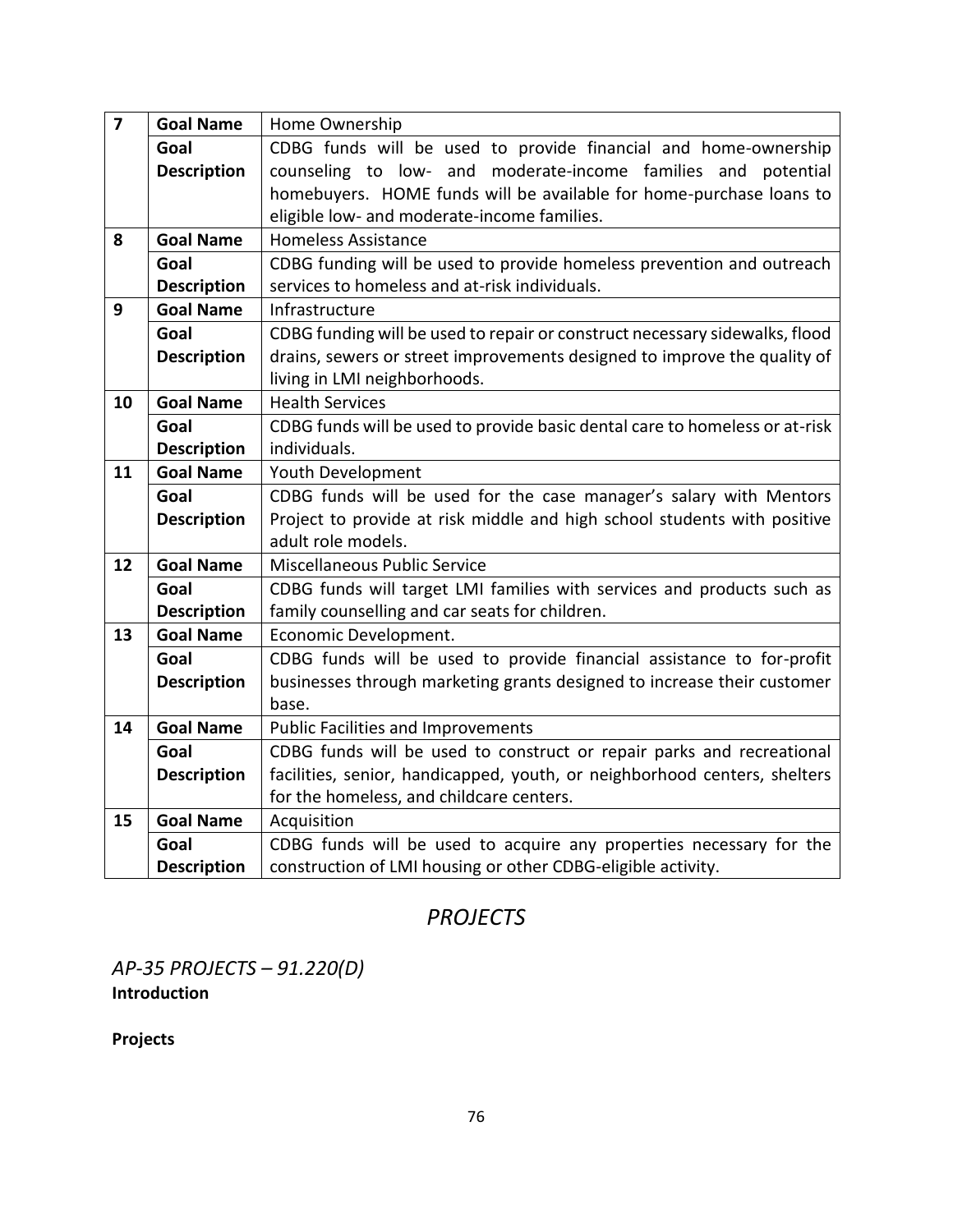| #              | <b>Project Name</b>              |
|----------------|----------------------------------|
| 1              | <b>CDBG Administration</b>       |
| $\overline{2}$ | Housing Redevelopment Admin      |
| 3              | <b>Housing Services (Subs)</b>   |
| 4              | <b>Public Services (Subs)</b>    |
| 5              | Home Improvement Program (HIP)   |
| 6              | Public Facilities / Improvements |
| 7              | Acquisitions                     |
| 8              | Infrastructure                   |
| 9              | <b>CDBG Payments</b>             |
| 10             | <b>Economic Development</b>      |
| 11             | <b>HOME Administration</b>       |
| 12             | Developer Projects               |
| 13             | PY20 CHDO                        |
| 14             | PY20 HESG                        |

# **Describe the reasons for allocation priorities and any obstacles to addressing underserved needs**

Allocations were based on the order of priority for established goals, past completion costs, and a final review/revision by the governing body of M-BC. No obstacles to addressing underserved needs were noted.

## *AP-38 PROJECT SUMMARY*

## **Project Summary Information**

| $\mathbf{1}$   | <b>Project Name</b>             | <b>CDBG Administration</b>                                  |
|----------------|---------------------------------|-------------------------------------------------------------|
|                | <b>Target Area</b>              | N/A                                                         |
|                | <b>Goals Supported</b>          | N/A                                                         |
|                | <b>Needs Addressed</b>          | N/A                                                         |
|                | <b>Funding</b>                  | <b>CDBG</b>                                                 |
|                | <b>Description</b>              | CDBG admin funds used for the operation of the program.     |
|                | <b>Target Date</b>              | 6/30/2021                                                   |
|                | Estimate the number and type of | N/A. This has a matrix code of 21a.                         |
|                | families that will benefit from |                                                             |
|                | the proposed activities         |                                                             |
|                | <b>Location Description</b>     | N/A                                                         |
|                | <b>Planned Activities</b>       | N/A                                                         |
| $\overline{2}$ | <b>Project Name</b>             | Housing Redevelopment Admin                                 |
|                | <b>Target Area</b>              | N/A                                                         |
|                | <b>Goals Supported</b>          | N/A                                                         |
|                | <b>Needs Addressed</b>          | N/A                                                         |
|                | <b>Funding</b>                  | <b>CDBG</b>                                                 |
|                | <b>Description</b>              | Funds used to run the housing-related activities within the |
|                |                                 | CDBG program.                                               |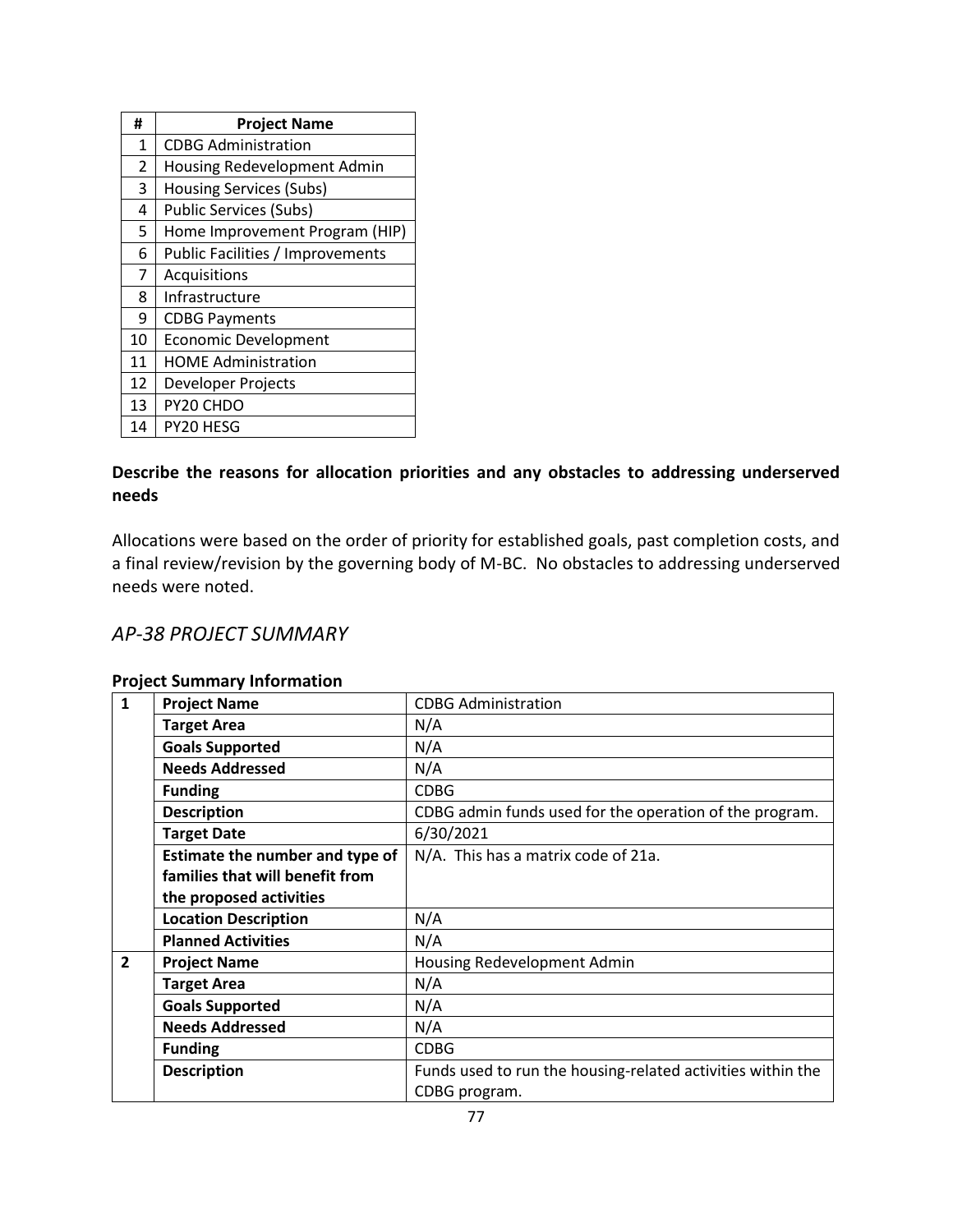|                         | <b>Target Date</b>              | 6/30/2021                                                |
|-------------------------|---------------------------------|----------------------------------------------------------|
|                         | Estimate the number and type of | N/A. This has a matrix code 14h.                         |
|                         | families that will benefit from |                                                          |
|                         | the proposed activities         |                                                          |
|                         | <b>Location Description</b>     | n/a                                                      |
|                         | <b>Planned Activities</b>       | n/a                                                      |
| $\overline{\mathbf{3}}$ | <b>Project Name</b>             | <b>Housing Services (Subs)</b>                           |
|                         | <b>Target Area</b>              | Entire jurisdiction                                      |
|                         | <b>Goals Supported</b>          | Home repair                                              |
|                         | <b>Needs Addressed</b>          | Rehabilitation of existing homeowner units               |
|                         | <b>Funding</b>                  | <b>CDBG</b>                                              |
|                         | <b>Description</b>              | Subrecipient organizations that provide housing services |
|                         |                                 | to low-moderate income clients.                          |
|                         | <b>Target Date</b>              | 6/30/2021                                                |
|                         | Estimate the number and type of | 151                                                      |
|                         | families that will benefit from |                                                          |
|                         | the proposed activities         |                                                          |
|                         | <b>Location Description</b>     | Within jurisdiction.                                     |
|                         | <b>Planned Activities</b>       | Rehabilitation of existing homeowner units               |
| 4                       | <b>Project Name</b>             | <b>Public Services (Subs)</b>                            |
|                         | <b>Target Area</b>              | Entire jurisdiction                                      |
|                         | <b>Goals Supported</b>          | Domestic violence, housing counseling, homeless          |
|                         |                                 | assistance, health services, youth development,          |
|                         |                                 | miscellaneous public service                             |
|                         | <b>Needs Addressed</b>          | Domestic violence, housing counseling, homeless          |
|                         |                                 | assistance, health services, youth development,          |
|                         |                                 | miscellaneous public service                             |
|                         | <b>Funding</b>                  | <b>CDBG</b>                                              |
|                         | <b>Description</b>              | Subrecipients that provide public services to clients.   |
|                         | <b>Target Date</b>              | 6/30/2021                                                |
|                         | Estimate the number and type of | 975                                                      |
|                         | families that will benefit from |                                                          |
|                         | the proposed activities         |                                                          |
|                         | <b>Location Description</b>     | Within jurisdiction.                                     |
|                         | <b>Planned Activities</b>       | Subrecipients that provide public services to clients.   |
| 5                       | <b>Project Name</b>             | Home Improvement Program (HIP)                           |
|                         | <b>Target Area</b>              | Entire jurisdiction                                      |
|                         | <b>Goals Supported</b>          | Home repair                                              |
|                         | <b>Needs Addressed</b>          | Rehabilitation of existing homeowner units               |
|                         | <b>Funding</b>                  | <b>CDBG</b>                                              |
|                         | <b>Description</b>              | Minor home improvement loans and roof repair grants.     |
|                         | <b>Target Date</b>              | 6/30/2021                                                |
|                         | Estimate the number and type of | 151                                                      |
|                         | families that will benefit from |                                                          |
|                         | the proposed activities         |                                                          |
|                         | <b>Location Description</b>     | within jurisdiction                                      |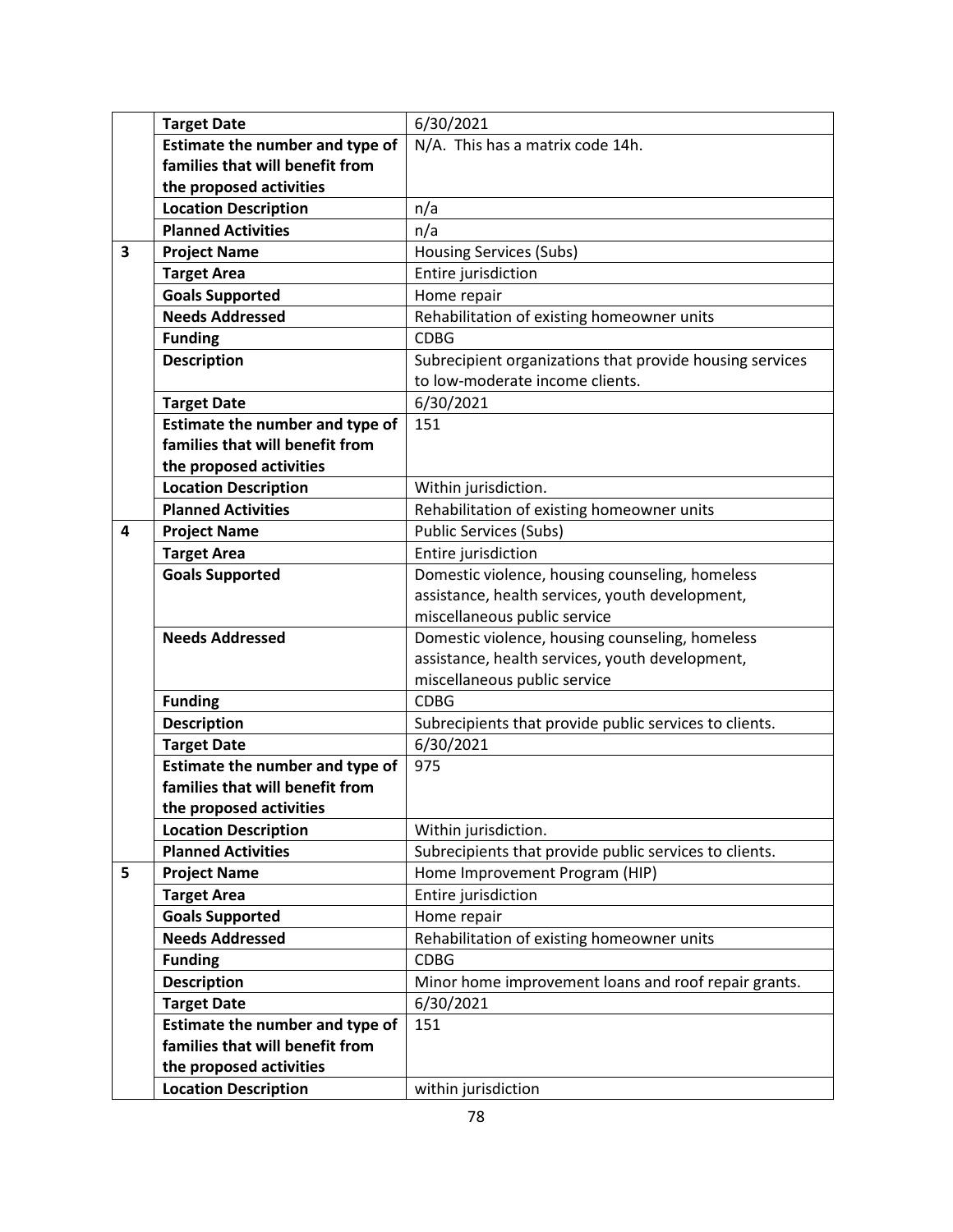|                         | <b>Planned Activities</b>       | Minor home improvement loans and roof repair grants.          |
|-------------------------|---------------------------------|---------------------------------------------------------------|
| 6                       | <b>Project Name</b>             | Public Facilities / Improvements                              |
|                         | <b>Target Area</b>              | Entire jurisdiction                                           |
|                         | <b>Goals Supported</b>          | <b>Public Facilities</b>                                      |
|                         | <b>Needs Addressed</b>          | <b>Public Facilities and Improvements</b>                     |
|                         | <b>Funding</b>                  | <b>CDBG</b>                                                   |
|                         | <b>Description</b>              | New construction and repairs to public facilities             |
|                         | <b>Target Date</b>              | 6/30/2021                                                     |
|                         | Estimate the number and type of | These will be LMA activities so the beneficiaries will be the |
|                         | families that will benefit from | total number of people living in the area that has been       |
|                         | the proposed activities         | designated as a low-moderate income neighborhood.             |
|                         | <b>Location Description</b>     | within jurisdiction                                           |
|                         | <b>Planned Activities</b>       | New construction and repairs to public facilities and         |
|                         |                                 | infrastructure.                                               |
| $\overline{\mathbf{z}}$ | <b>Project Name</b>             | Acquisitions                                                  |
|                         | <b>Target Area</b>              | Entire jurisdiction                                           |
|                         | <b>Goals Supported</b>          | New Construction, New Construction (CR)                       |
|                         | <b>Needs Addressed</b>          | Production of new homeowner and rental units                  |
|                         | <b>Funding</b>                  | <b>CDBG</b>                                                   |
|                         | <b>Description</b>              | Acquisition of real property                                  |
|                         | <b>Target Date</b>              | 6/30/2021                                                     |
|                         | Estimate the number and type of | $\mathbf{1}$                                                  |
|                         | families that will benefit from |                                                               |
|                         | the proposed activities         |                                                               |
|                         | <b>Location Description</b>     | within jurisdiction                                           |
|                         | <b>Planned Activities</b>       | Acquisition for new construction                              |
| 8                       | <b>Project Name</b>             | Infrastructure                                                |
|                         | <b>Target Area</b>              | Entire jurisdiction                                           |
|                         | <b>Goals Supported</b>          | Non-housing community needs                                   |
|                         | <b>Needs Addressed</b>          | Flood drainage, water/sewer, street, sidewalks                |
|                         | <b>Funding</b>                  | <b>CDBG</b>                                                   |
|                         | <b>Description</b>              | New construction and repairs to public infrastructure.        |
|                         | <b>Target Date</b>              | 6/30/2021                                                     |
|                         | Estimate the number and type of | These will be LMA activities so the beneficiaries will be the |
|                         | families that will benefit from | total number of people living in the area that has been       |
|                         | the proposed activities         | designated as a low-moderate income neighborhood.             |
|                         | <b>Location Description</b>     | within jurisdiction                                           |
|                         | <b>Planned Activities</b>       |                                                               |
| 9                       | <b>Project Name</b>             | <b>CDBG Payments</b>                                          |
|                         | <b>Target Area</b>              | Entire jurisdiction                                           |
|                         | <b>Goals Supported</b>          | Not applicable                                                |
|                         | <b>Needs Addressed</b>          | Not applicable                                                |
|                         | <b>Funding</b>                  | <b>CDBG</b>                                                   |
|                         | <b>Description</b>              | Incoming PI and RLF payments will be applied toward this      |
|                         |                                 | project/activity                                              |
|                         | <b>Target Date</b>              | 6/30/2021                                                     |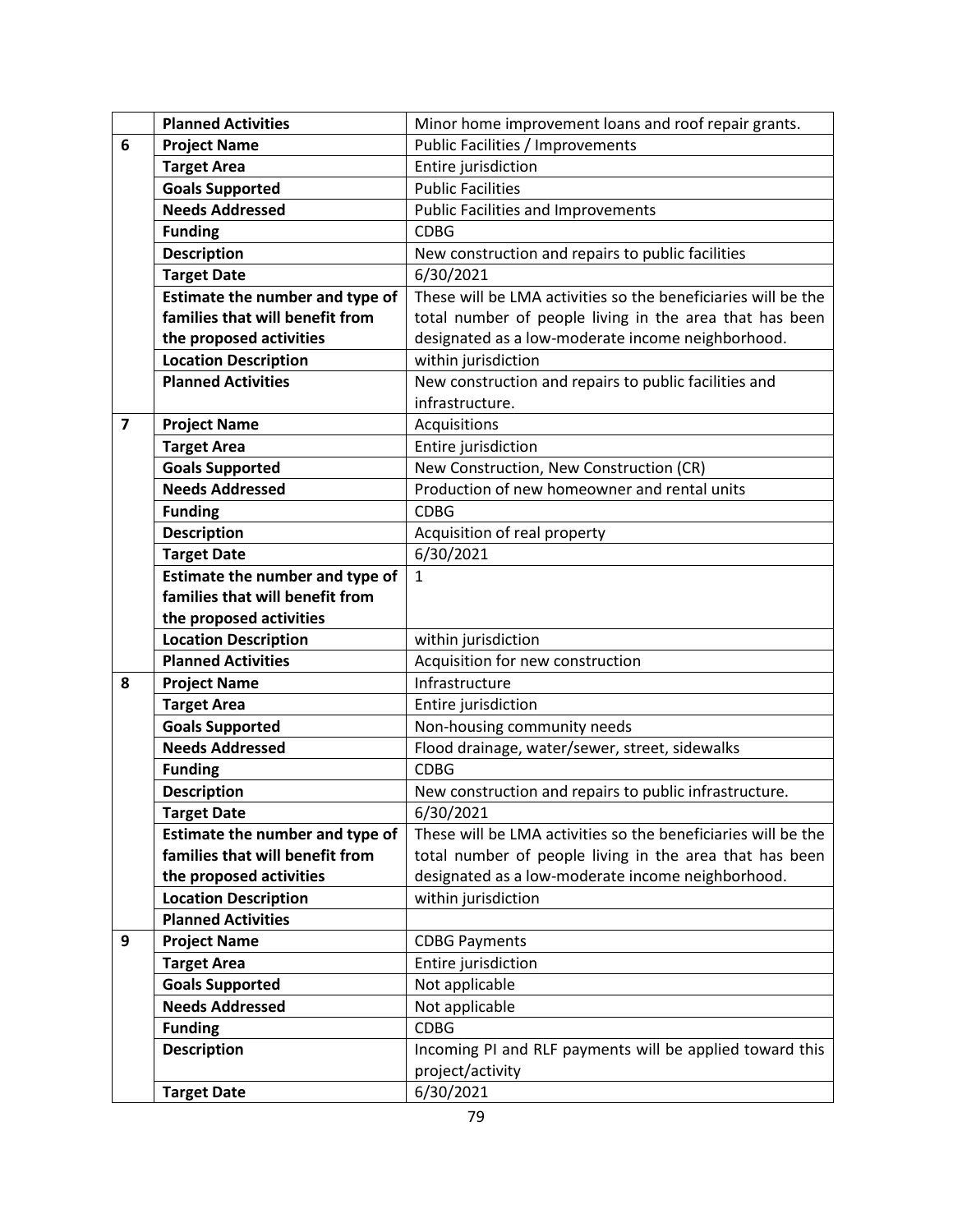|    | Estimate the number and type of | Not applicable                                          |
|----|---------------------------------|---------------------------------------------------------|
|    | families that will benefit from |                                                         |
|    | the proposed activities         |                                                         |
|    | <b>Location Description</b>     | within jurisdiction                                     |
|    | <b>Planned Activities</b>       | Not applicable                                          |
| 10 | <b>Project Name</b>             | <b>Economic Development</b>                             |
|    | <b>Target Area</b>              | Entire jurisdiction                                     |
|    | <b>Goals Supported</b>          | <b>Economic Development</b>                             |
|    | <b>Needs Addressed</b>          | <b>Economic Development</b>                             |
|    | <b>Funding</b>                  | <b>CDBG</b>                                             |
|    | <b>Description</b>              | Small business loans, facade improvement loans, and     |
|    |                                 | business marketing grants for advertisements<br>by      |
|    |                                 | microenterprises.                                       |
|    | <b>Target Date</b>              | 6/30/2021                                               |
|    | Estimate the number and type of | 1 small business                                        |
|    | families that will benefit from |                                                         |
|    | the proposed activities         |                                                         |
|    | <b>Location Description</b>     | within jurisdiction                                     |
|    | <b>Planned Activities</b>       | Small business marketing grants for advertisements by   |
|    |                                 | microenterprises.                                       |
| 11 | <b>Project Name</b>             | <b>HOME Administration</b>                              |
|    | <b>Target Area</b>              | Not applicable                                          |
|    | <b>Goals Supported</b>          | Not applicable                                          |
|    | <b>Needs Addressed</b>          | Not applicable                                          |
|    | <b>Funding</b>                  | <b>HOME</b>                                             |
|    | <b>Description</b>              | Funds that are used for the operation of the HOME grant |
|    | <b>Target Date</b>              | 6/30/2021                                               |
|    | Estimate the number and type of | N/A. This is an admin activity.                         |
|    | families that will benefit from |                                                         |
|    | the proposed activities         |                                                         |
|    | <b>Location Description</b>     | Not applicable                                          |
|    | <b>Planned Activities</b>       | Not applicable                                          |
| 12 | <b>Project Name</b>             | Developer Projects                                      |
|    | <b>Target Area</b>              | Entire jurisdiction                                     |
|    | <b>Goals Supported</b>          | Production of new rental units                          |
|    | <b>Needs Addressed</b>          | Production of new rental units                          |
|    |                                 | Production of new homeowner units                       |
|    | <b>Funding</b>                  | <b>HOME</b>                                             |
|    | <b>Description</b>              | Construction-related projects and activities            |
|    | <b>Target Date</b>              | 6/30/2021                                               |
|    | Estimate the number and type of | 2 LMI families                                          |
|    | families that will benefit from |                                                         |
|    | the proposed activities         |                                                         |
|    | <b>Location Description</b>     | within jurisdiction                                     |
|    | <b>Planned Activities</b>       | Construction-related projects and activities            |
| 13 | <b>Project Name</b>             | PY20 CHDO                                               |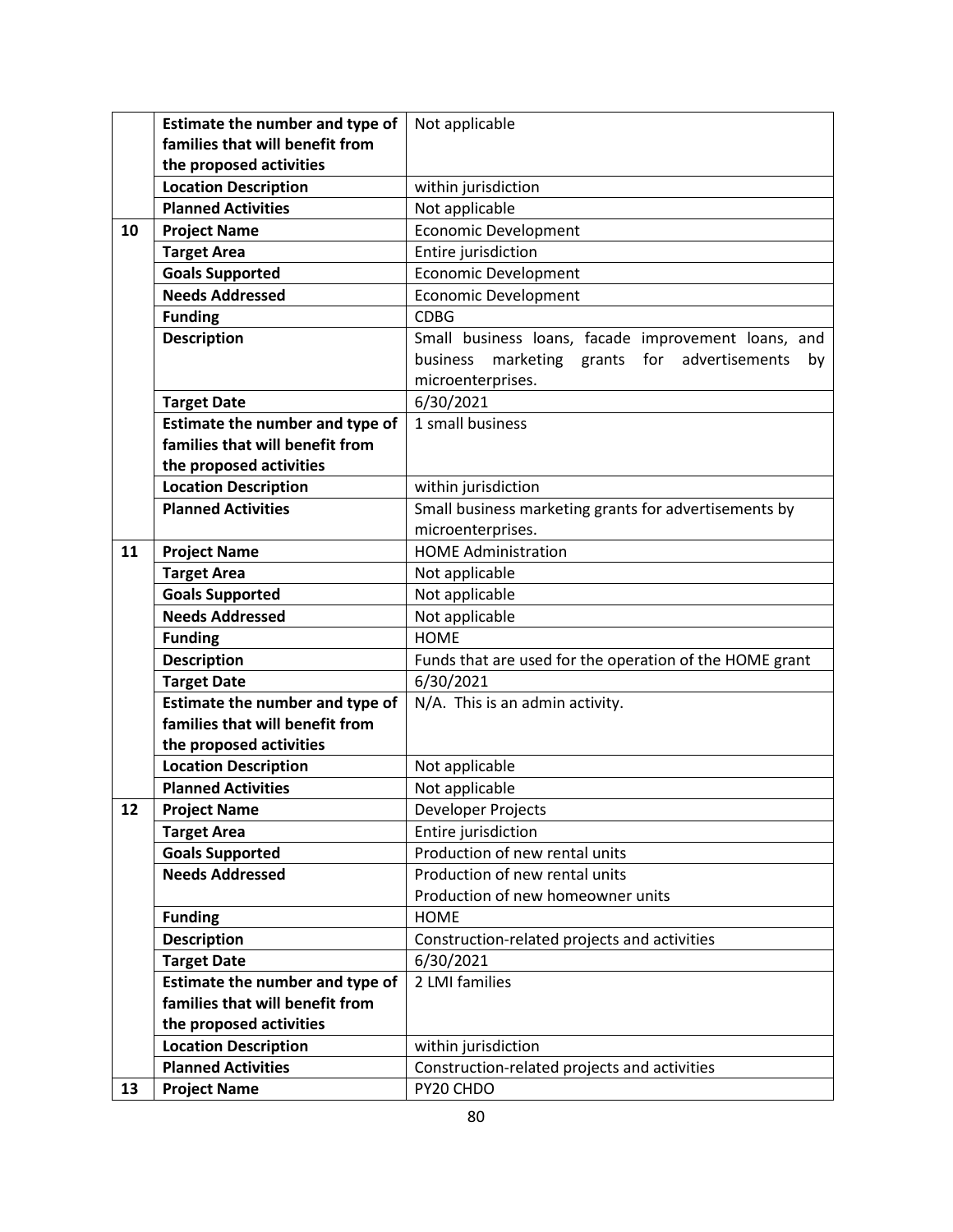|    | <b>Target Area</b>              | Entire jurisdiction                                 |
|----|---------------------------------|-----------------------------------------------------|
|    | <b>Goals Supported</b>          | Affordable housing                                  |
|    | <b>Needs Addressed</b>          | Production of new homeowner units                   |
|    | <b>Funding</b>                  | <b>HOME CHDO</b>                                    |
|    | <b>Description</b>              | CHDO funds used for construction-related activities |
|    | <b>Target Date</b>              | 6/30/2021                                           |
|    | Estimate the number and type of | $\mathbf{1}$                                        |
|    | families that will benefit from |                                                     |
|    | the proposed activities         |                                                     |
|    | <b>Location Description</b>     | within jurisdiction                                 |
|    | <b>Planned Activities</b>       | CHDO funds used for construction-related activities |
| 14 | <b>Project Name</b>             | PY20 HESG                                           |
|    | <b>Target Area</b>              | Entire jurisdiction                                 |
|    | <b>Goals Supported</b>          | Homeless assistance                                 |
|    | <b>Needs Addressed</b>          | Homelessness - (HESG)                               |
|    | <b>Funding</b>                  | <b>HESG</b>                                         |
|    | <b>Description</b>              | HESG funds used for the purpose of housing homeless |
|    |                                 | clients                                             |
|    | <b>Target Date</b>              | 6/30/2021                                           |
|    | Estimate the number and type of | 108                                                 |
|    | families that will benefit from |                                                     |
|    | the proposed activities         |                                                     |
|    | <b>Location Description</b>     | within jurisdiction                                 |
|    | <b>Planned Activities</b>       | HESG funds used for the purpose of housing homeless |
|    |                                 | clients                                             |

**TABLE 55 – PROJECT SUMMARY INFORMATION**

# *AP-50 GEOGRAPHIC DISTRIBUTION – 91.220(F)*

## **Description of the geographic areas of the entitlement (including areas of low-income and minority concentration) where assistance will be directed.**

Assistance will be provided to the entire jurisdiction.

#### **Geographic Distribution**

|             | Target Area   Percentage of Funds |
|-------------|-----------------------------------|
| County-wide | 100%                              |

 **TABLE 55 - GEOGRAPHIC DISTRIBUTION** 

## **Rationale for the priorities for allocating investments geographically**

M-BC does not allocate funding based on geographic location or race. Clientele that apply for public service or housing programs are qualified based on income and/or disabilities. Funding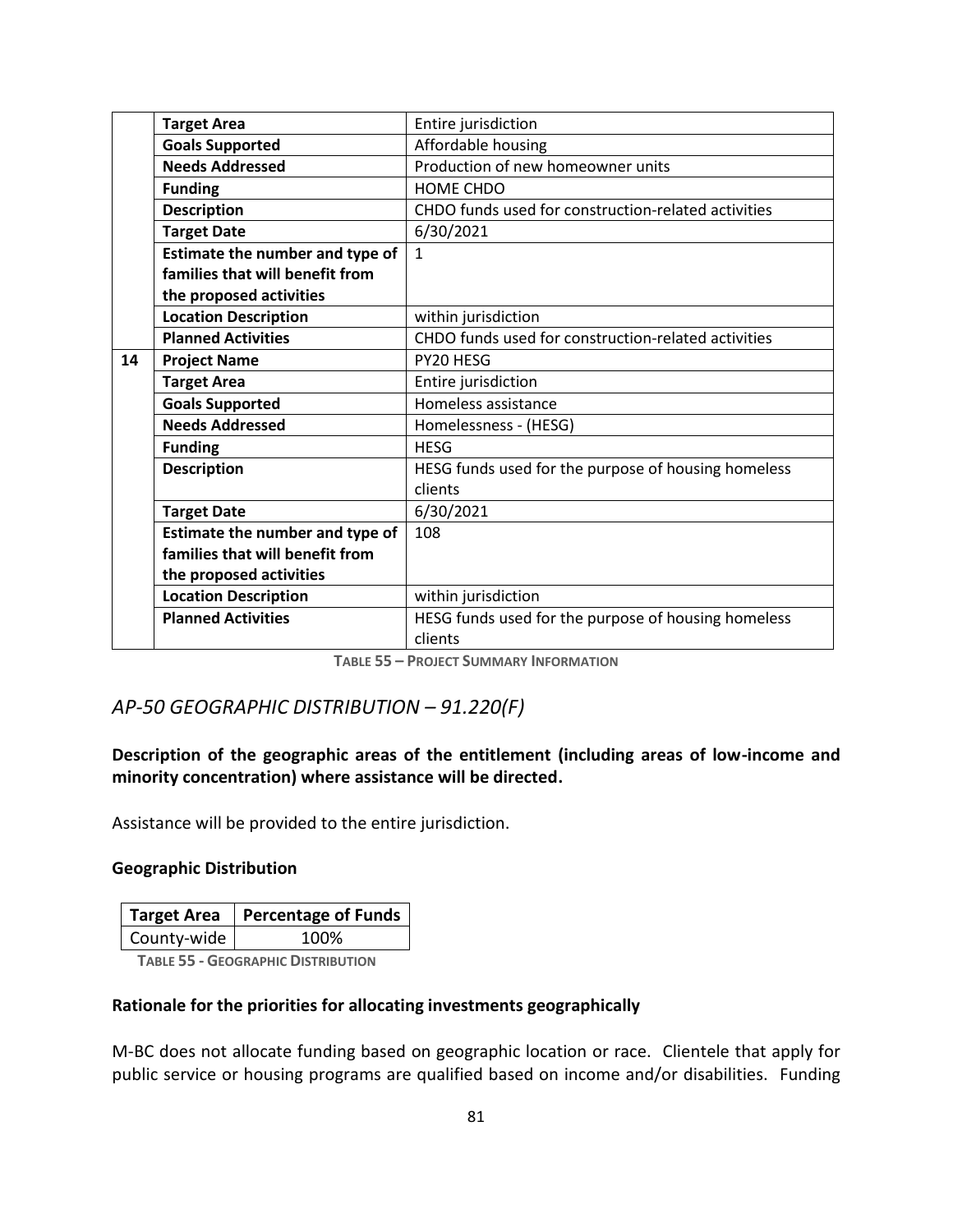for public facilities, infrastructure improvements and demolitions are allocated based on survey results, reviews and jurisdictional needs.

#### **Discussion**

# AFFORDABLE HOUSING

# *AP-55 AFFORDABLE HOUSING – 91.220(G)*

#### **Introduction**

- 2 Developer projects
- 1 CHDO activity

| One Year Goals for the Number of Households to be |   |
|---------------------------------------------------|---|
| <b>Supported</b>                                  |   |
| Homeless                                          |   |
| Non-Homeless                                      | 3 |
| Special-Needs                                     |   |
| .otal                                             |   |

**TABLE 56 - ONE YEAR GOALS FOR AFFORDABLE HOUSING BY SUPPORT REQUIREMENT**

| One Year Goals for the Number of Households Supported |  |  |
|-------------------------------------------------------|--|--|
| <b>Through</b>                                        |  |  |
| <b>Rental Assistance</b>                              |  |  |
| The Production of New Units                           |  |  |
| <b>Rehab of Existing Units</b>                        |  |  |
| <b>Acquisition of Existing Units</b>                  |  |  |
| Total                                                 |  |  |

 **TABLE 57 - ONE YEAR GOALS FOR AFFORDABLE HOUSING BY SUPPORT TYPE**

## **Discussion**

M-BC has achieved a measure of success toward meeting the high priority of neighborhood stabilization/revitalization through the provision of safe, decent, and affordable housing. Selling homes in this current market is a challenge that has been difficult, but we are continuing to refer prospective buyers to our housing partners through the Macon Neighborhood Challenge Program. Through this partnership, M-BC helps low- to moderate-income individuals who may not be able to obtain a loan for various reasons without assistance, move into homeownership. To further assist low-income individuals during these tough economic times, the program has been revamped to attract and/or assist more low- and moderate-income homeowners. The program is now a partial grant and partial loan. M-BC initiated a 2% interest rate for the Home Purchase Program (HPP) and the Home Improvement Program (HIP) to assist more low- and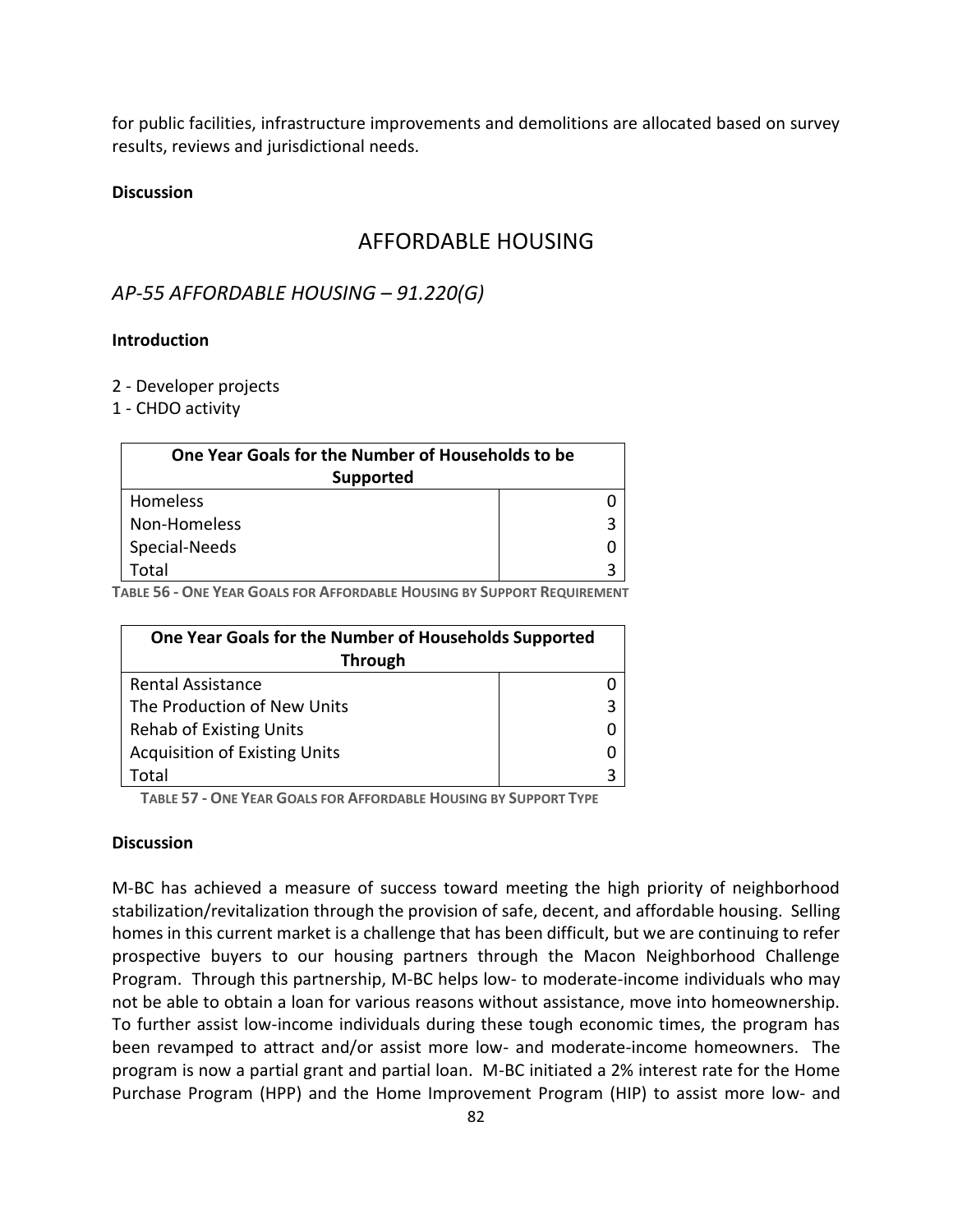moderate-income individuals become homeowners and enable current homeowners to make necessary repairs to avoid a further decline in the local housing stock. M-BC currently has revitalization efforts in the Plant Street neighborhood, formerly known as Tindall Heights.

In today's financial environment, homeowners tend to reduce the scope of needed repairs on their homes so that their reduced budgets cover the costs instead of going in debt. There are also more homes that need repairs beyond what this program can provide. We made half of the contractor's fee a forgivable grant to entice more participation in the program and help owners qualify. A new marketing plan may be required to better inform the public of the benefits of this program. Hopefully, this will increase the number of eligible applications for assistance.

According to the HUD Exchange website, the 2020 HOME income limits are not in effect as of the date of this report and the CPD calculator has not been updated with the 2020 limits. HOME grantees may not use income limits until the effective date of the income limits each year. The 2019 income limits were effective on June 28, 2019. Please refer to the unique appendix titled "PY19 HOME Income Limits - AP-55."

## *AP-60 PUBLIC HOUSING* – *91.220(H)*

#### **Introduction**

Currently MHA maintains 786 units of public housing with 1,036 units converted to Project Based Rental Assistance under the Rental Assistance Demonstration (RAD) program. MHA has authority to provide up to 3,572 Section 8 Housing Choice Vouchers (HCV). The Section 8 allocation for PY20 was over \$21,300,167. As of March 1, 2015, MHA had 2,420 families on its Section 8 waiting list and 1,205 families on the waiting list for public housing. Demand remains extremely strong due in large part to the state of the economy and turnover rates that are at historic lows.

MHA works with more than 50 agency partners to provide social services and upward mobility opportunities for the residents of public housing. More than three dozen of these agencies have property leases with the authority, meaning that services are provided on-site in the various public housing neighborhoods. The range of services provided include health, mental health, adult basic education, vocational education, youth development, gerontology services, daycare, Head Start, and many others. In addition, MHA operates or coordinates direct services to senior citizens, first home buyer programs and special services to the homeless.

Through its development arm, In-Fill Housing, Inc., MHA has been an active developer of affordable housing outside the traditional public housing and Section 8 models, with more than \$160 million in Total Development Cost and over 1,200 units of multifamily development created or in the pipeline. MHA/In-Fill have also partnered with M-BC with single family housing development resulting in more than \$10,000,000 and 100 single family units built or rehabbed. MHA has been a frequent partner with M-BC in these endeavors, particularly when neighborhood revitalization is involved. M-BC has supported these efforts with grants, loans, and in-kind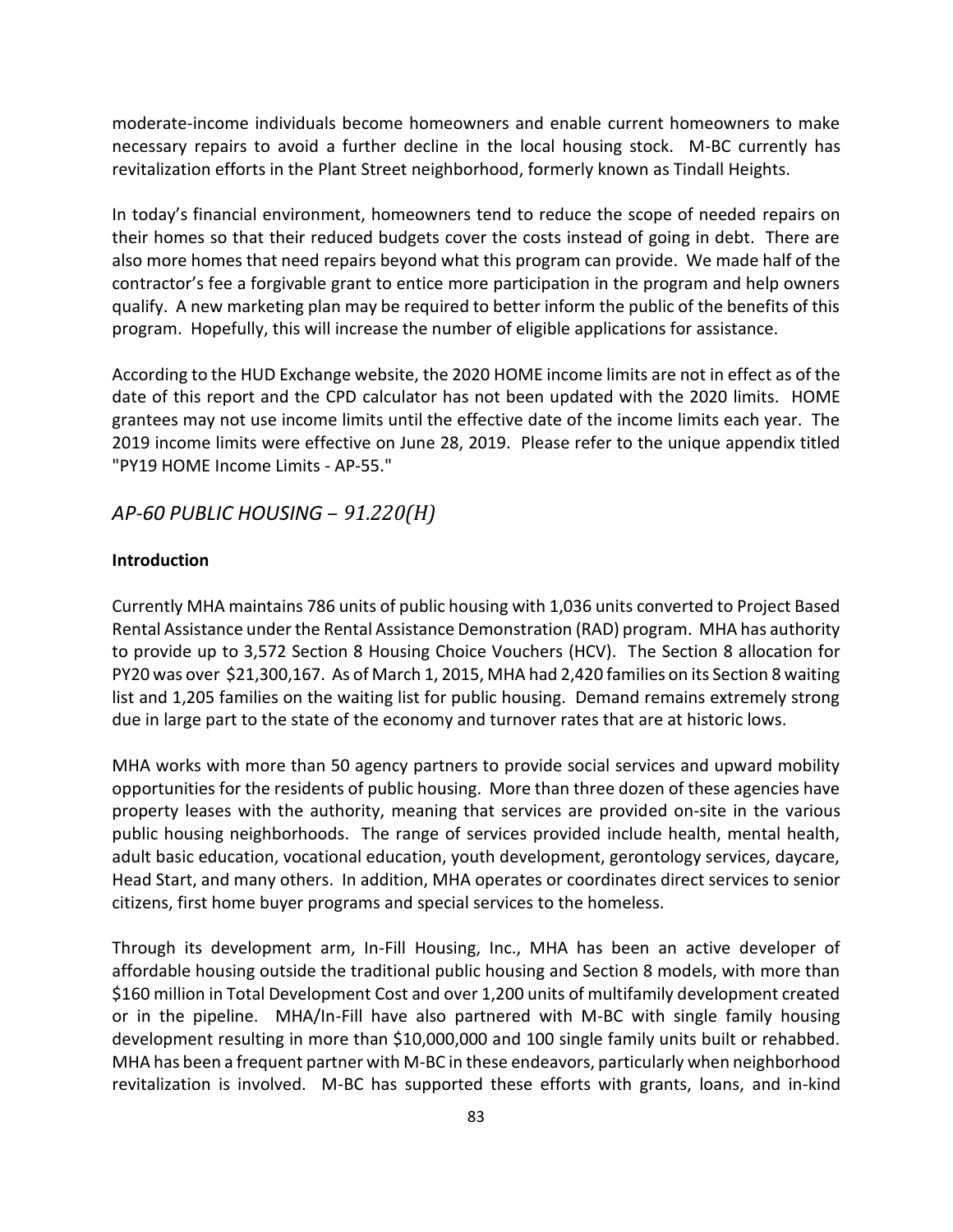contributions (mainly land) from CDBG, HOME, stimulus funds and other sources.

## **Actions planned during the next year to address the needs to public housing**

MHA has six active CHAPS under the RAD Program that will be converted to PBRA contracts within the next year. Additional funding for most of the sites will be obtained through LIHTC program. This involves collaboration with the community, the state and affordable housing investors. In addition, Hunt School Village, Tindall Seniors Towers and Tindall Fields I have been completed and Tindall Fields II and III are in the final stages of construction which total 331 units, with 185 having PBV rental assistance.

## **Actions to encourage public housing residents to become more involved in management and participate in homeownership**

MHA routinely meets with its residents and often refers families to local home-buyer counseling services (Home First Resources, Inc., etc.) for those interested in homeownership. MHA has also been successful in working with Habitat for Humanity to refer public housing and Section 8 residents to purchase a new, first-time home.

# **If the PHA is designated as troubled, describe the manner in which financial assistance will be provided or other assistance**

The Macon Public Housing Authority is not designated as a troubled agency.

## **Discussion (If needed)**

## *AP-65 HOMELESS AND OTHER SPECIAL NEEDS ACTIVITIES – 91.220(I)*

## **Introduction**

## **Describe the jurisdictions one-year goals and actions for reducing and ending homelessness including:**

## **Reaching out to homeless persons (especially unsheltered persons) and assessing their individual needs.**

M-BC is a member of the Macon Coalition to End Homelessness and collaborates with the various homeless agencies to provide homeless services. The Coalition joined the Georgia Department of Community Affairs (DCA) Balance of State Continuum. Through DCA's competitive CoC program, local and state jurisdictions, housing authorities, and nonprofits (secular and faith based) can apply for funding in support of transitional and permanent housing for homeless persons as defined by HUD. Currently, DCA hosts several continuum meetings throughout the state to develop an outlook for homeless services throughout the state. DCA also has a Homeless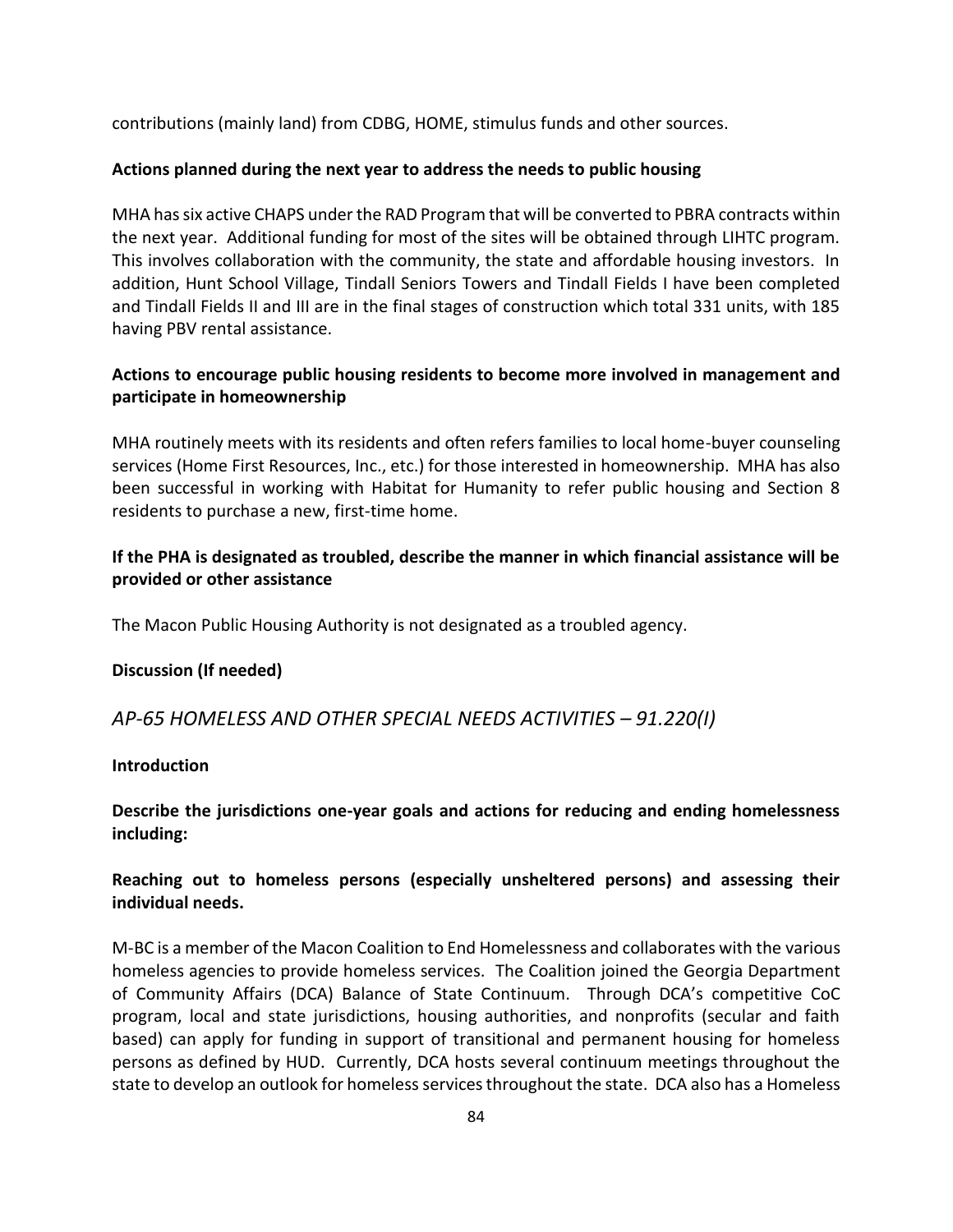Advisory Committee that discusses possible ways to enhance services for homeless individuals.

The following chart shows a breakdown of emergency shelters, transitional housing, and permanent supportive housing that was available during the 2019 Sheltered Count by GA DCA. People residing in Permanent Supportive Housing were not counted because HUD considers this group to be in permanent housing.

### **Addressing the emergency shelter and transitional housing needs of homeless persons**

Please refer to the attachment "Inventory of Homeless Facilities and Services in Macon."

**Helping homeless persons (especially chronically homeless individuals and families, families with children, veterans and their families, and unaccompanied youth) make the transition to permanent housing and independent living, including shortening the period of time that individuals and families experience homelessness, facilitating access for homeless individuals and families to affordable housing units, and preventing individuals and families who were recently homeless from becoming homeless again**

M-BC plans to use Hearth Emergency Solutions Grant (HESG) and Community Development Block Grant (CDBG) funds to financially assist those agencies who provide services to homeless individuals as it relates to rapid re-housing and homelessness prevention. Some of the agencies that we currently work with or have worked with in the past to assist the homeless include Macon Bibb EOC, Loaves and Fishes, River Edge, and DePaul USA. These agencies offer day services, and in some cases, transitional housing is provided with the intent to enable the individual to become a more independent and productive citizen by moving into housing within a community. Representatives will serve with the Homeless Coalition to ensure that information is being shared with those agencies who service the homeless community, as well as to identify other needs of the homeless community that this office can provide by funding the agencies. Agencies who receive HESG funding utilize the Coordinated Entry process.

Please refer to the attachment "Supportive Housing Awards (Continuum of Care) and ESG/HOPWA Awards."

**Helping low-income individuals and families avoid becoming homeless, especially extremely low-income individuals and families and those who are: being discharged from publicly funded institutions and systems of care (such as health care facilities, mental health facilities, foster care and other youth facilities, and corrections programs and institutions); or, receiving assistance from public or private agencies that address housing, health, social services, employment, education, or youth needs.**

In addition to the basic needs that are supplied by our subrecipient, *Loaves and Fishes Ministries, Inc*, health services are provided on a limited scale to the homeless population by *River Edge Behavioral Health Services* in the form of prescription medication assistance. Preventative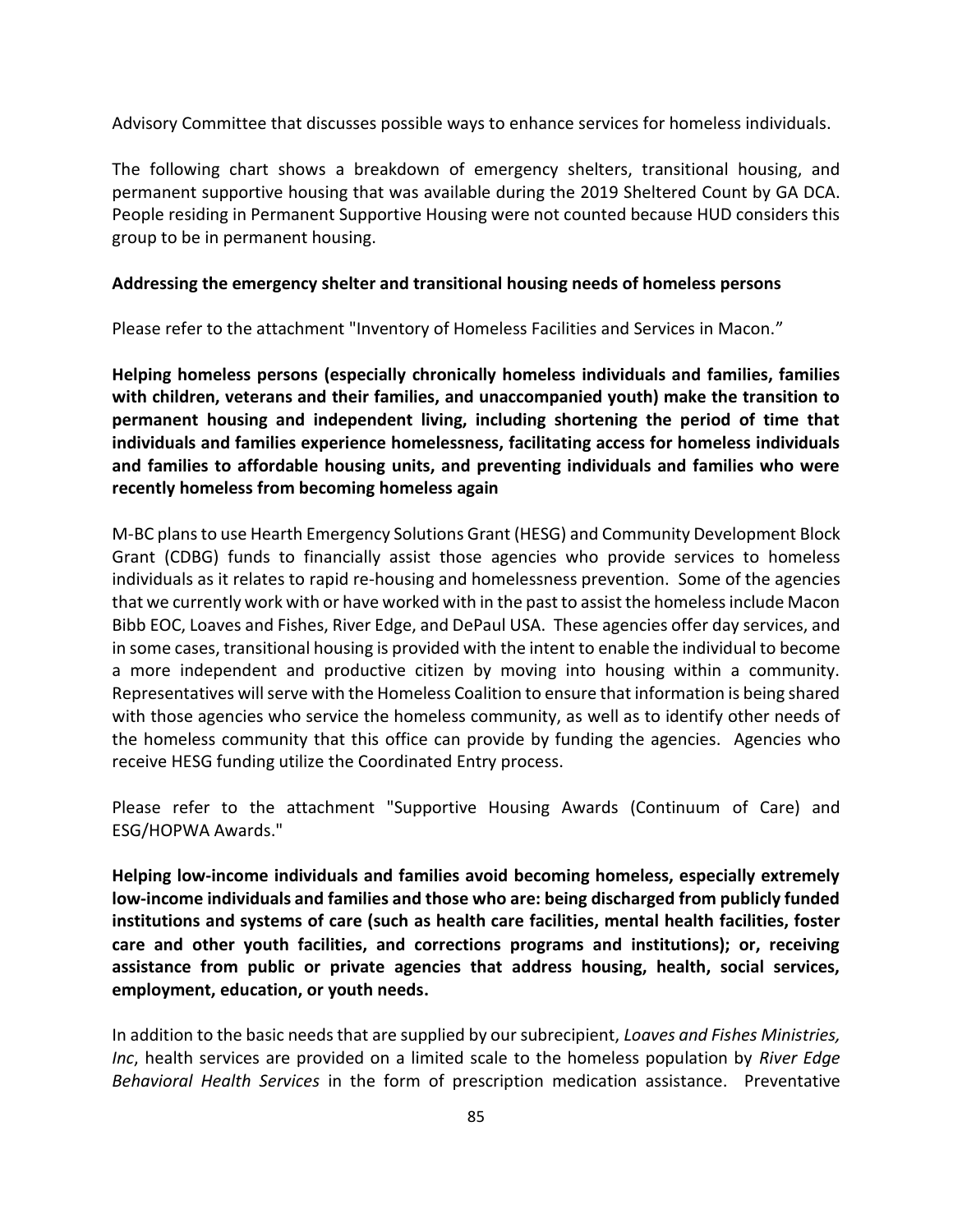services are also offered by M-BC Economic Opportunity Council and Family Advancement Ministries to assist with dental services or paying rent and utilities to address a potential eviction or utility disconnect. If the homeless or those at risk of homelessness need additional services outside of housing, the Coordinated Entry Process will provide guidance after the initial assessment.

Homelessness prevention is also a goal of the following two home-repair programs that are funded by M-BC and carried out by subrecipients. The target population is the elderly and/or disabled. Repairing these homes enables the occupants to continue residing in their home instead of becoming homeless or transferring to an elderly care center.

#### Rebuilding Macon – Minor Home Repair

This program will provide much needed housing repairs for low-income elderly or disabled homeowners. This will be accomplished using volunteer labor and donated services, materials, and in-kind support. The City estimates that approximately 65 homes will be repaired with CDBG funds.

#### Rebuilding Macon – Volunteer Youth

This program will provide much needed housing repairs for low-income elderly or disabled homeowners. This will be accomplished using the volunteer labor of high school and college students who have donated their time and services to assist this program. The City estimates that approximately 25 homes will be repaired with CDBG funds.

#### **Discussion**

## *AP-75 BARRIERS TO AFFORDABLE HOUSING – 91.220(J)*

#### **Introduction:**

At this time, no local policies or procedures have been identified as having a negative impact on the availability of affordable housing for low-moderate income families. Since 2008, home ownership has been a difficult achievement for most low-income families. To offset this difficulty, M-BC has instituted housing programs that offer 2% loan rates, flexible repayment terms and possible deferment. Forgivable loans are also available under certain conditions.

The three Affirmatively Furthering Fair Housing (AFFH) notices that HUD informally announced on May 18, 2018, were formally published in the *Federal Register* on May 23, 2018. Through these notices, HUD has, in effect, indefinitely suspended implementation of the 2015 AFFH rule.

M-BC executed a procedural guide for filing fair housing complaints within its jurisdiction. The guide designated *HomeFirst*, a local non-profit organization that provides housing counseling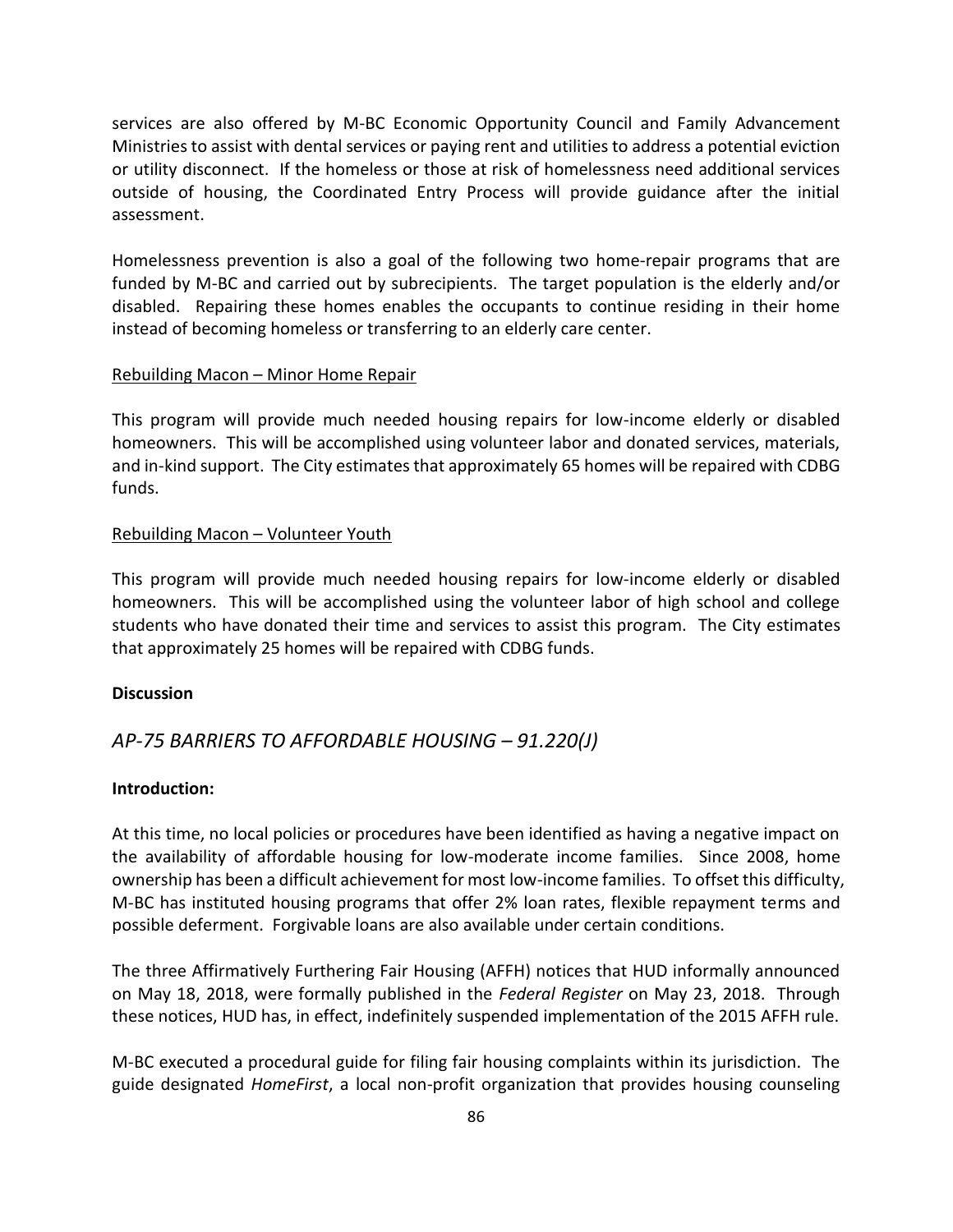services to homeowners and prospective homeowners, as the sole agency responsible for handling fair housing discrimination complaints. A copy of this guide has been attached for reference.

**Actions planned to remove or ameliorate the negative effects of public policies that serve as barriers to affordable housing such as land use controls, tax policies affecting land, zoning ordinances, building codes, fees and charges, growth limitations, and policies affecting the return on residential investment.**

Not applicable at this time. However, once the new Analysis of Impediments is required and completed, a strategy will be devised for any noted impediments.

#### **Discussion:**

*AP-85 OTHER ACTIONS – 91.220(K)*

#### **Introduction:**

The following obstacles are currently being reviewed and addressed to ensure that their impact is minimalized:

- 1) Lack of qualified homebuyers
- 2) Lack of qualified agencies to serve as a CHDO.
- 3) HUD moratorium on construction of new public housing units.

#### **Actions planned to address obstacles to meeting underserved needs**

There are sufficient HOME funds available to assist many low-moderate income persons become homeowners. However, there is a lack of qualified homebuyers in the local area due to their inability to qualify for a loan from a local lender because of poor credit history, lack of income and large debt. M-BC is attempting to overcome this obstacle by providing housing counseling classes to prospective buyers. In these classes, they are instructed on methods to avoid the pitfalls mentioned above. M-BC is also offering a second mortgage with lenient terms and reduced rates to cover that portion of the mortgage that the first lender cannot provide.

M-BC is currently in need of a qualified CHDO that has the capacity and experience to run a housing program. Past agencies have not performed at the level anticipated. As a result, home production numbers have been fewer than projected in recent Action Plans. M-BC recently published an RFP for a new CHDO in the local paper. Applicants were scrutinized carefully to ensure that they were fully qualified and capable of handling all aspects of a housing program, not just the construction phase. One qualified applicant submitted an application.

There is an abundance of dilapidated and abandoned structures throughout the M-BC jurisdiction.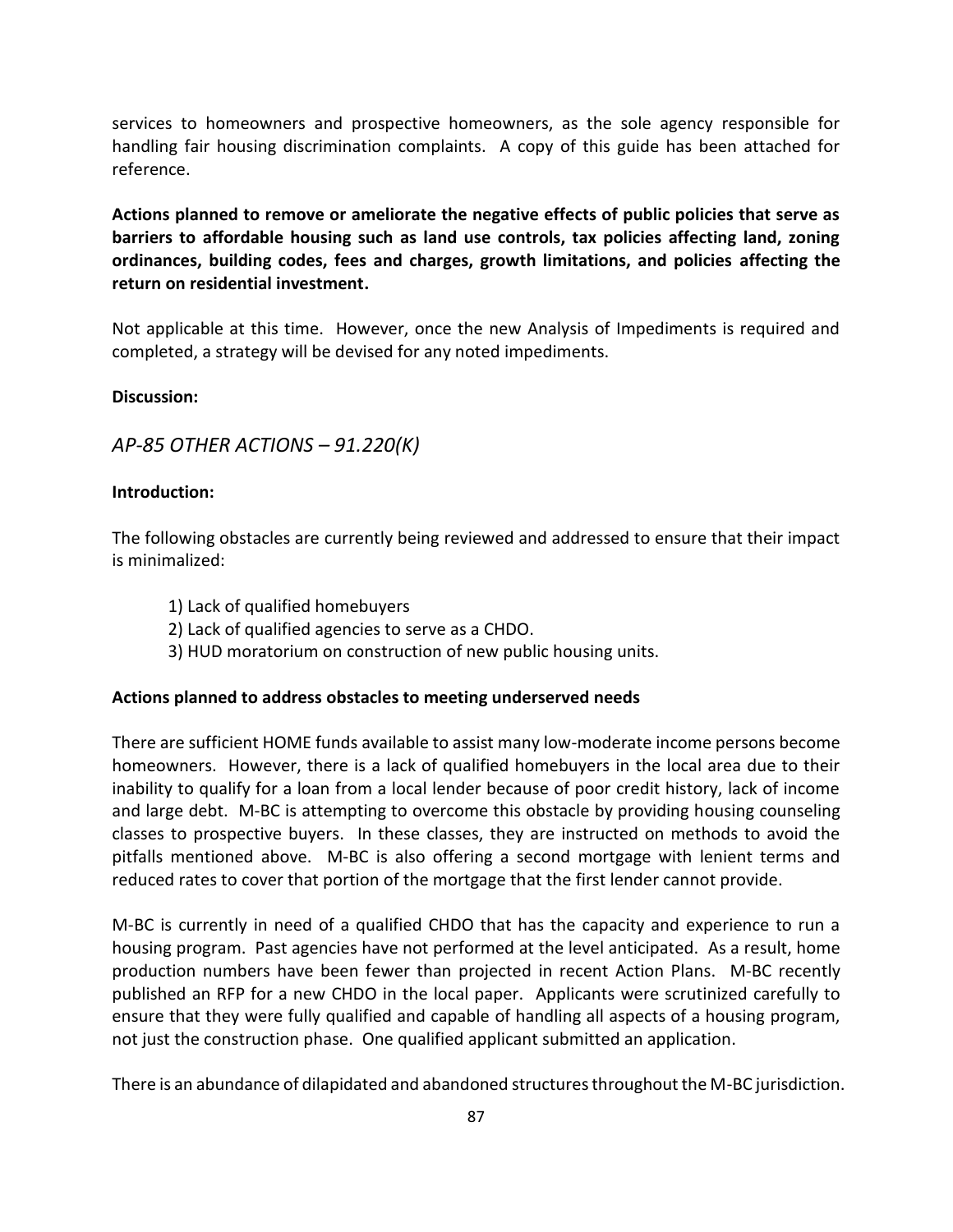M-BC has taken a very pro-active approach to improve these blighted areas but corrective action is delayed in many cases due to absentee property owners and the delays that this creates in court when trying to get a demolition order. At this time, there are no plans to allocate any federal funds for demolition. M-BC has allocated SPLOST funds for blight removal. Therefore, it is anticipated that all demolition projects will be done with local funds unless the demolition is tied to a development project.

Though HUD has placed a mandatory national moratorium on the building of new public housing, MHA continues to work hard with the funds provided to maintain its public housing portfolio. In fact, local, state and federal officials who visit Macon, often comment on the generally attractive curb appeal exhibited by MHA's public housing stock. Since the largest obstacle to obtaining housing is the availability (the demand far exceeds the supply), MHA continues, through its development affiliates, to build and renovate additional affordable housing in Macon-Bibb County.

#### **Actions planned to foster and maintain affordable housing**

All housing activities undertaken with CDBG and HOME funds will benefit households with incomes at or below 80 percent of median income, adjusted for household size. Home purchase programs generally help persons with incomes between 50 percent and 80 percent of median income. Homeowner repair programs generally help households with incomes below 60 percent of median income. The majority of services are currently being provided to minority households. CDBG Program Income will be available during the program year for infrastructure projects, acquisition of suitable building sites and demolition of dilapidated housing structures.

Minor Home Repair Program Utilizing Subrecipients

M-BC expects to use its CDBG funds to repair the homes of at least 91 homeowners during the program year. Assistance will be in the form of a grant to homeowners via the following agency which will use the funds to purchase materials and make improvements utilizing volunteer labor and/or contractual services: Rebuilding Macon

Home Improvement Program (includes Emergency Roof Grant and Painting Program)

The Home Improvement Program includes a loan version which covers extensive home repairs and a grant version that is limited to roofs that require emergency repairs/replacement or exterior walls that need painting. Grant amounts will be limited to a maximum of \$10,000.00. M-BC expects to repair the roofs or paint the exterior walls of 60 low- and moderate-income families during the program year under this grant program.

#### **Actions planned to reduce lead-based paint hazards**

To comply with 24 CFR Part 35 as it pertains to our programs, lead-based paint specifications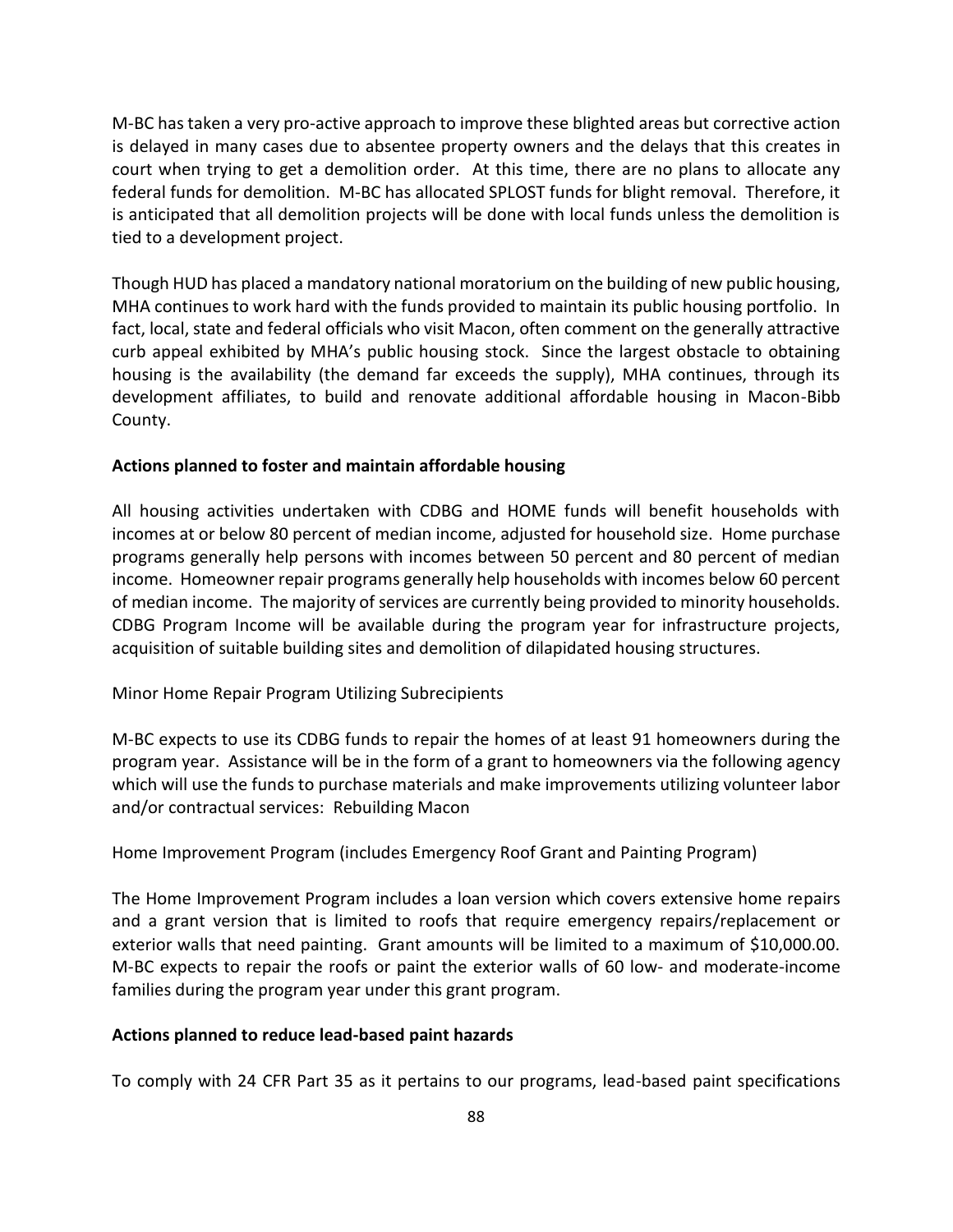have been incorporated into the Rehabilitation Work Write-up software to allow for efficient and consistent specifications and pricing for projects. ECDD will continue to educate clients and contractors on the dangers of lead-based paint hazards. ECDD gets information about children in the household. Homeowners and tenants residing in property built before 1978 will receive the flyer entitled "Watch Out for Lead-based Paint Poisoning." ECDD also inspects properties as a part of the HESG program for LBP hazards before approving funding.

## **Actions planned to reduce the number of poverty-level families**

Poverty is a state or condition of having little or no money, goods, or means of support. It is the lack of income that restricts a person from purchasing adequate food, shelter, clothing and other necessities. Although M-BC does not have significant control over factors contributing to poverty, its long-term goal is to reduce the number of persons living in poverty by using CDBG funds to address the fundamental causes of poverty and to leverage private funds for programs that alleviate poverty. M-BC does not provide money directly to low-moderate income families. M-BC will also collaborate with the Macon Housing Authority, other government departments, local nonprofit agencies, and private and public organizations in the implementation of services. In addition, the following programs will assist families with incomes below the poverty level:

- Home Improvement Program for Homeowners
- Home Purchase Program
- Small Business Development Assistance Program
- Public Service Programs
- Accessibility to work on government contracts under Section 3

M-BC housing programs are directed toward low-moderate income persons. These programs are made more affordable due to low interest rates, flexible repayment terms, and possible deferment. Forgivable loans are also available under certain conditions.

## **Actions planned to develop institutional structure**

M-BC will continue to collaborate with other public and private agencies to leverage funds, create a suitable living environment and improve the supply of decent, standard, and affordable housing for the residents within this jurisdiction. Please refer to section SP-40 "Institutional Delivery Structure."

## **Actions planned to enhance coordination between public and private housing and social service agencies**

M-BC coordinates all service deliveries with the specific providers that have been contracted with to perform the job. This coordination includes consultations and meetings prior to the time of selection, includes monitoring and meetings throughout the delivery phase and a final review of services when the contract is completed. If a provider is selected for another year, the past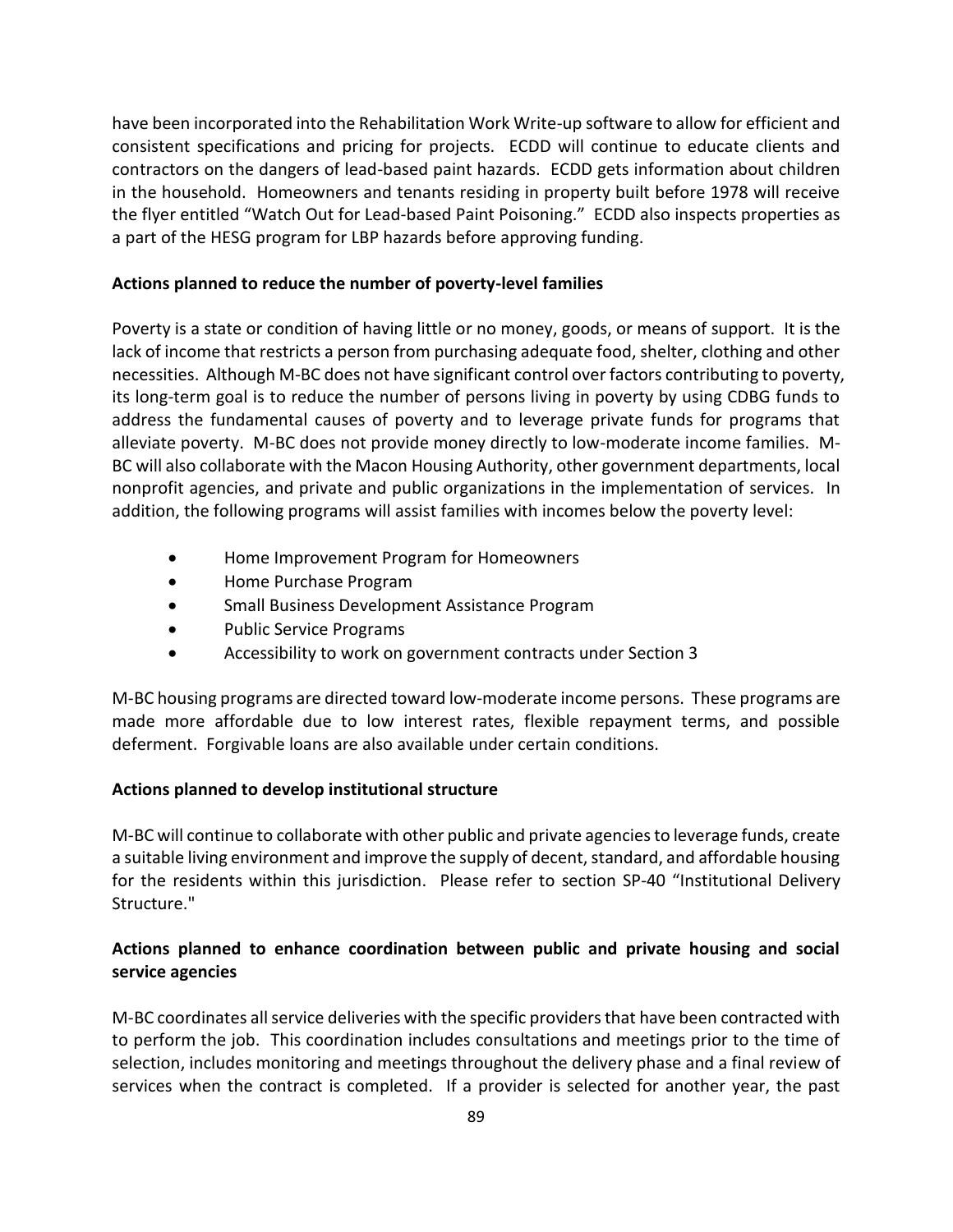performance is reviewed for possible ways to improve the service or reach a wider target audience. This review and evaluation process is expected to continue for the foreseeable future.

**Discussion:** 

# PROGRAM SPECIFIC REQUIREMENTS

# **AP-90 Program Specific Requirements – 91.220(l)(1,2,4)**

**Introduction:** 

## **Community Development Block Grant Program (CDBG) Reference 24 CFR 91.220(l)(1)**

Projects planned with all CDBG funds expected to be available during the year are identified in the Projects Table. The following identifies program income that is available for use that is included in projects to be carried out.

| 1. The total amount of program income that will have been received before the start   |          |
|---------------------------------------------------------------------------------------|----------|
| of the next program year and that has not yet been reprogrammed:                      | O        |
| 2. The amount of proceeds from section 108 loan guarantees that will be used during   |          |
| the year to address the priority needs and specific objectives identified in the      |          |
| grantee's strategic plan:                                                             | 0        |
| 3. The amount of surplus funds from urban renewal settlements:                        | $\Omega$ |
| 4. The amount of any grant funds returned to the line of credit for which the planned |          |
| use has not been included in a prior statement or plan:                               | $\Omega$ |
| 5. The amount of income from float-funded activities:                                 | 0        |
| <b>Total Program Income:</b>                                                          | 0        |

#### **Other CDBG Requirements**

1. The amount of urgent need activities: 0 2. The estimated percentage of CDBG funds that will be used for activities that benefit persons of low and moderate income. Overall Benefit - A consecutive period of one, two or three years may be used to determine that a minimum overall benefit of 70% of CDBG funds is used to benefit persons of low and moderate income. Specify the years covered that include this Annual Action Plan. 90.00%

## **HOME Investment Partnership Program (HOME) Reference 24 CFR 91.220(l)(2)**

1. A description of other forms of investment being used beyond those identified in Section 92.205 is as follows: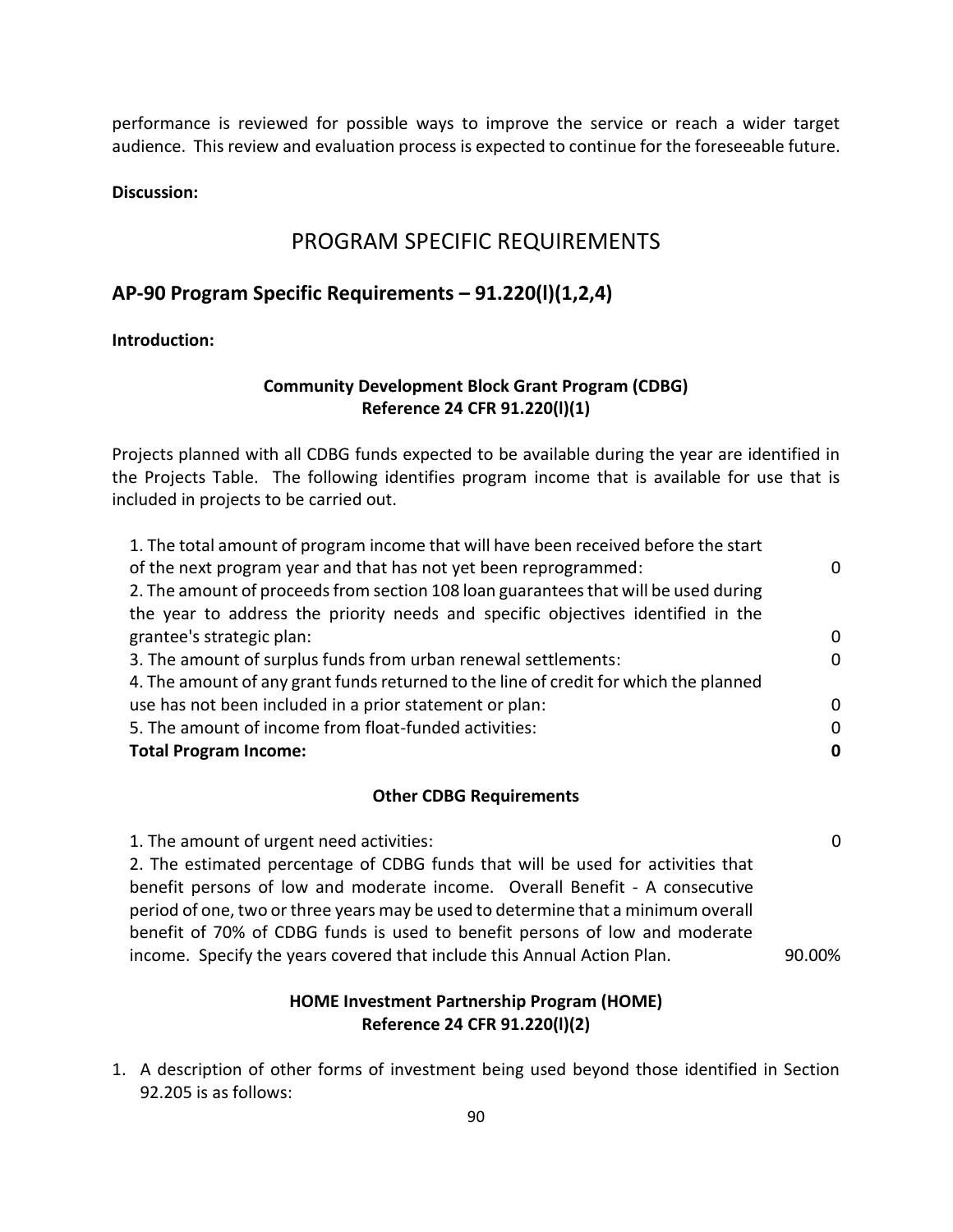No other form of investment is currently being used beyond those identified in Section 92.205. Please refer to the attached document pertaining to the Macon-Bibb County Recapture provisions.

2. A description of the guidelines that will be used for resale or recapture of HOME funds when used for homebuyer activities as required in 92.254, is as follows:

Please refer to the attached document pertaining to the Macon-Bibb County Recapture provisions. 24 CFR 92.254 requires M-BC, its subrecipients, and CHDOs to follow the **recapture option**. M-BC has adopted all three recapture options set forth in the HOME program regulations at 92.254(a)(5)(ii)(A). In most cases, M-BC will designate the shared net proceeds method in the written agreement with the borrower. The rationale for using the shared net proceeds option is as follows: In the event of foreclosure, M-BC will not have to reimburse its HOME account for the HOME investment in the house if there are no net proceeds.

M-BC will frequently make second mortgage HOME-funded loans to qualified purchasers for down-payment assistance, closing costs, and gap financing and/or rehabilitation activities. If, or when, the buyer decides to sell the house, M-BC will expect full payment of its second mortgage HOME loan. M-BC will utilize the recapture provision as outlined in 24 CFR 92.254(a)(4)(ii). M-BC will ensure that recaptured funds from net sales proceeds and/or monthly repayments will be used to assist other homebuyer activities. M-BC will accept less than full payment of its second mortgage HOME loan only:

1. If the current appraised value of the house is less than it was at the time it was initially purchased; and

2. If, after paying off the private first mortgage from the sale proceeds, the funds are less than the balance owed on the second mortgage HOME loan.

3. When it is in the best interest of the HOME Program and M-BC to discount the principal balance due to M-BC. The amount of the discount shall not result in a windfall benefit to the debtor.

If there are sale proceeds remaining after paying off the first and second mortgage loans, the seller will be entitled to keep the remaining balance.

M-BC does not anticipate using HOME funds to write-down the sale price of the house to an amount lower than the appraised value. Should a need for this type of write-down occur, M-BC will collect this subsidy following recapture option provisions--unless, after paying off the first and second mortgage, there are no remaining sale proceeds.

3. A description of the guidelines for resale or recapture that ensures the affordability of units acquired with HOME funds are as follows: See 24 CFR 92.254(a)(4)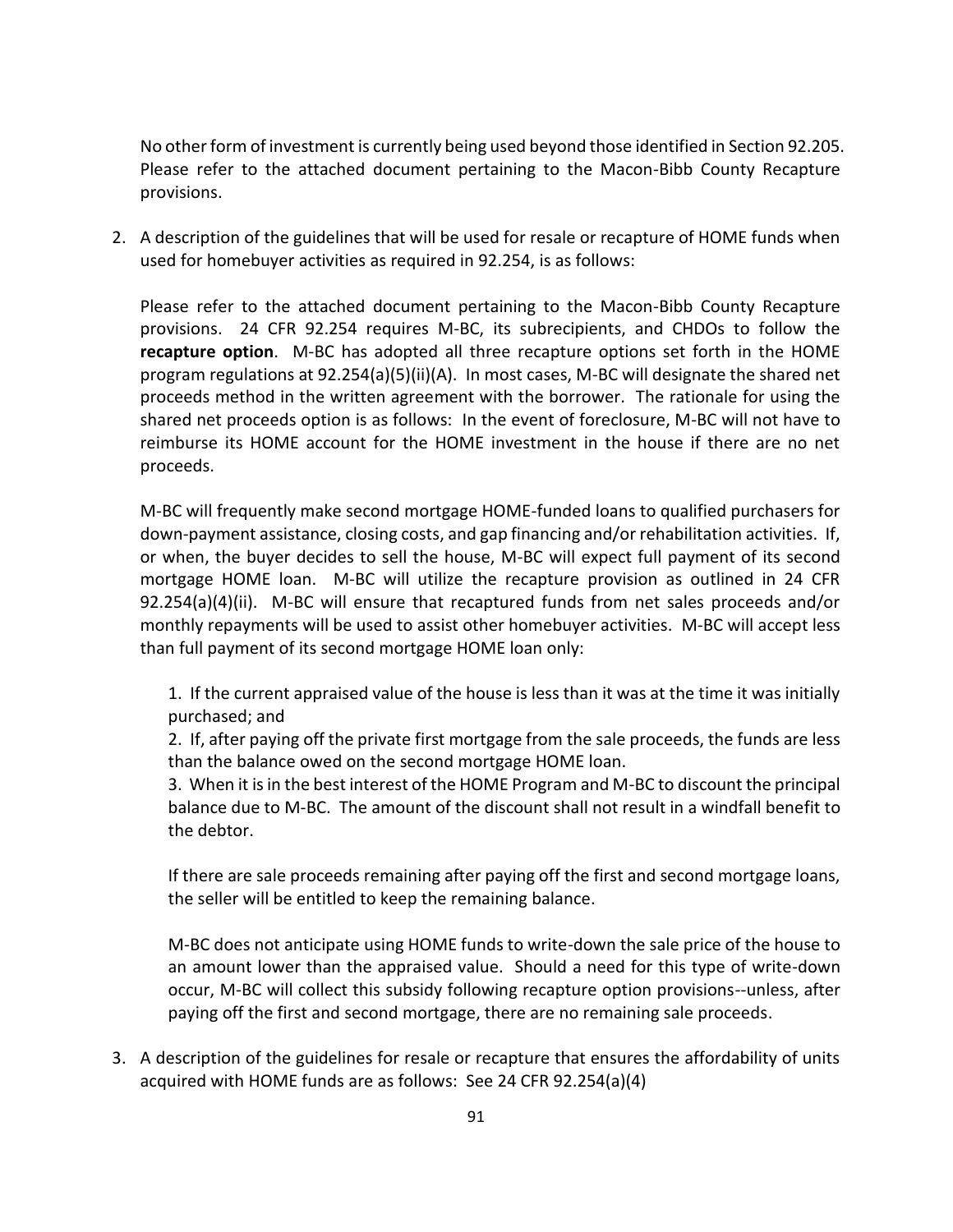Please refer to the attached document pertaining to the Macon-Bibb County Recapture provisions. M-BC requires a property security deed and a written loan agreement to be completed in all cases involving HOME-funded loan transactions. In case of a title transfer during the period of affordability, either voluntary or involuntary, these instruments will be used to enforce repayment of all direct HOME subsidies.

Plans for using HOME funds to refinance existing debt secured by multifamily housing that is rehabilitated with HOME funds along with a description of the refinancing guidelines required that will be used under 24 CFR 92.206(b), are as follows:

Macon-Bibb County currently has no plans to refinance existing debt secured by multifamily housing that is rehabilitated with HOME funds.

# **Hearth Emergency Solutions Grant (HESG) Reference 91.220(l)(4)**

1. Include written standards for providing ESG assistance (may include as attachment)

As M-BC moves forward with HESG, ECDD will look at Best Work practices from other communities who receive an HESG allocation. In providing HESG assistance, ECDD will put in place the following:

- Include written standards for providing HESG assistance (may include as attachment).
- Each agency must provide a scope of service detailing the service that will be offered to the homeless as well as any outreach efforts for the homeless.
- Each agency must provide their policies and procedures of the agency for evaluating the homeless for services.
- Each agency must provide information on all agencies that they partner with in servicing the homeless.
- Each agency will need to provide all cost related information (rent, utilities, etc.) for those individuals receiving assistance.
- Each agency will need to provide a payment schedule for rental assistance and any specific terms or conditions.
- 2. If the Continuum of Care has established centralized or coordinated assessment system that meets HUD requirements, describe that centralized or coordinated assessment system.

M-BC has established a coordinated entry assessment system that will be of benefit to all agencies who work with homeless programs. The lead agencies are M-BC EOC and the Salvation Army.